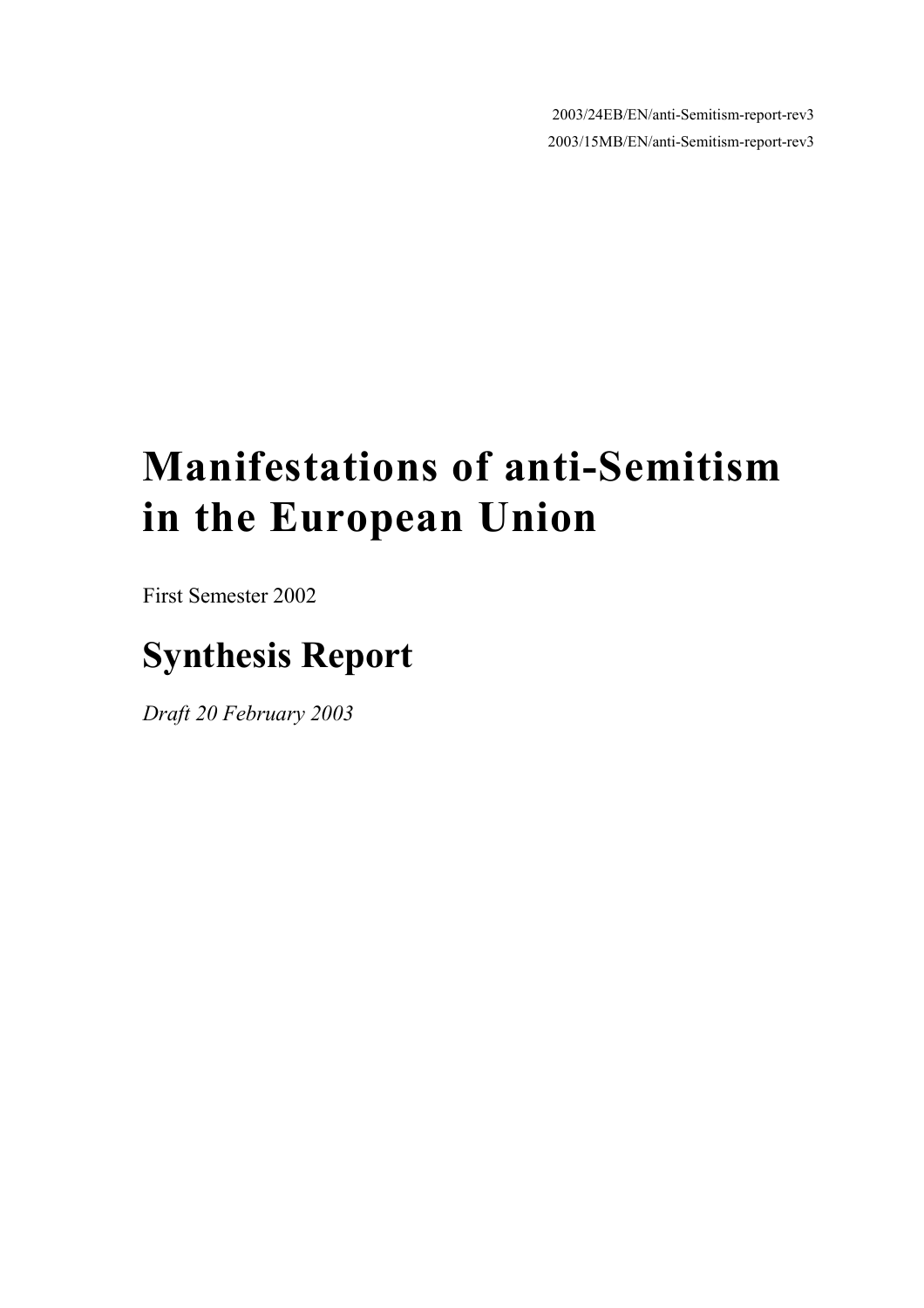#### Disclaimer

This Report has been carried out by the "Center for Research on Anti-Semitism" at the Technische Universität Berlin, Germany, on behalf of the European Monitoring Centre on Racism and Xenophobia (EUMC). The opinions expressed by the authors do not necessarily reflect the position of the EUMC.

Reproduction is authorized, except for commercial purposes, provided the source is acknowledged and the attached text accompanies any reproduction: "This study has been carried out on behalf of the European Monitoring Centre on Racism and Xenophobia (EUMC). The opinions expressed by the authors do not necessarily reflect the position of the EUMC."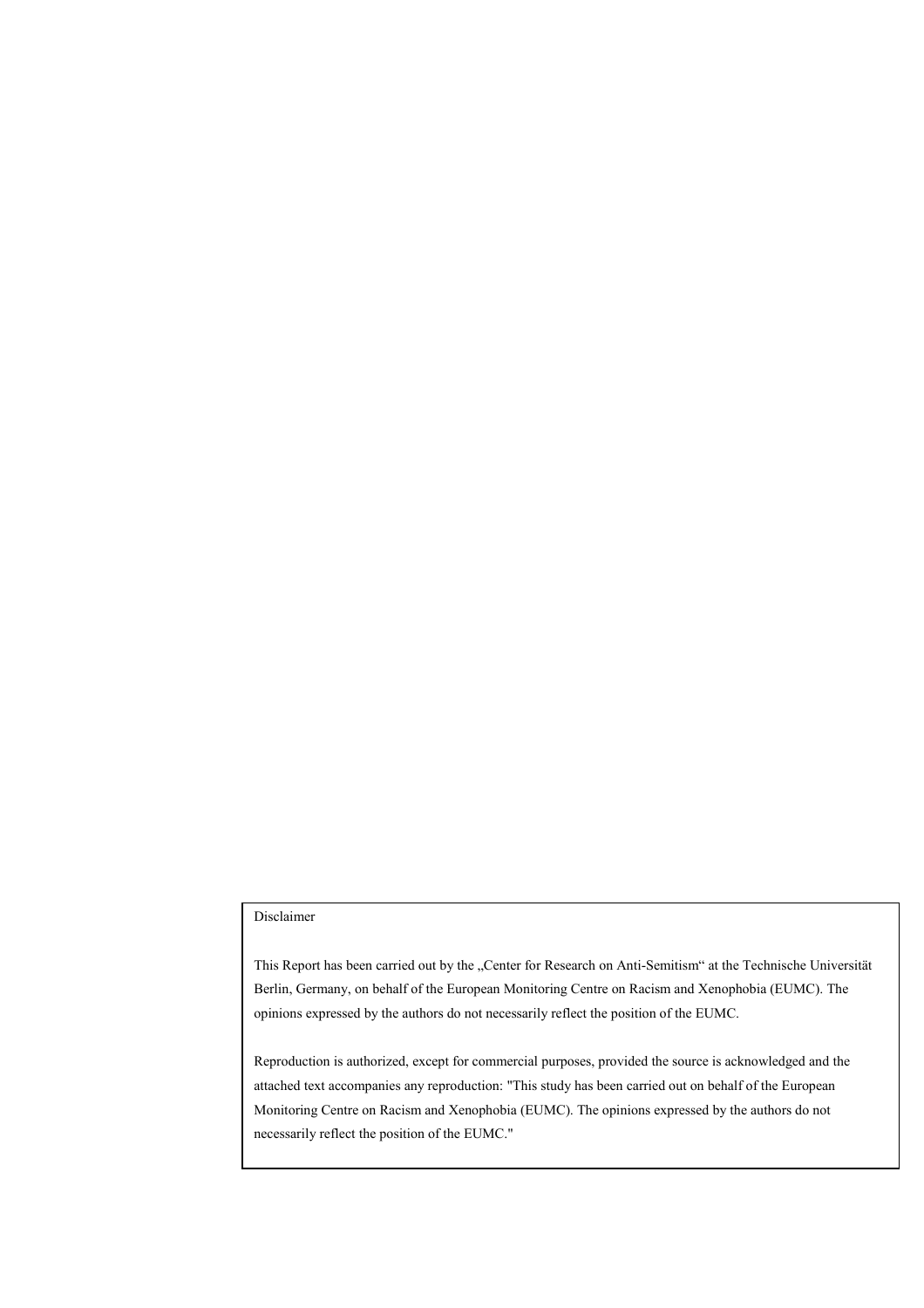## **Manifestations of anti-Semitism in the European Union**

First Semester 2002

## **Synthesis Report**

on behalf of the

## **EUMC**

European Monitoring Centre on Racism and Xenophobia

by

### Werner Bergmann

and

### Juliane Wetzel

**Zentrum für Antisemitismusforschung / Center for Research on Antisemitism Technische Universität Berlin**

Vienna, March 2003

 $\mathbf{E} = \mathbf{E} \cdot \mathbf{E}$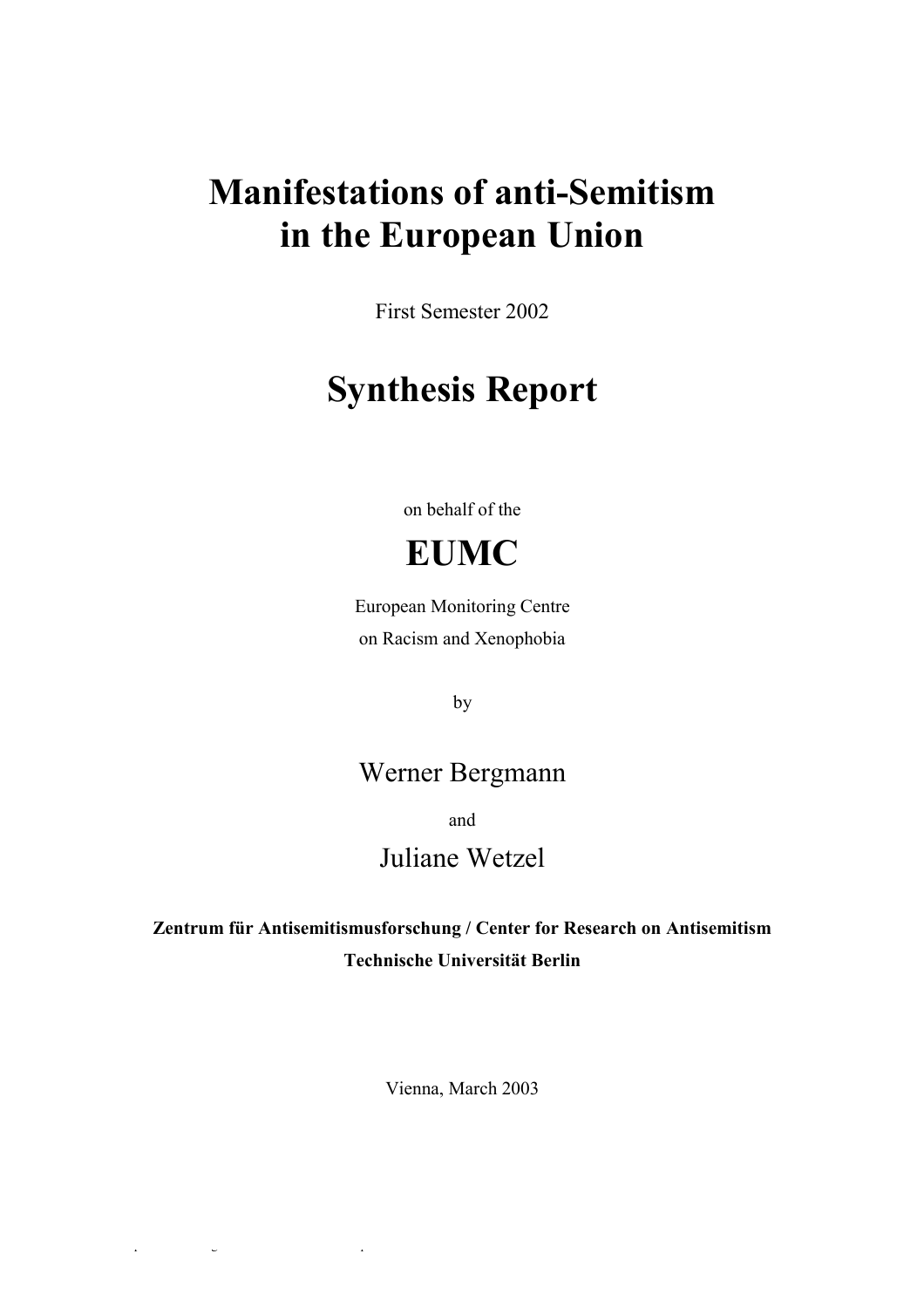### **Preface**

Although we know – and opinion polls show - that anti-Semitism is permanently present in Europe in a more or less hidden way, many of us have hoped that manifest forms of anti-Semitism will not see any revival in Europe again. At present, Jews are rather well integrated economically, socially and culturally in the Member States of the European Union (EU). But the attacks in New York and Washington on September 11 and the conflict in the Middle East have contributed to an atmosphere in Europe, which gives latent anti-Semitism and hate and incitement a new strength and power of seduction. Even rumours that Israel was responsible for 11 September 2001, for the attacks on the World Trade Centre and the Pentagon, and that Jews bring about a situation in their interest in order to put the blame on somebody else, found a receptive audience in some places. Anti-Semitic conspiracy theories are spreading over the Internet, which provides a cheap vehicle for the distribution of hate.

Immediately after 11 September our primary concern was increased Islamophobia in the European Union. Right away the European Monitoring Centre on Racism and Xenophobia implemented a monitoring process in the Member States. The country-by-country results and a synthesis report have already been published. But early in 2002 there was additional concern about open anti-Semitic incidents in several Member States. The European Monitoring Centre on Racism and Xenophobia found it necessary to carry out a more detailed investigation of the prevalence and kinds of anti-Semitism and to study, how it affects Jewish people living in Europe. It is the first study of this kind. It provides a flashlight on anti-Semitism in each of the 15 Member States.

The EUMC, through its RAXEN Information Network of National Focal Points in the EU Member States, received reports on anti-Semitism in the 15 Member States. The Center for Research on Anti-Semitism (CRA), Berlin, supplemented the country reports and brought them into a European perspective.

The report shows clearly an increase of anti-Semitic activities since the escalation of the Middle East conflict in 2000 with a peak in early spring 2002. But it reveals also positive developments. By 2003 the legal basis to fight against any discrimination on ethnic or religious grounds will be implemented in each of the EU Member States; all the governments and leading statesmen condemned anti-Semitic events and attitudes; many leaders of religious communities, political parties and NGOs are currently cooperating in the fight against anti-Semitism.

On the other hand, the EUMC is aware that more than only short-term measures have to be done. There is a need to implement activities on a continuous, long-term basis. For that end the report offers examples and recommendations to various groups of society on how to proceed and succeed in the struggle against the shadows of the European past.

Bob Purkiss Beate Winkler Chair of the EUMC Director of the EUMC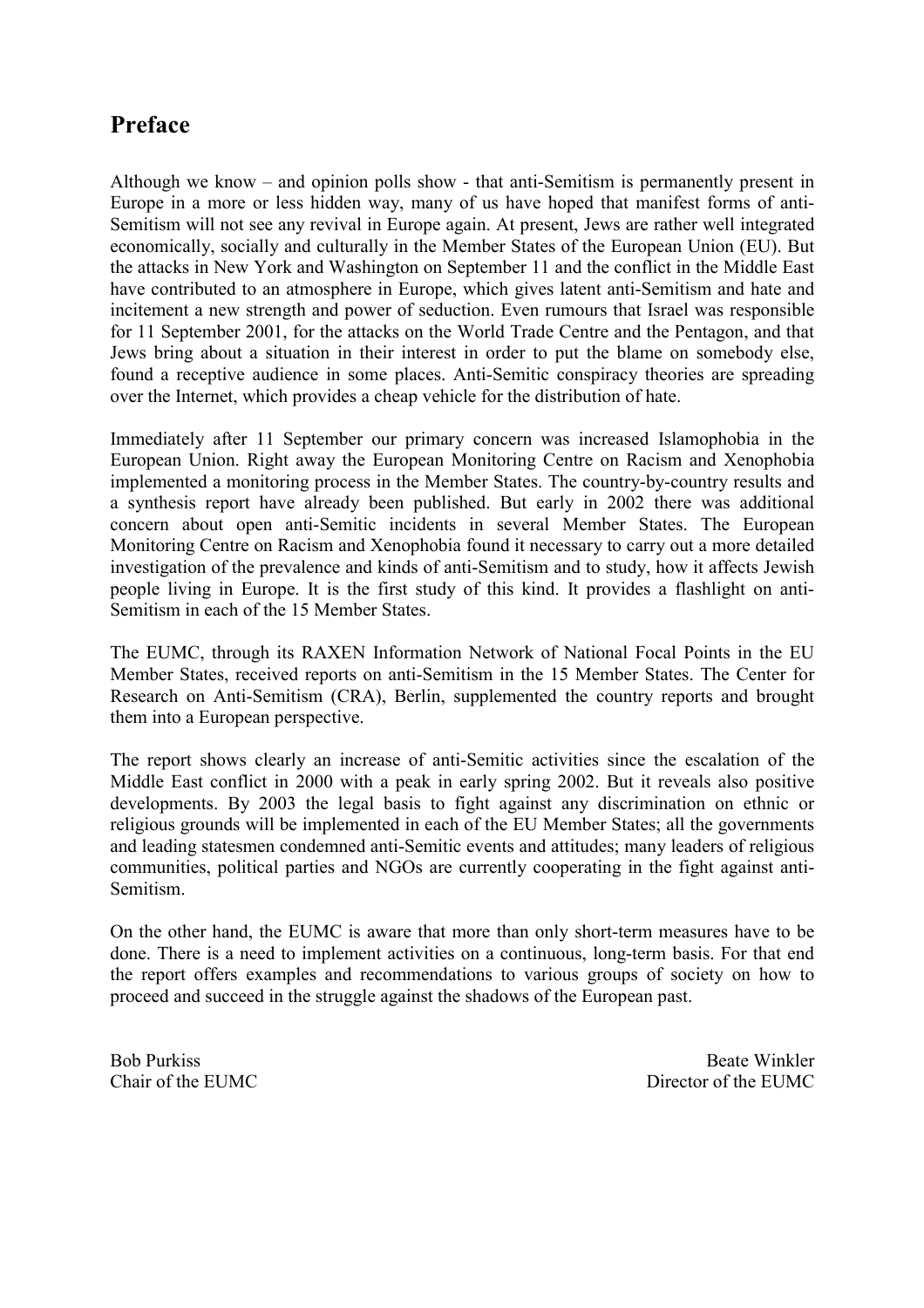### <span id="page-4-4"></span>**Executive Summary**

Alerted early in 2002 by worrying news on anti-Semitic incidents in some Member States the European Monitoring Centre on Racism and Xenophobia (EUMC) decided to commission a report on "Manifestations of Anti-Semitism in the EU" covering the first half of 2002. The report is based partly on short-term information provided to the authors by National Focal Points (NFPs) of the EUMC, giving special emphasis to the period between May 15 and June 15. The NFPs are the contact points to national networks in the Member States reporting regularly to the EUMC within its European Information Network RAXEN.

In their reports the National Focal Points were asked to cover the following issues:

- Physical acts of violence towards Jews, their communities, organisations or their property;
- Verbal aggression/hate speech and other, subtler forms of discrimination towards Jews;
- Research studies reporting anti-Semitic violence or opinion polls on changed attitudes towards Jews;
- Good practices for reducing prejudice, violence and aggression by NGOs;
- Reactions by politicians and other opinion leaders including initiatives to reduce polarization and counteract negative national trends.

### **The situation in the EU Member States**

The reports and our own investigations show that in spring 2002 many EU Member States experienced a wave of anti-Semitic incidents. They were tied to public discussion on the dividing line between legitimate criticism of Israeli government policy and anti-Semitic argumentation.<sup>[1](#page-4-0)</sup> This wave of anti-Semitism started with the "Al-Aqsa-Intifada" in October  $2000<sup>2</sup>$  $2000<sup>2</sup>$  and was fuelled by the conflict in the Middle East and the attacks on the World Trade Center and the Pentagon on 11September  $2001<sup>3</sup>$  $2001<sup>3</sup>$  $2001<sup>3</sup>$ , which triggered off a fierce debate on the causes of radical Islamic terrorism.

During the first half of 2002 the rise of anti-Semitism reached a climax in the period between the end of March and mid-May, running parallel to the escalation of the Middle East conflict, whereas factors which usually determine the frequency of anti-Semitic incidents in the respective countries, such as the strength and the degree of mobilisation extremist far-right parties and groups can generate, have not played the decisive role.

In the months following the monitoring period the sometimes heated discussions about the Middle East conflict in the public sphere and the media died down and the number of incidents decreased. In countries like Denmark, Greece, Spain, Ireland, Italy, Luxembourg, The Netherlands, Austria, Portugal and Finland there are only a few or no incidents known for the period after July 2002.<sup>[4](#page-4-3)</sup> In some Member States like Belgium, France and Sweden anti-

 $\overline{a}$  $<sup>1</sup>$  All the National Focal Point (NFP) reports point out this problem of drawing a clear distinction.</sup>

<span id="page-4-1"></span><span id="page-4-0"></span> $2^2$  See: Antisemitism Worldwide 2000/2001, ed. by Stephen Roth Institute for the Study of Contemporary Anti-Semitism and Racism, Tel Aviv University; Anti-Semitism World Report 2000/2001, Jewish Policy Research London. (see http://www.tau.ac.il/Anti-Semitism/annual-report.html).

<span id="page-4-2"></span><sup>&</sup>lt;sup>3</sup> This event led to an increase in anti-Muslim discrimination in Europe; see EUMC, Reports on Anti-Islamic reactions within the European Union after the acts of terror against the USA. A collection of country reports from RAXEN National Focal Points (NFPs), Vienna 2002.

<span id="page-4-3"></span><sup>4</sup> See the reports for the countries by The Coordination Forum for Countering Antisemitism, online (http://www.antisemitism.org.il). For a different assessment for The Netherlands see Footnote 381.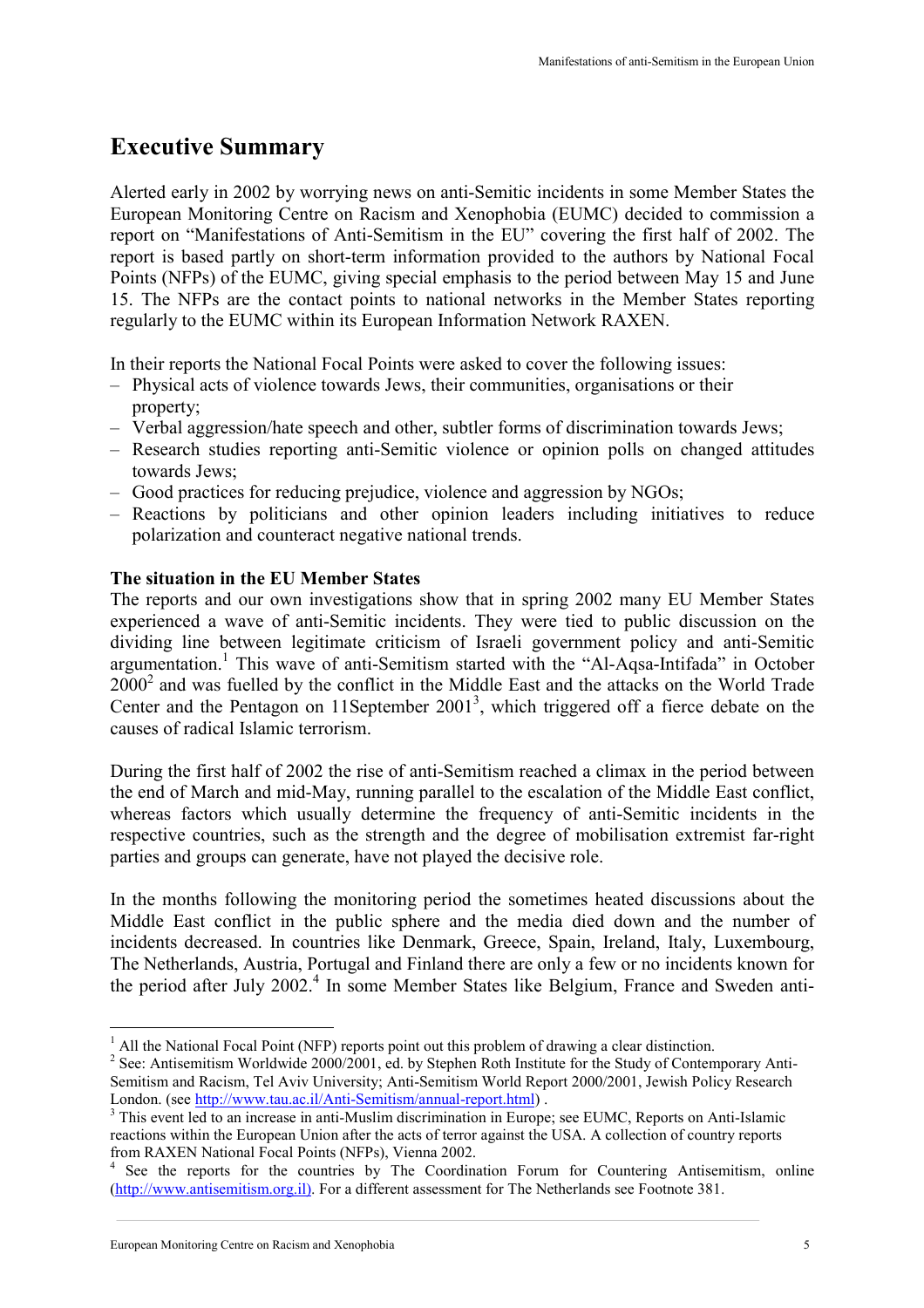Semitic incidents, including violent attacks and threatening phone calls, increased again in Septemberand October, but not that much as in the period monitored.<sup>5</sup> Anti-Semitic leaflets, hate mail and phone calls were also reported for Germany and the United Kingdom.

This leads to the conclusion that the increase in anti-Semitic attacks was in this case set off by the events in the Middle East, a foreign event that however exerted a varying impact on the individual Member States. An exact quantitative comparison is not possible because of:

- 1) the difficult and varied classification of anti-Semitic incidents;
- 2) the difficulty of differentiating between criticism of Israeli governmental policy and anti-Semitism; and
- 3) the differences in systematically collating information about anti-Semitic incidents in the EU Member States.

While there is no common pattern of incidents for all countries, some similarities occur. But it must be underlined that some countries (such as Germany, France, the Netherlands and the United Kingdom) have a very effective data and monitoring system, and this is not the case elsewhere<sup>6</sup>[.](#page-5-1)

There are a number of EU Member States, namely Ireland, Luxembourg, Portugal and Finland, where the Jewish communities are rather small and anti-Semitic incidents in general seldom occur. This was true during the monitoring period. At most, threatening letters were sent to the Israeli consulate or to local Jews. Portugal and Finland each also suffered one attack on a synagogue.

On the other hand, France, Belgium, the Netherlands and the UK witnessed rather serious anti-Semitic incidents (see the respective country reports) such as numerous physical attacks and insults directed against Jews and the vandalism of Jewish institutions (synagogues, shops, cemeteries). Fewer anti-Semitic attacks were reported from Denmark and Sweden.

Other countries also experienced incidents of anti-Semitism. Greece suffered desecrations of cemeteries and memorials by the far-right<sup>[7](#page-5-2)</sup>. Anti-Semitic statements and sentiments often linked to Israeli government policy were found in the mass media and were also expressed by some politicians and opinion leaders. Spain, where the traditionally strong presence of neo-Nazi groups was evident suffered a series of attacks by people with a radical Islamist background<sup>8</sup>[.](#page-5-3) Italy showed a certain similarity with Germany; although no physical attacks were evident, there were threatening telephone calls, insulting letters, slogans and graffiti. From Austria no physical attacks were reported; and few verbal threats and insults. Anti-Semitic stereotypes in relation to Israel were to be found essentially in right-wing newspapers and amongst far-right groups.

In the public domain in Spain, France, Italy and Sweden, sections of the political left and Arab-Muslim groups unified to stage pro-Palestinian demonstrations. While the right to demonstrate is of course a civil right, and these demonstrations are not intrinsically anti-Semitic, at some of these anti-Semitic slogans could be heard and placards seen; and some

<span id="page-5-3"></span><sup>8</sup> Antisemitism Worldwide 2000/1, online, Spain (see http://tau.ac.il/Anti-Semitism/annual-report.html). General Analysis Overview, p.7

<span id="page-5-0"></span><sup>&</sup>lt;sup>5</sup> In France for example the hard line of the government on crime and North-African juvenile gangs exercised a positive influence on diminishing the number of anti-Semitic attacks compared to the first half of 2002.

<span id="page-5-1"></span>The EUMC is continually working in order to improve the situation.

<span id="page-5-2"></span>Antisemitism Worldwide 2000/1, online, Greece (see http://www.tau.ac.il/Anti-Semitism/annual-report.html).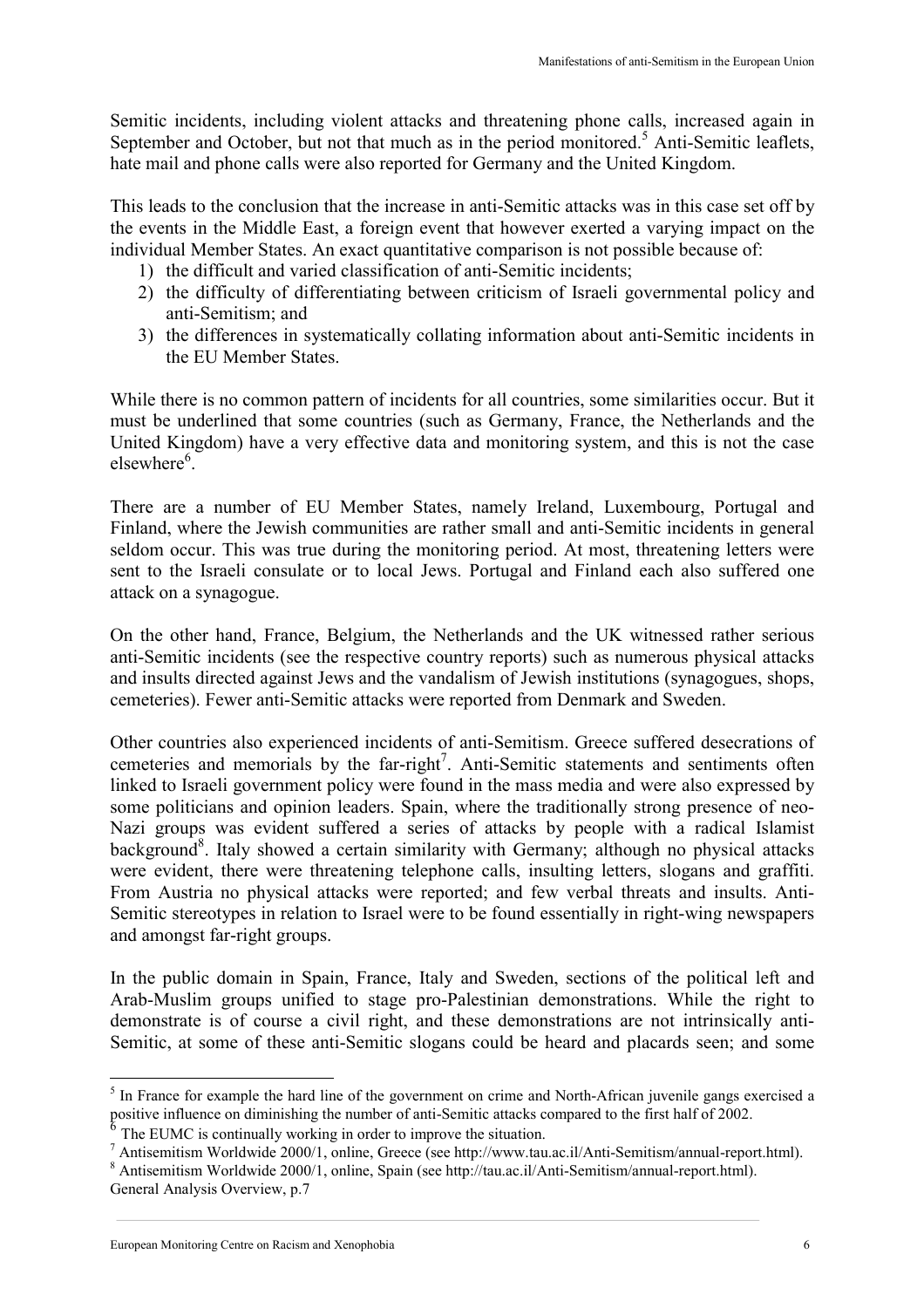<span id="page-6-4"></span>demonstrations resulted in attacks upon Jews or Jewish institutions. In the Netherlands pro-Palestine demonstrators of Moroccan origin used anti-Semitic symbols and slogans. In Finland however, pro-Palestinian demonstrations passed without any anti-Semitic incidents. In Germany, and less so in Austria, public political discourse was dominated by a debate on the link between Israeli policy in the Middle East conflict and anti-Semitism, a debate in which the cultural and political elite were involved. In Germany and the United Kingdom the critical reporting of the media was also a topic for controversy. In other countries such as Denmark, Ireland, Luxembourg, Portugal, and Finland there was no such heated public discussion on the theme of criticism of Israel/anti-Semitism (see country reports).

#### **Perpetrators and kinds of anti-Semitic activities**

For many anti-Semitic incidents, especially for violent and other punishable offences, it is typical that the perpetrators attempt to remain anonymous. Thus, in many cases the perpetrators could not be identified, so an assignment to a political or ideological camp must remain open. Nevertheless, from the perpetrators identified or at least identifiable with some certainty, it can be concluded that the anti-Semitic incidents in the monitoring period were committed above all either by right-wing extremists or radical Islamists or young Muslims mostly of Arab descent, who are often themselves potential victims of exclusion and racism<sup>9</sup>[;](#page-6-0) but also that anti-Semitic statements came from pro-Palestinian groups (see country report Italy: public discourse) as well as from politicians (see country reports Germany, Greece, Finland, Austria) and citizens from the political mainstream (see anti-Semitic letters, e-mails and phone calls in Germany as well as in other countries). The following forms of anti-Semitic activities have been experienced:

- Desecration of synagogues, cemeteries, swastika graffiti, threatening and insulting mail as well as the denial of the Holocaust as a theme, particularly on the Internet. These are the forms of action to be primarily assigned to the far-right.
- Physical attacks on Jews and the desecration and destruction of synagogues were acts often committed by young Muslim perpetrators<sup>10</sup> in the monitoring period. Many of these attacks occurred either during or after pro-Palestinian demonstrations, which were also used by radical Islamists for hurling verbal abuse. In addition, radical Islamist circles were responsible for placing anti-Semitic propaganda on the Internet and in Arab-language  $median<sup>11</sup>$  $median<sup>11</sup>$  $median<sup>11</sup>$
- Anti-Semitism on the streets also appears to be expressed by young people without any specific anti-Semitic prejudices, so that "many incidents are committed just for fun". Other cases where young people were the perpetrators could be classified as "thrill hate crimes", a well-known type of xenophobic attack.<sup>[12](#page-6-3)</sup>
- In the extreme left-wing scene anti-Semitic remarks were to be found mainly in the context of pro-Palestinian and anti-globalisation rallies<sup>13</sup> and in newspaper articles using

<span id="page-6-0"></span><sup>&</sup>lt;sup>9</sup> Due to the time period under observation (escalation of the Middle East conflict) there might be an overestimation of perpetrators with an Arab or Muslim background in the country reports compared to other periods.

<span id="page-6-1"></span><sup>&</sup>lt;sup>10</sup> After interrogating 42 suspects (young immigrants from North-Africa and the Maghreb), the French police concluded that these are "predominantly delinquents without ideology, motivated by a diffuse hostility to Israel, exacerbated by the media representation of the Middle East conflict (…) a conflict which, they see, reproduces the picture of exclusion and failure of which they feel victims in France", Cited by Centre Simon Wiesenthal, Antisemitism 2002 in France. "Intifada" Import or Domestic Malaise?, by Shimon Samuels/Mark Knobel, Paris 2002, p. 3.

<span id="page-6-2"></span><sup>&</sup>lt;sup>11</sup> Western Anti-Semitism was brought to the Arab countries and now comes back by Arab media stations (via satellite), newspapers and the World Wide Web influencing some immigrants in the European Member States. <sup>12</sup> Paul Iganski, From 'extremism' to 'yob culture': Interpreting anti-Semitism on the streets, in: Is there a new anti-Semitism in Britain? Online:  $\underline{www.jpr.org.uk/Reports/CS\%20Reports/news}$  antisemitism/.

<span id="page-6-3"></span><sup>&</sup>lt;sup>13</sup> One of the numerous examples is the leaflet of the German branch of the anti-globalisation organisation "attac" designed for an anti-Bush demonstration in Berlin on May 21 2002: The well-known picture of "Uncle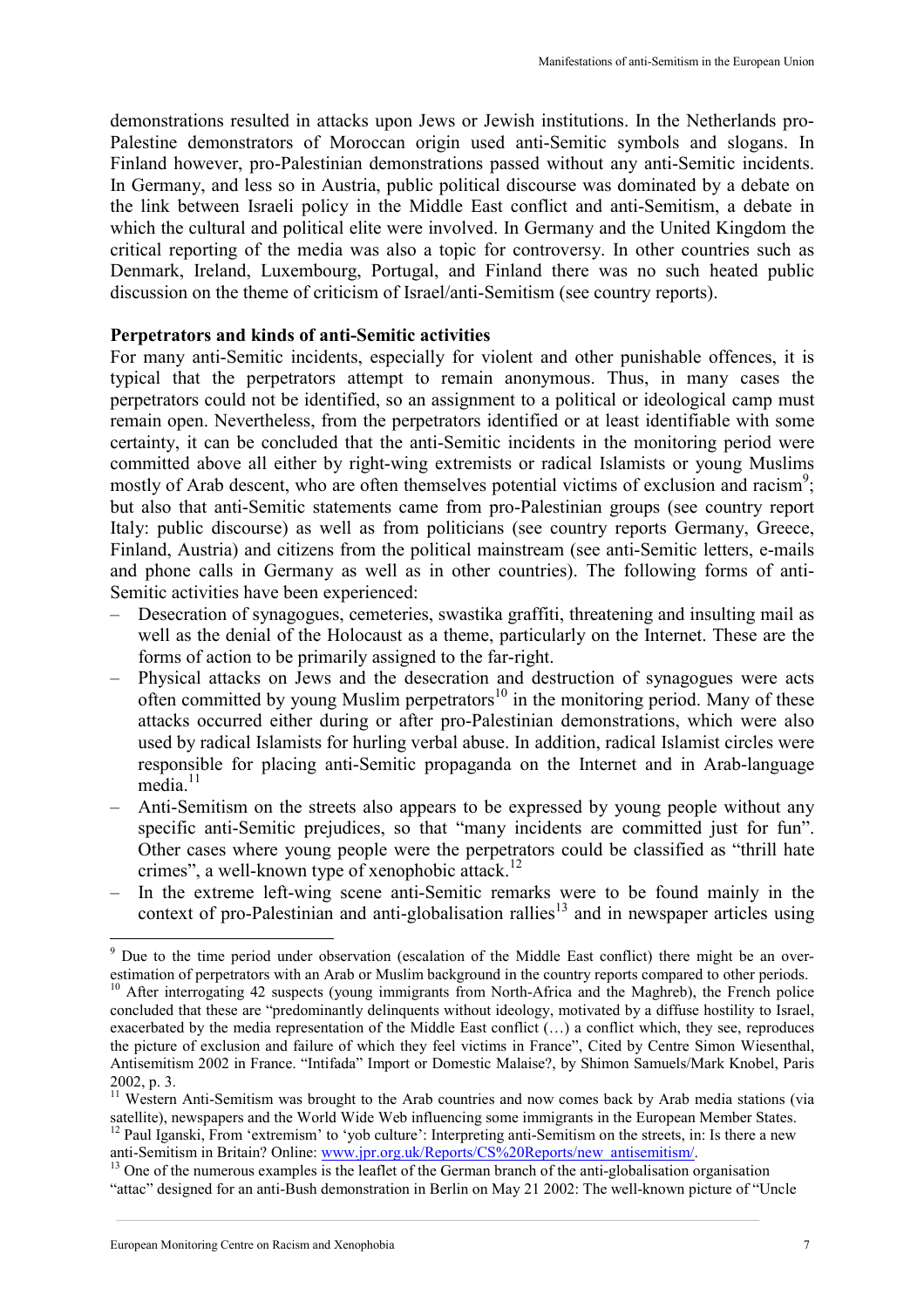anti-Semitic stereotypes in their criticism of Israel. Often this generated a combination of anti-Zionist and anti-American views that formed an important element in the emergence of an anti-Semitic mood in Europe. Israel, seen as a capitalistic, imperialistic power, the "Zionist lobby", and the United States are depicted as the evildoers in the Middle East conflict as well as exerting negative influence on global affairs. The convergence of these motives served both critics of colonialism and globalisation from the extreme left and the traditional anti-Semitic right-wing extremism as well as parts of the radical Islamists in some European countries.

- More difficult to record and to evaluate in its scale than the "street-level violence" against Jews is "salon anti-Semitism" as it is manifested "in the media, university common rooms, and at dinner parties of the chattering classes".<sup>[14](#page-7-0)</sup>
- In the heated public debate on Israeli politics and the boundary between criticism of Israel and anti-Semitism, individuals who are not politically active and do not belong to one of the ideological camps mentioned above become motivated to voice their latent anti-Semitic attitudes (mostly in the form of telephone calls and insulting letters). Opinion polls prove that in some European countries a large percentage of the population harbours anti-Semitic attitudes and views,<sup>15</sup> but that these usually remain latent.

### **Media**

Some commentators discuss the possible influence of the mass media on an escalation of anti-Semitic incidents.<sup>16</sup> The question at issue is whether this escalation was merely an agenda setting effect of the daily media coverage of the violence in the Middle East or whether the reporting itself had an anti-Semitic bias.

- The Jewish communities regarded the one-sidedness, the aggressive tone of the reporting on Israeli policy in the Middle East conflict and references to old Christian anti-Jewish sentiments as problematic.
- The country reports (Greece, Italy, the Netherlands, and Sweden) list some cases of anti-Semitic arguments or stereotypes (cartoons) in the quality press, but only very few systematic media analyses are available. Anti-Semitic reporting can mainly be found in the far-right spectrum of the European press.
- One study of the German quality press (see country report on Germany) concludes that the reporting concentrated greatly on the violent events and the conflicts and was not free of anti-Semitic clichés; at the same time this negative view also applies to the description of the Palestinian actors. The report on Austria identified anti-Semitic allusions in the far right press.

Sam" is showing a "typical Jewish nose". Also the poster implies the supposed Jewish world conspiracy because on the forefinger of "Uncle Sam" hangs the world on a thread. Portraying "Uncle Sam" as Jewish refers to the supposed Jewish influence on the United States policy and connects anti-Jewish and anti-American feelings. See leaflet for the demonstration (see: http://attac-netzwerk-bush.de). The criticism of this leaflet and of other occasions where Neonazis participated in attac demonstrations with anti-Semitic slogans (Munich, 20 November 2002) without any reaction by the organizers led the network to publish an explanation (see www.attac.de/ archiv/antisemit.php; discussion paper of the attac coordination committee on anti-Semitism, racism and nationalism)

<span id="page-7-0"></span><sup>&</sup>lt;sup>14</sup> See Paul Iganski, From 'extremism' to 'yob culture': Interpreting anti-Semitism on the streets, in: Is there a new anti-Semitism in Britain? Online: www.jpr.org.uk/Reports/CS%20Reports/new\_antisemitism/, p.1. 15 sheet at the second properties of the ADL Survey in June and October 2002 for ten countries (here all

<span id="page-7-1"></span>together given in the report on Belgium) and the surveys mentioned in the respective country reports.

<span id="page-7-2"></span><sup>&</sup>lt;sup>16</sup> In fact, those Europeans who followed media coverage of the events in the Middle East the closest were more likely to be sympathetic to the Palestinian case. See ADL, European Attitudes toward Jews, Israel and the Palestinian-Israeli Conflict, June 2002. http://www.adl.org/Anti\_semitism/European\_Attitudes.pdf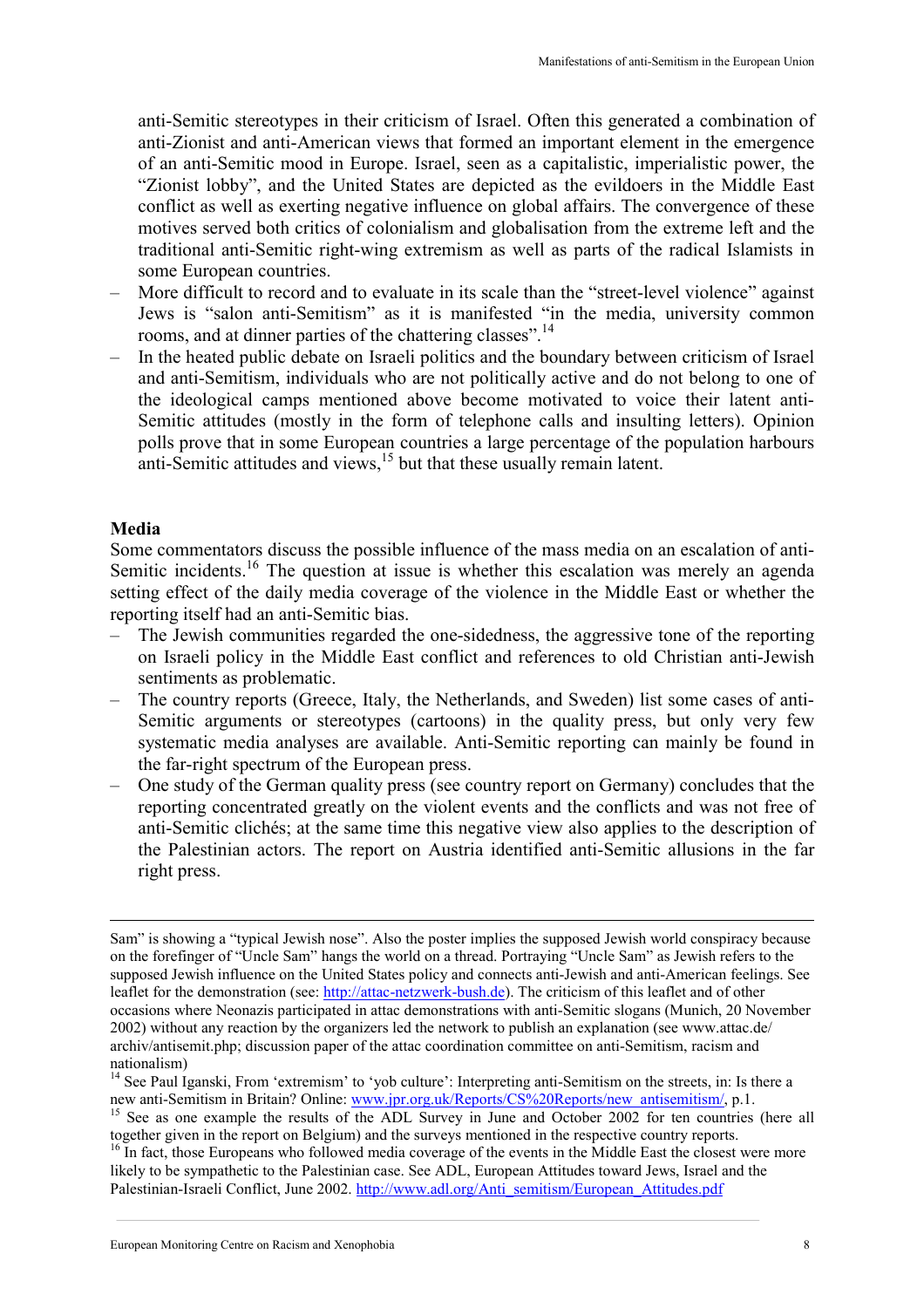– Observers point to an "increasingly blatant anti-Semitic Arab and Muslim media", including audiotapes and sermons, in which the call is not only made to join the struggle against Israel but also against Jews across the world. Although leading Muslim organisations express their opposition to this propaganda, observers assume that calling for the use of violence may influence readers and listeners.<sup>[17](#page-8-0)</sup>

#### **Internet**

 $\overline{a}$ 

The Internet reflects a development observable since 2000, namely the networking of the extreme right via links with sections of radical Islamists, some sites from anti-globalisation campaigners and from the anti-American far left. Since the end of the 1990s there has been a dramatic increase in the number of homepages present on the web from far-right groups and parties, which quite often also have ties to radical Islamic fundamentalists. In addition, the Internet provides easy access to music from the far right, which glorifies violence and is often anti-Semitic. Sales and distribution centres for such music are mainly located in Scandinavia. Up till now, state organs have paid too little attention to the Arab language publications which spread anti-Semitic propaganda in European countries, whether through newspapers, audiotapes or the Internet<sup>18</sup>.

### **Prevalent anti-Semitic prejudices**

As almost all reports emphasise, Jews in the EU Member States are well integrated socially, economically and culturally, and as such the typical motives of xenophobia (fear of competition for jobs, housing and social welfare, linguistic and cultural otherness of migrants, external appearance) are hardly of consequence. Instead, the Jews are basically imagined to be a nationally and internationally influential group, allegedly controlling politics and the economy. Hence, anti-Semitism has other motives and a different structure from racism.

– The dominating assumption of contemporary anti-Semitism is still that of a Jewish world conspiracy, i.e. the assumption that Jews are in control of what happens in the world, whether it be through financial or media power, whether it be the concealed political influence mainly exerted on the USA, but also on European countries.<sup>19</sup> This basic assumption is applied to explain very different phenomena. The Holocaust denial assumes a central role in European right-wing extremism. It is purported that the Holocaust has never taken place and that the Jewish side, exploiting their victim status, use the "Auschwitz lie" to apply moral pressure on mainly European governments (restitution,

<span id="page-8-0"></span><sup>&</sup>lt;sup>17</sup> Examples for the UK are given by Michael Whine (Anti-Semitism on the streets) and Peter Pulzer (Anti-Semitism old and new: Just anti-Sharon and a little bit more) both online:

<span id="page-8-1"></span>

www.jpr.org.uk/Reports/CS%20Reports/new\_antisemitism/.<br><sup>18</sup> See the Chapter on the "Internet as an international action base" in this report and the respective points in the country reports; see also Juliane Wetzel, Networking on the Internet. Anti-Semitism as networking tool for rightwing extremism on the World Wide Web, paper presented on the EUMC Third Annual European Round Table Conference, Vienna, October 10-11, 2002; Juliane Wetzel, Antisemitismus im Internet, in: Das Netz des Hasses. Rassistische, Rechtsextreme und Neonazistische Propaganda im Internet, hrsg. vom Dokumentationsarchiv des Österreichischen Widerstands, Wien 1997, pp. 78-105; Rechtsextreme Propaganda im Internet. Ideologietransport und Vernetzung, in: Wolfgang Benz (Hrsg.), Auf dem Weg zum Bürgerkrieg?

Rechtsextremismus und Gewalt gegen Fremde in Deutschland, Frankfurt a. M. 2001, pp. 134-150.

<span id="page-8-2"></span><sup>&</sup>lt;sup>19</sup> This conspiracy theory is often based on the infamous anti-Semitic fake the "Protocols of the Learned Elders of Zion", which describes how a group of Jews apparently hold the thread of world politics in their hands. For this, the abbreviation "ZOG" (Zionist Occupation Government) has established itself in both the far-right as well as the radical Islamist scene, not the least to camouflage against criminal prosecution on the grounds of incitement. A recent Egyptian TV series "Horseman Without A Horse" uses the notorious anti-Semitic forgery, "Protocols of the Learned Elders of Zion" as a major subject. The 41 parts of the series were transmitted during Ramadan by numerous Arab TV stations. Recently in Egypt criticism on using this Russian falsification in a TV series as propaganda against Israel has been increasing, Der Tagesspiegel, 26 November 2002.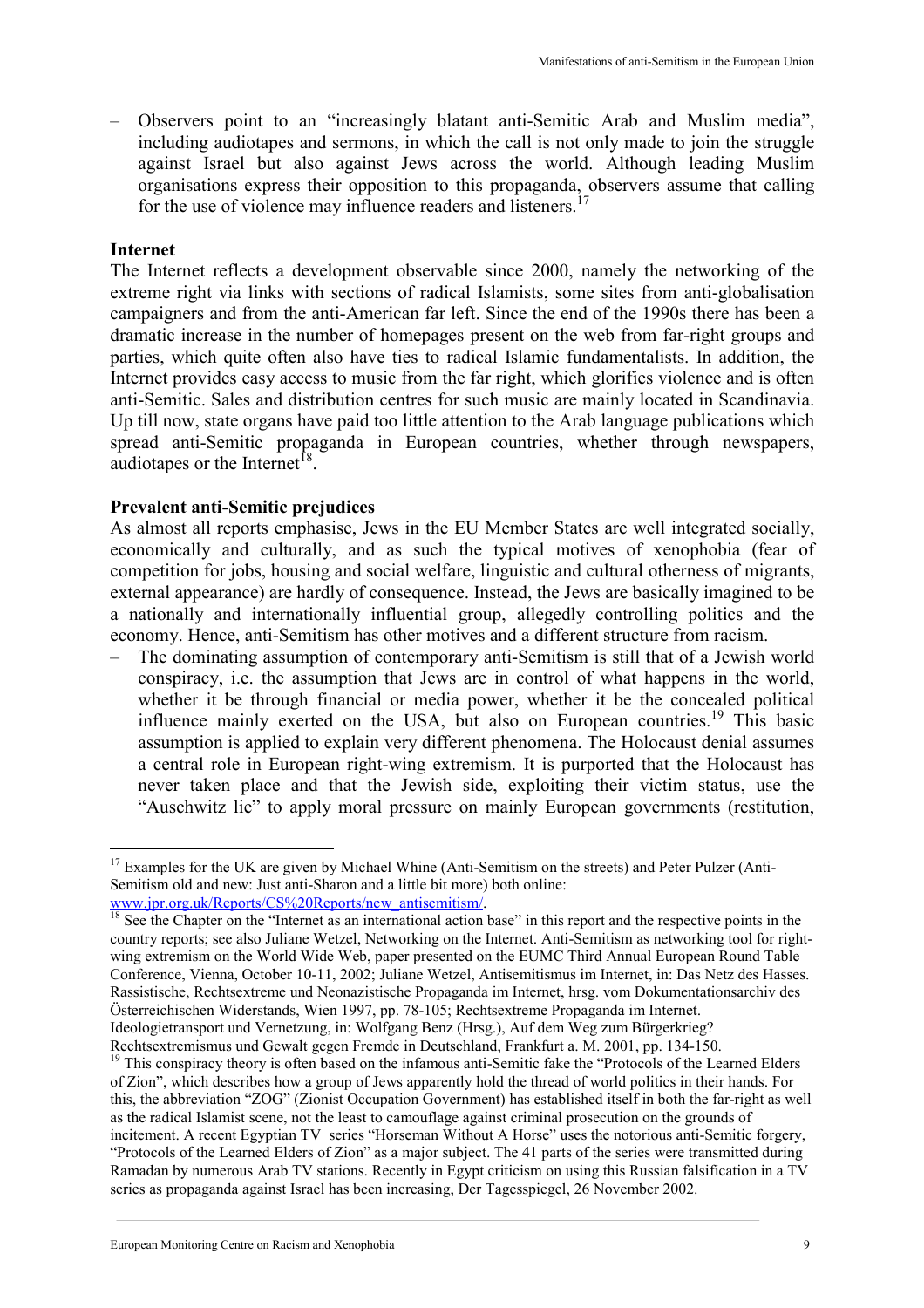support for Israeli policies), but also to influence US policy towards Israel. Furthermore, the thesis of the "Auschwitz lie" naturally also negates the assertion that the foundation of the state of Israel was historically necessary in order to create a secure homeland for the survivors of the Holocaust and Jews in general. Precisely at this point, extreme right-wing propaganda becomes employable ideologically for radical Islamist groups in their struggle against Israel, for the victim status and Israel's right to exist are challenged by the "Auschwitz lie". Here a learning process has taken place in which "revisionist" thought has been adopted by some people in the Arab world. The influence of these ideas is supported by a number of Western Holocaust deniers like Jürgen Graf, Gerd Honsik, Wolfgang Fröhlich who fled prosecution in their homelands and found asylum in Arab countries, and last but not least by Roger Garaudy who was hailed as a hero throughout the Middle East when he faced prosecution by the French government for inciting racial hatred.<sup>20</sup> Via Arab-language media (newspapers, satellite TV and internet)<sup>21</sup> in Europe these notions reach a small section of the Arab speaking population in European countries.[22](#page-9-2)

- Following September 11, 2001, some<sup>23</sup> hold that Islamist terrorism is a natural consequence of the unsolved Middle East conflict, for which Israel alone is held responsible. They ascribe to Jews a major influence over the USA's allegedly biased pro-Israel policies. This is where anti-American and anti-Semitic attitudes could converge and conspiracy theories over "Jewish world domination" might flare up again.
- The assumption of close ties between the US and Israel gives rise to a further motive for an anti-Semitic attitude. Amongst the political left, anti-Americanism and anti-Zionism are very closely tied together. Due to its occupation policy, sections of the peace movement, opponents of globalisation as well as some Third World countries view Israel as aggressive, imperialistic and colonialist. Taken on its own terms this is naturally not to be viewed as anti-Semitic; and yet there are exaggerated formulations which witness a turn from criticism into anti-Semitism, for example when Israel and the Jews are reproached for replicating the most horrific crimes of the National Socialists like the Holocaust.<sup>24</sup> In the form of anti-Semitism it could be said that the tradition of demonising Jews in the past is now being transferred to the state of Israel.<sup>25</sup> In this way traditional anti-Semitism is translated into a new form, less deprived of legitimacy, whose employment today in Europe could become part of the political mainstream.

<span id="page-9-0"></span><sup>&</sup>lt;sup>20</sup> Götz Nordbruch, The Socio-historical Background of Holocaust Denial in Arab Countries: Arab reactions to Roger Garaudy's The Founding Myths of Israeli Politics (see http://sicsa.huji.ac.il/17nordbruch.html), published also as part of the series Analysis of Current Trends in Antisemitism No.17, Jerusalem 2001; see also Middle East Research Institute (MEMRI) http://www.memri.org.

<span id="page-9-2"></span><span id="page-9-1"></span>

<sup>&</sup>lt;sup>21</sup> See this report, Recommendations on Media in Chapter 3<br><sup>22</sup> Robert S. Wistrich, Muslim Anti-Semitism: A Clear and Present Danger, in: The American Jewish Committee<br>online, Publications (www.ajc.org), now also in a pr

<span id="page-9-3"></span><sup>&</sup>lt;sup>23</sup> The Impact of September 11 on Anti-Semitism, General Analysis – Overview, ed. by Stephen Roth Institute for the Study of Contemporary Anti-Semitism and Racism, Tel Aviv University (http://www.tau.ac.il/Anti-Semitism/asw2001-2/genanal.htm. Bassam Tibi, political scientist at the University of Göttingen and specialist in Islam at the University of St. Gallen, has recently criticised the fact that the "anti-Semitic dimension" of 11 September has been disregarded by the European public (Die Zeit, 6 February 2003).

<span id="page-9-4"></span><sup>&</sup>lt;sup>24</sup> These stereotypes are also spread by Arab medias like "Arab News.com", a Saudi English language daily online version, April 17, 2002, by Seham M.S. Fatani, article entitled "There is an impending Palestinian Holocaust", cited in**:** Anti-Semitism/Anti-Israel Incitement in the Arab and Muslim Media March - May 2002 (see: http://www.adl.org/Anti\_semitism/arab/media\_2q02.asp.

<span id="page-9-5"></span> $^{25}$  The French philosopher Pierre-André Taguieff calls this a "new planetary judeophobia" ("nouvelle judéophobie planétaire") that explains "all world problems by the existence of Israel". This "new judeophobia", which he sees as initially brought about by radical Islamic activists, by the heirs of "third-worldism" and by farleft anti-globalisation activists, accuse the Jews of being themselves racist. Thus, according to Taguieff, there seems to be an "anti-Jewish anti-racism". Pierre-André, La nouvelle judéophobie, Paris 2002.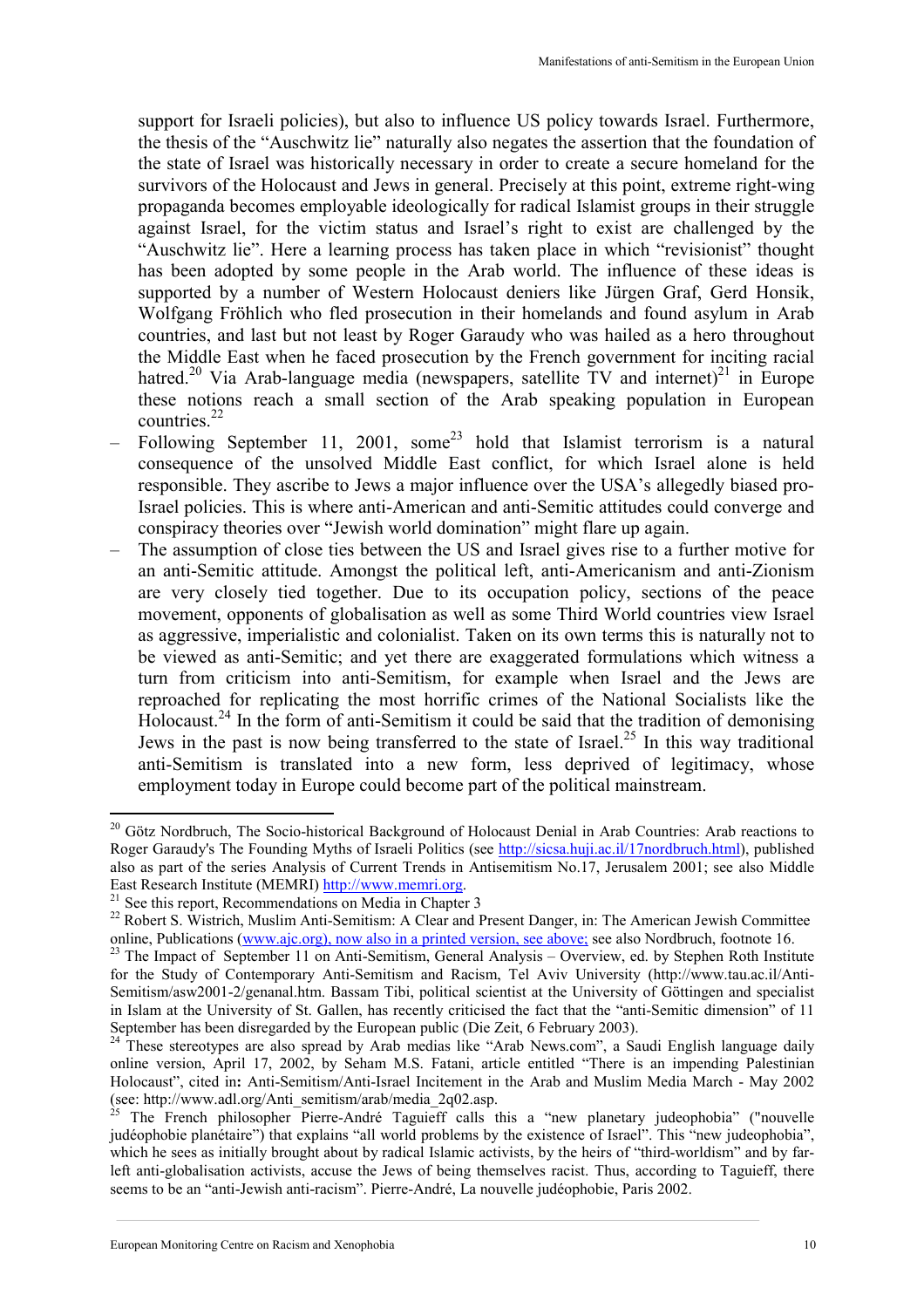- Israeli policies toward the Palestinians provide a reason to denounce Jews generally as perpetrators, thereby questioning their moral status as victims that they had assumed as a consequence of the Holocaust. The connection between anti-Semitism and anti-Israeli sentiment lies in this opportunity for a perpetrator-victim role reversal.<sup>26</sup> In particular there is an attempt by the right-wing to compare Israeli policies with the crimes perpetrated against Jews throughout history in order to minimize or even deny the guilt and responsibility of their own nations.
- The fact that the Middle East conflict is taking place in the Holy Land of the Christians has led in a number of countries to a revitalisation of anti-Judaist motives by church leaders, and confessional and some liberal newspapers.<sup>[27](#page-10-1)</sup>

### **Recommendations**

The upsurge of anti-Semitic criminal offences and verbal assaults against Jewish citizens and institutions, but also against Muslims, indicates that joint action has to be initiated. This action should not be restricted to one area of society, but has to deal with a multitude of combined activities. Actions on the political level should be backed by sound data and information about the phenomena in question. The civil society has to be mobilized to establish dialogues, the press, TV and the Internet has to be addressed to report about ethnic and cultural groups in a responsible way. Also for large-scale sporting events, preventive measures fighting racist attacks have to be implemented.

We recommend that the EUMC requests state authorities to acknowledge at the highest level the extraordinary dangers posed by anti-Semitic violence in the European context.

### *Legal*

- The EUMC should propose to the Member States to adopt the proposed framework decision on combating racism and xenophobia (COM 2001/664) as soon as possible and call on the Council of Ministers to ensure that it is amended to be as effective as possible to deal with reported incidents of anti-Semitism.
- The EUMC should propose to the European Commission and to the Member States that they consider a decision for police cooperation according to Article 34 of the Treaty of European Union, which shall bind all Member States to collect and disseminate data on anti-Semitic offences. This decision should also involve EUROPOL and EUROJUST.
- To achieve effective regulation of the Internet concerning racist propaganda, it is essential to extend the jurisdiction of European courts to include detailed provisions on the responsibility of Internet service providers.

<span id="page-10-0"></span> $26$  On the one hand we have an unprecedented interest in the history of the Holocaust developing in many European countries. At the same time a poll of the Anti-Defamation League conducted in five countries found that 39 percent of those surveyed agreed with the statement: "The Jews still talk too much about the Holocaust." (European Attitudes toward Jews, Israel and the Palestinian-Israeli Conflict, June 2002)

<span id="page-10-1"></span><sup>27</sup> For example, the liberal Italian daily La Stampa depicted a baby Jesus looking up from the manger at an Israeli tank, saying, "Don't tell me they want to kill me again."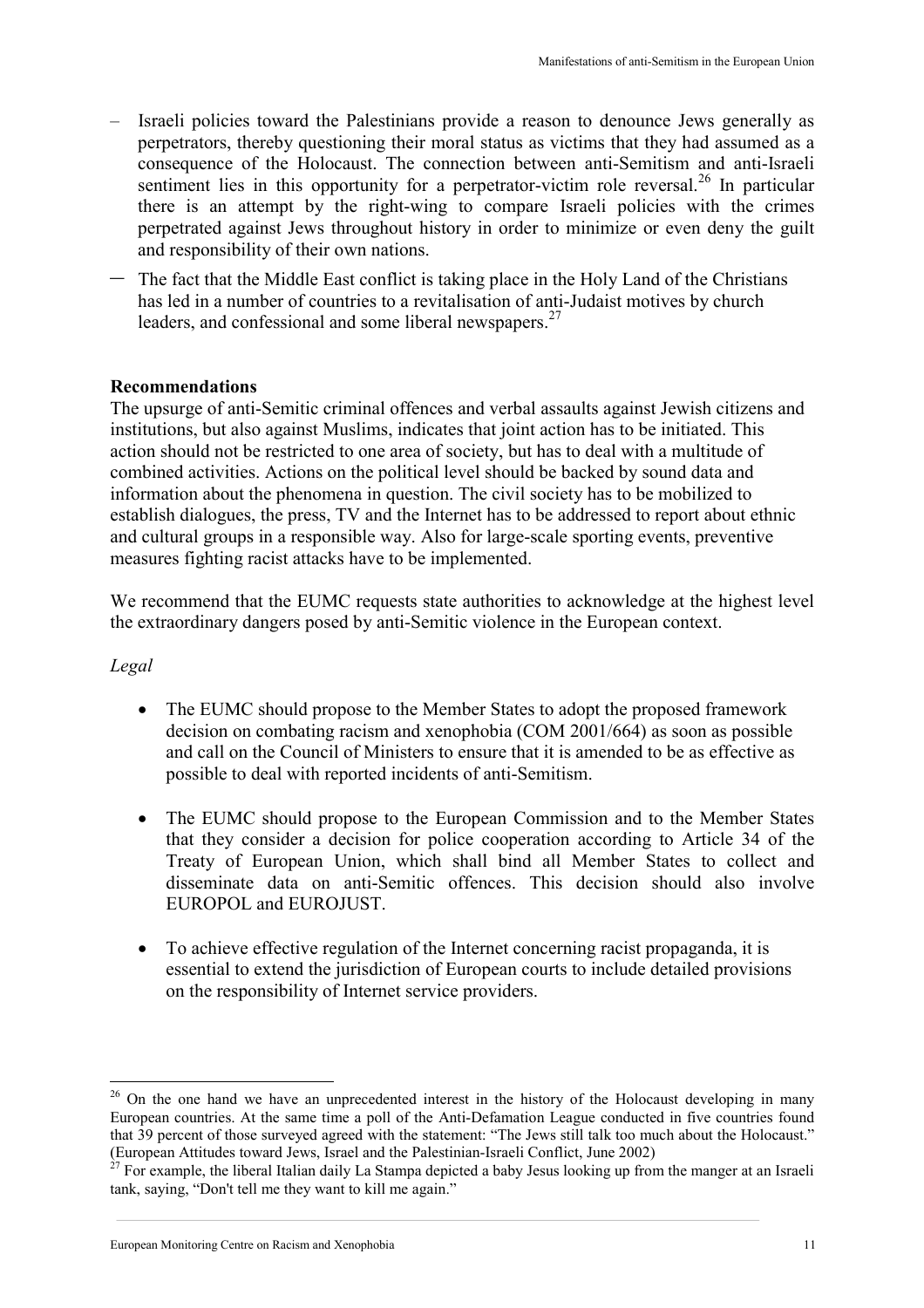### *Registering anti-Semitic incidents*

- State institutions must assume responsibility for monitoring anti-Semitism in the individual EU Member States. These institutions should work in accordance with well-defined categories enabling them to recognise an anti-Semitic element within any politically motivated criminal offences they register, and to then incorporate them into their statistics.
- In some Member States racist attacks are not identified separately in crime statistics while others have at their disposal state-sponsored instruments which monitor and pursue anti-Semitic incidents. We recommend joint strategies for action to be developed, whereby those countries possessing years of experience in this regard should pass this on to the other Member States.
- In those countries in which racist and anti-Semitic incidents are already registered by the security authorities, a swifter processing and publication of the results must be ensured and not first presented – as in current practice – in the middle of the following year.
- There is a need to distinguish clearly in reporting between acts of violence, threatening behaviour, and offensive speech, and to make transparent government norms and procedures for registering and acting upon crimes and offences motivated by anti-Semitism. Only in this way can a genuinely comparative basis for incidents be attained for European countries.

### *Education and sport*

- We recommend that the governments of the EU Member States still absent should undertake initiatives to become members of the Task Force for International Cooperation on Holocaust Education, Remembrance, and Research, whose purpose is to mobilise the support of political and social leaders to foster Holocaust education, remembrance and research.
- We recommend that NGOs engage in initiatives of intercultural and inter-religious exchange and inter-religious dialogue, and cooperate in educational information campaigns against racism and anti-Semitism.
- National ministries of education should organise round tables and seminars on mutual respect and tolerance; all teachers in the EU should be required to learn about different religions and faiths, cultures and traditions; history books used in schools around Europe should be examined for prejudice, or one-sidedness.
	- In the area of European football a whole series of initiatives have been started in the last few years, which combat racism and anti-Semitism in the stadiums. We recommend that these activities be encouraged and extended.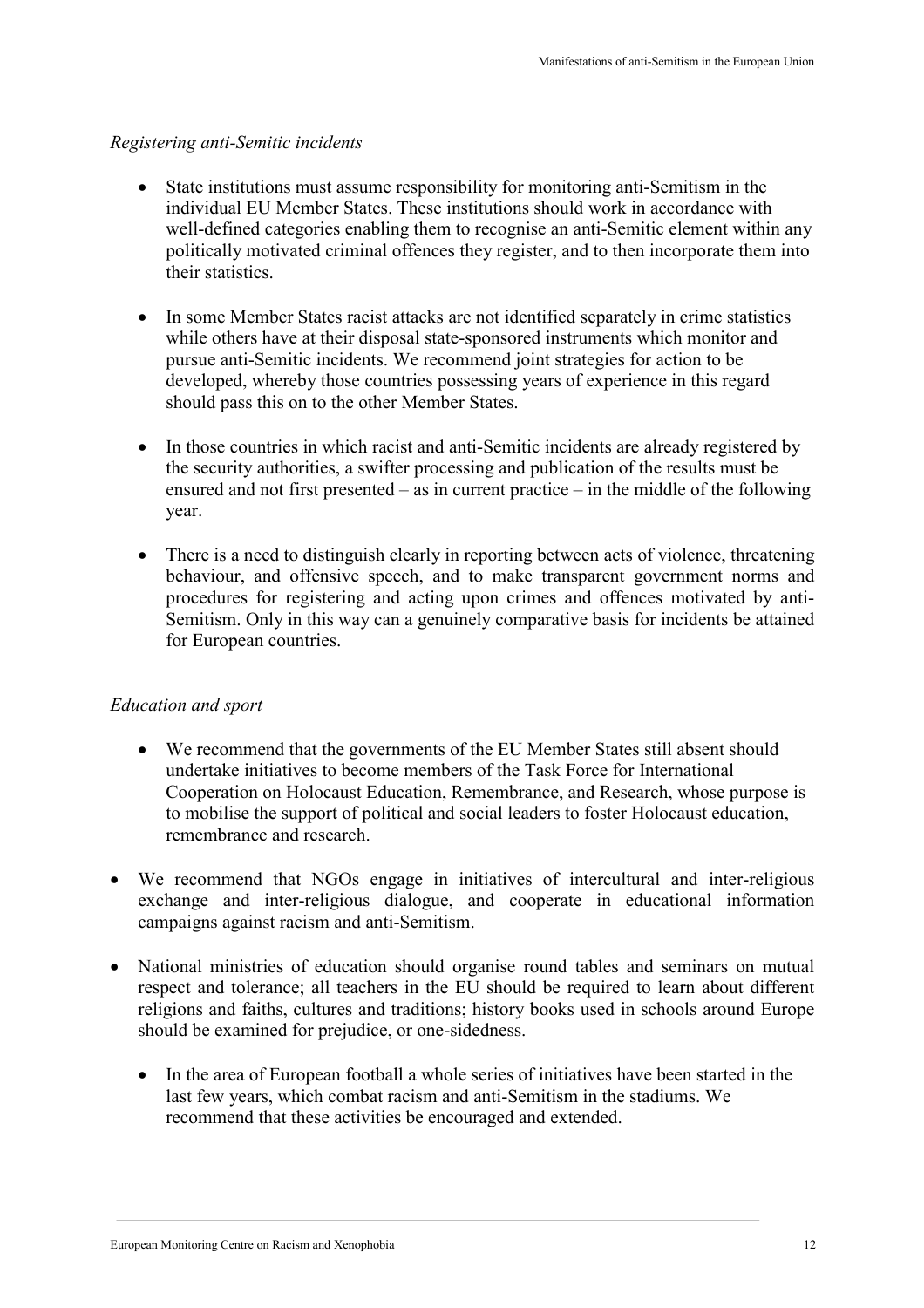### *Research*

- We recommend that research studies should be carried out on anti-Semitic incidents in specific fields – e.g. sport, entertainment, public services - and placed in an overall European context in order to establish a comparative perspective on their occurrence.
- Across all Member States there should be implemented a coordinated programme of victim studies to overcome the problem of underreporting with regard to incidents of anti-Semitism.
- To date there has been no well-founded media analysis on how the European press exploits and perpetuates anti-Semitic stereotypes. We recommend the implementation of research studies to fill this gap.

### *Internet*

- State authorities, academics and research institutions engaged with racism and anti-Semitism should establish joint committees at national and international levels to monitor anti-Semitism on the Internet. Through mutual exchange these committees should establish a basis for an improved recording and combating of racist and anti-Semitic developments on the Internet.
- Recent developments have shown that partly impeded or completely obstructed access to some homepages at least hinders the possibility of placing racist propaganda on the Internet. Thus private and state organisations should exert continuing pressure on large Internet providers to remove racist and anti-Semitic content from the net.
- The enormous potential of the Internet for educational purposes has not yet been recognised and utilised. We recommend that projects are developed to utilise the Internet far more in order to combat anti-Semitic and racist content with serious counter-information.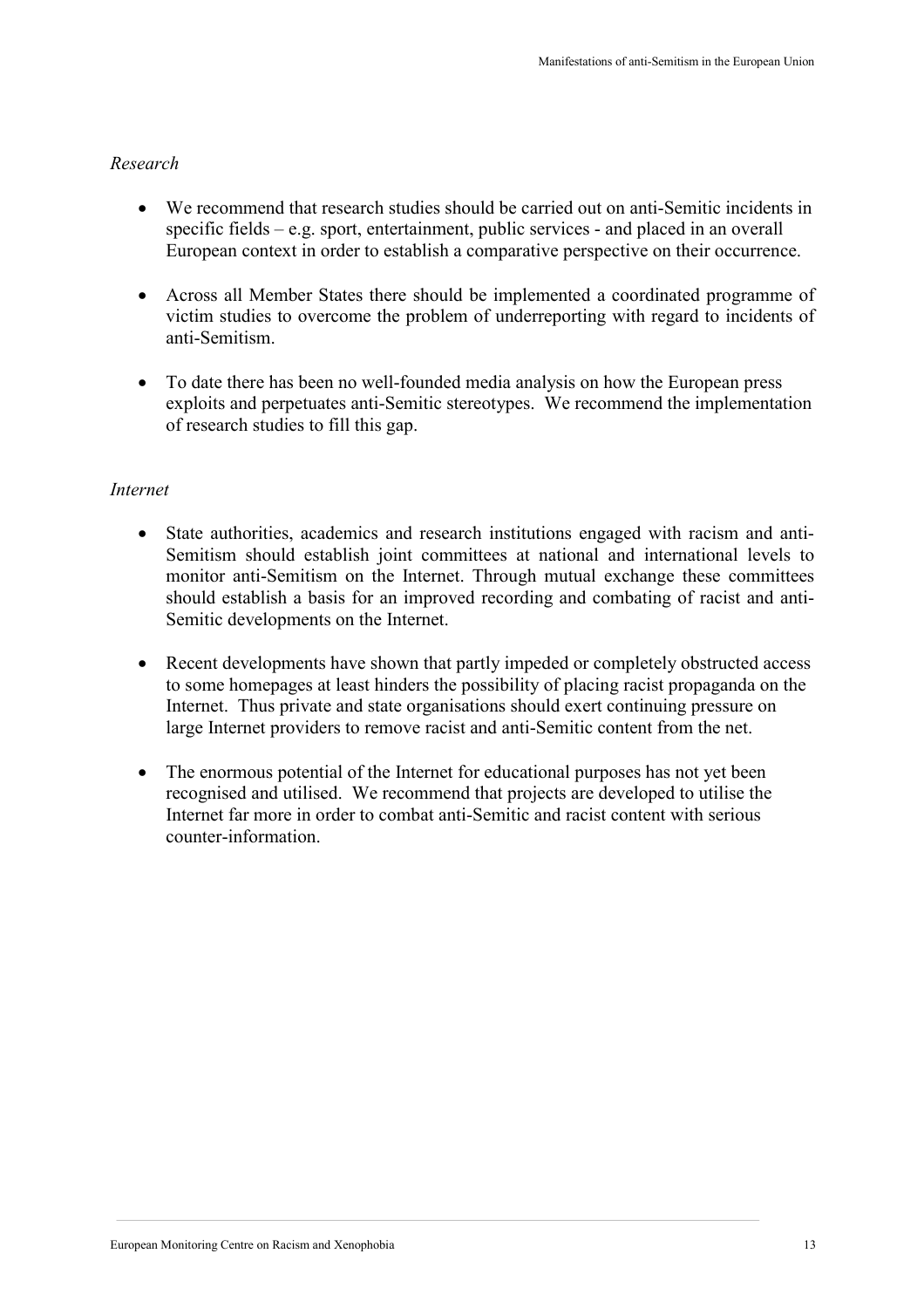### **Contents**

| Sweden. |  |
|---------|--|
|         |  |
|         |  |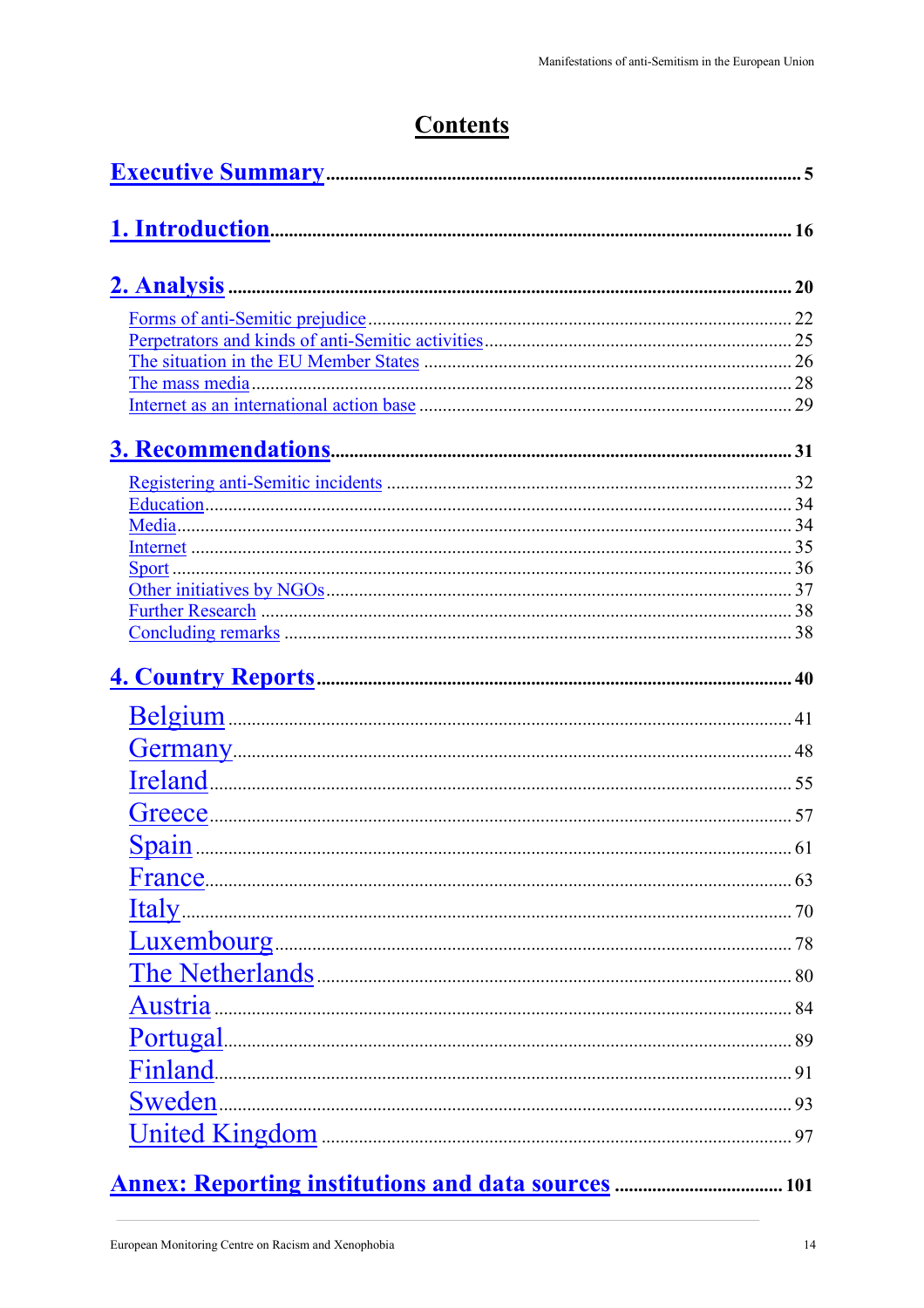Manifestations of anti-Semitism in the European Union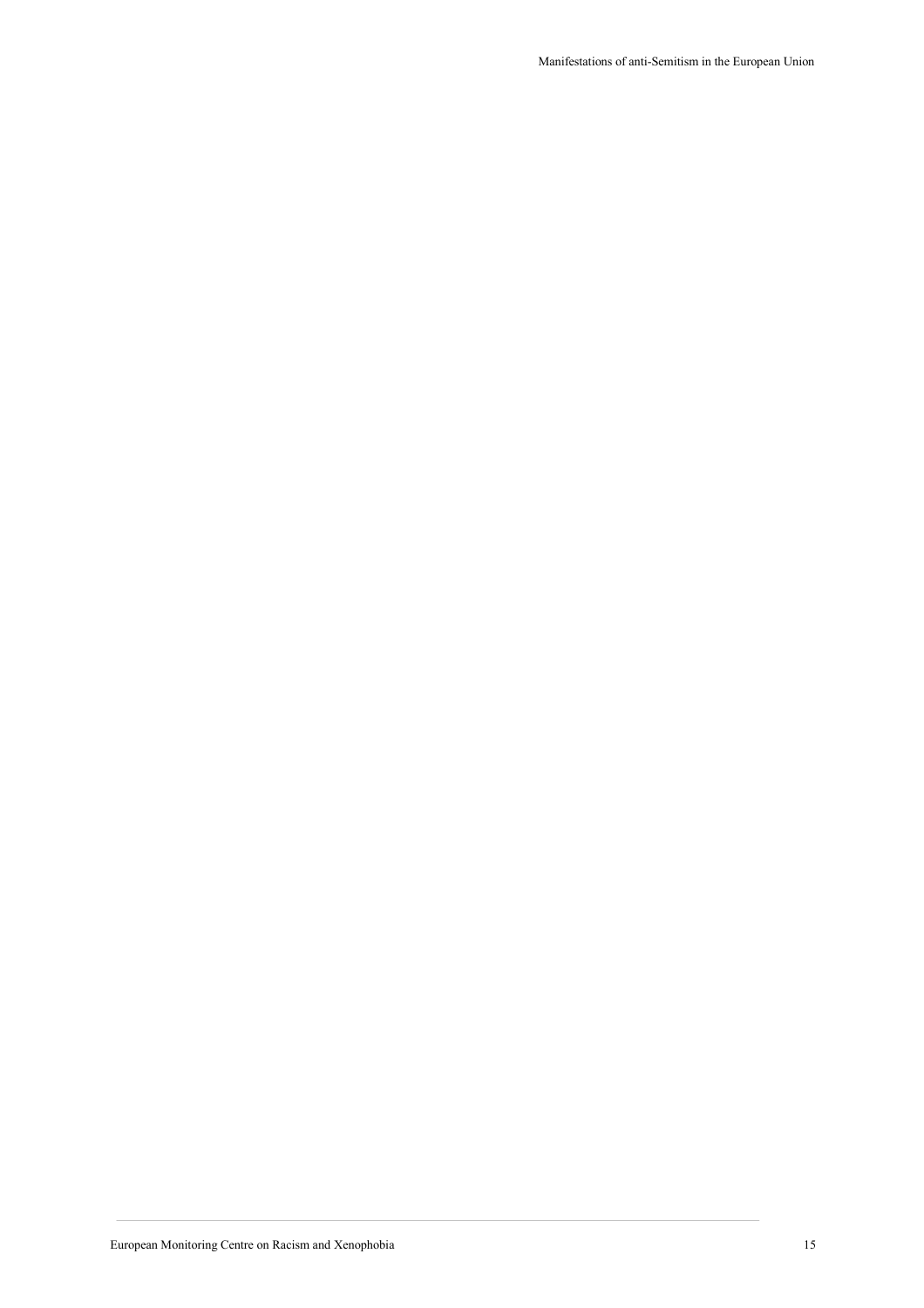### <span id="page-15-0"></span>**1. Introduction**

Alerted during early 2002 by news on anti-Semitic incidents in some Member States and also by information given to the European Monitoring Centre on Racism and Xenophobia (EUMC) by the European Jewish Congress, the EUMC asked its RAXEN network of 15 National Focal Points (NFPs) to report on anti-Semitism and to monitor the anti-Semitic aggression, violence and attitudes in the Member States with a special focus on a one-month period (from 15th May – 15th June 2002). The EUMC also asked for examples of good practices implemented to prevent and reduce anti-Semitism.

The National Focal Points were asked to cover the following issues:

*1. Physical acts of violence towards Jews, their communities, organisations or their property (cemeteries, synagogues, religious symbols etc) and also any measures seen as retaliation to other vulnerable groups, or ethnic, cultural, and religious minorities, or new types of victims:* Have any physical attacks (harassment, verbal abuse, violent acts, etc.) against Jews (or other people related to them) been reported (in the media, by Jewish organisations, by human rights/anti-discrimination NGOs, by the police etc.)? Please use the following categories as headlines: Arson; throwing objects and/or tear gas; physical aggression; theft and burglary; vandalism and disparagement; threatening intrusion; physical threat.

### *2. Verbal aggression/hate speech and other, subtler forms of discrimination towards Jews:*

Have there been any verbal attacks against Jews in the media, in the public discourse, in politics? Are there any cases of incitement to hatred? Are there court cases to be reported? What about hate speech on the Internet? Please use the following categories as headlines: direct verbal threat; threats by telephone; insults; graffiti and anti-Semitic inscriptions; publicly distributed leaflets.

### *3. Research Studies reporting anti-Semitic violence or Opinion Polls on changed attitudes towards Jews:*

Are there any new or recent reports done on anti-Semitic aggression or attitudes?

### *4. Good practices for reducing prejudice, violence and aggression:*

Can you report of any good practice that has been successful in avoiding the increase of prejudice and violence towards Jewish people and other groups?

*5. Reactions by politicians and other opinion leaders including initiatives to reduce polarization and counteract negative national trends:*

How has the government reacted to increased anti-Semitic violence? What have been the reactions of the politicians and other opinion leaders? Are there any institutionalized proposals and implementations to be observed?

### **Political Background**

The reports of the National Focal Points and our own investigations show that in early 2002 several EU Member States experienced an increased number of anti-Semitic incidents. The wave of anti-Semitism reached a climax in the period between end of March and mid-May. But further examination shows that the increase of anti-Semitism had already started with the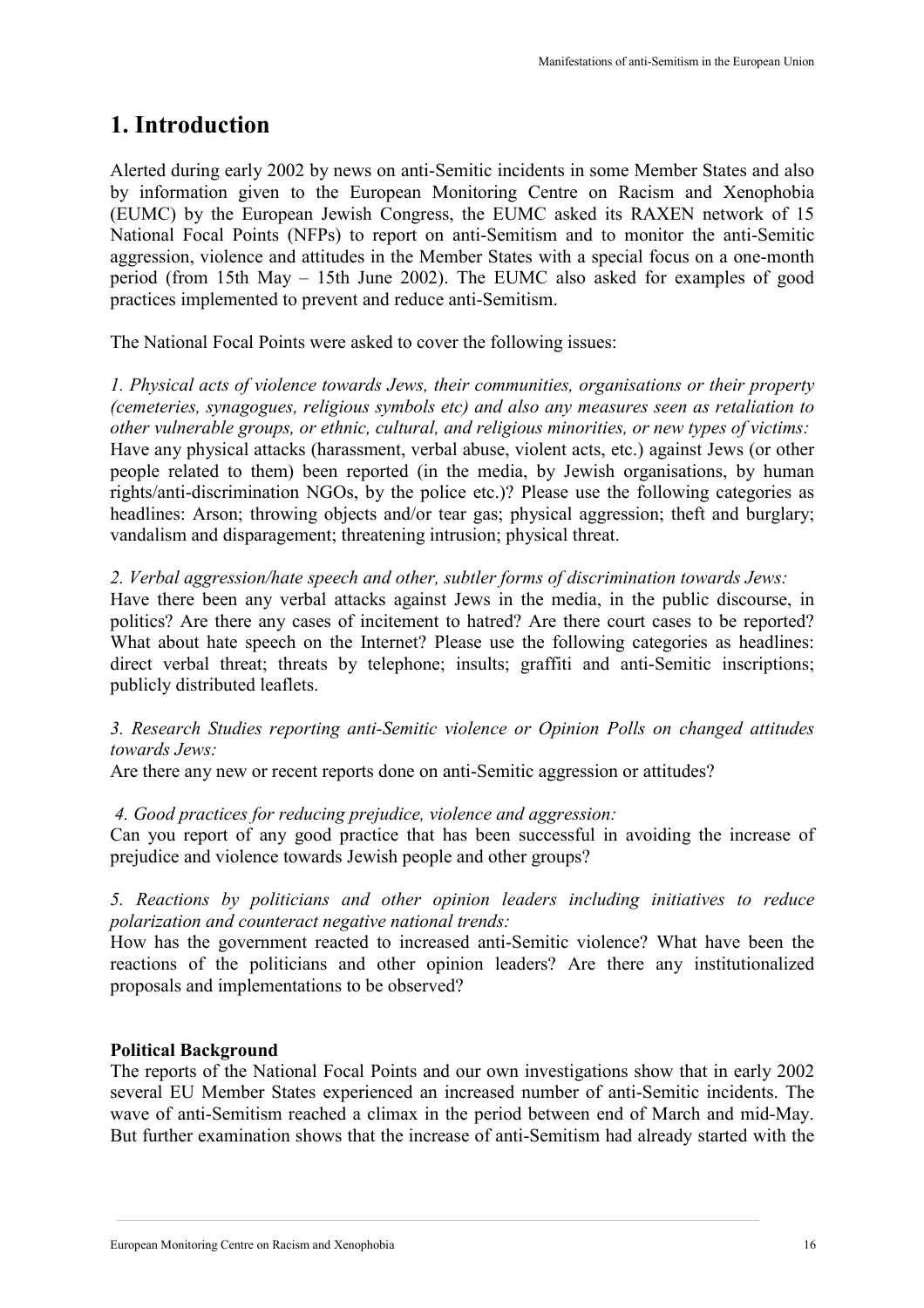"Al-Aqsa-Intifada" in October  $2000^{28}$  and was fuelled by the conflict in the Middle East and the attacks on the World Trade Center and the Pentagon on 11 September  $2001^{29}$ , which triggered off a fierce debate on the causes for radical Islamic terrorism.

Into the summer of 2000 negotiations for obtaining a peaceful settlement of the Middle East conflict seemed to be taking a promising course. The failure of Camp David II and the "second Intifada" (al-Aqsa Intifada) beginning in late September 2000 marked however a turning-point. Reports on anti-Semitism from the year  $2000^{30}$  show a clear increase in anti-Semitic incidents in the final months of the year.

Besides the continuing media interest in the violent conflict in the Middle East, in 2001 the World Conference on Racism, Racial Discrimination, Xenophobia and Related Tolerance, which was held in Durban, South Africa between 31 August and 7 September encouraged anti-Semitism in an unexpected way. The Member States of the United Nations adopted a Declaration and Action Programme, which included demands for the recognition of a Palestinian state and the right of security for Israel, $31$  as well as the demand for the end of violence in the Middle East that would allow Israel and the Palestinians to continue the peace process.[32](#page-16-4) But at the same conference vehement anti-Semitic outbreaks took place, in particular at some meetings held between NGOs, which were directed against representatives of Jewish groups.<sup>33</sup> "These attacks were fuelled by the heated debates at the meeting concerning the Israeli government's practices in West Bank and Gaza Strip."[34](#page-16-6)

A few days later the attacks on the World Trade Center and the Pentagon triggered off a fierce debate on the causes of radical Islamic terrorism, seen by many to lie primarily in the occupation policy pursued by the Israeli government and the pro-Sharon stance taken by the US. For the Stephen Roth Institute on Anti-Semitism and Racism, Tel Aviv, the events of September 11 also enhanced the wave of anti-Semitic manifestations and violence.<sup>[35](#page-16-7)</sup>

In our opinion one cannot deny that there exists a close link between the increase of anti-Semitism and the escalation of the Middle East conflict, whereas factors which usually

<span id="page-16-0"></span><sup>&</sup>lt;sup>28</sup> See: Antisemitism Worldwide 2000/2001, ed. by Stephen Roth Institute for the Study of Contemporary Anti-Semitism and Racism, Tel Aviv University; Anti-Semitism World Report 2000/2001, Jewish Policy Research London. (see <u>http://www.tau.ac.il/Anti-Semitism/annual-report.html</u>) .<br><sup>29</sup> This event led to an increase in anti-Muslim discrimination in Europe; see EUMC, Reports on Anti-Islamic

<span id="page-16-1"></span>reactions within the European Union after the acts of terror against the USA. A collection of country reports from RAXEN National Focal Points (NFPs), Vienna 2002.

<span id="page-16-2"></span><sup>&</sup>lt;sup>30</sup> Anti-Semitism Worldwide 2000/2001, ed. by Stephen Roth Institute for the Study of Contemporary Anti-Semitism and Racism, Tel Aviv University (see http://www.tau.ac.il/Anti-Semitism/annual-report.html); Anti-Semitism World Report 2000/2001, Jewish Policy Research London.

<span id="page-16-3"></span><sup>&</sup>lt;sup>31</sup> World Conference against Racism, Racial Discrimination, Xenophobia and Related Intolerance, Declaration and Programme of Action, New York 2002, Declaration, Article 63.

<span id="page-16-4"></span><sup>&</sup>lt;sup>32</sup> World Conference against Racism, Racial Discrimination, Xenophobia and Related Intolerance, Declaration and Programme of Action, New York 2002, Programme of Action, Article 151.

<span id="page-16-5"></span><sup>&</sup>lt;sup>33</sup> The Impact of September 11 on Anti-Semitism, general Analysis – Overview, ed. by Stephen Roth Institute for the Study of Contemporary Anti-Semitism and Racism, Tel Aviv University (http://www.tau.ac.il/Anti-Semitism/asw2001-2/genanal.htm). During street parades, demonstrators carried banners equating Zionism with all evil, the anti-Semitic pamphlet "The Protocols of the Learned Elders of Zion" was distributed freely. Extensive media coverage transmitted the hostile atmosphere worldwide.

<span id="page-16-6"></span> $34$  Fire and Broken Glass. The Rise of Anti-Semitism in Europe, ed. by Lawyers Committee for Human Rights, Washington D.C. 2002, Foreword (online edition http://www.lchr.org).

<span id="page-16-7"></span> $35$  The Impact of September 11 on Anti-Semitism, General Analysis – Overview, ed. by Stephen Roth Institute for the Study of Contemporary Anti-Semitism and Racism, Tel Aviv University ( http://www.tau.ac.il/Anti-Semitism/asw2001-2/genanal.htm). See also Bassam Tibi, Footnote 23.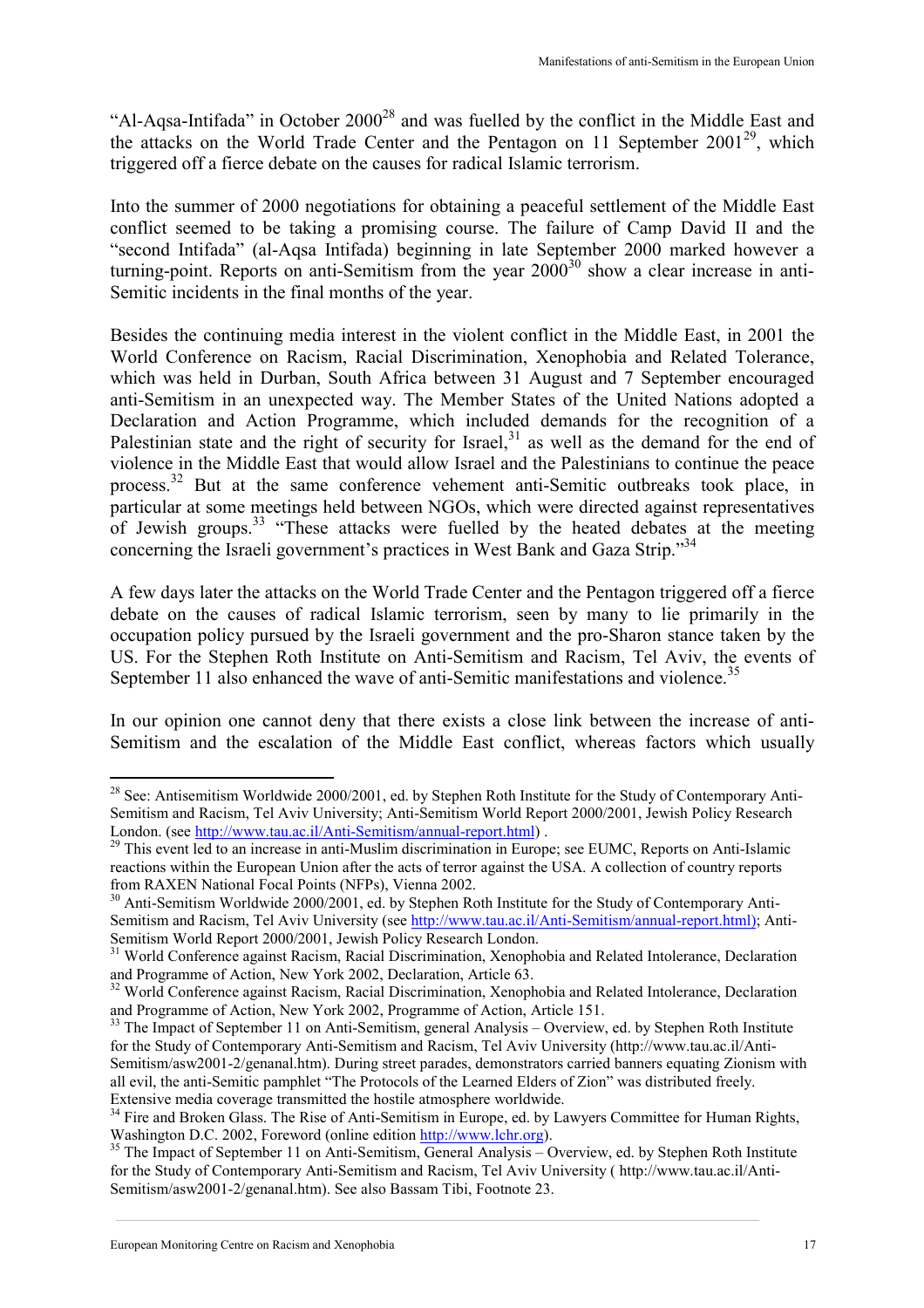determine the frequency of anti-Semitic incidents in the respective countries, such as the strength and the degree of mobilisation extremist far-right parties and groups can generate, have not played the decisive role in the reporting period.

#### **Defining anti-Semitism**

Many of the National Focal Points mention that in their countries the dividing line between anti-Semitism and criticism of Israeli government was a controversial issue. The various political groups often have different opinions on the threshold where justified criticism ends and anti-Semitic argumentation begins..<sup>36</sup> In such a delicate situation it is advisable to study the results of social research and to look for appropriate definitions of anti-Semitism accepted by the research community. This also assures a sound level of impartiality. After a detailed review of existing literature we recommend the definition of anti-Semitism given by the wellknown Holocaust researcher Helen Fein:

Anti-Semitism is *"a persisting latent structure of hostile beliefs towards Jews as a collective manifested in individuals as attitudes, and in culture as myth, ideology, folklore and imagery, and in actions – social or legal discrimination, political mobilisation against the Jews, and collective or state violence – which results in and/or is designed to distance, displace, or destroy Jews as Jews." [37](#page-17-1)*

To specify the basic content of these hostile beliefs we refer to a summary given by Dietz Bering:

*Jews are not only partially but totally bad by nature, that is, their bad traits are incorrigible. Because of this bad nature*

- *Jews have to be seen not as individuals but as a collective.*
- *Jews remain essentially alien in the surrounding societies.*
- *Jews bring disaster on their "host societies" or on the whole world, they are doing it secretly, therefore the anti-Semites feel obliged to unmask the conspiratorial, bad Jewish character.[38](#page-17-2)*

With the help of the above definition the distinction between anti-Semitism and criticism of Israeli government policy can be made in an easier way. From there allusions to or comparisons with Israel's actions with the behaviour of the Nazi regime have to be viewed as anti-Semitic. Those who identify Israel and Nazi-Germany or see Israeli behaviour as the cause of anti-Semitism use these arguments for their own ideological interests.<sup>39</sup> Also to be evaluated as a form of anti-Semitism are anti-Semitic stereotypes when applied to Israeli policy: for example: the accusation that there is a secret, world-encompassing Zionist conspiracy, the isolation of Israel as a state that is fundamentally negatively distinct from all others, which therefore has no right to exist, and negative historical recourses to ancient Jewish history, which is to point to an immutable negative Jewish character. All cases in which the Jews are made collectively responsible for the policy of the Israeli government represent a form of anti-Semitism. That means, the moment when criticism on Israel turns

<span id="page-17-0"></span><sup>&</sup>lt;sup>36</sup> All the National Focal Points (NFPs) reports point out this problem of drawing a clear distinction.

<span id="page-17-1"></span><sup>&</sup>lt;sup>37</sup> Helen Fein, Dimensions of Antisemitism: Attitudes, Collective Accusations and Actions, in: H. Fein (ed.), The Persisting Question. Sociological Perspectives and Social Contexts of Modern Antisemitism, Current Research on Antisemitism, vol. 1, ed. by Herbert A. Strauss, Werner Bergmann, Berlin, New York 1987, p. 67. 38 Dietz Bering, Gutachten über den antisemitischen Charakter einer namenpolemischen Passage aus der Rede

<span id="page-17-2"></span>Jörg Haiders, 28 February 2001, in: Anton Pelinka, Ruth Wodak (ed.), "Dreck am Stecken" – Politik der Ausgrenzung, Vienna 2002.

<span id="page-17-3"></span><sup>&</sup>lt;sup>39</sup> see for this argument John Bunzl, Round Table Anti-Semitism, 5 December 2002.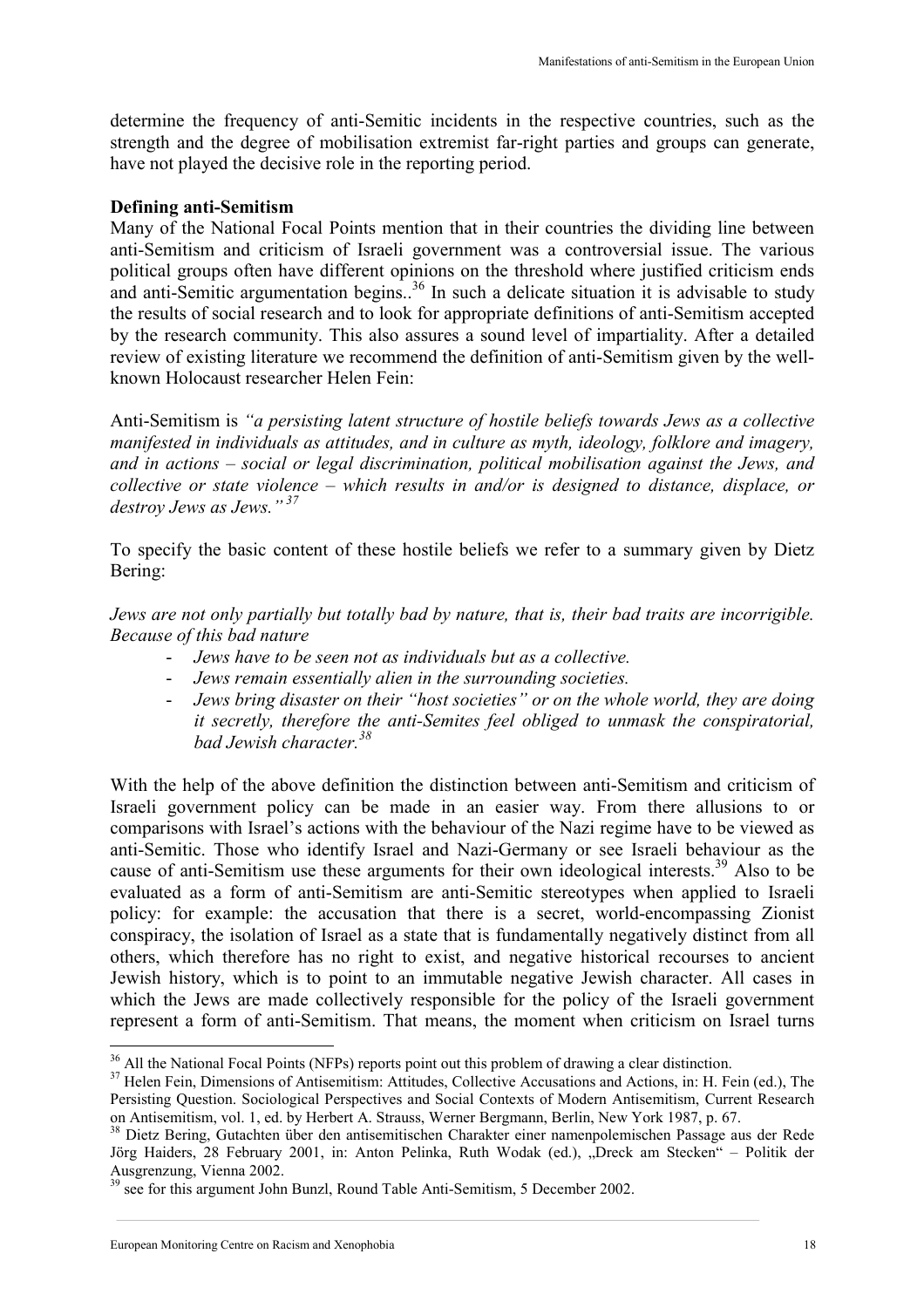into criticism of Jews in general or Jews living in other countries has at least an anti-Semitic connotation<sup>[40](#page-18-0)</sup>

This report analyses the current manifestations of anti-Semitism as far as it is possible so close to the time period under observation. It does not try to chart its history or analyse its historical roots in the countries concerned.

<span id="page-18-0"></span><sup>&</sup>lt;sup>40</sup> As the former Deputy Prime Minister of Sweden Per Ahlmark puts it: "Compared to most previous anti-Jewish outbreaks this one is often less directed against individual Jews. It attacks primarily the collective Jew, the State of Israel. And then such attacks start a chain reaction of assaults on individual Jews and Jewish institutions." Speech, given at the International Conference, Yad Vashem, The Legacy of Holocaust Survivors. The Moral and Ethical Implications for Humanity, 8 - 11 April 2002 (see http://www.yadvashem.org.il/about\_yad/ what\_new/data\_whats\_new/whats\_new\_international\_conference\_ahlmark.html) see also Ahlmark cited in Snunit Center for the advancement of Web based learning, "Exportation" of the Middle-East Conflict to the Rest of the World and the Response of Moslem Immigrants (see http://www.snunit.k12.il/seder/anti/english/ques1pluseng.html).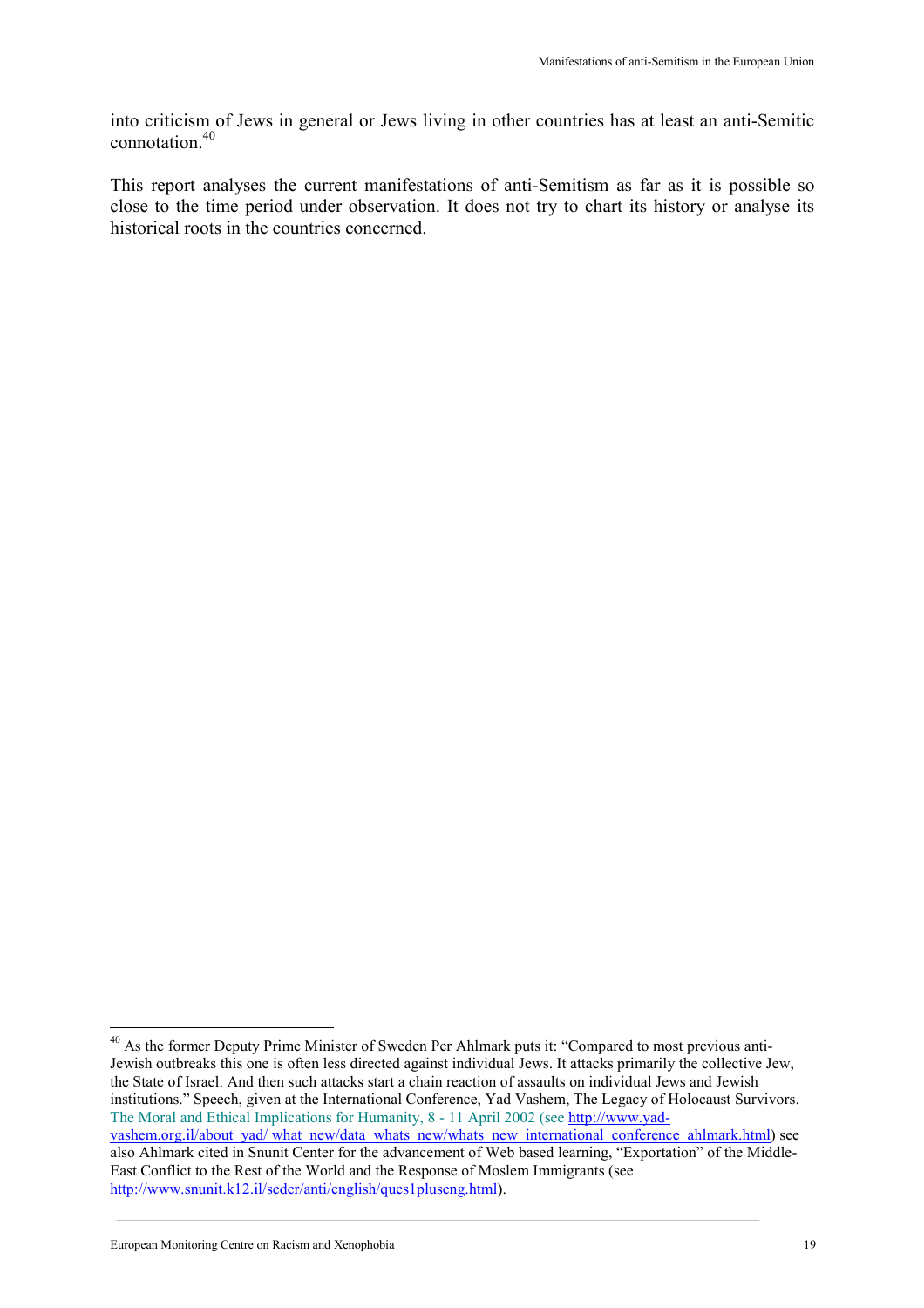### <span id="page-19-0"></span>**2. Analysis**

According to some observers, a new wave of anti-Semitism is sweeping across Europe; many are even speaking of the worst anti-Semitic wave since  $1945$ .<sup>41</sup> The latter claim is historically inaccurate. Above all directly after the war, in 1946, and in the course of the Stalinist "purges" in the early 1950s there were far more violent anti-Semitic excesses, persecution and discrimination. Antony Lerman, former Executive Director of the Institute for Jewish Policy Research in London, has correctly stressed, "that it is wrong to think that increases in incidents must mean an overall worsening of the anti-Semitic climate".<sup>42</sup> Indeed, since 1945 there have been repeated waves of anti-Semitic incidents in Europe (such as the graffiti wave of 1959/60, waves between 1990 and 1992 as well as waves tied to the periodic flare-ups in the Arab-Israeli conflict in 1967, 1973 and, above all, 1982), whereby concrete causes could not be given for these outbreaks in every case, nor had they resulted in a long-term increase in anti-Semitism.[43](#page-19-3) If, apart from incidents, further indicators are selected, such as anti-Jewish attitudes, the electoral success of far-right extremist parties espousing anti-Semitism, the membership numbers of right-wing extremist organisations, social and legal discrimination of Jews etc., the picture becomes far more differentiated – one that does not indicate a general increase in anti-Semitism and, furthermore, turns out to be different across the EU Member States. If we speak of a wave of anti-Semitism, we primarily mean incidents for which, on the basis of contagion effects, such a wave-like and cyclical course is typical.

The fact that a rise in anti-Semitic activities is clearly observable in most of the EU Member States since the beginning of the so-called al-Aqsa Intifada, which increased in frequency and the intensity of their violence parallel to the escalation in the Middle East conflict in April/May 2002, points to a connection between events in the Middle East with criticism of Israel's politics on the one hand and mobilisation of anti-Semitism on the other. According to an Anti-Defamation League survey, almost two-thirds of Europeans (62%) believe "that the recent outbreak of violence against Jews in Europe is a result of anti-Israel sentiment and not traditional anti-Semitic or anti-Jewish feelings."[44](#page-19-4) The international dimension of the problem was clearly evident as Shimon Peres, Israel's Foreign Minister, told EU colleagues in Valencia in April 2002 that he saw a link between the growing anti-Semitism in Europe and

<span id="page-19-1"></span> $\overline{a}$ <sup>41</sup> Avi Becker, secretary general of the World Jewish Congress, said in April 2002: "These are the worst anti-Semitic days in Europe since the end of the Second World War". Taken from Antony Lerman, who stated: "A cursory glance at some of the main developments in anti-Semitism in Europe since 1945 shows the absurdity of (such) statements." See Lerman, A new anti-Semitism? in: Is there a new anti-Semitism in Britain? Ed. by Paul Iganski and Barry Kosmin, online: www.jpr.org.uk/Reports. An analysis in The Economist also questions this thesis: Is it really rising? Growing hostility to Israel, and Islamic attacks on Jewish targets in Europe, do not mean that old-style anti-Semitism is back. (Economist.com, 4 September 2002).

<span id="page-19-2"></span><sup>42</sup> Lerman, ibid.

<span id="page-19-3"></span><sup>43</sup> Simcha Epstein has outlined this cyclical pattern: Cyclical Pattern in anti-Semitism: The Dynamics of Anti-Jewish Violence in Western Countries since the 1950s, in: acta 2 (Jerusalem 1993).

<span id="page-19-4"></span><sup>44</sup> Ian Black wrote on this in The Guardian (26 April 2002): "European governments are right to be worried: for the furies spawned by the Arab-Israeli conflict are reaching their own streets, vicious little sideshows in the "war of civilisation" many fear will be the deadly legacy of the 11 September attacks on the US." 69% of European respondents in the ADL survey said in June "they are very or fairly concerned about violence directed against European Jews" (European Attitudes toward Jews, Israel and the Palestinian-Israeli Conflict, June 2002). In the follow-up survey by the ADL in September 2002 conducted in Spain, Italy, Switzerland, Austria and the Netherlands 53% of the respondents believed the recent outbreak of violence against Jews in Europe is a result of anti-Israel sentiment and not traditional anti-Jewish feelings, and 61% said "they are very or fairly concerned about violence directed against European Jews" (European Attitudes toward Jews, Israel and the Palestinian-Israeli Conflict, October 2002).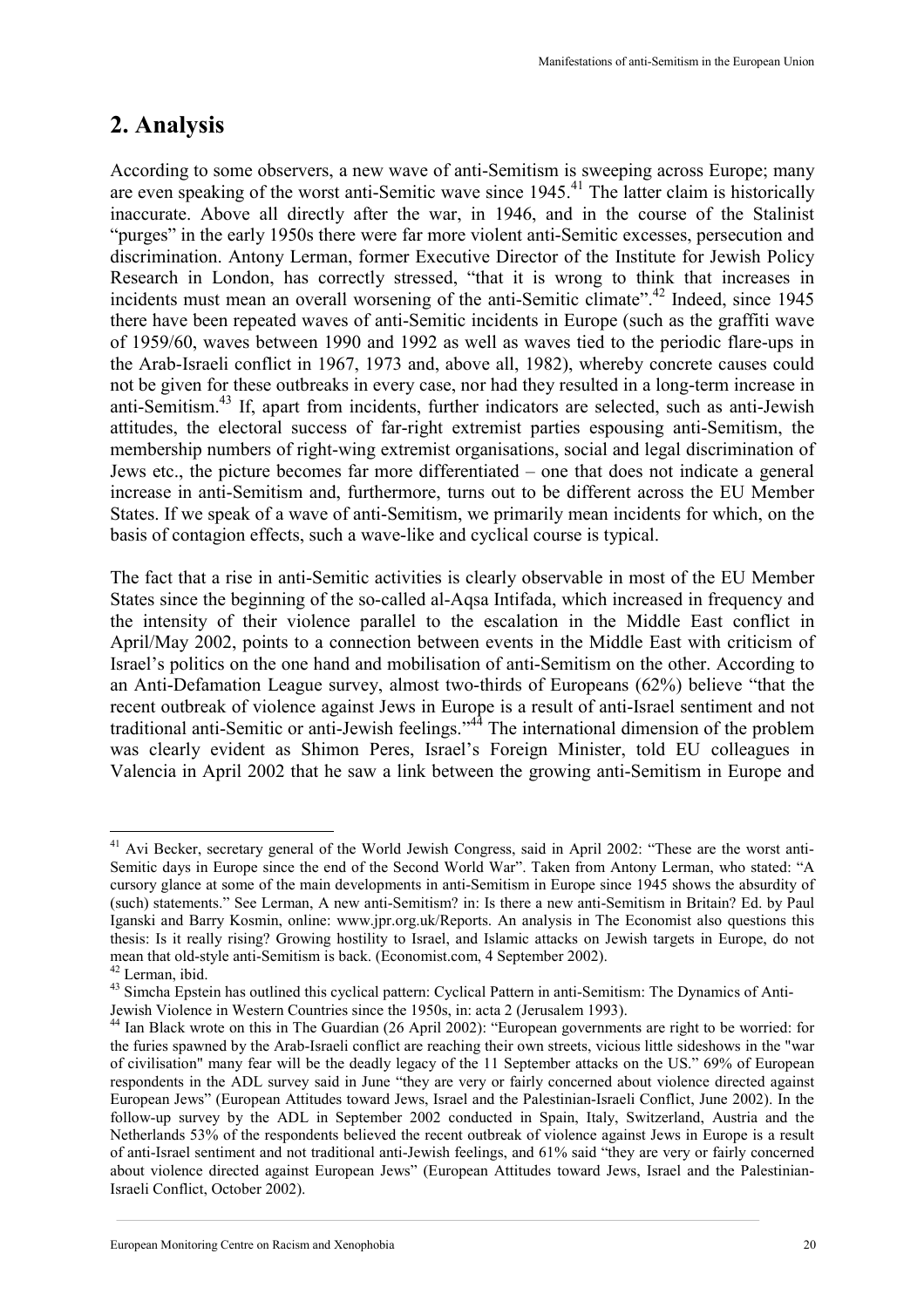the Union's tilt towards the Palestinians.<sup>45</sup> He added: "The issue is very sensitive in Israel (...). We ask for memory." The Spanish Foreign Minister Josep Piqué rejected this criticism: "Please don't confuse anti-Semitism with legitimate criticism of policies of the current Israeli government."[46](#page-20-1) Peres' critical remark and the reply given by the European Foreign Ministers indicates that the core issue in this public conflict was the political question as to when does anti-Israeli criticism assume anti-Semitic characteristics and whether reproaches of anti-Semitism are being used as part of an attempt to silence criticism of Israeli policies. All NFP Reports point to this problem, one that was also discussed publicly in all countries and was an essential point of dispute in discussions; namely how to draw a clear distinction between anti-Semitism and criticism of Israeli government's policies towards the Palestinians – even if it is extremely sharp.<sup>[47](#page-20-2)</sup>

While it is certainly correct to view anti-Semitism as part of racism, at the same time it possesses very specific traits. As almost all of the reports emphasise, Jews in the European Union are well integrated socially, economically and culturally. Thus, the typical motives of xenophobia are hardly of consequence for the Jews (fear of competition for jobs, linguistic and cultural differences of migrants, external appearance). Instead, Jews are imagined to be a national and international influential group who allegedly exert a bad influence on or even steer politics, the economy and the media, which is a way of expressing the old anti-Semitic prejudice of hidden Jewish power. Furthermore, from within the culture of the Christian West, traditional historical anti-Judaist and anti-Semitic prejudices are again and again liable to be reactivated. On the level of accusations levelled against Jews, traditional motives prevail (see below). Perception of the Jews as victims of National Socialism is very strong, making them a preferred target for all "revisionist/deniers/negationists" and right-wing extremists. Anti-Semitic offenders make use of National Socialist symbols; but also the German language itself is used in non-German speaking countries (expressions such as "Juden raus!") so as to refer affirmatively to the National Socialist persecution of the Jews.

A further aspect that needs to be noted is that the local Jewish population is closely associated with the state of Israel and its politics. It can be said that the native Jews have been made "hostages" of Israeli politics.<sup>48</sup> Here anti-Semitic, anti-Israeli and anti-Zionist motives are

<span id="page-20-0"></span><sup>&</sup>lt;sup>45</sup> For the same argument see: An Open Letter to the Nations of Europe" by the Anti-Defamation League (New York), published in: International Herald Tribune, 11 April 2002

<span id="page-20-1"></span>

<sup>(</sup>http://www.adl.org/israel/israel\_ad\_041102.asp)<br><sup>46</sup> The EU's External Affairs Commissioner Chris Patten told Guardian Unlimited: "It is ludicrous to imply that any criticism of the way the Israeli government conducts policy reflects hostility to Israel (...). That sort of argument is beneath contempt." (The Guardian, 26 April 2002).

<span id="page-20-2"></span> $^{47}$  Here we cite the view of the Greek NFP as a paradigmatic example: "Used in this sense the definition [of anti-Semitism] does not include actions against either the government or the state of Israel. This we feel must be made clear from the outset, as it has been the source of both confusion and conflict, at least in Greece, where opposition to and protest against the policies of Israeli governments have on occasion been equated with anti-Semitism. It is true, though, that this careful distinction is frequently blurred both by Jews who identify with the state of Israel and non-Jews who identify all Jews with Israelis and furthermore by considering that all Israelis identify with their government. In this sense it would be wrong in our view to record all anti-Israeli protests as anti-Semitic incidents and we have deliberately chosen not to do so. It is nevertheless true that in some cases, especially concerning comparisons to the Holocaust that appeared in the press, the dividing line was not drawn so clearly. We have recorded such incidents, because we consider them anti-Semitic, probably meant to provoke Jews to take a position vis-à-vis the policies of the Sharon government."

<span id="page-20-3"></span><sup>&</sup>lt;sup>48</sup> There is some evidence that many Europeans doubt the national loyalty of members of Jewish communities due to their support for Israel: An ADL survey (June 2002/October 2002) in nine EU states (Belgium, Denmark, France, Germany, UK, Spain, Italy, Austria, The Netherlands) ascertained that 51% of respondents (the numbers lay between 34% in the UK and 72% in Spain) believed "that Jews are more loyal to Israel than to their own country".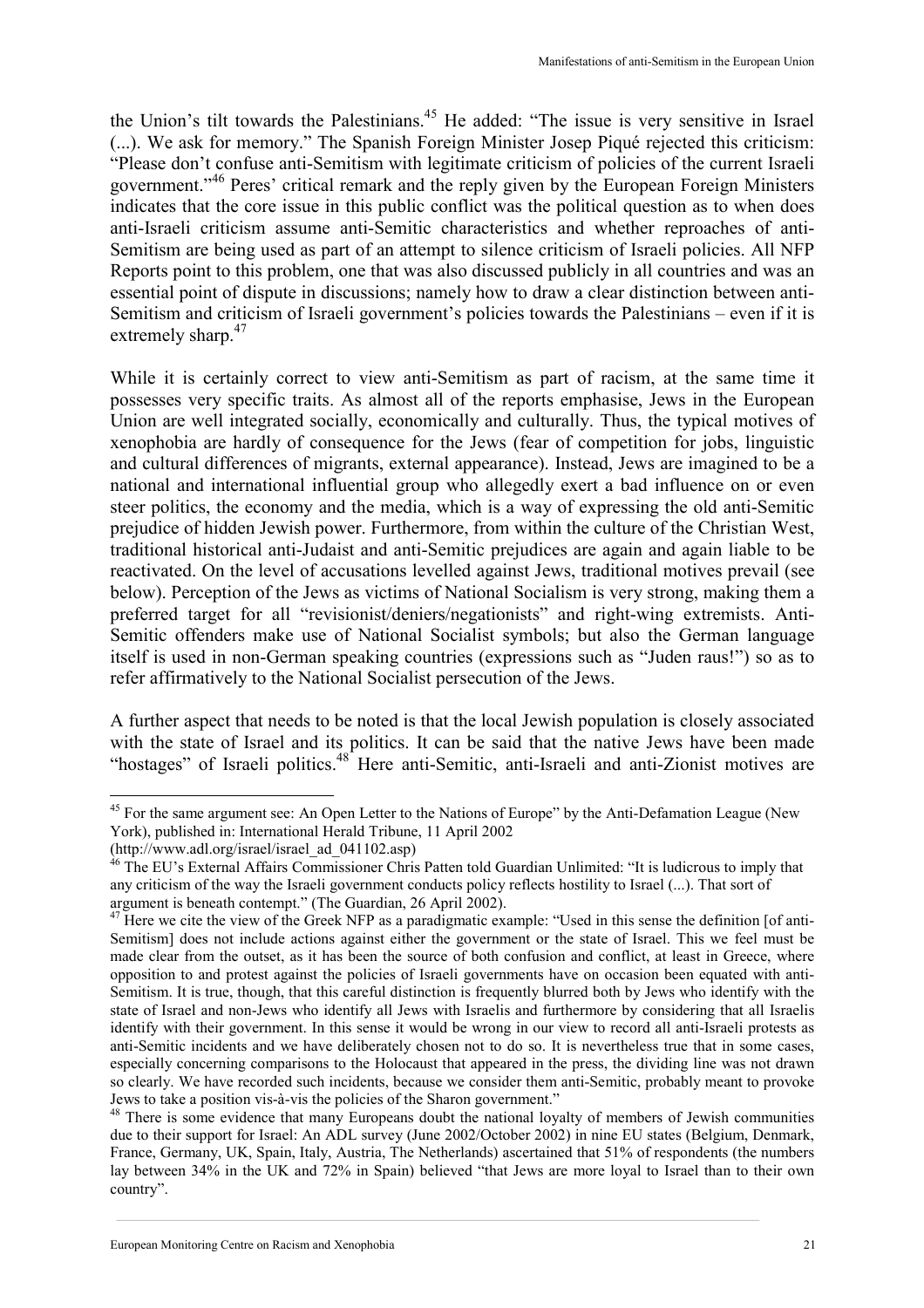mixed together. What is certainly quite new is the particular connection between anti-Semitism and anti-Zionism made in the Arab and Muslim world, so that anti-Semitism, due to its connection with a concrete political conflict, varies greatly with its escalation and deescalation. That anti-Semitic offenders in some cases are drawn from Muslim minorities in Europe – whether they be radical Islamist groups or young males of North African descent – is certainly a new development for most Member States, one that offers reason for concern for European governments and also the great majority of its citizens.<sup>49</sup> As members of the Arab-Muslim minorities in Europe are themselves target of racist and Islamophobic attitudes,<sup>50</sup> there arises the precarious situation of a conflict that is primarily motivated by foreign affairs but played out on the domestic front, a conflict in which the members of one minority discriminate against another minority group.<sup>[51](#page-21-3)</sup>

### <span id="page-21-0"></span>**Forms of anti-Semitic prejudice**

Let us first of all look at the anti-Semitic prejudices and the groups expressing them. The range of motives stretches from racist to conspiratorial-oriented and religious prejudices; but anti-Zionist notions, often coupled with anti-American patterns, were also activated. Anti-Zionism here is to be seen as a form of anti-Semitism, because Zionism is described by the extreme right, the extreme left and also by parts of Arab-Muslim circles as the evil of the world and therefore can be used easily as a wanted scapegoat. This implies the fight against the existence of Israel.<sup>[52](#page-21-4)</sup>

1) The dominating motive of contemporary anti-Semitism is still that of a Jewish world conspiracy, i.e. the assumption that Jews are in control of what happens in the world, whether it be through financial or media power, whether it be the concealed political influence mainly exerted on the USA, but also on European countries. This basic assumption is applied to explain very different phenomena. Here the Holocaust denial assumes a central role in European right-wing extremism. It is purported that the Holocaust has never taken place and that the Jewish side, exploiting their victim status, use the "Auschwitz lie" to apply moral pressure on mainly European governments (restitution, support for Israeli policies), but also to influence US policy towards Israel. Furthermore, the thesis of the "Auschwitz lie" naturally also negates the assertion that the foundation of the state of Israel was historically necessary in order to create a secure homeland for the survivors of the Holocaust and Jews in general.

Precisely at this point, extreme right-wing propaganda becomes employable ideologically for radical Islamist groups in their struggle against Israel, for the victim status and Israel's right to exist are challenged by the "Auschwitz lie". Here a learning process has taken place in which

<span id="page-21-1"></span><sup>&</sup>lt;sup>49</sup> See Ian Black in The Guardian, 26 April 2002; European Attitudes toward Jews, Israel and the Palestinian-Israeli Conflict, June 2002.

<span id="page-21-2"></span><sup>&</sup>lt;sup>50</sup> EUMC, Reports on Anti-Islamic reactions within the European Union after the acts of terror against the USA. A collection of country reports from RAXEN National Focal Points (NFPs), Vienna 2002. See http://eumc.eu.int/publications/terror-report/index.htm

<span id="page-21-3"></span><sup>&</sup>lt;sup>51</sup> Michael Whine has sketched the problematic consequences for the attitude of the Jewish communities: "...if as the evidence suggests the perpetrators are increasingly young Muslims and Palestinian sympathizers, we have to recognize that they too are also victims of racism. Therefore the Jewish Community has to be involved with them in the struggle against racism as fellow victims. However, their community leaders cannot continue to call for ever-stronger action against racism and racist violence without recognizing their own racism and the effects that Middle East tension and the rise of Islamist ideology is having on their members." (Anti-Semitism on the streets, in: A new anti-Semitism? in: Is there a new anti-Semitism in Britain? Ed. by Paul Iganski and Barry Kosmin, online: www.jpr.org.uk/Reports.

<span id="page-21-4"></span><sup>&</sup>lt;sup>52</sup> Just 1967 Martin Luther King Jr. emphasised: "Anti-Semitism, the hatred of the Jewish people, has been and remains a plot on the soul of mankind. (…) So know also this: anti-Zionist is inherently anti-Semitic, and ever will be so." Martin Luther King Jr., Letter to an Anti-Zionist Friend, Saturday Review, August 1967, p. 76.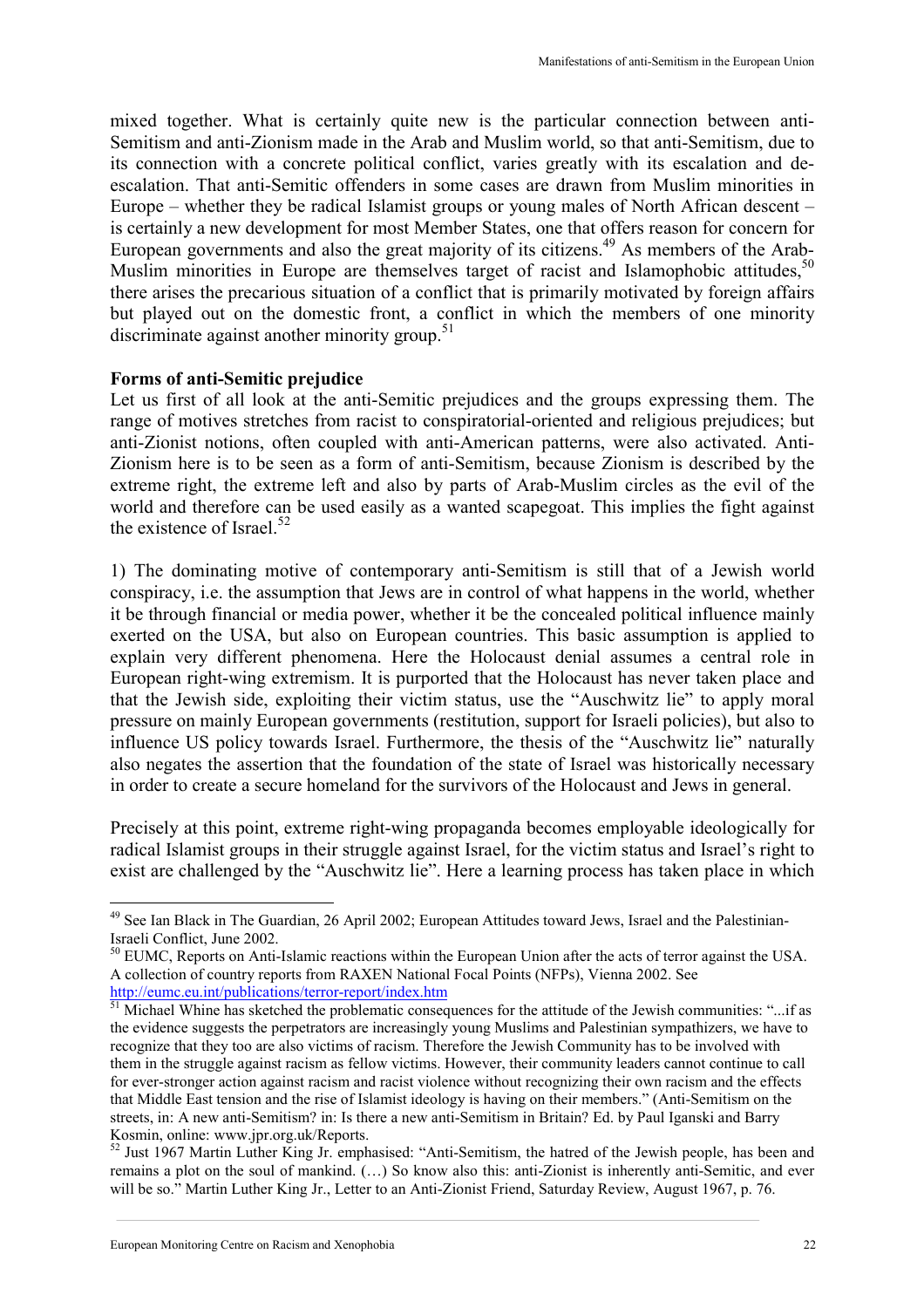"revisionist" thought, that was propagated very early and very prominently by French intellectuals (lastly by Roger Garaudy), was adopted by some people in the Arab world. The influence of these ideas is supported by a number of Western Holocaust deniers like Jürgen Graf, Gerd Honsik, Wolfgang Fröhlich, who fled persecution in their homelands and found asylum in Arab countries, and last but not least by Roger Garaudy who was hailed as a hero throughout the Middle East when he faced persecution by the French government for inciting racial hatred.<sup>53</sup> Via Arab-language media (newspapers and satellite  $TV$ )<sup>54</sup> in Europe these notions reach in turn a small section of the Muslim population in European countries.

2) Reception of another European source has also influenced their conception of the world, namely the infamous anti-Semitic fake the "Protocols of the Learned Elders of Zion", which describes how a group of Jews apparently hold the thread of world politics in their hands. With help of this conspiracy theory explanations are found for why the politics of the United States and most of the European countries display a pro-Israeli bias in the Middle East conflict.<sup>55</sup> A current example of this conspiratorial thought is offered by the attacks of 11 September 2001, which in some Arab newspapers (e.g. in Jordan, Egypt and Syria, but also in the London and Saudi-Arabian editions of *Al-Hayat*[56\)](#page-22-3) is presented as an action initiated by the Israeli secret service or even the Israeli Government itself, who were seeking to prevent the establishment of closer ties between the US and the Arab world so as to gain a free hand for their aggressive plans against the Palestinians.<sup>57</sup> This rumour has also spread through Europe, where it found great resonance above all in Greece.<sup>[58](#page-22-5)</sup>

<span id="page-22-0"></span><sup>&</sup>lt;sup>53</sup> Götz Nordbruch, The Socio-historical Background of Holocaust Denial in Arab Countries: Arab reactions to Roger Garaudy's The Founding Myths of Israeli Politics (see http://sicsa.huji.ac.il/17nordbruch.html); see also<br>Middle East Research Institute (MEMRI) http://www.memri.org.

<span id="page-22-1"></span> $<sup>54</sup>$  Examples: Al-Akhbar, Egyptian government daily, 29 April 2002, by Fatma Abdallah Mahmoud, article</sup> entitled "Accursed Forever and Ever": "The entire matter, as many French and British scientists and researchers have proven, is nothing more than a huge Israeli plot aimed at extorting the German government in particular and the European countries in general", cited in: ADL, Anti-Semitism/Anti-Israel Incitement in the Arab and Muslim Media March - May 2002 (see: http://www.adl.org/Anti\_semitism/arab/media\_2q02.asp#2); Al-Riyadh, Saudi government daily, 10 April 2002, article entitled " (…) An Israeli 'Holocaust' in Brave Jenin Refugee Camp": " (…) in memory of the 6 millions Jews, about whom 'Israel' lies saying that they were killed in the Nazi crematoriums during the World War II", ibid; the Internet Homepage by Ahmed Rami "Radio Islam" which spreads the Holocaust lie in at least 12 languages via the World Wide Web. In spring 2000 the TV station Al-Jazeera transmitted an interview with the notorious British Holocaust denier David Irving, see Al-Ahram weekly online, 11-17 May 2000 (http://weekly.ahram.org.eg/2000/481/eg12.htm). The editor of Al-Ahram in mid-2002 was subpoenaed for a criminal investigation in France on charges of anti-Semitism after he had published an article about a blood libel in his paper, MEMRI, Special Dispatch, 30 August 2002 and see also MEMRI, 8 January 2003. Al-Ahram sees the criminal investigation on the editor as a campaign by a "Zionist lobby" and also refers on the Holocaust denier Roger Garaudy to underline their anti-Israel intention, MEMRI, Special Dispatch, 30 August 2002. In May 2001 Al-Jazeera hosted in a discussion on "Zionism and Nazism" Dr. Hayat Al-Hwayek 'Atiya, "researcher of Zionism" and follower of Holocaust denier Roger Garaudy and translator of his book into Arabic, Middle East Research Institute (MEMRI), 6 June 2001 (see: http://www.memri.org/bin/articles.cgi?Page=subjects&Area=antisemitism&ID=SP22501). Al-Jazeera which claims to have tens of million viewers across the world due to Fouad Ajami "What's the Arab World is Watching (New York Times Magazine, 18 November 2001) obviously offers an anti-American and anti-Zionist diet (see Robert Wistrich, Muslim Anti-Semitism. A Clear and Present Danger, New York 2002, p. 37, fn. 127).

<span id="page-22-2"></span><sup>&</sup>lt;sup>55</sup> For this, the abbreviation "ZOG" (Zionist Occupation Government) has established itself in both the far-right as well as the radical Islamist scene, not the least to camouflage against criminal prosecution on the grounds of incitement.

<span id="page-22-3"></span><sup>56</sup> Kai Hafez, Die WTC-Attentate in der arabischen Öffentlichkeit, in: Orient-Journal, spring 2002, p. 8.

<span id="page-22-4"></span><sup>57</sup> Robert S. Wistrich, Muslim Anti-Semitism: A Clear and Present Danger, in: The American Jewish Committee online, Publications (www.ajc.org).

<span id="page-22-5"></span> $58$  Taken as "proof" for these plans was the rumour that Mossad had given prior warning to the Jewish employees in the World Trade Center and they therefore did not turn up for work on 11 September.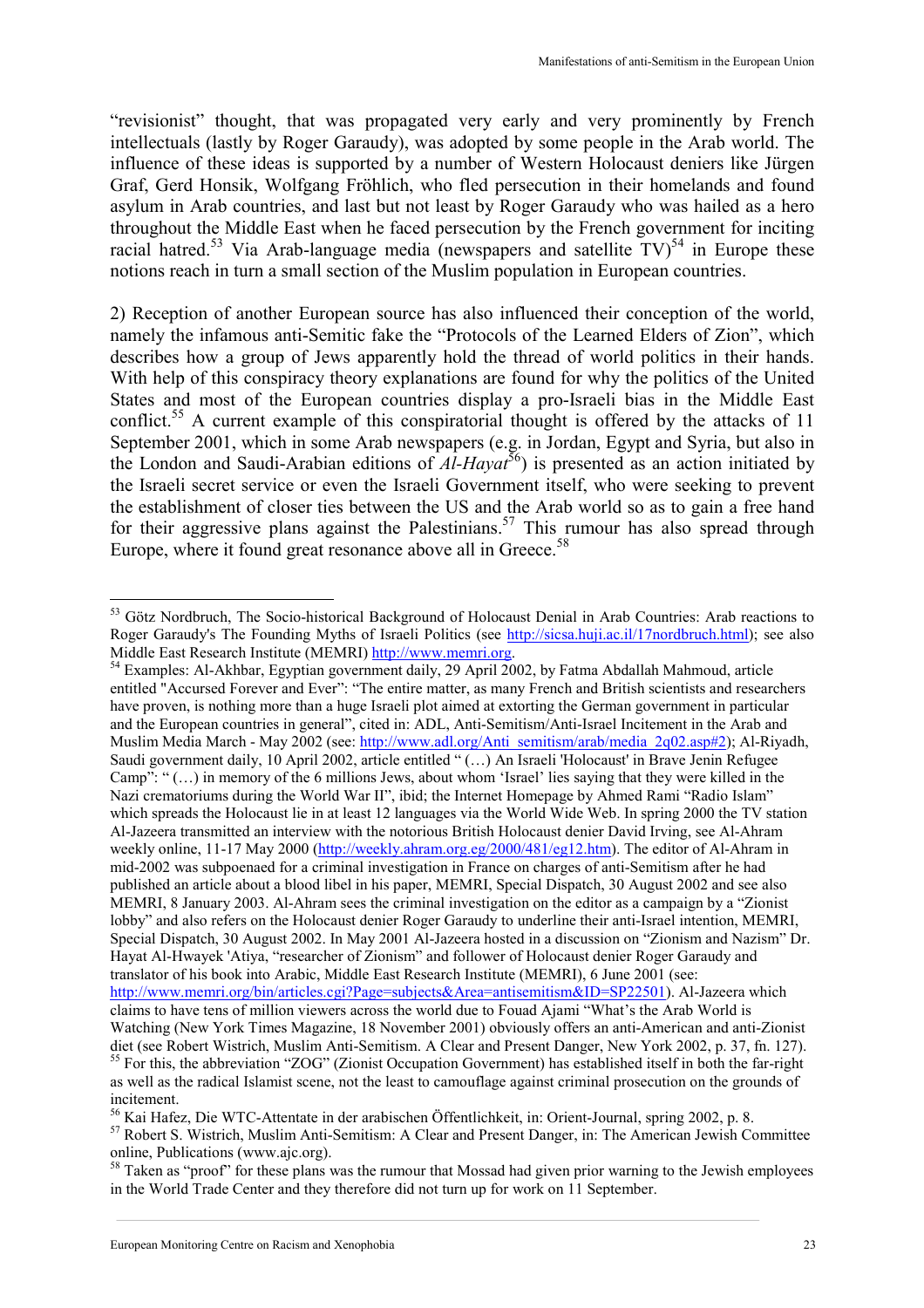3) Following 11 September 2001, some hold that Islamist terrorism is a natural consequence of the unresolved Middle East conflict, for which Israel alone is held responsible.<sup>59</sup> They ascribe to Jews a major influence over America's allegedly biased pro-Israel policies. This is where anti-American and anti-Semitic attitudes converge and conspiracy theories over "Jewish world domination" flare up again.

4) The supposed close ties between the US and Israel give rise to a further motive for an anti-Semitic attitude, one that is also to be found amongst the far left. Due to its occupation policy, sections of the peace movement, opponents of globalisation as well as some Third World countries – as the World Conference on Racism in Durban 2001 had shown – view Israel as aggressive, imperialistic and colonialist. Taken on its own terms this is naturally not to be viewed as anti-Semitic; and yet there are exaggerated formulations which witness a turn from criticism into anti-Semitism, for example when Israel and the Jews are reproached for replicating the most horrific crimes of the National Socialists – apartheid, ethnic cleansing, crimes against humanity, genocide.<sup>60</sup> In the form of anti-Zionism it could be said that the historical demonising of the Jews is transferred to the state of Israel (striving for world power, the vindictiveness and cruelty of "an eye for an eye", the greed of capitalism and colonialism).<sup>61</sup> In this way traditional anti-Semitism is translated into a new form, less deprived of legitimacy, whose employment today in Europe could extend more and more into the political mainstream. Thus, the issue at stake in judging statements critical of Israel is whether a double standard is being set, i.e. Israel is evaluated differently from other states, whether false historical parallels are drawn (comparison with the National Socialists), and whether anti-Semitic myths and stereotypes are used to characterise Israeli politics.<sup>[62](#page-23-3)</sup>

5) The United States of America is also faced with sharp attacks from sections of the peace movement, opponents of globalisation and some Third World countries as well as from sections of the extreme right as a world power categorised as imperialistic and as the protector of Israel. For example, especially in German speaking countries various political extremists use the word "East coast" ("Ostküste") as synonymous to a supposed total Jewish influence on the United States and their policy. Sympathisers to these extremists immediately understand the meaning of this word without having to get any background information. Therefore they may use it without being afraid of any state persecution according to antidiscrimination laws. This makes clear how anti-Americanism and anti-Semitism are sometimes very closely tied together.

6) While the historical victim status of Jews continues to be acknowledged, for many Europeans it no longer transfers to support of Israel. Israeli policies toward the Palestinians provide a reason to denounce Jews as perpetrators, thereby qualifying their moral status as

<span id="page-23-0"></span><sup>&</sup>lt;sup>59</sup> The Impact of September 11 on Anti-Semitism, General Analysis – Overview, ed. by Stephen Roth Institute for the Study of Contemporary Anti-Semitism and Racism, Tel Aviv University (http://www.tau.ac.il/Anti-Semitism/asw2001-2/genanal.htm

<span id="page-23-1"></span><sup>&</sup>lt;sup>60</sup> Chief Rabbi Jonathan Sacks described this as a "blasphemous inversion" as this would mean that opposition to Nazism and racism is simultaneously opposition to Israel and Jews. (A new anti-Semitism? Online:

<span id="page-23-2"></span>www.jpr.org.uk/Reports).<br><sup>61</sup> The French philosopher Pierre-André Taguieff calls this a "new planetary judeophobia" ("nouvelle judéophobie planétaire") that explains "all world problems by the existence of Israel". This "new judeophobia", which he sees as initially brought up by radical Islamic activists, by the heirs of "third-worldism" and by far-left anti-globalisation activists, accuses the Jews of being themselves racist. Thus, according to Taguieff, there seems to be an "anti-Jewish anti-racism". Pierre-André, La nouvelle judéophobie, Paris 2002.

<span id="page-23-3"></span><sup>&</sup>lt;sup>62</sup> Karmela Liebkind, Comments prepared for the "Round Table on Manifestations of Anti-Semitism in Europe", EUMC, Vienna 2002, p. 4.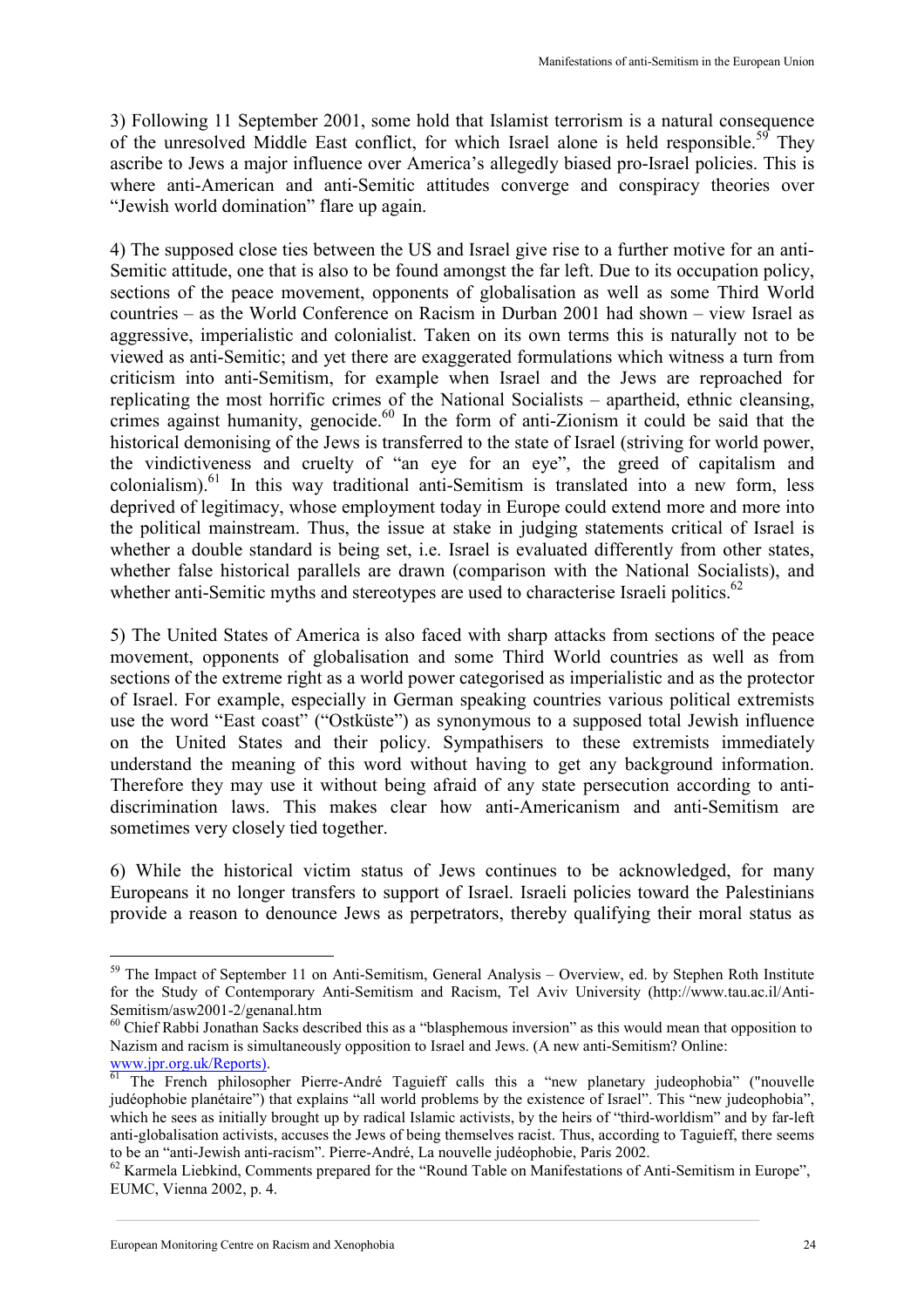victims that they had assumed as a consequence of the Holocaust. The connection between anti-Semitism and anti-Israeli sentiment lies in this opportunity for a perpetrator-victim role reversal<sup>[63](#page-24-1)</sup>

7) The fact that the Middle East conflict is taking place in the Holy Land of the Christians has lead in various countries to a revitalisation of anti-Judaist motives by church leaders and confessional as well as some liberal newspapers.<sup>64</sup> This takes the form of current events (the conflict over the Church of Nativity, children and youths as the victims of military action) being brought into connection with events in the New Testament, which historically have clear anti-Jewish connotations (Massacre of the Innocents, crucifixion of Christ). Such phenomena are particularly virulent in Italy, but are also present in Protestant countries such as Denmark or the United Kingdom.

### <span id="page-24-0"></span>**Perpetrators and kinds of anti-Semitic activities**

For many anti-Semitic incidents, above all naturally for the violent and other punishable offences, it is typical that the perpetrators attempt to remain anonymous. Thus, in many cases the perpetrators could not be identified, so an assignment to a political or ideological camp must remain open. Nevertheless, looking at the perpetrators identified or at least identifiable with some certainty, it can be said that the anti-Semitic incidents in the monitoring period were committed above all by right-wing extremists and radical Islamists or young Muslims; but also that anti-Semitic statements came from the pro-Palestinian left as well as politicians and citizens from the political mainstream.

Specific forms of action can be assigned to each of these sections.

- Desecration of synagogues, cemeteries, swastika graffiti, threatening and insulting mail as well as the denial of the Holocaust as a theme networking various groupings, particularly in the Internet – these are the forms of action to be primarily assigned to the far-right spectrum.
- Physical attacks on Jews and the desecration and destruction of synagogues were acts mainly committed by young Muslim perpetrators mostly of an Arab descent in the monitoring period. Many of these attacks occurred during or after pro-Palestinian demonstrations, which were also used by radical Islamists for hurling verbal abuse. In addition, Islamic circles were responsible for placing anti-Semitic propaganda in the Internet and in Arab-language media.
- Anti-Semitism on the streets also appears to be expressed by young culprits without any specific anti-Semitic prejudices, so that "many incidents are committed just for the fun of it". In the view of the sociologist Paul Iganski, in many cases – at least in the UK – represent a type of "thrill hate crimes", "likely to be committed by a group of young offenders, outside their neighbourhood", a type of action we are familiar with in racist attacks in other European countries and which Iganski views as "part of the repertoire of

<span id="page-24-1"></span> $63$  On the one hand we have an unprecedented interest in the history of the Holocaust developing in many European countries: Holocaust memorial days are commemorated, personal involvement in the atrocities is openly discussed and a Task Force to promote Holocaust education has been established. At the same time polls of the Anti-Defamation League conducted in nine EU-countries found that 42 percent of the surveyed agreed with the statement: "The Jews still talk too much about the Holocaust." (European Attitudes toward Jews, Israel and the Palestinian-Israeli Conflict, June and October 2002)

<span id="page-24-2"></span><sup>&</sup>lt;sup>64</sup> The liberal Italian daily La Stampa, for example, depicted a baby Jesus looking up from the manger at an Israeli tank, saying, "Don't tell me they want to kill me again." And in Edinburgh, an Episcopalian clergyman was forced to defend a mural showing a crucified Jesus flanked by Roman soldiers - and modern-day Israeli troops. It was not anti-Semitic, he insisted, but designed to make his congregation think about current conflicts (The Guardian, 25 April 2002).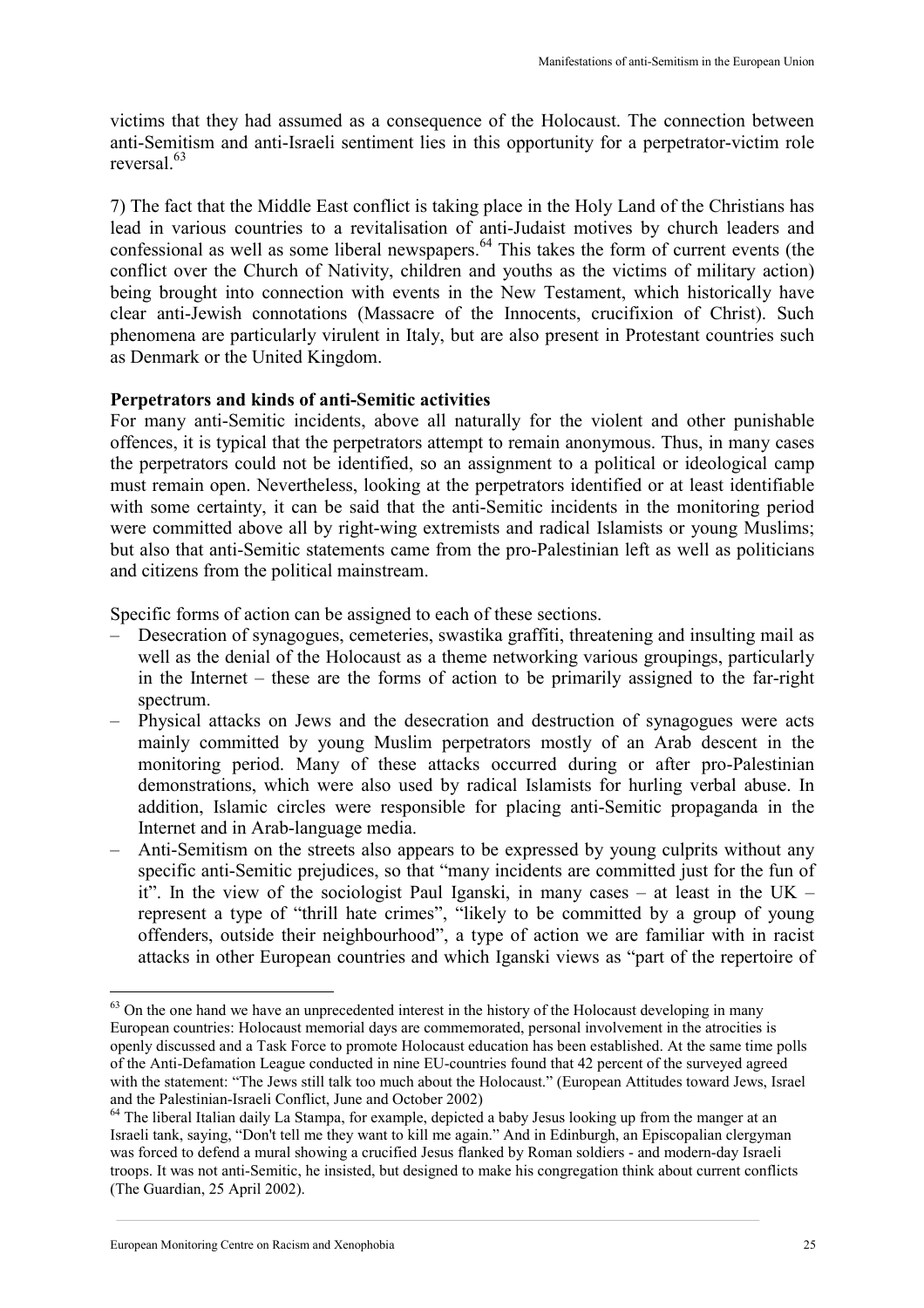routine incivilities and antisocial behaviour prevalent in the street, shopping malls, cinemas,  $(...)$  and other public space".<sup>[65](#page-25-1)</sup>

- In the left-wing scene anti-Semitic remarks were to be found mainly in the context of pro-Palestinian and anti-globalisation rallies and commentaries critical of Israel in the respective media during the monitoring period.
- More difficult to record and to evaluate than the "street-level violence" against Jews is the elite or salon anti-Semitism as it is manifested "in the media, university common rooms, and at dinner parties of the chattering classes".<sup>66</sup> The development in some EU countries suggests that today it appears legitimate, sometimes even en vogue to take an anti-Israeli stance. While such a standpoint is legitimate politically, in many cases a boundary is transgressed in the direction of anti-Semitic prejudices, for example when a politician in Germany used the concept "war of extermination" to characterise the actions of the Israeli army, thus equating it with the war of extermination undertaken by the German army against the Soviet Union and European Jewry. In this way anti-Semitic modes of thought can increasingly creep into public and private discourses and are seldom picked out and criticised by society, politicians and the press.
- During a wave of anti-Semitism like the one we could observe in April and May 2002, in which a heated public debate took place on Israeli politics and the boundary between criticism of Israel and anti-Semitism, persons become motivated to voice their latent anti-Semitic attitudes (mostly in the form of telephone calls and insulting letters) who are not politically active and do not belong to one of the ideological camps sketched above. Opinion polls prove that in some European countries a large percentage of the population harbours anti-Semitic attitudes and views, but that these usually remain latent.

### <span id="page-25-0"></span>**The situation in the EU Member States**

The difficulty in classifying anti-Semitic incidents makes it impossible to provide a quantitative comparison of the anti-Semitic manifestations in the EU Member States. The difficulty is further compounded by the fact that in some countries incidents are systematically recorded by state organs, while others reveal a high level of monitoring by NGOs, or indeed in a third group the collation of information proved to be extremely difficult. We thus have to assume that some EU Member States, due to their history and the significance anti-Semitism had and still has in their country, pay far greater attention to monitoring anti-Semitic incidents as others.

The extent and kind of anti-Semitic incidents vary from country to country. While a constant pattern valid for all countries is not recognisable, some constellations are evident. Due to the plurality of the actors and motives, the distribution of anti-Semitic manifestations only partially corresponds to the distribution employed in the annual "Anti-Semitism Reports" from the 1990s. They thus show hardly any connection with the spread of anti-Semitic attitudes and views in the population as a whole. $67$ 

A rise in the number of anti-Semitic incidents has been noticeable for almost all of the fifteen Member States since the start of the "Al-Aqsa-Intifada". In the monitoring period this rise

<span id="page-25-1"></span><sup>&</sup>lt;sup>65</sup> Paul Iganski, From 'extremism' to 'yob culture': Interpreting anti-Semitism in the street, in: Is there a new anti-Semitism in Britain?, online: www.jpr.org.uk/Reports.<br><sup>66</sup> See: Introduction, in: Is there a new anti-Semitism in Britain?, www.jpr.org.uk/Reports, p.1.

<span id="page-25-2"></span>

<span id="page-25-3"></span><sup>&</sup>lt;sup>67</sup> Institute of Jewish Policy Research, Anti-Semitism World Report, 1992-1997 (after that online version); The Project for the Study of Anti-Semitism, Tel-Aviv University, Anti-Semitism Worldwide, since 1994, succeeded by Stephen Roth Institute, Anti-Semitism Worldwide, online. (see http://www.tau.ac.il/Anti-Semitism/annualreport.html )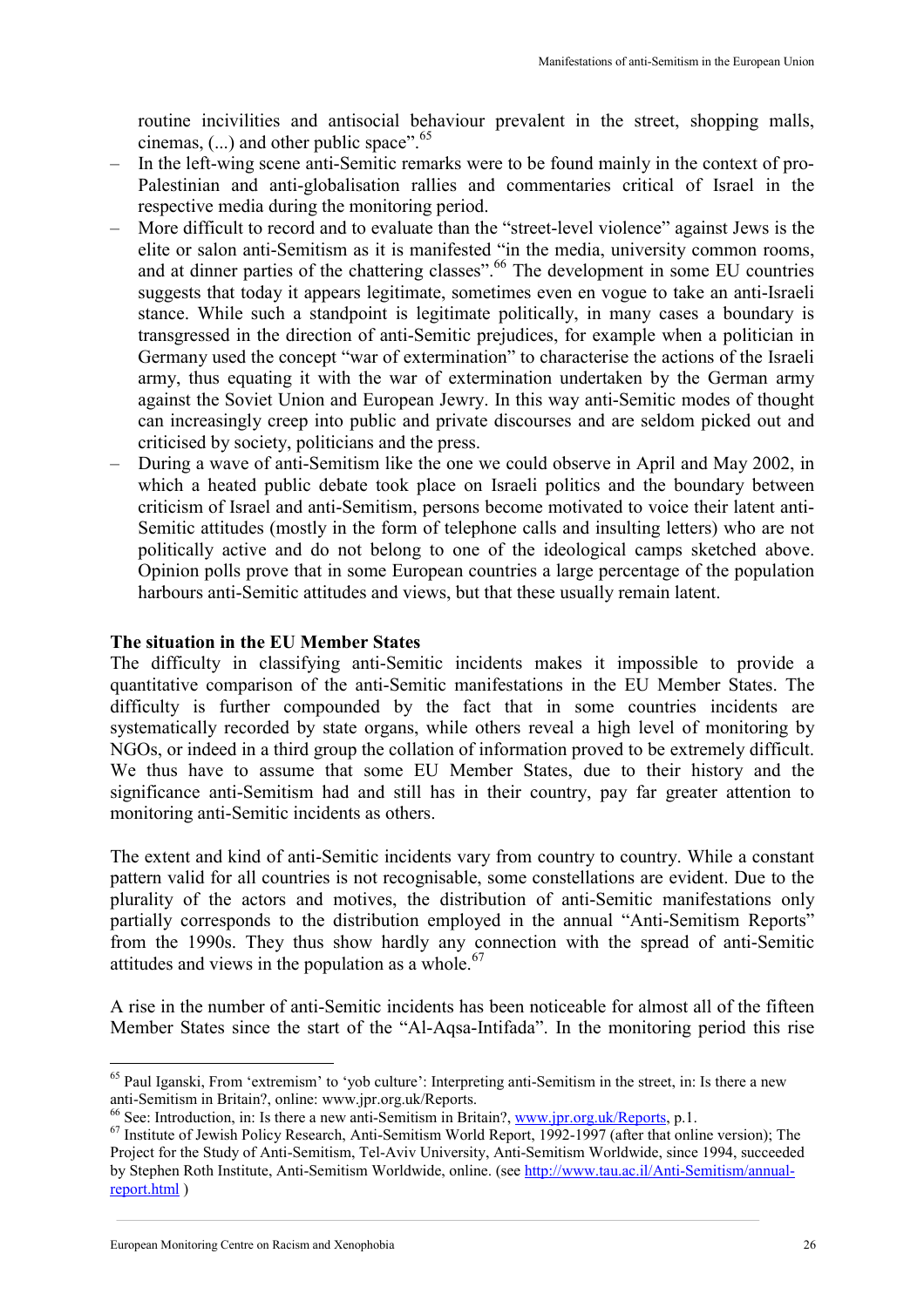reached a climax in the period between the end of March and mid-May, running parallel to the escalation in the Middle East conflict. This leads to the conclusion that the occasion for anti-Semitic attacks was in this case triggered by a foreign event, one that however exerted a varying impact in the individual Member States.

There are a number of EU Member States, namely Ireland and Luxembourg, where anti-Semitic incidents in general seldom occur and were hardly evident in the monitoring period. At most threatening letters were sent to the Israeli consulate or to local Jews. The same applies to Portugal and Finland, where such threatening letters and telephone calls were evident and where there was one attack each on a synagogue, respectively.

On the other hand, a group of countries was identified with rather severe anti-Semitic incidents. Here, France, Belgium, the Netherlands and the UK have to be mentioned. They witnessed numerous physical attacks and insults directed against Jews and vandalism of Jewish institutions (synagogues, shops, cemeteries). In these countries the violent attacks on Jews and/or synagogues were reported to be committed often by members of the Muslim-Arab minority, frequently youths (see reports on these countries). The observers agree that these are disaffected young men who themselves are frequently targets of racist attacks, i.e. here the social problems of these migrant minorities are obviously an essential factor for their propensity to violence and susceptibility to anti-Semitism**. [68](#page-26-0)** Far fewer anti-Semitic attacks committed by members of this group were evident in countries like Sweden and Denmark, where attacks – similarly to the Netherlands – were only seldom evident in the 1990s given general populations in which, according to polls, anti-Semitic attitudes are not widespread.

Other countries show a very specific expression of anti-Semitism. In Greece we find a series of cemetery and memorial desecrations, which point to a far-right background. Anti-Semitic/anti-Zionist statements and sentiments were found in the mass media and were also expressed by some politicians and opinion leaders. Here the Greek foreign policy position perhaps plays a role; since the Second World War Greece has opposed Israel because of its alliance with Turkey. Spain offered a mixed picture where the traditional strong presence of neo-Nazi groups was evident alongside a series of attacks, with an Islamist background.

In Germany, where a large number of anti-Semitic offences have been registered annually since the  $1990s$ ,  $69$  persons of Arab descent committed some of the few attacks on Jews in the monitoring period. Anti-Semitism manifested itself less in a higher number of attacks (between May-June there were no physical attacks)<sup>70</sup> but more in the form of a flood of anti-Semitic letters to the Jewish Communities and prominent Jews sent by German citizens who by no means all belong politically to the far right. This was in part a reaction to a hefty political controversy (see the country report on Germany). The explosiveness in this controversy lay in how a well-known German politician and the Central Council of Jews stood opposed face to face, so that in the end all the political partners took a clear position against the FDP politician Jürgen Möllemann.

<span id="page-26-0"></span><sup>68</sup> See Round Table on Anti-Semitism, 5 December 2002: Odile Quintin, Director General, DG Employment, points at the "crisis of integration of immigrant communities" as one origin of anti-Semitism.

<span id="page-26-1"></span>This is certainly also due to the intensive police and public attention, forbidding quantitative comparisons to other countries.

<span id="page-26-2"></span> $70$  The number ascertained for the first three months, 127 incidents, is significantly lower than one would have expected compared to those for the whole of 2001 (1629), (see Germany).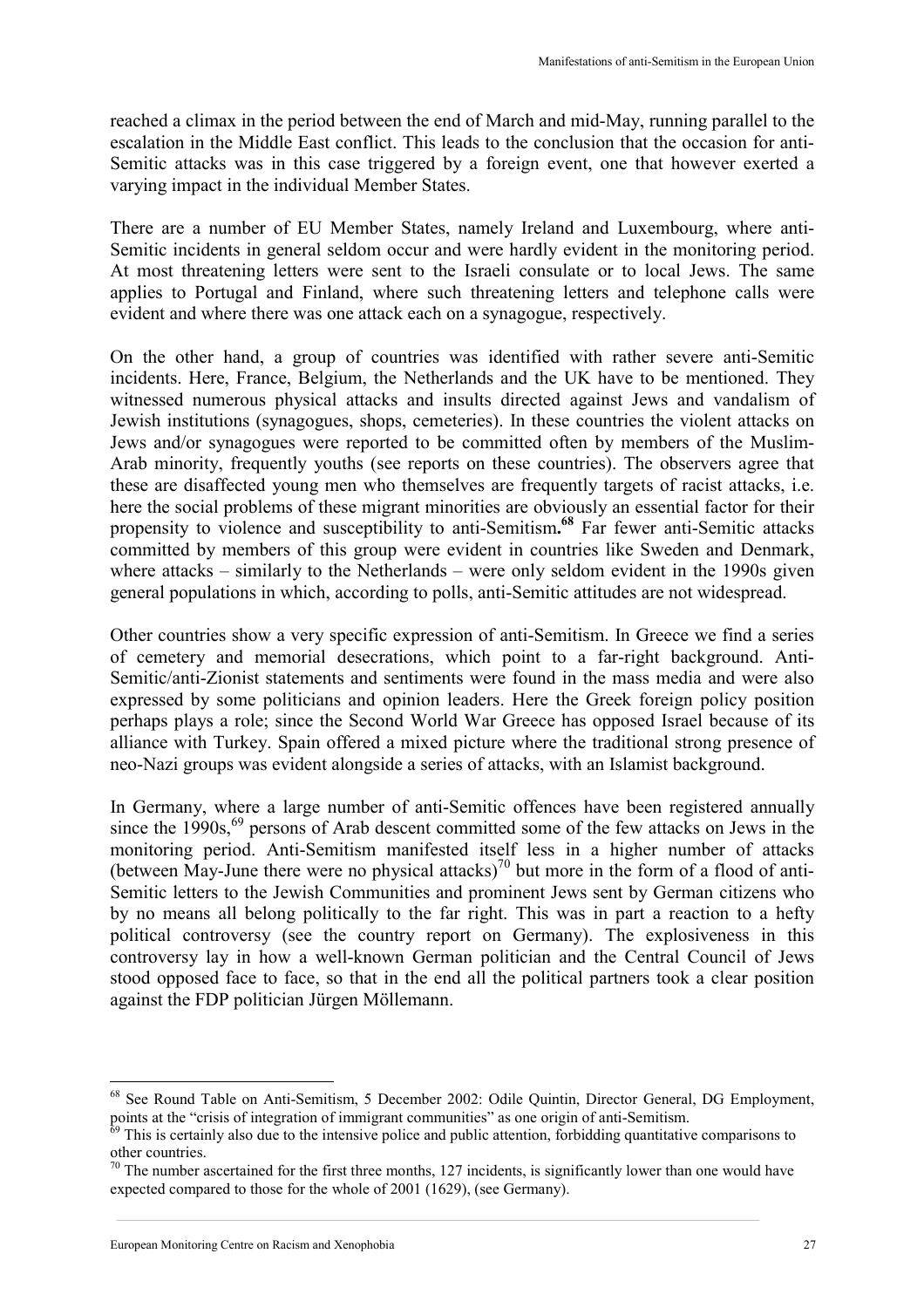Italy showed a certain similarity with Germany; although no physical attacks were evident, there were threatening telephone calls, insulting letters, slogans and graffiti, whereby the perpetrators did not come from the Muslim population. However, particularly pronounced in Italy is a pro-Palestinian mobilisation within left-wing parties, organisations and newspapers, which in connection with public rallies partially took an anti-Semitic turn. From Austria no physical attacks were reported; verbal threats and insults were seldom. Anti-Semitic stereotypes in relation to Israel were found essentially in right-wing newspapers and amongst far-right groupings.

The countries can also be grouped together in another constellation when focus is switched to those actors who are present in the public discourse. In Italy, France, Spain and Sweden sections of the far left and Muslim groups unified to stage pro-Palestinian demonstrations. At some of these demonstrations anti-Semitic slogans and placards were to be seen and heard and some even resulted in attacks upon Jews or Jewish institutions. A similar trend was observed in the Netherlands, though without any great participation from the political left. In Finland, pro-Palestinian demonstrations passed without any anti-Semitic incidents. In Germany, and also less so in Austria, public political discourse was dominated by a debate on the link between Israeli policy in the Middle East conflict and anti-Semitism, a debate in which the cultural and political elite were involved, whereas the mobilisation of the extreme left remained low-key. In Germany the critical reporting of the media was also a topic for controversy, as it was also in the United Kingdom, where left-liberal papers (The Guardian and The Independent) were heavily criticised by Jewish representatives. In other countries such as Luxembourg, Ireland, Portugal, Denmark and Finland there was obvious no prominent public discussion on this subject.

#### <span id="page-27-0"></span>**The mass media**

 $\overline{a}$ 

Some commentators discuss the possible influence of the mass media on an escalation of the number of anti-Semitic incidents. There is a connection seen between the sharp increase in anti-Semitic attacks in April 2002 and the events in Jenin at the end of March and in Bethlehem in April. Here the question at issue is whether this escalation was merely the result of the daily news reports on the violence in the Middle East, in the sense of an agenda-setting effect, or whether the reporting itself reveals an anti-Semitic bias. Judgement upon this is dependent on partisanship in the Middle East conflict.<sup>71</sup> The Jewish communities regarded the one-sidedness, the aggressive tone of the reporting on Israeli policy in the Middle East conflict and references to old Christian anti-Jewish sentiments as problematic. The country reports (Greece, Italy, the Netherlands, and Sweden) list some cases of anti-Semitic argument or stereotypes (cartoons) in the quality press, but as of yet no systematic media analyses are available. One study of the German quality press (see Germany) comes to the conclusion that the reporting concentrated greatly on the violent events and the conflicts and was not free of anti-Semitic clichés; at the same time though this negative view also applies to the description of the Palestinian actors. The report on Austria identified anti-Semitic allusions in the rightwing press. Here there is a need for further empirical studies. One study on the impact of the very critical reporting on the wave of right-wing extremist violence in Germany in the early

<span id="page-27-1"></span><sup>&</sup>lt;sup>71</sup> Some authors criticised a "left-liberal obsession with Israel" (Michael Whine) and sees "a left-wing anti-American cognitive élite with strong representation in the European media" at work (so the Chief Rabbi Jonathan Sacks in his article: A new anti-Semitism? online: www.jpr.org.uk/Reports), a reproach sharply rejected by Seamus Milne in the article: This slur of anti-Semitism is used to defend repression. Ending Israel's occupation will benefit Jews and Muslims in Europe. (The Guardian, 9 May 2002). The Palestinians see a pro-Israeli bias in the European press. Many Europeans also share this view. In the aforementioned ADL survey, the majority of Belgians, British, Germans and French respondents agreed that the media coverage has been biased "in favour of the Israelis"; only the Danes saw a bias slant in favour of the Palestinians.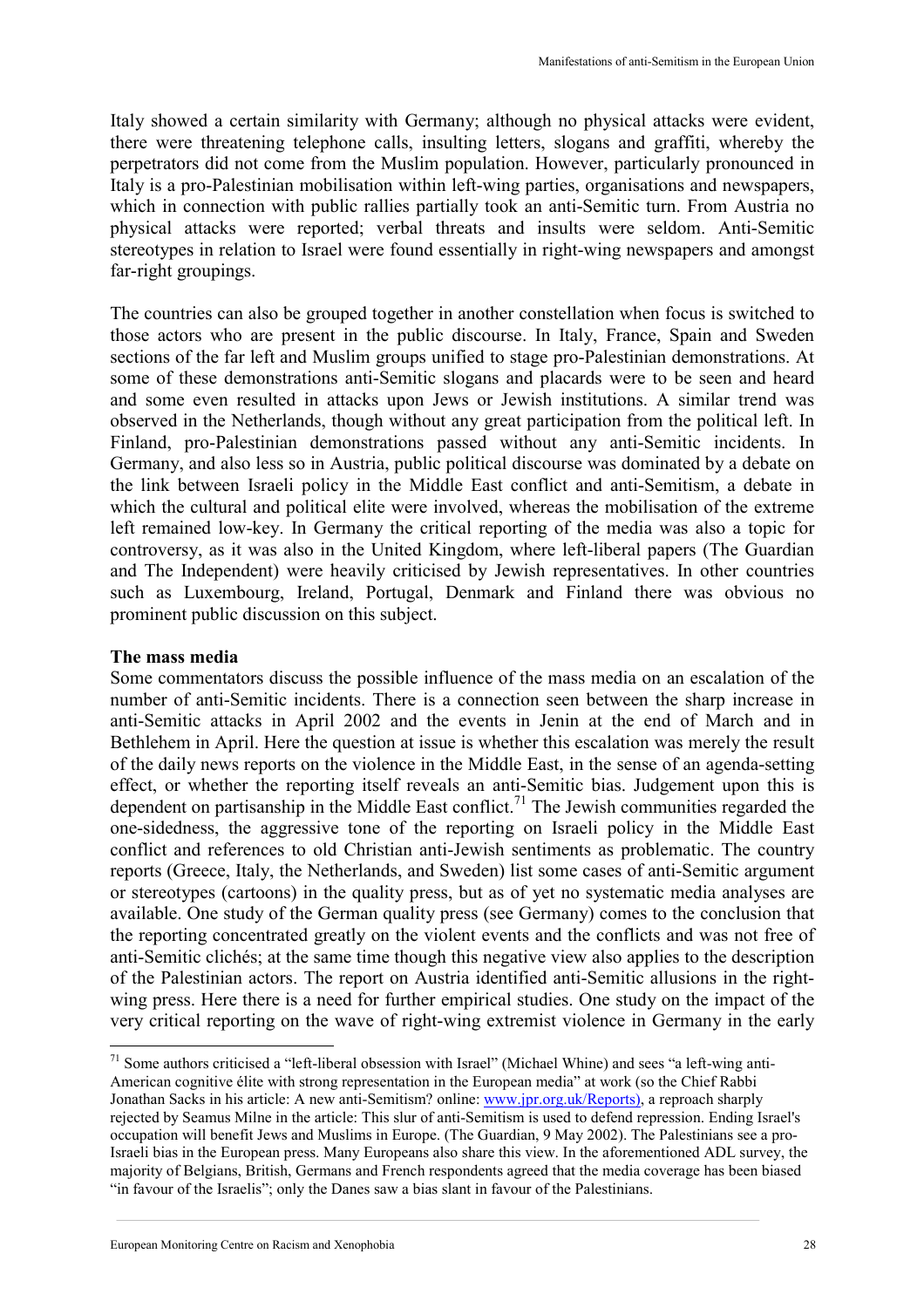1990s concluded that the daily news coverage through television and the press had a "contagion effect" and contributed to a further escalation in violence; this though could not be said to be the case of the commentary-oriented background reports in the daily press.<sup>72</sup> This means that the impact is not generated by the content of the reporting, which naturally evaluates the violence negatively, but rather from the massiveness and consonance of the overall media coverage. The intensive and consonant focus on events thus has a clear effect on the climate of opinion. In fact, those Europeans who followed media coverage of the events in the Middle East the closest were more likely to be sympathetic to the Palestinian case.[73](#page-28-2)

Openly anti-Semitic reporting is rather seldom in the European press, with the exception of the far-right spectrum. However, observers point to an "increasingly blatantly anti-Semitic Arab and Muslim media", including audio tapes and sermons, in which the call is not only made to join the struggle against Israel but also against Jews across the world.<sup>74</sup> Although leading Muslim organisations express their opposition to this propaganda,<sup>75</sup> observers assume that its calling for the use of violence may exert a certain influence on readers and listeners.

### <span id="page-28-0"></span>**Internet as an international action base**

The Internet is named in almost all of the country reports as an important medium for anti-Semitic propaganda, precisely because it is suited to the international dissemination of anti-Semitism due to the difficulty in identifying the perpetrators. As the Internet represents an international medium, only those homepages have been included in the individual country reports, which have a direct relationship to the nationalist – mostly then far-right – spectrum. The international character of the medium itself allows only a trans-national assessment and so, correspondingly, a joint strategy in formulating and implementing counter measures. In addition, the dissemination of anti-Semitic thought via the Internet cannot be circumscribed to fit a specific period, for this worldwide transference of data is fast-moving, meaning that much of the information is accessible only for a short time or the relevant homepages are switched on and then off. Inherent to the medium, this is only seldom for political reasons. At the same time though, there are a whole series of homepages available, which are never or only seldom updated, but nevertheless are permanently present as a propaganda medium. The evaluation and monitoring of this organ for disseminating anti-Semitic stereotypes, particularly those with revisionist/denial and conspiracy theory content,<sup>76</sup> must therefore be limited to a more general survey.

The Internet reflects a development observable since 2000, namely the networking of the extreme right scene via links with sections of the radical Islamist spectrum, some sites from

<span id="page-28-1"></span> $\overline{a}$ 72 Hans-Bernd Brosius and Frank Esser, Eskalation durch Berichterstattung? Massenmedien und fremdenfeindliche Gewalt, Opladen 1995, S. 206 f. see for the conclusions to be drawn for the journalists p. 205 ff.

<span id="page-28-2"></span><sup>73</sup> See ADL Survey, 2002.

<span id="page-28-3"></span><sup>74</sup> Examples for the UK are given by Michael Whine (Anti-Semitism on the streets) and Peter Pulzer (Anti-Semitism old and new: Just anti-Sharon and a little bit more) both online: www.jpr.org.uk/Reports.

<span id="page-28-4"></span><sup>&</sup>lt;sup>75</sup> Leaders of France's five million Muslims have warned against stigmatising an entire community, condemned attacks on Jews and called for peaceful protests in solidarity with the Palestinians. (Ian Black, Europe's oldest hatred revives. Violence in the Middle East is provoking a rise in anti-Semitism across Europe, The Guardian, 26 April 2002. Cf. similar statements by Turkish organisations in Germany (see Germany).

<span id="page-28-5"></span>Almost all relevant homepages from the extreme right and the Arab pro-Palestinian spectrum offer the "Protocols of the Elders of Zion" for downloading, or make it accessible via links to other homepages. This is also the case for Hitler's "Mein Kampf", which in the meantime circulates translated in many Arab countries.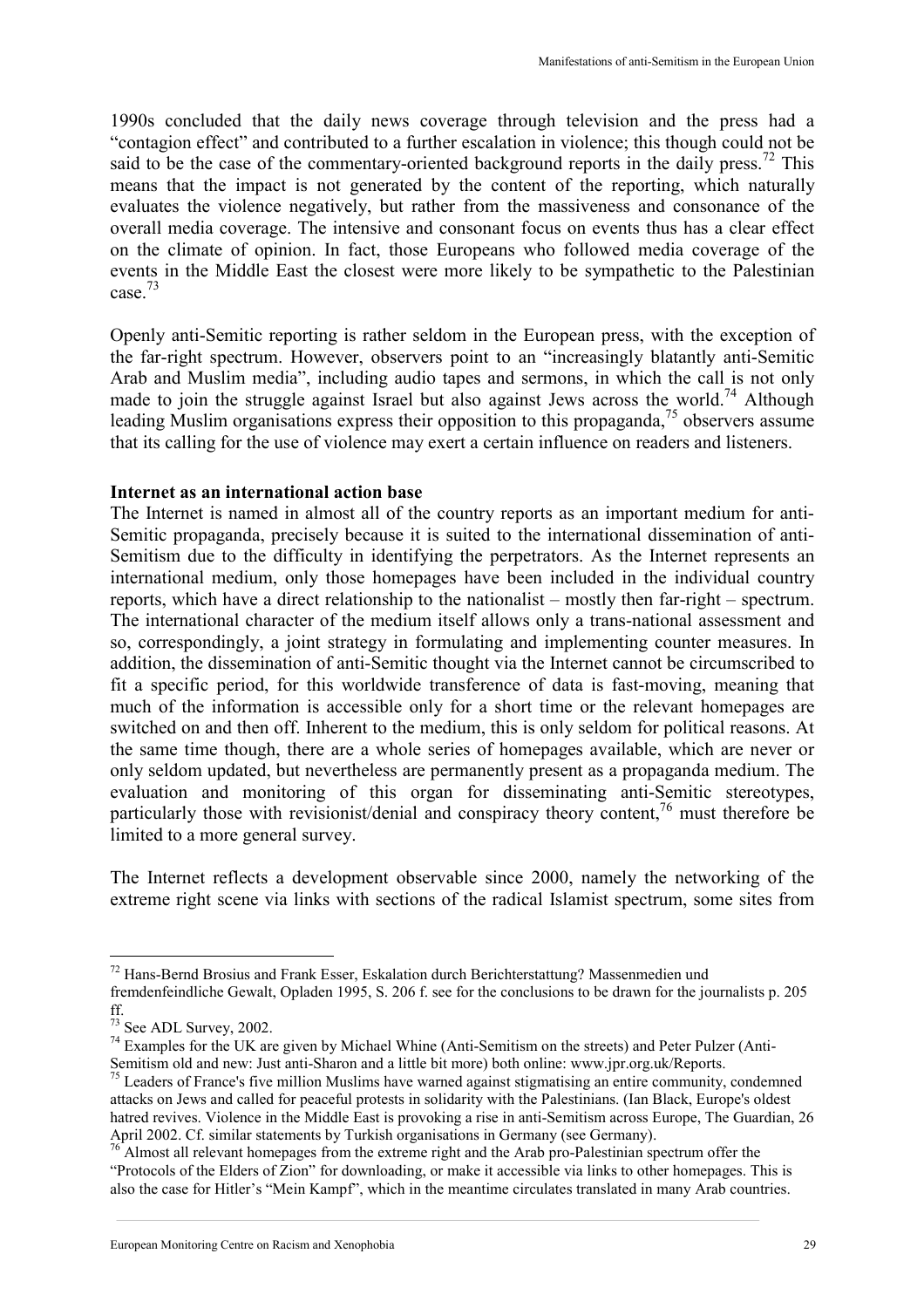anti-globalisation campaigners<sup>77</sup> and from the anti-American far left. Since the end of the 1990s there has been a dramatic increase in the number of homepages present on the web from far-right groups and parties, which quite often also have ties to radical Islamic fundamentalists. Observers start from the assumption that there are some 3000 homepages with extreme rightist content on the web; in addition, there are discussion forums and chat rooms in which the corresponding body of thought is spread, mostly anonymously. Such groups create ideological ties, in particular by utilising the denial of the Holocaust as a component of anti-Semitic agitation, and build up a network. Revisionism is spread by European organisations such as the Belgian "Vrij historisch Onderzoek" (vho), the Swedish "Radio Islam", the French "L'Association des Anciens Amateurs de Récits de Guerres et d'Holocaustes" (AAARGH), the Danish site "Patriot" or numerous homepages in German that are hosted in various countries. These are in turn linked to the entire international scene, i.e. the respective leading revisionist homepages in America, Australia and Canada are then accessible. Right-wing extremists have discovered how to conduct their war via the Internet, i.e. how to use "electronic warfare". Such tactics have lead to state authorities warning of terrorist tendencies in the far-right spectrum. Furthermore, the potential for violence is fostered by the worst kinds of computer games. These are upgraded to a political weapon when neo-Nazis convert well-known apolitical games into malicious anti-Semitic hate campaigns.[78](#page-29-1)

In summary it can be said that the threatening nature of the situation, in particular for the Jewish communities, arose because in most of the countries monitored the increasing number of anti-Semitic attacks, committed frequently by young Arabs/Muslims and by far-right extremists, was accompanied by a sharp criticism of Israeli politics across the entire political spectrum, a criticism that in some cases employed anti-Semitic stereotypes. This parallel character arose out of the joint reference to the escalating situation in the Middle East; both phenomena, the attacks and the public discussion, have significantly receded since June 2002. In countries such as Denmark, Greece, Spain, Ireland, Italy, Luxembourg, the Netherlands, Austria, Portugal and Finland there are only a few or no incidents known for the period after July 2002.[79 I](#page-29-2)n some Member States such as Belgium, France and Sweden the number of anti-Semitic incidents, including violent attacks and threatening phone calls, increased again in September and October, but it does not compare to the period monitored. Anti-Semitic leaflets, hate mail and phone calls were also reported in Germany and the United Kingdom. Factors which usually determine the frequency of anti-Semitic incidents in the respective countries, such as the strength and the degree of mobilisation extremist far-right parties and groupings can generate, have obviously not played the decisive role in the monitoring period.

<span id="page-29-0"></span><sup>&</sup>lt;sup>77</sup> Above all homepages from Indymedia (such as Indymedia-France) are time and again criticised because there "outbreak of Fascist postings" is to be observed, such as in the French version on 7 June 2002: "Israeli concentration camps" were compared to the Nazi camps in Germany during the Second World War. But this provoked the resignation of two editorial team members. One of the founding members of this anti-globalization site, which was created after the Seattle summit, demanded the expulsion of the author of the article "to prevent Indymedia-France from falling under revisionist influence". Information provided by the NFP Adri, which compiled the report on France for this synthesis report.

<span id="page-29-1"></span> $78$  Cf. the homepage of the well-known neo-Nazi and revisionist Gary Lauck in Lincoln/Nebraska and his "NSDAP-AO" (NSDAP-Auslandsorganisation), who offers his site in English, German, Dutch, Danish, Finnish, Sweden, Italy, French, Portuguese and Spanish and besides computer games also provides free access to Nazi literature like "Mein Kampf".

<span id="page-29-2"></span> $79$  See the reports for the countries by The Coordination Forum for Countering Antisemitism, online (http://www.antisemitism.org.il). As Hadassa Hirschfeld from CIDI points out, anti-Semitic incidents did not diminish in the Netherlands, but the type of incidents has changed from sending anti-Semitic e-mails to more direct threats (Round Table on Antisemitism, 5 December 2002), Brussels.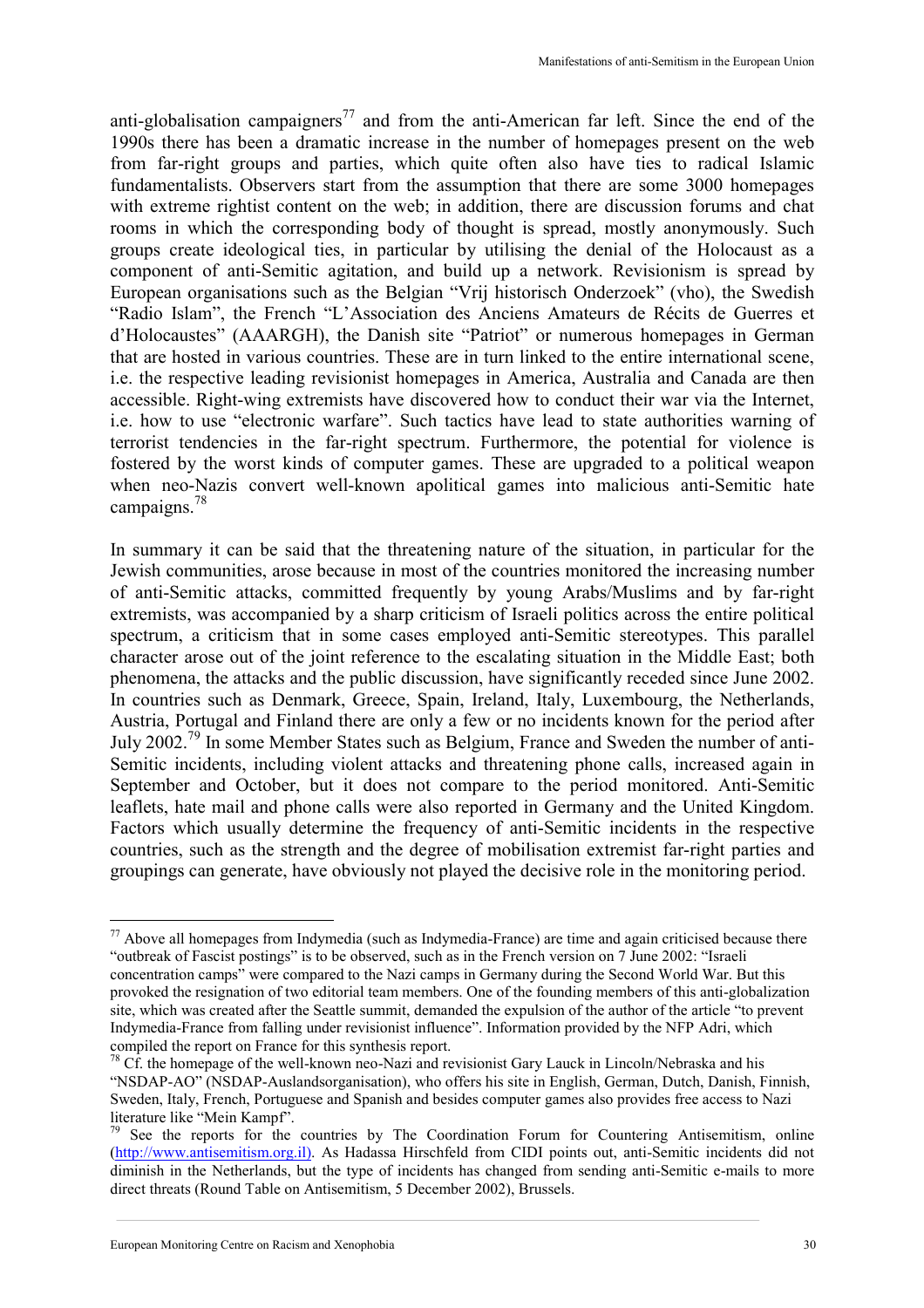### <span id="page-30-0"></span>**3. Recommendations**

The upsurge of anti-Semitic criminal offences and verbal assaults against Jewish citizens and institutions, but also against Muslims, prompted the Interior Ministers of five EU Member States (Belgium, Germany, Spain, France and the United Kingdom) to issue a "Declaration against Racism, Xenophobia and Anti-Semitism" in April 2002. The Ministers said that they had already introduced preventive measures (in particular the surveillance and protection of places of worship) on a national level against the violent attacks occurring in connection with the Middle East conflict. It appears to them in the future to be of particular importance that "joint measures are undertaken on a European level" and "that a series of actions are to be resolved which encompass the rapid acceptance and implementation of concentrated measures, such as an intensifying of the exchange of information and experience between the law enforcement agencies in the Member States and Europol and providing more support for the EUMC, using the data collated by the EUMC. We consider it to be particularly useful that suitable penalties can be applied for racist offences in a comparable way in every Member State."[80](#page-30-1)

To be able to do that, state institutions must assume responsibility for monitoring anti-Semitism in the individual EU Member States. These institutions should work in accordance with well-defined categories (see below), enabling them to recognise an anti-Semitic element within any politically motivated criminal offences they register and to then incorporate them into their statistics. The NFPs' reports make it clear that information on anti-Semitic attacks in many countries is mainly presented by Jewish institutions or NGOs registering incidents – and they often only do so when they have received reports from the persons affected. All too often we are faced with chance findings, which, for example, have only become public through the regional press release of a committed journalist. Thus, NGOs have recorded 259 racially motivated murders between 1995 and 2000 in Italy; whereas the Italian police have not registered a single case. In Germany NGOs registered five times as many racist murders as the police.<sup>81</sup> Although the violent attacks upon minorities with a racist background has raised the sensitivity of state agencies to such criminal offences in the last few years, the attention required to accept and perceive incidents motivated by anti-Semitism is still lacking in many countries.

In those countries in which incidents are already registered by the security authorities, a swifter processing and publication of the results must be ensured, and not first presented – as in current practice –in the middle of the following year by the police, the authority responsible for the protection of the constitution etc.

We recommend that:

 $\overline{a}$ 

The EUMC requests state authorities to acknowledge at the highest level the extraordinary dangers posed by anti-Semitic violence in the European context.

There is a definite need to distinguish clearly in reporting between acts of violence, threatening behaviour, and offensive speech, and to make transparent government norms and procedures for registering and acting upon racially motivated crimes and offences motivated

<span id="page-30-1"></span><sup>80</sup> Bundesministerium des Innern, Bundesrepublik Deutschland, Pressemitteilungen online, 19 April 2002, Abdruck der Erklärung (translated from German).

<span id="page-30-2"></span> $81$  EUMC, Annual Report 2000 "Diversity and Equality for Europe", Vienna 2001 (see http://www.eumc.eu.int/publications/ar00/index.htm ).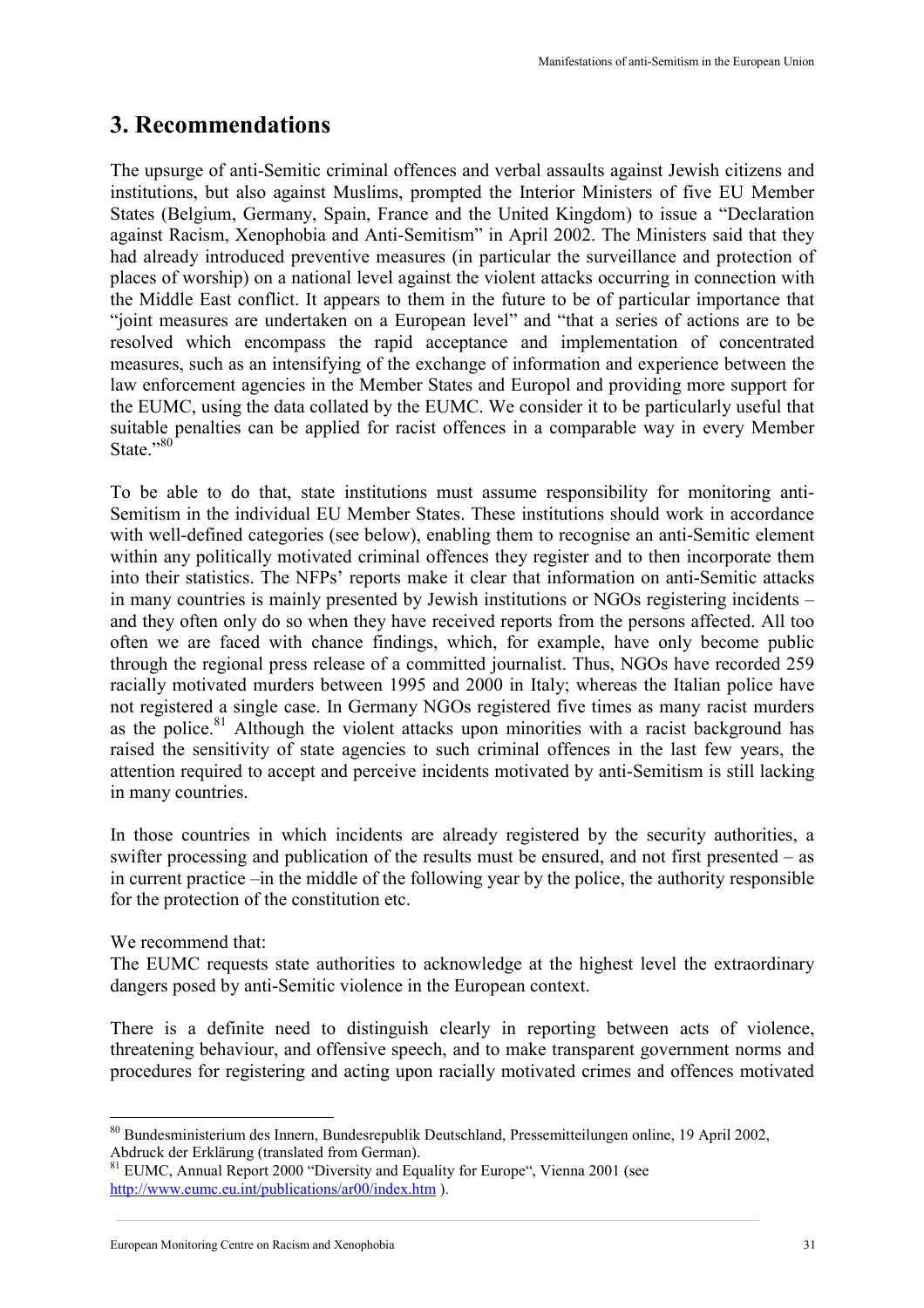by anti-Semitism.[82](#page-31-1) Only in this way can a genuinely comparative basis for incidents be attained for European countries, a comparison that till now has been limited to a mere juxtaposition of incomparable individual results.

The EUMC should propose to the European Commission and to the Member States to consider a decision for police cooperation according to Article 34 of the Treaty of European Union, which shall bind all Member States to collect and disseminate data on relevant offences, following the model of States such as Germany, the Netherlands and Sweden. This decision should also involve EUROPOL and EUROJUST. Such a decision needs to be complemented in all Member States by a coordinated programme of victim studies to overcome the problem of underreporting, which is generally recognised by experts in this area.

The EUMC should propose to the Member States to adopt the proposed framework decision on combating racism and xenophobia (COM 2001/664) as soon as possible and call on the Council of Ministers to ensure that it is amended to be as effective as possible to deal with the reported incidents. To achieve effective regulation of the Internet concerning racist propaganda, it is essential to extend the jurisdiction of European courts to include detailed provisions on the responsibility of Internet service providers. As the Internet must be seen as the central networking medium of the different ideological directions as regards anti-Semitism, it is precisely here where a particularly intensive monitoring is required, one which in the first instance must be undertaken by state authorities, but also by academic and research institutions engaged with racism and anti-Semitism. For this purpose it is thus necessary to establish joint committees at national and international levels. Through mutual exchange these committees shall make available research results, cases of police prosecution and information from state security authorities, establishing a basis for an improved recording and combating of racist and anti-Semitic developments.

The EUMC should encourage and assist civil society to complement the improved legal basis. Most of the EU Member States in recent years already have enacted laws against hate crime or the "Holocaust lie" as well as anti-discrimination laws, which include religious or racial discrimination. Due to these improvements in legislation and law enforcement, and as a result of intensified police activities and increased public awareness, anti-Semitic incidents and violent attacks as well as Holocaust denial have less chance to evade punishment. But as the increase of anti-Semitic attacks shows, laws – although necessary - are not sufficient to stave off incidents, and in most cases do not cover verbal threats.

#### <span id="page-31-0"></span>**Registering anti-Semitic incidents**

The measures put forward by the five Ministers already imply improvements in monitoring and combating anti-Semitic and racist attacks.<sup>83</sup> In some Member States (Belgium, Ireland, Greece and Portugal) "racist attacks were simply not identified separately in crime statistics", <sup>84</sup> while others (Germany, France, Sweden and the United Kingdom) have at their

 $\overline{a}$ 

<span id="page-31-2"></span>83 Collection, compilation, analysis, dissemination and publication of reliable statistical data on racism, racial discrimination, xenophobia and related intolerance were also called for by the Action Programme of the World Conference against Racism, Racial Discrimination, Xenophobia and Related Intolerance, Durban 2001. See: Report of the World Conference against Racism, Racial Discrimination, Xenophobia and Related Intolerance, Program of Action, chapter III, Measure of Prevention, Education and Protection Aimed at the Eradication of Racism, Racial Discrimination, National, Regional and International Levels.

<span id="page-31-1"></span> $82$  Ibid. pp. 11-12.

<span id="page-31-3"></span><sup>&</sup>lt;sup>84</sup> Lawyers Committee on Human Rights, Fire and Broken Glass. The Rise of Anti-Semitism in Europe, Strasbourg 2002, p.5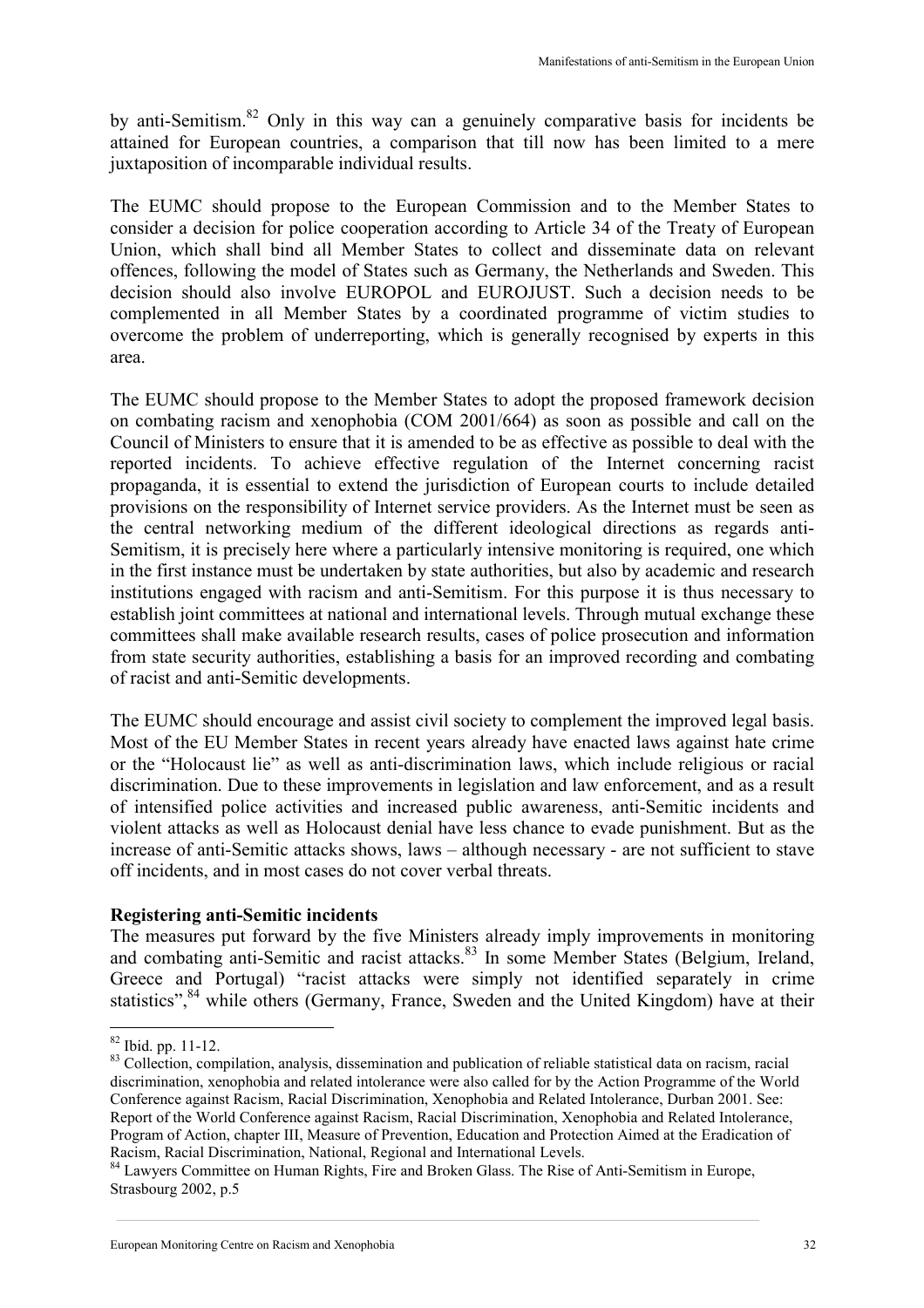disposal state-sponsored instruments which monitor and pursue anti-Semitic incidents. In Germany for instance this is incumbent upon the Federal Office for the Protection of the Constitution, which in turn receives its information from the various State Offices for Criminal Investigation. However, these offices record and investigate only punishable offences. In Sweden the Swedish Security Police (Säpo) records systematically anti-Semitic incidents. Since 2001 in the United Kingdom the Community Security Trust (CST), the monitoring body, has been accorded third-party reporting status by the police, allowing it to report anti-Semitic incidents to the police and act as a go-between between them and those victims who are unable or unwilling to report to the police directly.<sup>85</sup> The function performed by the CST thus goes beyond the possibilities accorded to the German agencies and also involves the victims themselves. Other countries, which till now have hardly known any anti-Semitic incidents, do not possess such instruments and were till now not forced to develop monitoring guidelines. The European-wide wave of anti-Semitic incidents has shown that there is now an urgent need for action in these countries as well.

We recommend joint strategies for action to be developed, whereby those countries possessing years of experience in this regard should pass this on to the other Member States. A prerequisite for such joint action must be to establish common guidelines for categorising anti-Semitic incidents. Some countries have for some years now already based their activities on prescribed guidelines for registering anti-Semitic incidents; these though have not been coordinated with one another and hence the results have only a limited comparative value. The most recent definition of anti-Semitic incidents used by the Community Security Trust in the United Kingdom appears to us to be the most suitable for dealing with the demands of a European-wide phenomenon. This definition goes beyond the usual criteria for registering racist incidents, focusing specifically on criteria geared towards anti-Semitism:

- 1. *Extreme violence*: any attack potentially causing loss of life;
- 2. *Assault*: any physical attack against people, which is not a threat to life;
- 3. *Damage and Desecration of Property*: any physical attack directed against Jewish property, which is not life threatening;
- 4. *Threats*: includes only clear threats, whether verbal or written;
- 5. *Abusive Behaviour*: face-to-face, telephone and targeted abusive/anti-Semitic letters (*inter alia* those aimed at and sent to a specific individual) as opposed to a mail shot of anti-Semitic literature, which will be included under Category 4. Anti-Semitic graffiti on non-Jewish property is also included in the category;
- 6. *Literature*: includes distribution of anti-Semitic literature, based on the following criteria:
	- a. the content must be anti-Semitic (except see (d) below);
	- b. the recipient may be either Jewish or non-Jewish;
	- c. the literature must be part of a mass distribution, as opposed to that directed at a specific individual;
	- d. racist literature that is not anti-Semitic is included when it is clear that Jews are being deliberately targeted for receipt because they are Jews (implying an anti-Semitic motive behind the distribution);
	- e. It should be noted that the statistics for this category does not give any indication of the extent of distribution. Mass mailings of propaganda are only counted as one incident, although anti-Semitic leaflets have been circulated to

<span id="page-32-0"></span><sup>85</sup> Michael Whine, Anti-Semitism on the streets, in: A new anti-Semitism? A collection of essays by Chief Rabbi Jonathan Sacks, Peter Pulzer, Michael Whine, Paul Iganski and Antony Lerman, including useful online resources, Edited by Paul Iganski and Barry Kosmin, Institute for Jewish Policy Research, 2002 (see http://www.jpr.org.uk/Reports/CS%20Reports/new\_antisemitism/index.htm).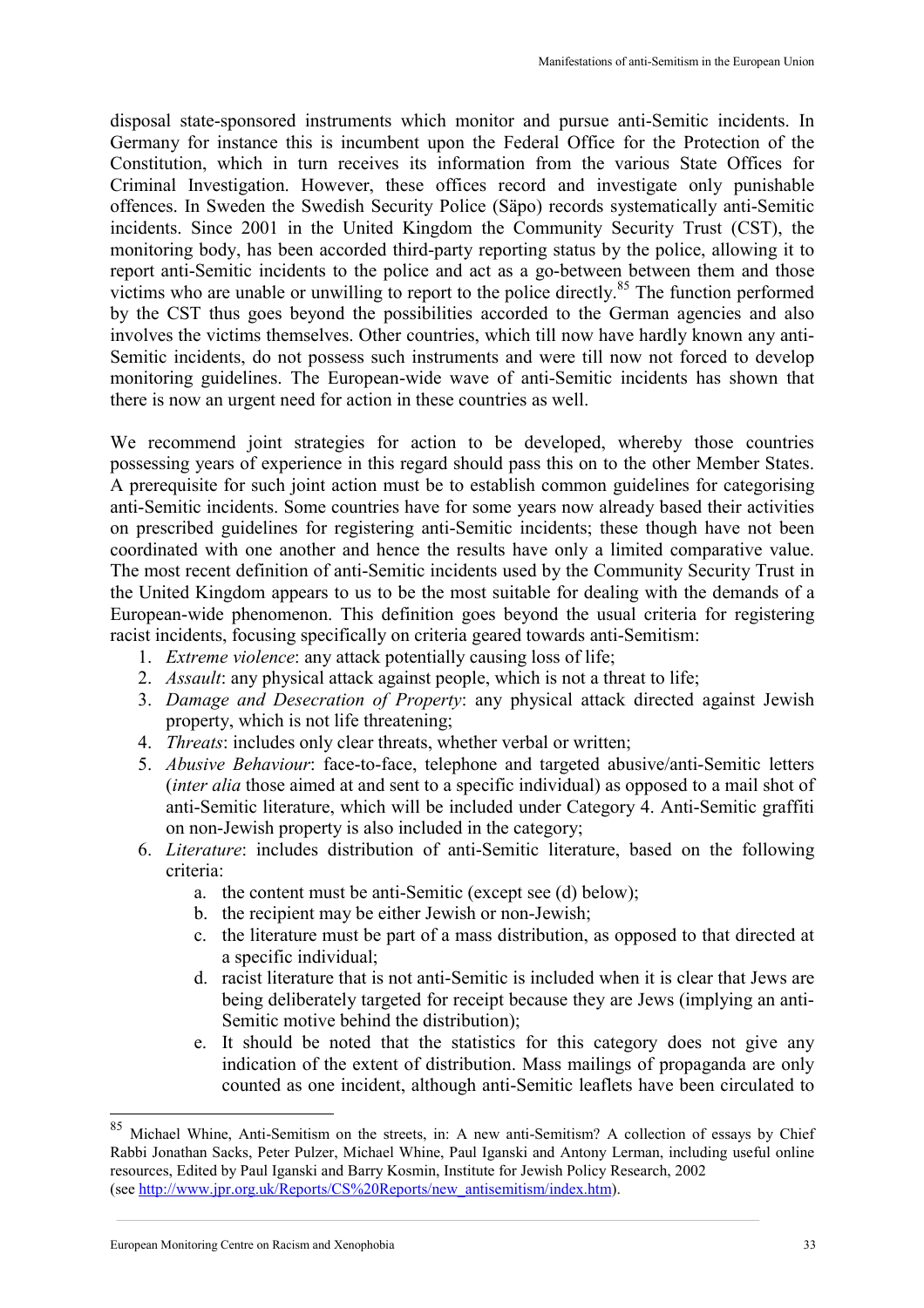hundreds and possibly thousands of Jewish and non-Jewish individuals and organisations.<sup>8</sup>

### <span id="page-33-0"></span>**Education**

As already established, laws offer only limited means to counteract anti-Semitism because it is after all a problem of society as a whole. Changes in anti-Jewish attitudes can only be achieved by education. Parents, teachers and day care providers can provide opportunities for children to express their feelings and channel them into positive direction. The most important issue is to promote knowledge on Jewish history, on all dimensions of Jewish-Christian relations and on the Holocaust but without moralising admonitions. To learn about the Holocaust and apply the lessons of the past to contemporary issues of prejudice, racism and moral decision-making is an important aim for the future.

The Task Force for International Cooperation on Holocaust Education, Remembrance, and Research, founded in 1998 on the initiative of the Swedish Government, is composed of representatives of government, as well as governmental and non-governmental organisations. Its purpose is to mobilise the support of political and social leaders to foster Holocaust education, remembrance, and research both nationally and internationally. The ITF creates programmes and develops guidelines for teaching about the Holocaust. Currently fourteen countries are members of the ITF: Argentina, Austria, the Czech Republic, France, Germany, Hungary, Israel, Italy, Lithuania, the Netherlands, Poland, Sweden, the United Kingdom, and the United States.<sup>[87](#page-33-3)</sup>

We recommend that the governments of the EU Member States still absent should undertake initiatives to become members of this international board. The guidelines of the ITF are an important basis for counteracting prejudices and anti-Semitism especially not only because Holocaust denial is part of radical groups (right-wing and radical Islamist groups) who practise anti-Semitism but also because Holocaust education must be part of European historical knowledge. According to the ITF in general, teaching about the Holocaust should advance knowledge of this unprecedented destruction, preserve the memory of the victims, encourage educators and students to reflect upon the moral and spiritual questions raised by the events of the Holocaust as they could be applied to world of today. In order to see the differences between the Holocaust and other genocides, comparisons should be carefully distinguished and similarities also should be articulated. The study of the Holocaust must be studied within the context of European history as a whole. Educators should provide context for the events of the Holocaust by including information about anti-Semitism and Jewish life in Europe before the Holocaust. The main task is to provide teacher seminars on these subjects but also on racism and intolerance and on neo-Nazi music and propaganda.

### <span id="page-33-1"></span>**Media**

 $\overline{a}$ 

The fact that in connection with the radicalisation of the Middle East conflict an anti-Semitic body of thought has gained currency and become relevant in many Arab countries, or that an already virulent anti-Semitism, circulating since the Six Day War and which in the last few years has become more and more focused on the denial of the Holocaust, has once again

<span id="page-33-2"></span><sup>&</sup>lt;sup>86</sup> Published by Michael Whine, Communications Director of the Community Security Trust: Anti-Semitism on the streets, in: Is there a new anti-Semitism in Britain? Online: http://www.jpr.org.uk .<br><sup>87</sup> The website of the Task Force (http://taskforce.ushmm.gov) maintains an international directory of

<span id="page-33-3"></span>organisations in Holocaust education, remembrance, and research; an international calendar of events; a directory of archives; listings of remembrance and education activities; as well as additional information about the Task Force.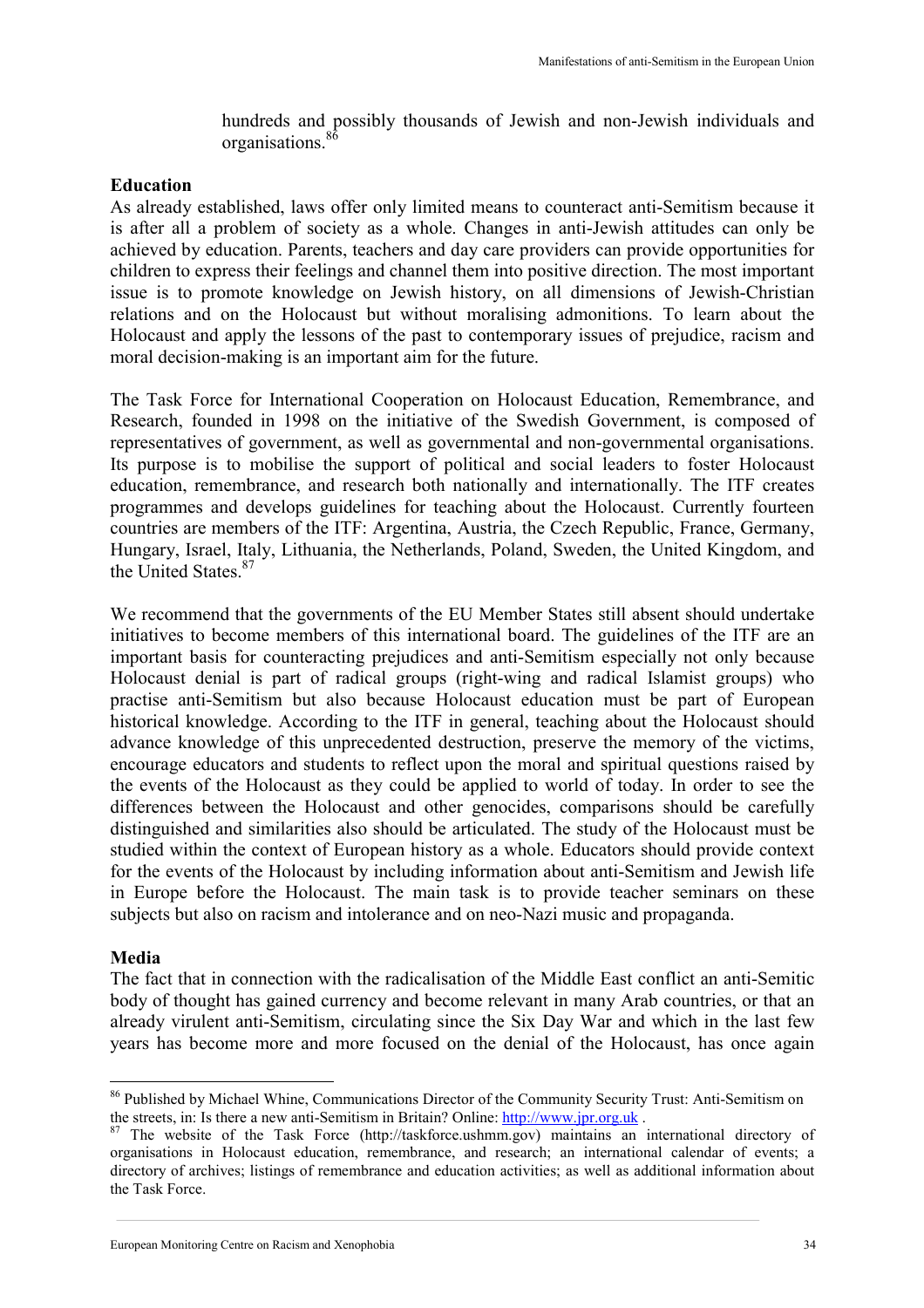broken out, raises the issue of how the media exploits and hands down anti-Semitic stereotypes.

State authorities have obviously till now paid too little attention to Arab-language publications which spread anti-Semitic propaganda in European countries, whether they be newspapers, audio tapes or the Internet, which in the view of British authors "enjoy, as far as one can tell, nearly total impunity" in the United Kingdom.[88 I](#page-34-1)n order to acquire knowledge of the degree of media influence upon sections of the European population with Arab or North African descent, a research study should be undertaken on the Arab-language television, press and homepages operating in the 15 Member States. Until now it is known that the Arab newspaper "al-Hayat" published in London and "explicit – the political magazine for an Islamic Consciousness" both spread radical anti-Semitism. This is also the case with the Internet, where Hizb-ut-tahrir (the party of Islamic Liberation) operates a site containing anti-Semitic propaganda in German, English, Danish and French, incidentally via a Russian server.

Press reporting of the Middle East conflict was frequently lacking in balance as well as in a perspective on the contexts and the formative background history of the current conflict. Partisanship for the Palestinians as a people allegedly oppressed by a so-called imperialist Israeli state was mainly to be found in the left-oriented media. Quite often there were also caricatures, which used anti-Semitic stereotypes (see Italy, La Stampa). To date there has been no well-founded media analysis of the European press on this subject.

We recommend studies such as the one about how the German print media reported four important incidents in the Middle East during the second Intifada between September 2000 and August 2001, initiated by the American Jewish Committee  $(AJC)$ , <sup>89</sup> should be organised also for the other Member States.

#### <span id="page-34-0"></span>**Internet**

 $\overline{a}$ 

One of the effective counter-strategies against anti-Semitic agitation on the Internet stems from the providers themselves. They remove upon notification – often only after outside pressure – such websites from the net, or increasingly undertake voluntary self-monitoring. The developments in the last months in partly impeded or completely obstructed access to some homepages have shown that such an approach at least hinders the possibility of placing propaganda on the Internet, even if some suppliers of the homepages removed from the net find alternatives for spreading their material through smaller American or Russian providers. There exists a genuine danger that the far-right extremists can achieve an even more intensive networking through the Internet, although the respective links offered, which suggest close co-operation, are often completely obsolete. Some may lead to the next related homepage, but this does not necessarily mean that there is automatically a close connection with the link partner. In addition, the relevant sites realised with the latest technology are often the work of a single individual or, at the most, of a few persons whose circle of sympathisers is small.

<span id="page-34-1"></span><sup>88</sup> Peter Pulzer, Anti-Semitism old and new: Just anti-Sharon or a little bit more? Anti-Semitism in the streets, in: Is there a new anti-Semitism in Britain? On-line at www.jpr.org.uk, where Michael Whine argues in the same direction.

<span id="page-34-2"></span><sup>&</sup>lt;sup>89</sup> Duisburger Institut für Sprach- und Sozialforschung (DISS), (on behalf of the American Jewish Committee), Medien Tenor, Terror und sonst fast nichts. Die Berichterstattung über Israel in internationalen TV-Medien (9/2000-8/2001), Forschungsbericht Nr. 115, 15 December 2001.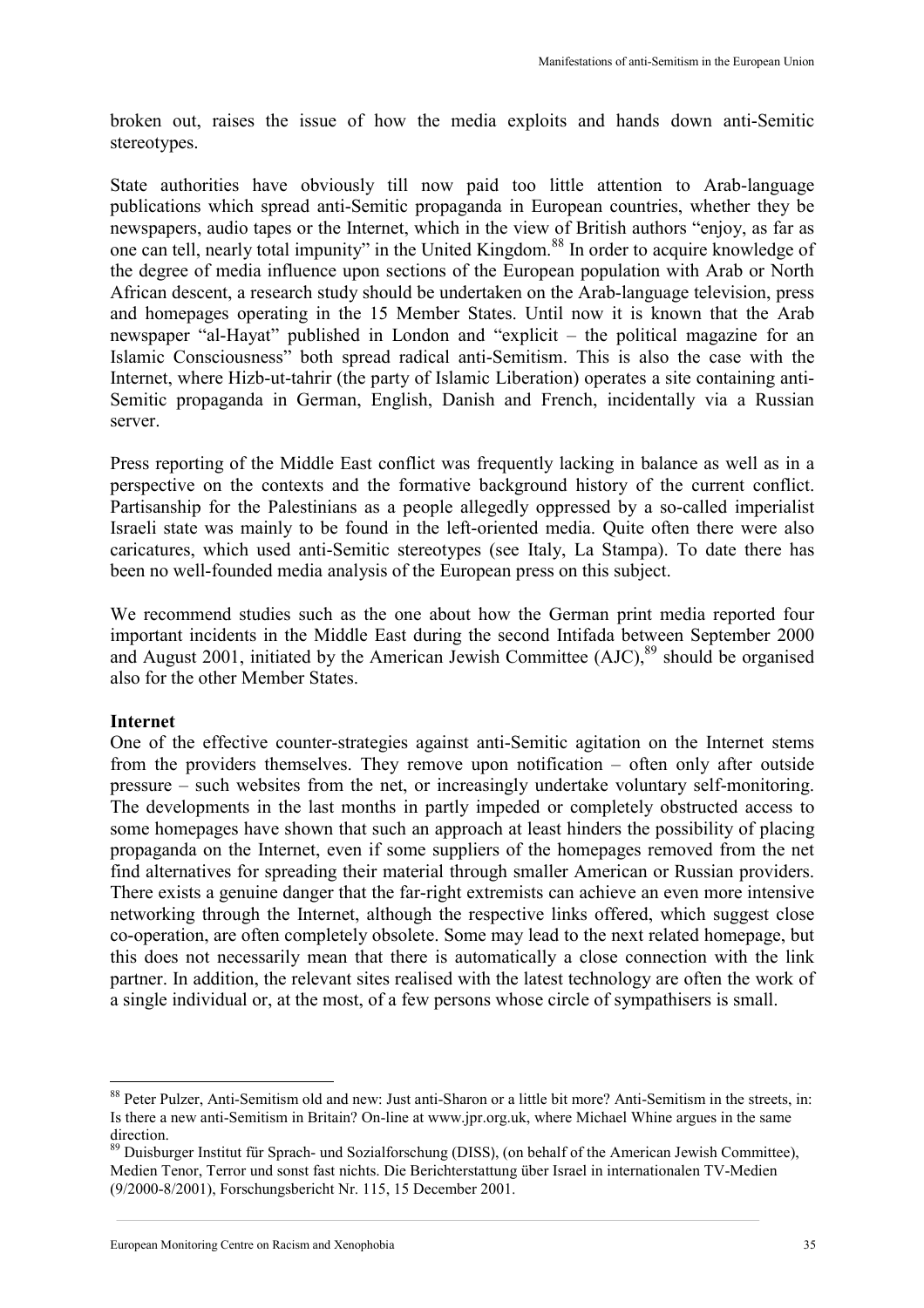A whole series of private initiatives have already originated in the last few years, which combat anti-Semitic and racist content on the Internet, $90$  and with serious information and lexical entries counteract, for instance, the denial of the Holocaust on the Internet.<sup>91</sup> In the Netherlands (state-funded) and the United Kingdom (funded by local Internet Service Providers), Bureaux for Discrimination on the Internet were founded.<sup>92</sup> In addition, private and state organisations exert pressure on large Internet providers such as Yahoo and AOL to remove racist and anti-Semitic content from the net.<sup>93</sup> Legislation recently passed in some countries (Germany, Sweden)<sup>94</sup> prohibiting Internet-based hate speech exerts in the first instance a moral pressure, for it is hardly possible to deal with an international medium which is difficult to control with legislative means on a national level.

We recommend that apart from state approaches for combating Internet-based racism and anti-Semitism, which are in a state of flux, the enormous potential for educational purposes must be utilised far more than is presently the case.

The extent to which anti-Semitic and racist content is also conveyed via websites from football fans and how effective they are in mobilising support is being investigated by a joint study undertaken by the EUMC, the Italian organisation Unione Italiana Sport Per Tutti (UISP) and the Internet company ERIN based in Luxembourg.[95](#page-35-6)

#### <span id="page-35-0"></span>**Sport**

 $\overline{a}$ 

Above all in the area of European football a whole series of initiatives have been started in the last few years, which combat racism and anti-Semitism in the stadia, following the initiative "Football against Racism".[96](#page-35-7)

The "Let's Kick Racism out of Football" (LKROOF) campaign is the product of the United Kingdom's Commission for Racial Equality, working in conjunction with the football associations of England, Wales and Scotland.<sup>97</sup> A Jewish Policy Research (JPR) seminar in London for academics and sportswriters examined the issues concerning anti-Semitism, xenophobia, racism and violence that frequently surround football.<sup>98</sup> The research study on

<span id="page-35-1"></span>

<span id="page-35-3"></span><span id="page-35-2"></span>

<sup>&</sup>lt;sup>90</sup> For example "Kinder des Holocaust" (AkdH) from Switzerland (see  $\frac{http://www.akdh.org)}{http://www.akdh.org)}$ .<br><sup>91</sup> The "Nizkor Project" from Canada (see  $\frac{http://www.nizkor.org)}{http://www.nizkor.org)}$ .<br><sup>92</sup> High Commissioner for Human Rights, Report on the use of hatred, racist propaganda and xenophobia, and on ways of promoting international cooperation in this area, United Nations General Assembly A/CONF.189/PC.2/12, 27 April 2002.<br><sup>93</sup> For France see for example http://www.cyber-rights.org/documents/yahoo\_ya.pdf.

<span id="page-35-4"></span>

<span id="page-35-5"></span><sup>&</sup>lt;sup>94</sup> See High Commissioner for Human Rights, Report on the use of the Internet for purposes of incitement to racial hatred, racist propaganda and xenophobia, and on ways of promoting international cooperation in this area, United Nations General Assembly A/CONF.189/PC.2/12, 27 April 2002.

<span id="page-35-6"></span><sup>&</sup>lt;sup>95</sup> Carlo Balestri, Racism, Football and the Internet, on behalf of the EUMC by Unione Italiana Sport per Tutti, Vienna 2002 (see http://www.eumc.eu.int/publications/football/index.htm); see also EUMC Annual Report 2000 "Diversity and Equality for Europe", Vienna 2001 (see http://www.eumc.eu.int/publications/ar00/index.htm), p. 113.

<span id="page-35-7"></span><sup>&</sup>lt;sup>96</sup> See FARE (http://www.farenet.org); at the FIFA conference on racism in football in July 2001 in Buenos Aires the federation for the first time discussed the problem and referred also on anti-Semitic incidents; Members of the FARE Network are to deliver soon a seminar on "Football, Culture and Anti-racism" at the European Social Forum, in Florence (see http://www.farenet.org); UEFA is putting its full support behind a tenpoint plan of action to fight racism in football. Originally compiled by FARE, the plan sets down a variety of measures that clubs can take ( see <u>http://www.farenet.org)</u>.<br><sup>97</sup> http://www.people.ku.edu/~boroboy/futbolero/abstract/horne2.html.<br>98 Football, Racism and Public Policy, Jewish Policy Research, newsletter; winter 2002 (s

<span id="page-35-8"></span>

<span id="page-35-9"></span>http://www.axt.org.uk/Footballnews.htm).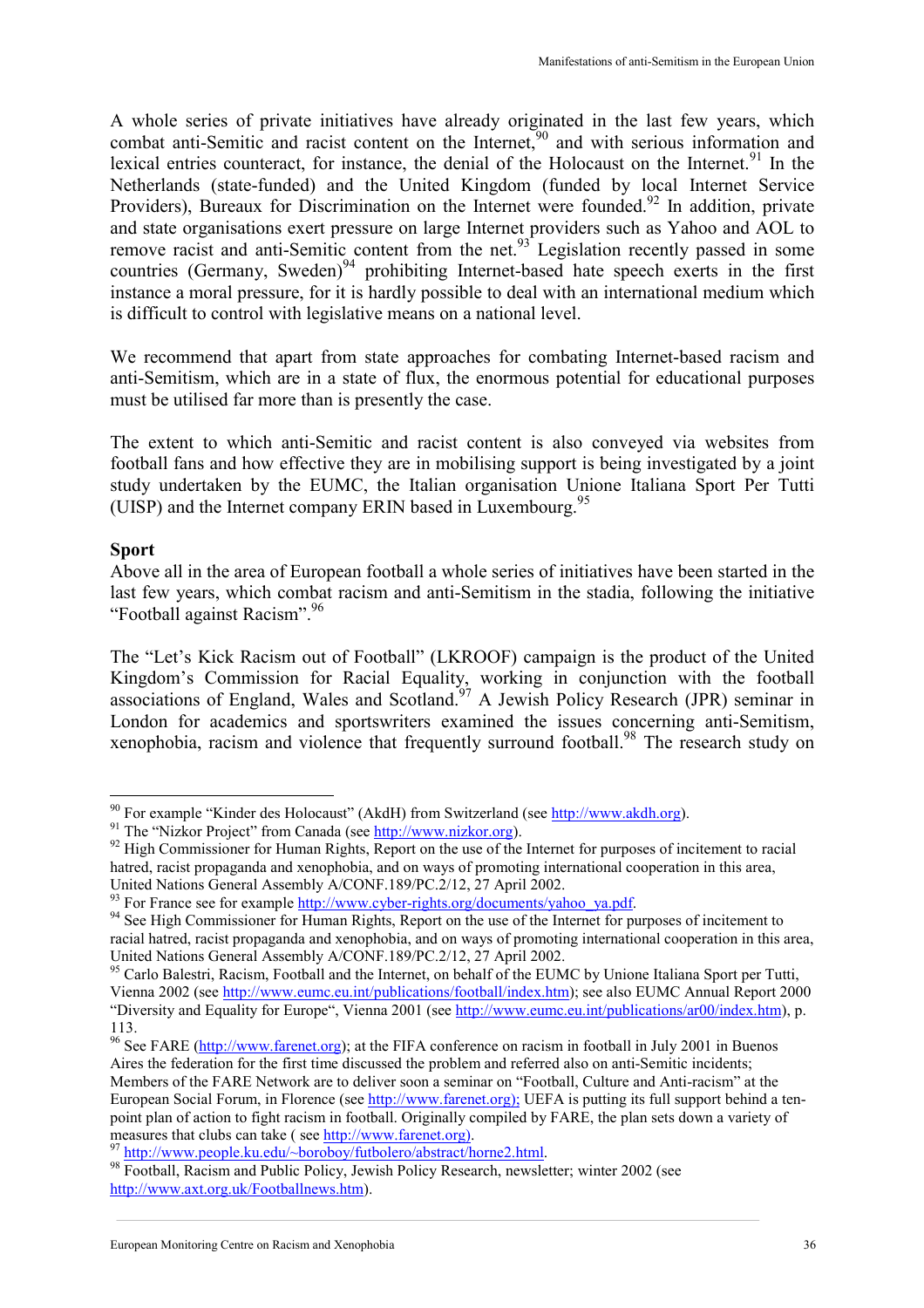"Racism, Football and the Internet" on behalf of the EUMC analysed football supporter sites carrying violence and racism often combined with anti-Semitism.<sup>9</sup>

We recommend similar studies should also be carried out on other issues in the area of anti-Semitic incidents and placed in an overall European context in order to establish a comparative basis. For this purpose close co-operation is also needed between European research institutions, which would submit their regional studies to, for example, the EUMC to form an information pool. This is the prerequisite for the comparison that in turn – based on specific regional symptoms – opens up the possibility of locating and analysing common patterns, the formation of stereotypes and the different determining political and social conditions. Only on this basis, which needs to be interdisciplinary so as to illuminate the various facets of anti-Semitism from different disciplines and so ultimately provide a comprehensive picture, can measures and strategies be developed which lead to a genuinely effective combating of anti-Semitic tendencies.

#### **Other initiatives by NGOs**

During the "European-wide Action Week against Racism 2002" in March 2002, activists in 33 countries all over Europe showed their commitment against racism. In France, many organisations co-operated and focussed on anti-racist education. Their activities included meetings, discussions, concerts and theatre performances. In Germany, immigration was the most central issue in debates, demonstrations and games. In the Netherlands anti-racist organisations discussed recent changes in politics related to migration and integration issues. AMARC Europe, the European branch of the World Association of Community Radio Broadcasters, prepared a 24-hour radio-campaign relayed through the Internet.<sup>100</sup> Initiatives such as the International Day against Fascism and Anti-Semitism (9/11/2002) are especially devoted to issues of anti-Semitism, in which most of the European countries – non-profit organisations of the UNITED-network – are involved with corresponding programmes.<sup>[101](#page-36-2)</sup>

The strategies for dismantling prejudices against Jews have till now included exhibition projects (see the reports on Austria: The Jews of Mistelbach; Jewish Museum Hohenems; on Luxembourg and on Germany) and educational projects and pedagogical tools to improve and foster interculturalism and diversity in society (see the reports on Belgium and Italy). It is precisely the efforts undertaken in the school and education sector that are suitable for incorporating the new challenges posed by anti-Semitic prejudices amongst the Arab/north-African Muslim immigrants. In the United Kingdom the teaching method called "Abrahams barn" ("Abraham's children"), pointing out similarities between Christianity, Islam and Judaism, has – according to teachers – been reported to be fairly successful in schools with a high percentage of immigrants. Along with this, teachers in some schools have reported that a generally increased vigilance against racist and anti-Semitic expressions has been successful in curbing such sentiments. The Swedish Committee against anti-Semitism has been writing articles and arranging a series of seminars in different cities and towns. The seminars were called "Stereotyping immigrants, Jews and Muslims in media and debate" and got a very good response in the evaluations. The Samordningskommittén for Europaåret mot rasism i Sverige (Swedish Commission against Racism and Xenophobia), established in 1996 by Mona Sahlin, former vice-premier of Sweden, continues to organise seminars and support anti-racist projects.

<span id="page-36-0"></span><sup>&</sup>lt;sup>99</sup> Carlo Balestri, Racism, Football and the Internet, on behalf of the EUMC by Unione Italiana Sport per Tutti, Vienna 2002 (see http://www.eumc.eu.int/publications/football/index.htm).<br>
<sup>100</sup> See http://www.united.non-profit.nl/pages/rep02mrt.htm.<br>
<sup>101</sup> See http://www.united.non-profit.nl/pages/act02n9.htm; http://www.united.non-p

<span id="page-36-1"></span>

<span id="page-36-2"></span>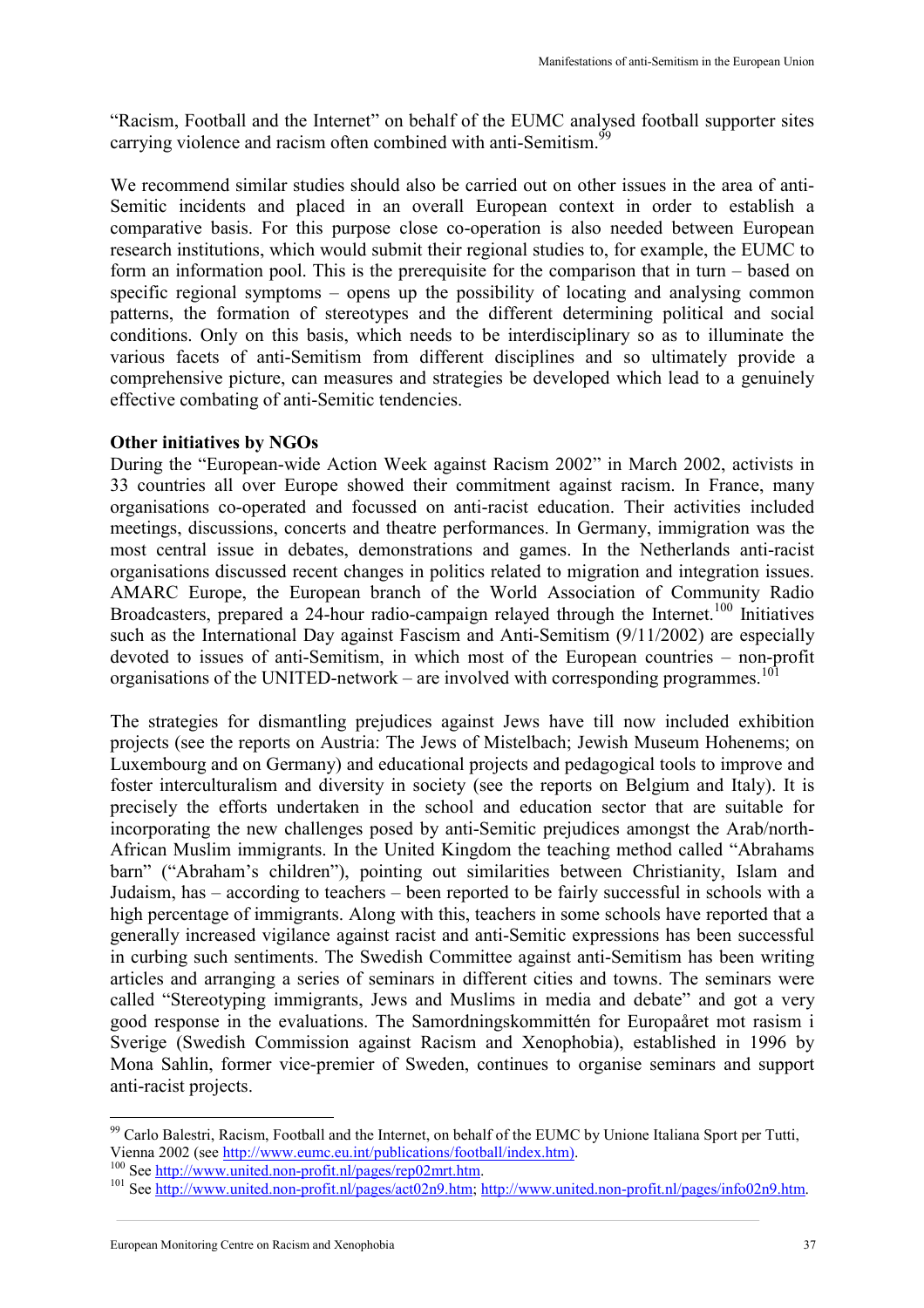In order to do justice to the current development of anti-Semitism within the Muslim population in Europe, other ways of dismantling prejudices must also be developed. One important component is intercultural and inter-religious exchange (see Belgium: Jewish-Muslim meeting; Germany: inter-religious dialogue; the Netherlands: organised meeting between CIDI youth group and the youth organisation of the Moroccan association Tans). Also of importance are clear statements from leading personalities in the Muslim community (see country report on Denmark: "Hate of the Jews is not Islamic"; United Kingdom: Condemning the desecration of a synagogue; Germany: protest by the Turkish Association Berlin-Brandenburg against "playing with anti-Semitism"), which are explicitly directed against anti-Semitism and radical Islamic forms of animosity towards Jews. The educational information campaigns within Muslim groups, such as on the theme "to burn a synagogue is like burning a mosque", have encouraged people to talk again and have improved solidarity between the different communities in this field. Thus, the gesture of a local Muslim group in Aubervilliers (a northern suburb of Paris) is particularly symbolic: it lent its school bus to a Jewish school of the same area after its buses were destroyed during an attack.<sup>[102](#page-37-0)</sup>

Beyond inter-religious dialogue, the spontaneous or organised mobilisation of civil society against the far right has reaffirmed the Republic of France's common values. Such reactions have at least reminded us that the fight against racism, xenophobia and discrimination remains a common struggle (see country report on France).

#### **Further research**

Many of the issues raised above have specific implications for further research. In particular we recommend that research studies should be carried out on anti-Semitic incidents in various fields - for example, sport, entertainment, public service provision – and placed in an overall European context in order to establish a comparative perspective on their occurrence. As stated earlier, a major difficulty with attempting to gain an overview of anti-Semitic incidents is the general problem of under-reporting. To help to overcome this problem it would be helpful to have a programme of victim studies across the different Member States. Another observation has been that the way that the European press draws on and perpetuates anti-Semitic stereotypes has not yet been subject to systematic research analysis. This is another area where research studies should be implemented in order to fill a gap.

#### **Concluding remarks**

 $\overline{a}$ 

The public expects from the police, state security agencies and also monitoring offices rapid results and from scientific research bodies a short and precise assessment of the prevailing situation. But unfortunately, there are no patent remedies and quick solutions available. Just as there is no simple and clear solution for explaining anti-Semitic prejudices and stereotype patterns, it is not possible to formulate a once and for all strategy, which is effective everywhere. The strategies are always dependent upon specific situations and must react to the specific national conditions. The individual Member States have to create necessary framework conditions, which has already occurred in many cases, and coordinate these with their European partners, not the least in the face of increasing globalisation – and this has also already taken place in part. At the same time though, state sanctions, legislative regulations and institutionalised monitoring can only then bite when they also lead to changes and the dismantling of prejudices within society. This can only be successful when a re-thinking takes

<span id="page-37-0"></span><sup>&</sup>lt;sup>102</sup> See http://www.fogliolapis.it/news3.htm, Aubervilliers, 15 April 2002. The bus that takes Jewish children to school in Aubervilliers has been attacked three times since 2001, The Boston Globe, 28 April 2002.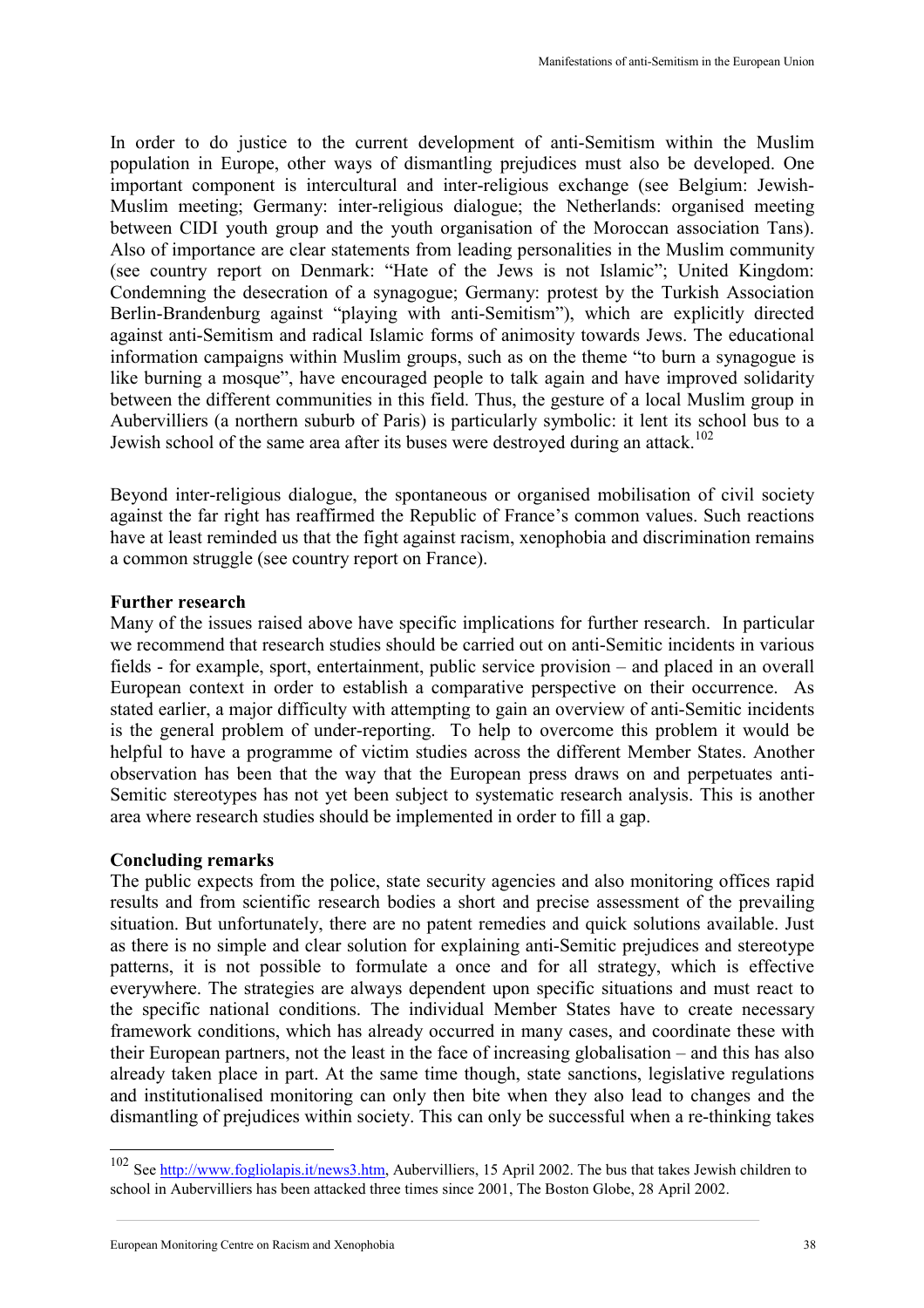place in society itself that is not directed only by the state. Initiatives from NGOs, religious institutions, trade unions, educational institutions and, not the least, private initiatives therefore assume an extremely important role in reaching as broad a spectrum of the public as possible through dialogue and various actions. Besides initiating intercultural and interreligious dialogues, generating a greater sensitivity for terminology and themes belongs to their most important tasks in working together with the media, as well as reminding journalists of their public responsibility. The results of the study by Hans Bernd Brosius and Frank Esser on the connection between media reporting and xenophobic violence against foreigners can also be applied to anti-Semitism.<sup>103</sup> Brosius and Esser established that a connection between close-up reporting and violence towards foreigners exists, following the mechanism that the more up to date and current the medial presence is, then the more likely it is that reporting is structured more in a xenophobic form, setting off a rapid spiral of violence. But this also means that journalists must be conscious of their influence on society and act accordingly in a responsible way.

<span id="page-38-0"></span><sup>&</sup>lt;sup>103</sup> Hans Bernd Brosius and Frank Esser (1995), Eskalation durch Berichterstattung? Massenmedien und fremdenfeindliche Gewalt, Opladen 1995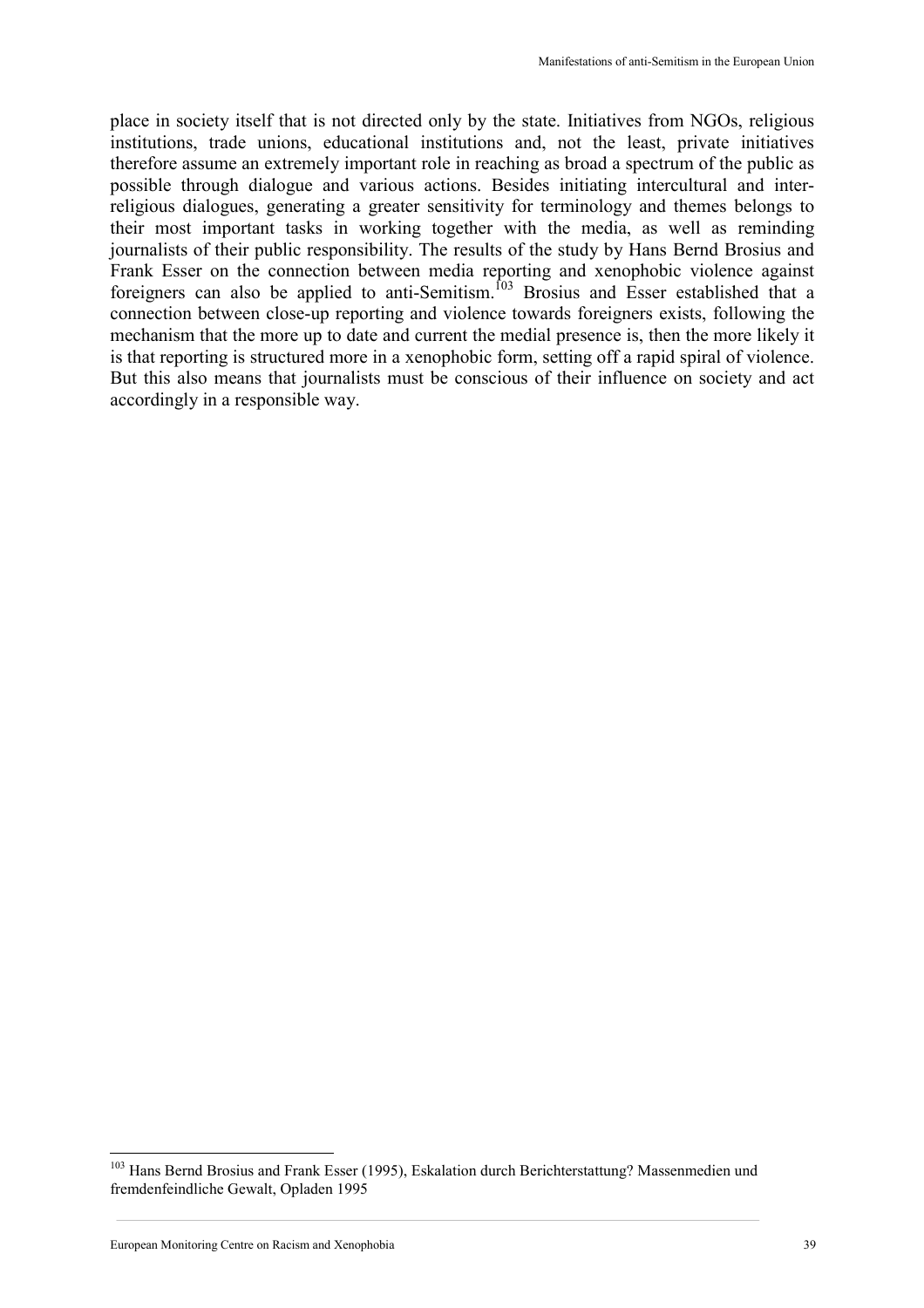### **4. Country Reports**

Bringing together data on current or recent events poses special problems, mainly because in most cases the results of investigations undertaken by state organs take a long time to become available. In addition, the data collection takes place under severe time pressure, and scientific studies covering the monitoring period are often yet to be presented.

Furthermore, the NFPs in the individual Member States are faced with very different starting conditions as to the collation of data on anti-Semitic incidents. In Greece, Spain, Ireland, Luxembourg, Portugal and Finland there is neither a specific recording of anti-Semitic incidents by the police or responsible state security agencies, nor NGOs, which specialise in the collection of such data. In these countries the information comes almost exclusively from Jewish organisations and the media. In other countries, such as Denmark, France, Italy, the Netherlands, Sweden and the United Kingdom, no data from state agencies was available at the time this report was compiled (data collated by state agencies is mostly published annually, in the second half of the following year); however, at the same time there exist networks of NGOs in these countries which deal with racism and anti-Semitism and, besides the aforementioned data sources, collect and provide information. Finally, there are countries, like Germany and Austria, in which state agencies record and classify anti-Semitic crimes according to specific categories; here, too, there are also numerous NGOs and research institutions dealing with racism and anti-Semitism.

In addition, with the Anti-Defamation League of B'nai B'rith and the American Jewish Committee there are organizations, which monitor anti-Semitic incidents worldwide, commission polls on current public opinion and media analyses, and immediately publish (reports, Internet) their findings. The Stephen Roth Institute (Tel Aviv) and the Institute of Jewish Policy Research (London) also compile national reports on anti-Semitism covering almost all EU Member States, whereby these reports are naturally first published one or two years later.

The data was collected essentially through the following methods:

- Inquiries at the police, state security agencies and ministries of the interior
- Interviews with or questions posed by telephone/in writing to Jewish organisations
- Inquiries at NGOs which have specialised in monitoring racism and anti-Semitism
- Analysis and evaluation of the media (newspapers, TV)
- Research on the Internet
- Evaluation of research studies, media analyses, opinion polls.

A detailed description of sources used can be found in the Annex "Reporting institutions and data sources".

For this Synthesis Report, the Center for Research on Anti-Semitism (CRA), Berlin, unified and supplemented the submitted NFP reports. Furthermore, the attempt was made to balance out the different evaluations provided by the NFPs on anti-Israeli prejudices. Some NFPs have not classified anti-Israeli prejudices as anti-Semitic, whereas others have very precisely distinguished between a criticism of Israel that is not to be evaluated per se as anti-Semitic and anti-Israeli stereotypes which clearly utilise anti-Semitic prejudices. In compiling the Synthesis Report the CRA was able to draw on surveys, data and some media and Internet sources published after the deadline for submitting the NFP reports. These sources provided additional information on the individual countries. Furthermore, to be able to identify trends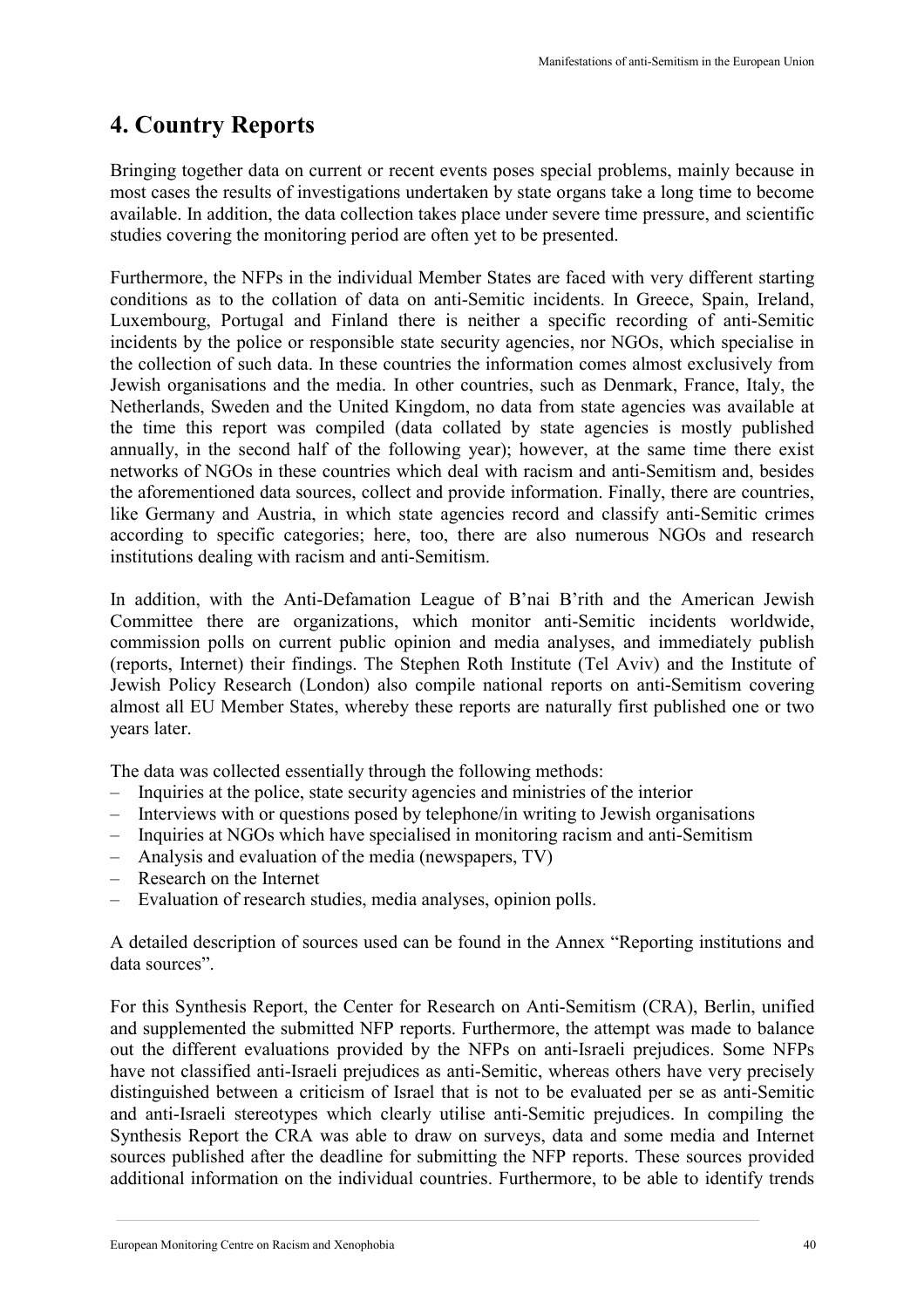and developments over time, the CRA studied materials on anti-Semitic incidents prior to 2002 for the individual countries. Based on anti-Semitism reports up to 2001 and other sources, the aim of this presentation was to provide a context for the evaluation of the monitoring period.

Also the CRA had to compile reports for two countries on its own: neither the National Focal Points from the Netherlands nor from the United Kingdom provided reports. The differing length of the individual country reports mirrors not only the degree and frequency of anti-Semitic attacks and prejudices in the individual countries (Belgium, Germany, France, the Netherlands, the United Kingdom), but also the intensity of monitoring by institutional and state agencies and the sensitivity towards anti-Semitic incidents.

## **Belgiu[m104](#page-40-0)**

Within the Belgian population (10.3 million; 55% Flemish, 33% Walloon) Jews represent a minority of some 35,000, most of whom live in Antwerp and Brussels.

In recent years racism has been on the increase, both in terms of discrimination against immigrants in general and against Arabs in particular. The Eurobarometer 2000 compiled by the  $EUMC<sup>105</sup>$  came to the conclusion that the attitudes towards ethnic and religious minorities in Belgium show a more negative set of views than the EU average. Although racially motivated attacks from extreme right-wing groups, resurgent since the 1990s, are in the first instance directed against foreigners, running parallel to this is a strong increase in anti-Semitic tendencies. In particular since the beginning of the "al-Aqsa Intifada" in the autumn of 2000, the number of violent actions against Jews and Jewish institutions has increased, with the suspected perpetrators mainly from Muslim and Arab communities, especially from those of Maghreb origin which itself is most vulnerable to xenophobia<sup>106</sup>. But right-wing extremist groups also used the situation for an "anti-Zionist" campaign.<sup>107</sup> In addition, a certain influence was exerted by legal proceedings started in June 2001, based on a law passed in Belgium in 1993 that also enables criminal prosecution of crimes committed in foreign countries. Survivors of the massacre in the refugee camps of Sabra and Shatila in 1982 used this law to undertake legal proceedings against the then Defence Minister of Israel Ariel Sharon for crimes against humanity. An Israeli inquiry had found that Sharon was indirectly responsible, prompting his resignation. The attempted prosecution itself, but also the delaying of a decision over many months,<sup>108</sup> caused an international stir, not the least because Belgium assumed the EU Presidency on 1 July 2001 and had the request seriously examined.<sup>109</sup> On 26 June 2002 the court dismissed the charges. $110$ 

<span id="page-40-0"></span><sup>&</sup>lt;sup>104</sup> This report is based on a compilation by the Centre pour l'Egalité des Chances et la Lutte contre le Racisme/Centrum voor gelijkheid van kansen en voor racismebestijding/Centre for Equal Opportunities and Opposition to Racism (CEOOR).<br><sup>105</sup> See http://eumc.eu.int/publications/eurobarometer/EB2001.pdf

<span id="page-40-1"></span>

<span id="page-40-3"></span><span id="page-40-2"></span>

<sup>&</sup>lt;sup>106</sup> Out of the 350,000 Muslims living in Belgium, 125,000 come from Morocco.<br><sup>107</sup> Antisemitism Worldwide 2000/1, Belgium, online report. See http://tau.ac.il/Anti-Semitism/annualreport.html.<br> $^{108}$  AP Television News 6 February 2002.

<span id="page-40-4"></span>

<span id="page-40-6"></span><span id="page-40-5"></span>

<sup>109</sup> The Guardian online, 19 June 2001.<br><sup>110</sup> taz, 27 June 2002; Murray Gordon, The New Anti-Semitism in Western Europe, AJC, online, 12 August 2002, p. 2 (see http://www.ajc.org/InTheMedia/PublicationsPrint.asp?did=618 ).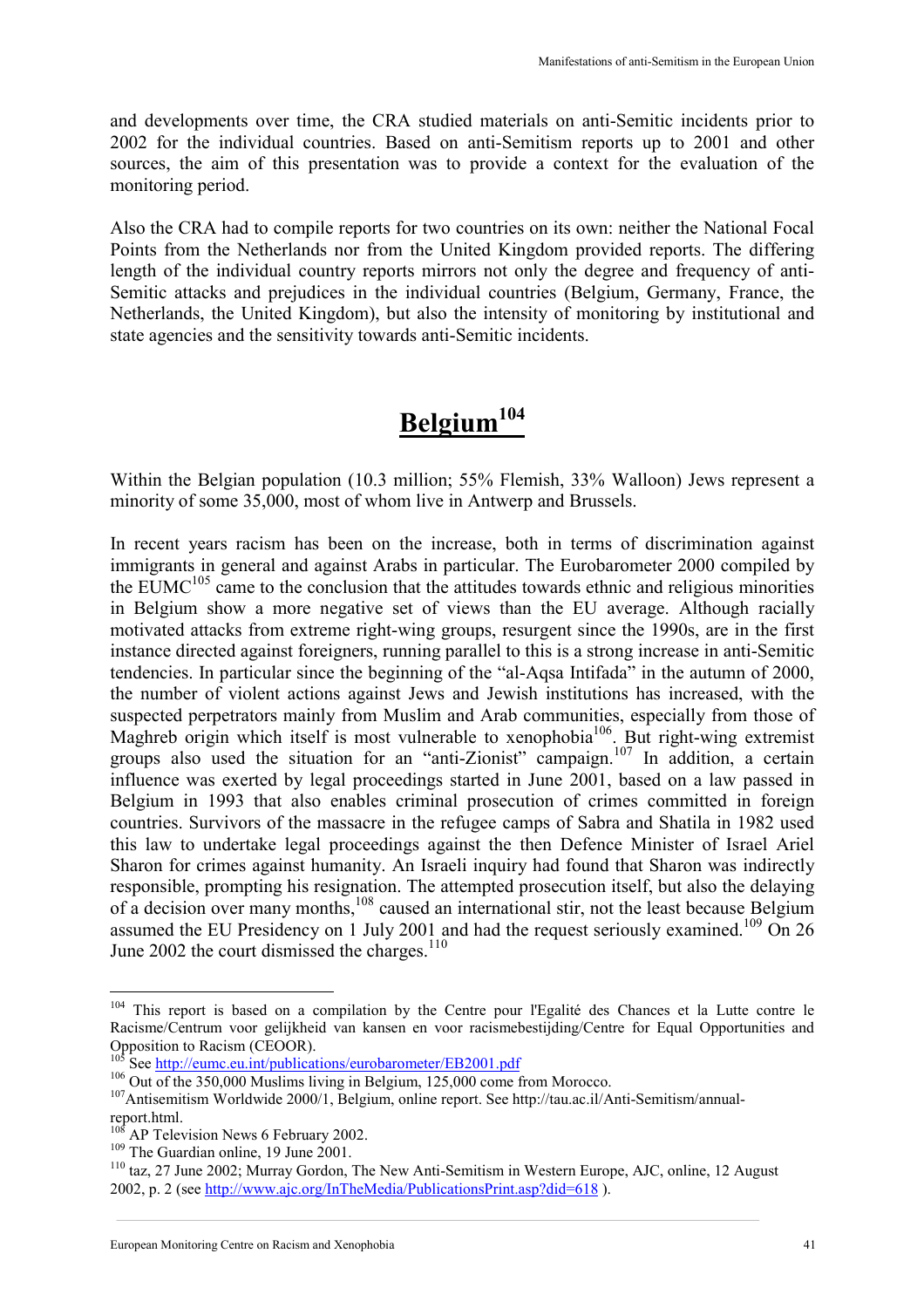On 30 May, Reuters reported that a confidential Senate Report, based on evidence from the State Security Service, stated that Belgium is a recruiting ground for Islamic militants. Apparently, the Saudi-backed Salafi Movement has created some sort of religious "state within Belgium."<sup>[111](#page-41-0)</sup>

#### *1. Physical acts of violence*

According to the current report of the American Lawyers Committee for Human Rights, since 11 September 2001 around 2000 anti-Semitic incidents have taken place, whereby no distinction has been made between violent attacks and other forms.<sup>112</sup> Already on 5December 2001, the Chief Rabbi of Brussels, Albert Gigi, was physically assaulted by a group of youths in Anderlecht (Brussels). After shouting at him and his companion "dirty Jew" in Arab, they followed them into the subway and one of them kicked the Rabbi in the face, breaking his glasses.[113](#page-41-2) After the first graffiti appeared on Jewish shops in February 2002, demanding "Death to the Jews", the synagogue in the Anderlecht district of Brussels was severely damaged by two Molotov cocktails in the night of 31 March / 1 April. In the following weeks the attacks increased: on 17 April unknown persons set fire to a Jewish bookshop in Brussels and on the following day the front window of a kosher restaurant were shattered by an air rifle; during the night of  $20 - 21$  April 18 shots were fired at the facade of the synagogue in Charleroi. During a pro-Palestinian demonstration in Antwerp on 1 April, which took place near a Jewish area and in which ca. 2000 persons took part, front windows were shattered and an Israeli flag burnt.

Between 15 May and 15 June 2002 the following attacks or violent acts against Jews have been recorded. Compared with the attacks the month before, the number of incidents was relatively low.

19 May: a group of Jewish youngsters aged 13 were threatened by a group of Arab youths at the City Park. One of them menaced the Jewish youngsters with a mock rifle. The police intervened and arrested the youth.<sup>[114](#page-41-3)</sup>

25 May: a group of adolescent immigrants (around the age of 13) vandalized the restaurant of the Maccabi Soccer Club belonging to the Jewish community of Antwerp. They spread anti-Jewish slogans across the club walls, destroyed doors, windows and furniture. The youngsters were caught by the police. After interrogation and an interview with their parents, they were released.

28 May: a shop on the Frankrijklei, a major avenue in Antwerp, was smeared with the following slogans: "Kill the juif. Laat ze lijden (let them suffer), fuck Belgium".<sup>[115](#page-41-4)</sup>

The Antwerp police have also gathered evidence of damage to bus stops, shops or public buildings. In most cases these were graffiti of the SS insignia, the swastika and the Star of David.

#### *2. Verbal aggression/hate speech*

Newspapers reported the following incidents:

<span id="page-41-0"></span> $\overline{a}$ <sup>111</sup> The European Terrorism Review, July 2002; see also Likud of Holland, Brussels, Telegraph Group online, 4 June 2002.

<span id="page-41-1"></span><sup>&</sup>lt;sup>112</sup> Lawyers Committee for Humans Rights, Fire and Broken Glass. The Rise of Anti-Semitism in Europe, Strasbourg, May 2002, p. 6 (see http://www.lchr.org/iJP/antisemitism\_report.pdf), citing Ambrose Evans-

Pritchard, Jews Suffer Surge of Hate on Streets of Belgium, Daily Telegraph, 30 May 2002.

<span id="page-41-2"></span><sup>&</sup>lt;sup>113</sup> Anti-Semitic Assault on Rabbi in Belgium, in: Stephen Roth Institute, Anti-Semitism and Racism, update 6 December 2001.

<span id="page-41-3"></span><sup>&</sup>lt;sup>114</sup> Source: Forum of Jewish Organisations of Antwerp.<br><sup>115</sup> Same source.

<span id="page-41-4"></span>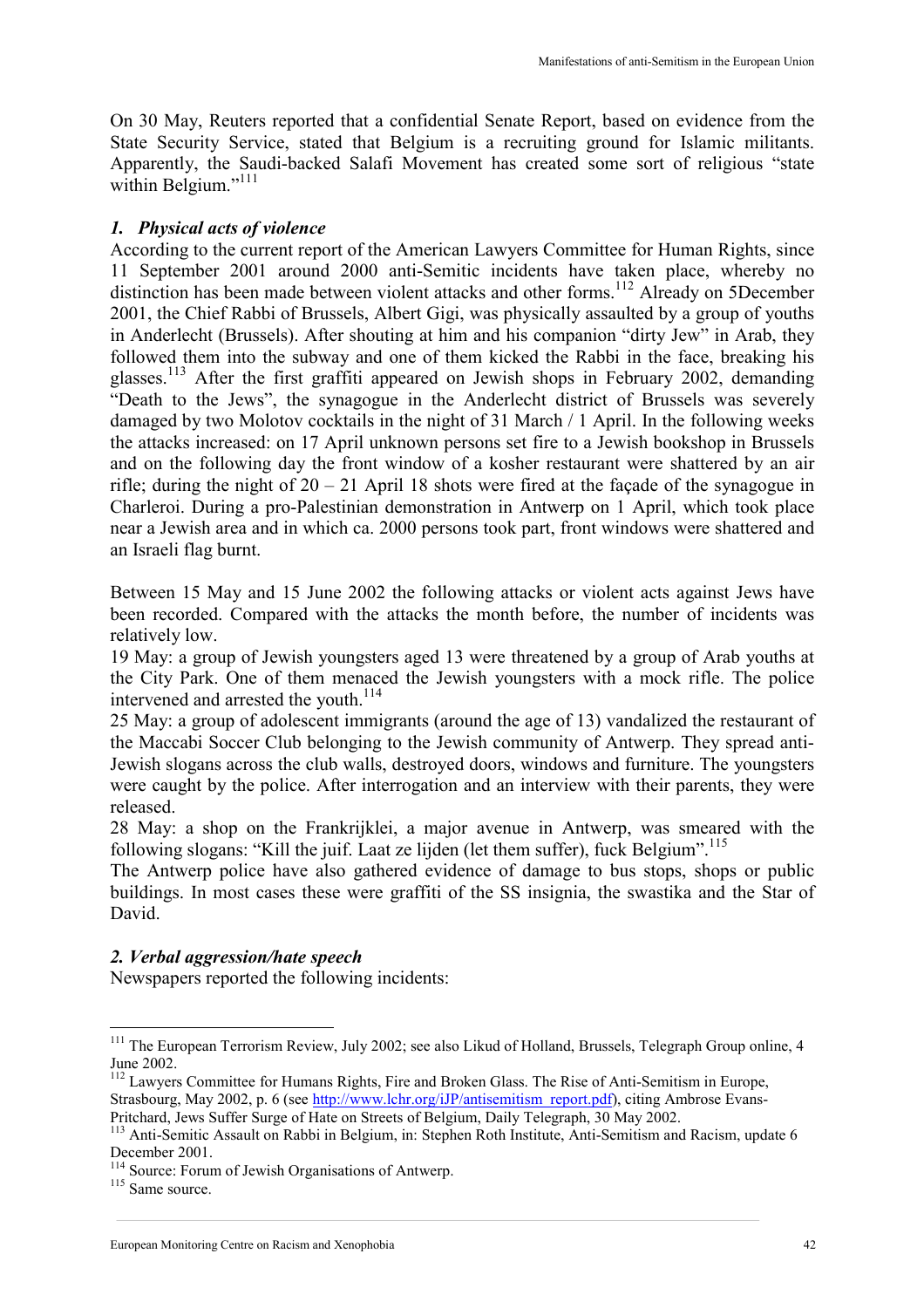- On 19 April unknown persons smeared a Jewish shop in Brussels with slogans such as "Dirty Jew" and "We will burn you".
- In the second half of May an anonymous letter of anti-Semitic and revisionist character was sent to a survivor of the concentration camps after this person had published an article in a widely circulated public newsletter.
- In the second half of May 2002 an article of highly anti-Semitic nature was published in a free journal published in the Charleroi region.
- On 3 June an anti-Semitic letter, originating in France, was sent to an individual in Belgium.
- Racist and anti-Semitic slogans continue to belong to the repertoire of many football fans.

#### **Internet**

Websites of Belgian origin with racist and anti-Semitic texts have increasingly gone online in recent times. The Centre for Equal Opportunity and Combating Racism was able to identify 82 Belgian sites, which spread such material. On 6 June a complaint about racism was introduced at the CEOOR against Dyab Abou Jahjah, President of the Arabian European League (AEL). His Internet site encourages hatred, discrimination and violence towards the Jewish community. The complaint concerns a press statement in which the AEL urged people to join a demonstration in Antwerp to be held on 8 June 2002. According to the League, this demonstration has to take place in Antwerp since "the power (there) is in the hands of a Zionist lobby and extreme right racists" and, furthermore, because "Antwerp represents the bastion of Zionism in Europe" and is a city "where pro-Sharon gangs of Zionists are dictating the rules". Instead, Antwerp needs to become the "Mecca of pro-Palestinian action".<sup>[116](#page-42-0)</sup>

On 17 January the far left anti-globalisation website Indymedia Belgium relayed photographs of three corpses of children who should have fallen victim of the supposed Israeli practice to use bodies of Palestinians for organ theft. $117$ 

MediaJoel Kotek, professor at the Free University of Brussels refers to the one sided reports on Israel in the Belgium media: "Israel is portrayed by the Belgian media, notably "Le Soir", the most widely circulated French-language newspaper in Belgium, as well as by "Vif l'Express", its weekly supplement, as solely responsible for the violence which has shaken the Middle East for almost two years. Frequently, in their forum pages and in letters to the editor, Israelis are equated with Nazis and in more extreme publications anti-Semitic motifs appear in anti-Israel propaganda."[118](#page-42-2)

#### *3. Research studies*

The survey commissioned by the Anti-Defamation League (ADL) in ten<sup>119</sup> European countries has collected information on "European Attitudes towards Jews, Israel and the Palestinian-Israel Conflict" between 16 May and 4 June respectively between 9 and 29 September.<sup>[120](#page-42-4)</sup>

<span id="page-42-0"></span><sup>&</sup>lt;sup>116</sup> These are a few of the statements of the press release on 6 June 2002, which can be found on the site of the AEL League.

<span id="page-42-1"></span><sup>117</sup> Joel Kotek, Antisemitic Motifs in Belgian anti-Israel Propaganda, in: Antisemitism Worldwide 2001/2 (see: http://www.tau.ac.il/Anti-Semitism/asw2001-2/kotek.htm). This accusation seems to vary the age-old prejudice of Jewish ritual murder in which the Jews were accused to slaughter Christian children in order to get their blood for religious purposes.<br>  $^{118}$  Ibid

<span id="page-42-2"></span>

<span id="page-42-4"></span><span id="page-42-3"></span>

<sup>119</sup> In addition to the cited countries the survey include also Switzerland.<br>
<sup>119</sup> See http://www.adl.org/PresRele/ASInt\_13/4118\_13.asp and full text version at http://www.adl.org/ Anti\_semitism/European\_Attitudes.pdf; http://www.adl.org/anti\_semitism/EuropeanAttitudesPoll-10-02.pdf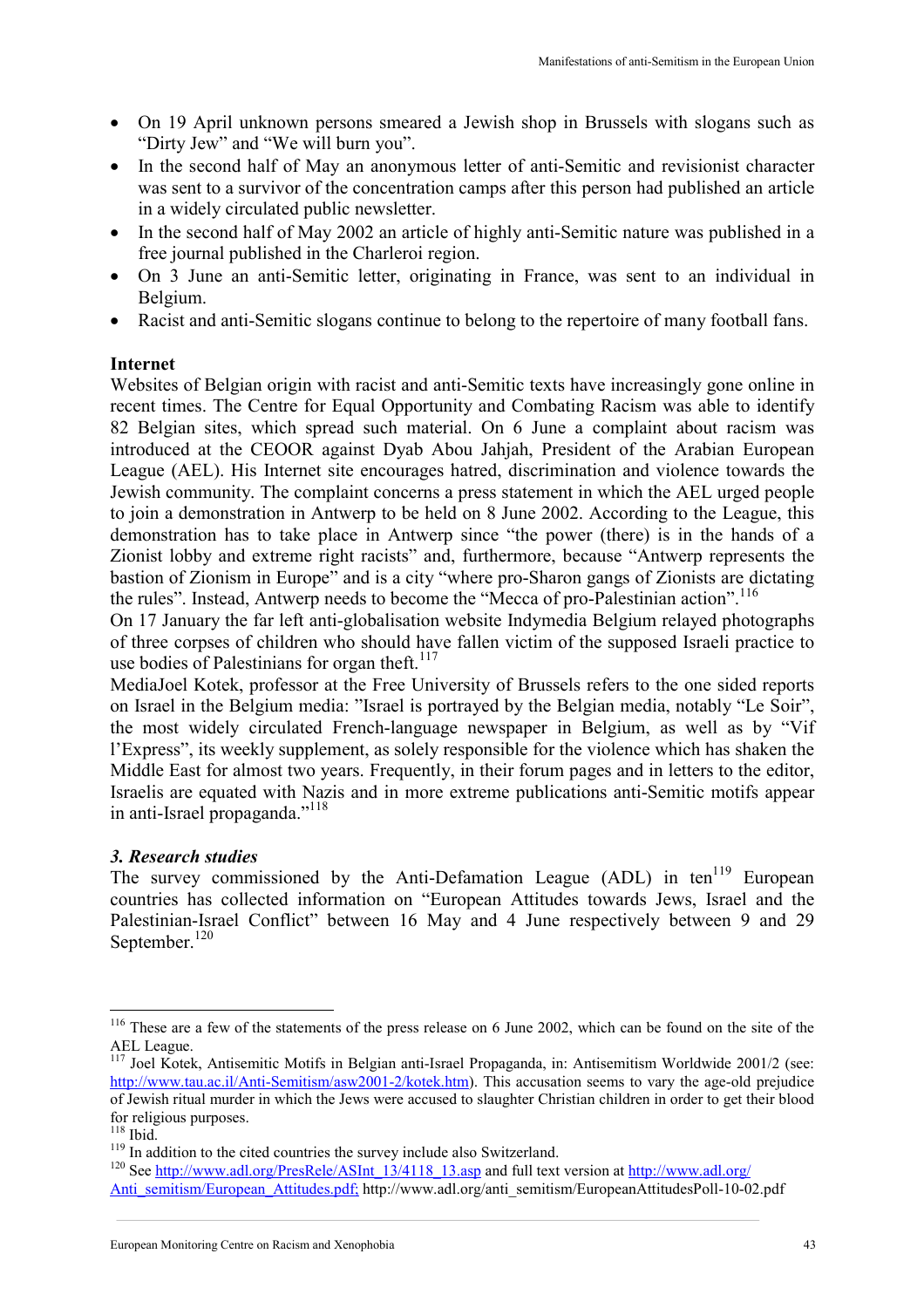| <b>Statement</b>                                                         | <b>Belgium</b> | Denmark | France | Germany | <b>United</b><br>Kingdom | <b>Spain</b> | <b>Italy</b> | Austria | <b>The</b><br><b>Netherlands</b> |
|--------------------------------------------------------------------------|----------------|---------|--------|---------|--------------------------|--------------|--------------|---------|----------------------------------|
| Jews don't care what<br>happens to anyone but<br>their own kind          | 25%            | 16%     | 20%    | 24%     | 10%                      | 34%          | 30%          | 29%     | 15%                              |
| Jews are more willing<br>to use shady practices<br>to get what they want | 18%            | 13%     | 16%    | 21%     | 11%                      | 33%          | 27%          | 28%     | 9%                               |
| Jews are more loyal to<br>than<br>this<br>Israel<br>to<br>country        | 50%            | 45%     | 42%    | 55%     | 34%                      | 72%          | 58%          | 54%     | 48%                              |
| Jews<br>much<br>have<br>too<br>power in the business<br>world            | 44%            | 13%     | 42%    | 32%     | 21%                      | 63%          | 42%          | 40%     | 20%                              |

#### **European Attitudes towards Jews, Israel and the Palestinian-Israel Conflict**

Percent responding "probably true" to each statement / 500 respondents in each country Taylor Nelson Sofres, margin of error +/-4.4% at 95% level of confidence

For Belgium a clear agreement emerged with anti-Semitic stereotypes. From the four stereotypical statements presented, 39% of respondents agreed to at least two, 21% with at least three and 6% with all four. Fifty per cent of respondents agreed with the statement that "Jews are more loyal to Israel than to this country", a rate somewhat below the EU-average of 51%, and 38% agreed with the statement "Jews still talk too much about the Holocaust" (EUaverage: 42%).

#### *4. Good practices for reducing prejudice, violence and aggression*

Following the multi-religious meetings organised since 11 September 2001, the CEOOR proposed an action plan, the implementation of which is still in the preparatory phase. However, it has already been decided to create a website containing a list of associations which subscribe to diversity and mutual respect and a set of pedagogical tools to improve and foster interculturalism. There will also be a section on how to make a complaint about racism to the CEOOR. Finally, there will be an index of key words and concepts, which will be elaborated and explained in a language understandable by the general public.

#### *5. Reactions by politicians and other opinion makers*

Within the Belgian legal framework there are two laws dealing with the fight against anti-Semitism, notably the general anti-racism law of 1981 and the law of the denial of the Holocaust of March 1995.

- Immediately after the assault on the Brussels Chief Rabbi was made public in January 2002 and the debate in the Parliament, moderate forces within the Jewish community in Brussels organised a meeting with Muslim leaders.<sup>[121](#page-43-0)</sup>
- On 5 April 2002 a Round Table Conference was held on the initiative of the Belgian Government with representatives from the social partners, the Jewish and the Muslim communities, the Ligue des droits de l'Homme (League of Human Rights) and the Centre for Equal Opportunities and Opposition to Racism. After the attacks on a few synagogues in Antwerp and Brussels different communities requested the Round Table Conference. A common declaration was signed and commitments were made by the different actors to undertake concrete measures in the near future.
- On 19 April 2002 the Belgian Interior Minister, Antoine Duquesne, made a joint declaration with his colleagues from France, Spain, Germany and Great Britain on

<span id="page-43-0"></span><sup>&</sup>lt;sup>121</sup> Haaretz online, 1 February 2002.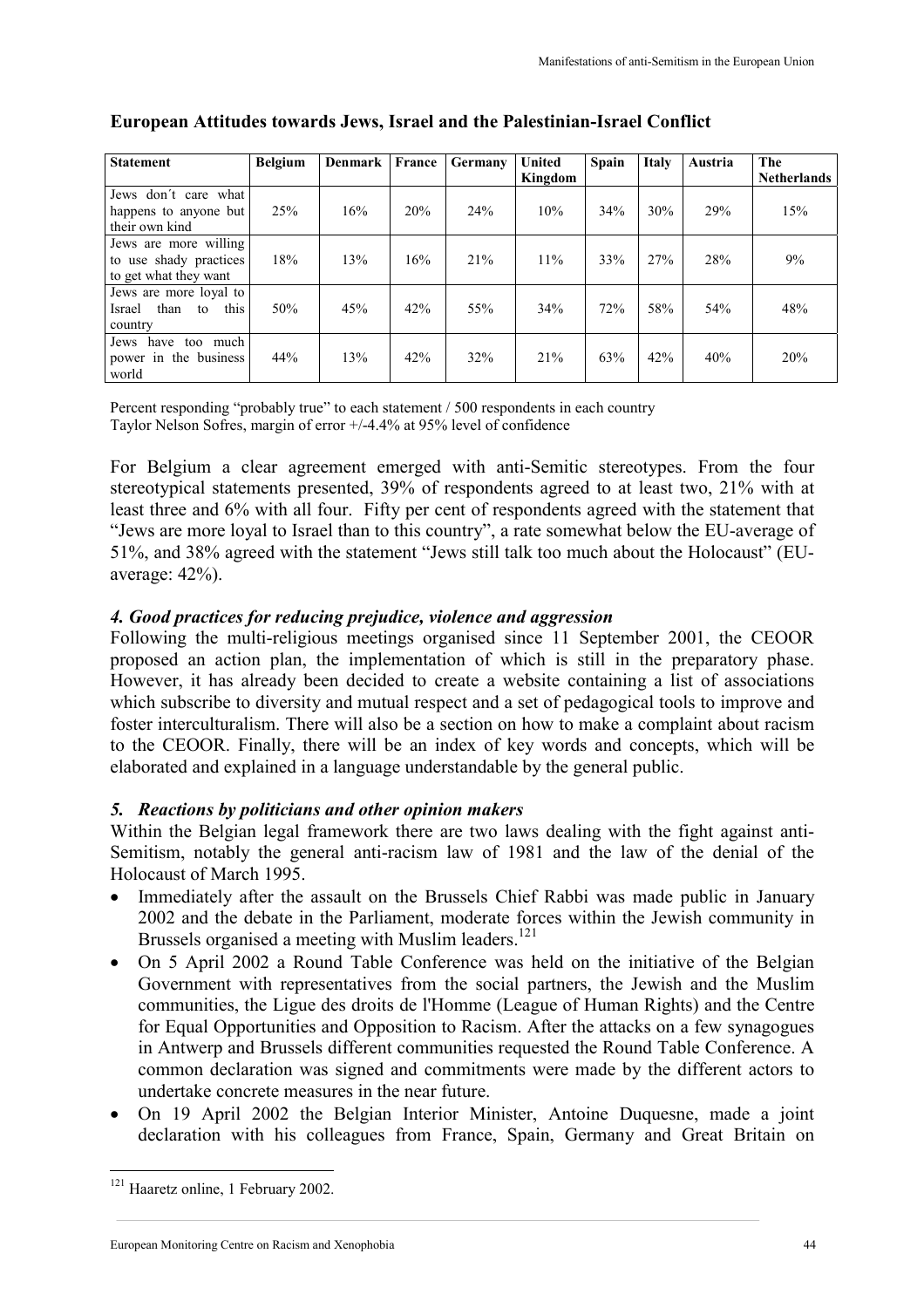"Racism, Xenophobia and Anti-Semitism". Given the background of international tension, in particular in the Middle East, they characterised the racist and xenophobic violence as an offence against freedom, democracy and human rights and pronounced European-wide preventive measures and a coordination of the responsible agencies and offices.<sup>122</sup> At the Interministerial Conference for the Equal Opportunities Policy, which took place on 17 May 2002, a concrete action plan was introduced and approved by the Government.

# **Denmark[123](#page-44-1)**

The Jewish population (ca. 7000) in Denmark (total population: 5.3 million) is well integrated socially and anti-Semitism is hardly visible, though the activities of right-wing extremist groups and the election campaign, which focused on immigration policy in 2001, have reinforced xenophobic attitudes.<sup>124</sup> With the al-Aqsa Intifada violent anti-Israeli demonstrations and heated debates broke out from October 2000, "which included anti-Semitic manifestations".<sup>125</sup> These initiatives come from extreme leftist groups and militant Islamist activists. As in most of the other EU Member States, the climax of the public debate lay prior to the monitored period in March-April 2002, while the monitored period itself was calmer for the Jewish community in Denmark. It appears that there have been very few (if any) physical attacks and few reported incidents of direct verbal abuse.

#### *1. Physical acts of violence*

 $\overline{a}$ 

PET has no reports of anti-Semitic attacks in the monitoring period, neither of a physical or verbal nature, nor of incidents of graffiti, vandalism, etc. in the monitoring period. However in August the Copenhagen synagogue was vandalized and anti-Semitic graffiti sprayed on its walls.<sup>126</sup>The Jewish Community in Denmark, which systematically registers all anti-Semitic incidents in Denmark, reported the following incidents: two Arabs harassed the President of the Jewish Community. During the period in question the Jewish Community received at least 8 reports from members who had been spat upon or otherwise harassed on the street by Moslems. A mother, who wished to remain anonymous, reported that Palestinians who knew her son from school had beaten him on the street. The boy required medical attention at the local hospital. On 21 April 2002, a Danish Jewish shop owner in the "Nørrebro" district of Copenhagen was attacked by a gang of Palestinian youths near his shop. The gang beat him

<span id="page-44-0"></span><sup>&</sup>lt;sup>122</sup> For the declaration see the press release presented by the German Federal Interior Ministry, Pressemitteilung des Bundesministeriums des Inneren (Germany), 19 April 2002.

<span id="page-44-1"></span><sup>&</sup>lt;sup>123</sup> This report is based on the compilation by Naevet for Etnisk Ligenstilling/The Danish Board for Ethnic Equality.

<span id="page-44-2"></span> $124$  That anti-Semitism is not a central issue in Denmark is shown that besides the Danish Civil Security Service (PET) – as they collect data on "racially motivated" crime in Denmark – information only otherwise comes from Jewish organisations. The following institutions and organisations have been consulted: the Jewish Community (Det Mosaiske Trossamfund) (http://www.mosaiske.dk), which is the official representative of the Jewish community in Denmark; "Maichsike-hadas" (www.machsike-hadas.subnet.dk ) – an Orthodox Jewish Community in Copenhagen; Chabad (http://hjem.get2net.dk/chabad/) - a broad organization promoting Jewish awareness; JIF Hakaoh (http://www.hakoah.dk ) – a Jewish sports club (via Carolineskolen); Carolineskolen (www.carolineskolen.dk) – the main Jewish school located in Copenhagen; Progressive Jewish Forum (http://pjf.5u.com/); the Danish Center for Holocaust and Genocide Studies; the Israeli Embassy.

<span id="page-44-3"></span>Other sources: daily newspapers and the Internet were used to identify homepages with anti-Semitic content. 125 Antisemitism Worldwide 2000/1, online, Denmark. (see http://www.tau.ac.il/Anti-Semitism/annual-

<span id="page-44-4"></span>report.html).<br><sup>126</sup> Murray Gordon, The New Anti-Semitism in Western Europe, American Jewish Committee, online, publications, p.12 (see http://www.ajc.org/InTheMedia/ Publications.asp?did=618&pid=1412).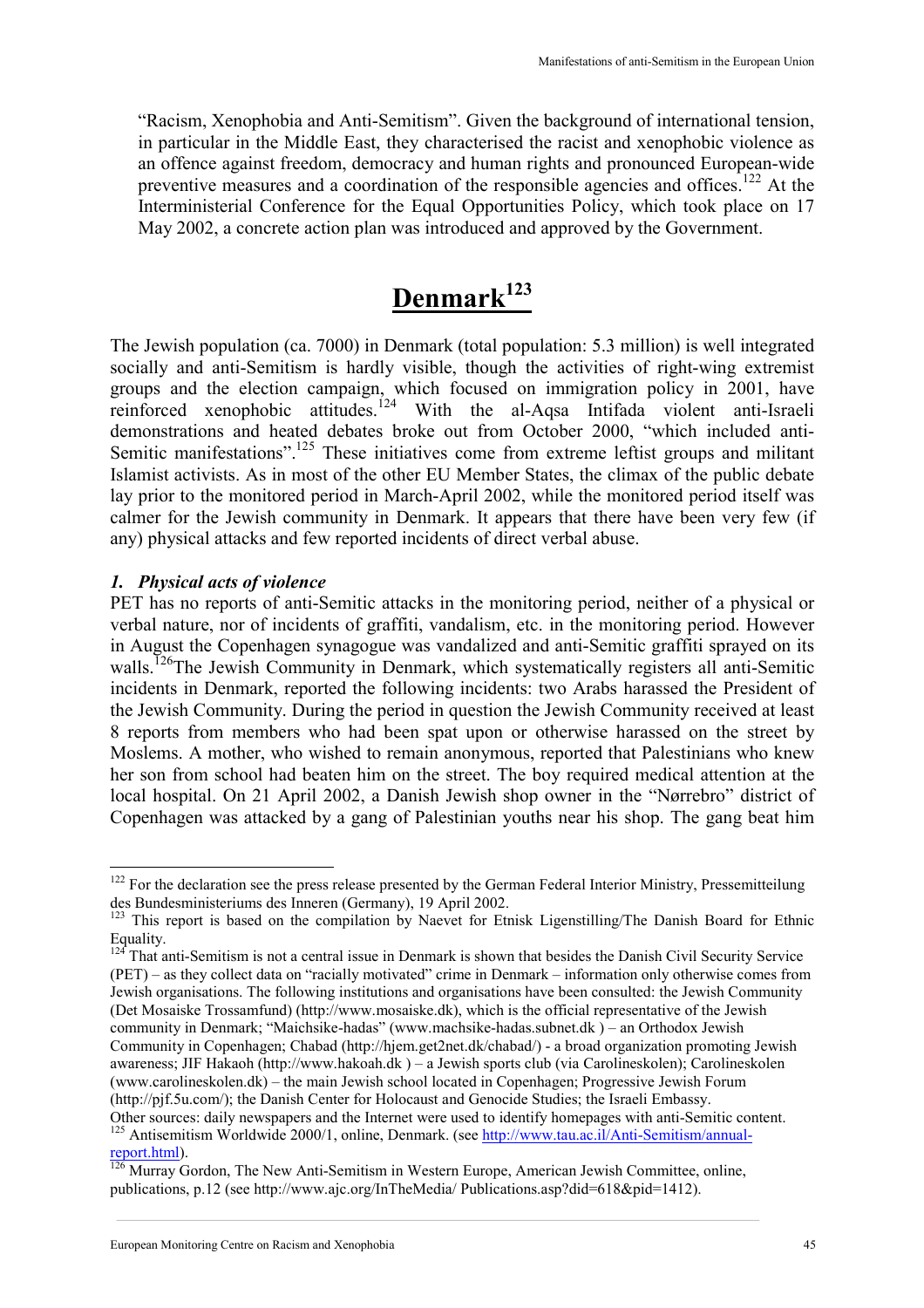and stabbed him with a knife.<sup>127</sup> On 13 June 2002, a member of the Jewish Community's Board reported the eighth incident of malicious damage to his automobile.

#### *2. Verbal aggression/hate speech*

#### **Direct threats/abuse**

Rabbi Yitzchok Lowenthal, director of Chabad Denmark, reports that between 15 May and 15 June 2002 he was shouted at 5-6 times by young men with Arab background. Similarly, a few friends of the Rabbi were verbally assaulted on the street. A student at the Jewish school (Carolineskolen) was afraid to go home after being repeatedly threatened by young men of Arab background at the bus stop. A Jewish man on a bus reported that a gang of young people of presumable Arab descent yelled at him and told him what they would do to "the Jews".

On 21 May 2002, the mother of a student at Byens Skole in the Valby district of Copenhagen went to the police because Muslim students from the neighbouring Vigerslev Allé Skole had threatened her son. A teacher at the boy's school had to smuggle him out the back door on 17 May when a gang of Arabs showed up to beat  $\lim_{n \to \infty} 128$  $\lim_{n \to \infty} 128$ 

#### **Indirect threats**

In April the Islamic political organisation, Hizb-ut-tahrir, distributed flyers on the street containing material from their homepage, "And kill them, wherever you find them, and expel them from where they expel you".<sup>129</sup> The incident has been continuously debated in public (see section 5). $130$ 

On 21 May 2002, graffiti was seen and photographed on traffic signs around Fælledparken: "No Juden".

On 11 June 2002, graffiti was seen and photographed at Blågårdsplads: "No Jews".<sup>131</sup> A Lutheran bishop delivered a sermon in Copenhagen Cathedral comparing Sharon's policies toward the Palestinians to those of the biblical King Herod, who ordered the slaughter of all male children in Bethlehem under the age of two – prior to the incident at the Church of Nativity (2 April) – in the same Bethlehem under siege by the Israelis today.<sup>[132](#page-45-5)</sup>

#### **Insults**

 $\overline{a}$ 

A person with connections to the Progressive Jewish Forum describes how various insinuating comments have been passed at work. For example, when entering her office, a colleague said, "you've occupied there (her chair) very well, haven't you – ha, ha", and "you have nothing against there being pig's blood in the wine, have you?" When she enquired whether the wine was Italian, the colleague answered: "It is in any case not from Israel. If it was I would definitely not drink it!"

<span id="page-45-0"></span>

<span id="page-45-2"></span><span id="page-45-1"></span>

<sup>&</sup>lt;sup>127</sup> See http://www.hasbara.us, Report on anti-Jewish incidents.<br><sup>128</sup> Information by the Jewish Community.<br><sup>129</sup> On 30 October 2002 after a weeklong trial the spokesman of the Danish branch of Hizb-ut-tahrir Fadi Abd al Latif was sentenced to 60 days probation. He has been brought to trial because of racism having distributed all over Copenhagen in April 2002 pamphlets calling for the murder of Jews wherever they are convicted. Fadi Abd al-Latif accused the Jews being responsible for anti-Muslim feelings in Denmark. The Coordination Forum for Combating Antisemitism (see http://www.antisemitism.org.il/issue.asp?t=The+current&m=12&y=2002&d=3).

<span id="page-45-3"></span> $\frac{130}{130}$  In September the Danish Prime Minister wrote in a letter to the Simon Wiesenthal Center "a sufficient basis can be established to bring before the courts of justice the question of disbanding the organization [Hizb-uttahrir] in accordance with the Danish Constitution", Simon Wiesenthal Center, Press Information, 25 September 2002 (see Http://wiesenthal.com/social/press/pr\_item.cfm?ItemID=6474).

<span id="page-45-4"></span><sup>2002 (</sup>See Hup.) Measurement of 131<br>
<sup>131</sup> Information by the Jewish Community.<br>
<sup>132</sup> The Guardian, 26 April 2002.

<span id="page-45-5"></span>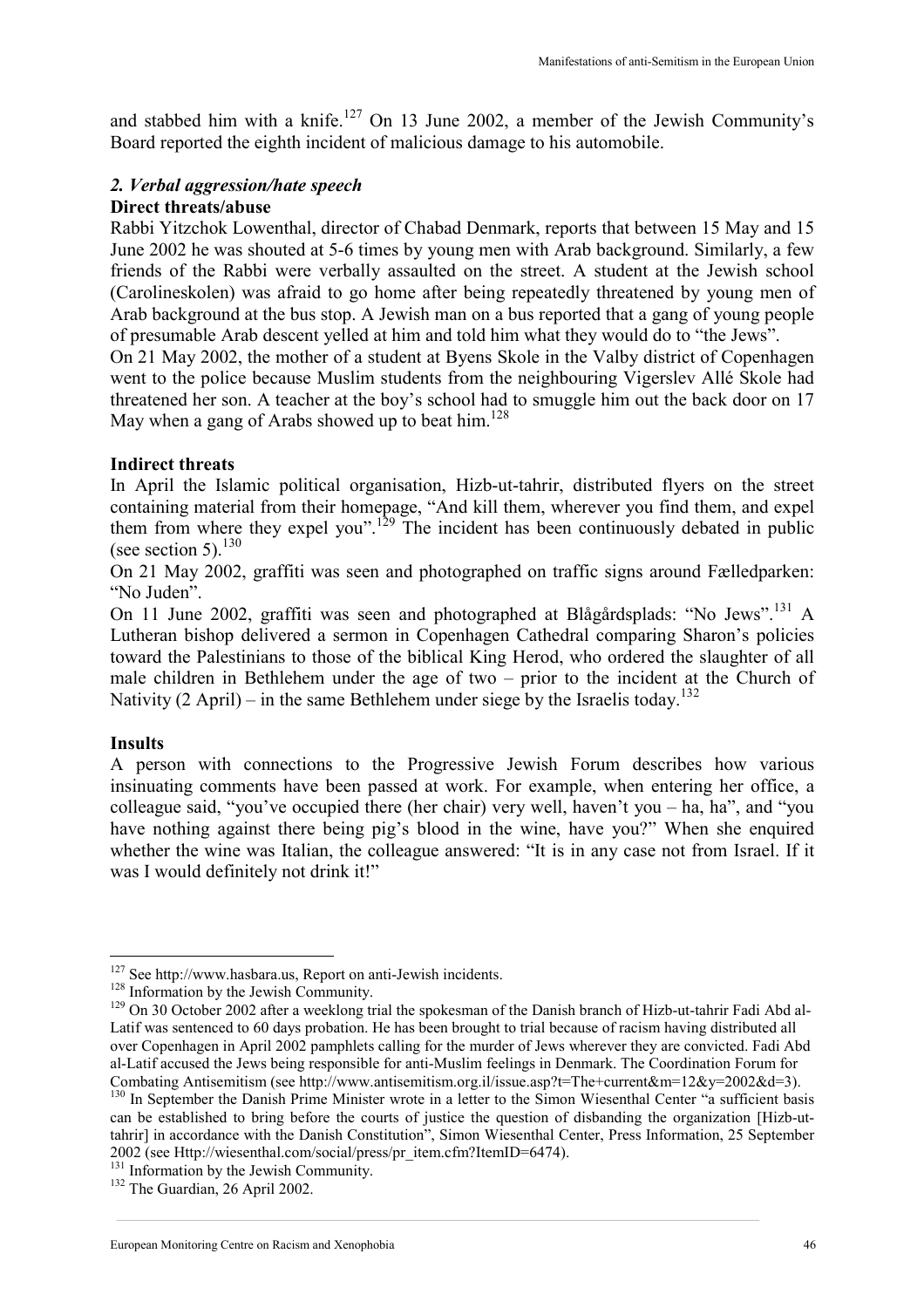#### **Media**

No examples of anti-Semitic newspaper articles in the daily press are known. However in August the widely circulated newspaper Jytland Posten carried a radical Islamist's offer of a reward of \$35,000 for the murder of prominent Jews.[133](#page-46-0) The head of the Danish Jewish community subsequently reported receiving threatening telephone calls. There has also been a debate about the situation in Israel in the daily press, where some critics of Israel's policies feel as if they are being accused of being anti-Semitic, whereas certain members of the Jewish community feel that the newspaper reports are one-sided.

#### **Internet**

Hizb-ut-tahrir's homepage contains anti-Semitic material, such as "Jews are a slanderous people" and openly calls on Muslims "kill all Jews (. . .) wherever you find them."[134](#page-46-1)

#### *3. Research studies*

Between 16 May and 4 June and between 9 and 29 September, the Anti-Defamation League (ADL) based in New York commissioned two surveys "European Attitudes towards Jews, Israel and the Palestinian-Israeli Conflict" that were conducted in ten European countries, including Denmark.<sup>135</sup> Compared with most of the other EU member states, the agreement expressed in Denmark to four anti-Semitic stereotypes was clearly below the EU-average (see Table: Report on Belgium). Also with the statement "Jews are more loyal to Israel than to this country" the Danes (45%) remained below the European average (51%)

### *4. Good practices for reducing prejudice, violence and aggression*

See below.

 $\overline{a}$ 

#### *5. Reactions by politicians and other opinion leaders*

On the same day as Hizb-ut-tahrir began distributing its flyers the Prime Minister, Anders Fogh Rasmussen, invited several leading figures from the Jewish Community in Denmark to discuss the incident. Immediately afterwards the Prime Minister publicly condemned the flyers and everything they stood for. The author of the flyer has been reported to the police in connection with §266 b, the so-called racism paragraph, and the Public Prosecutor is presently investigating whether Hizb-ut-tahrir should be prohibited in accordance with §78 of the Danish constitution, an act which prohibits violent organisations or organisations which incite violence. A majority in the Danish Parliament supports both of these actions.

Several commentators have, however, stated that the quote has been taken out of context and is in fact not an actual call for Muslims to kill Jews in Denmark. Several leading figures with Muslim background have publicly condemned Hizb-ut-tahrir, their methods and their viewpoints. The Member of Parliament, Naser Khader, together with the Chairman of the Integration Council in Copenhagen, Hanna Ziadeh and historian Mahmoud Issa, who are all Danish-Palestinians, wrote a long open letter in the daily broadsheet newspaper Politiken (24.5.02) appealing to all Danish-Palestinians living in Denmark not to let their "justified criticism of the Israeli government turn into hatred for all Jews". They emphasized, "our

<span id="page-46-0"></span><sup>&</sup>lt;sup>133</sup> Murray Gordon, The New Anti-Semitism in Western Europe, American Jewish Committee, online, publications, p.12 (see http://www.ajc.org/InTheMedia/ Publications.asp?did=618&pid=1412); New York Post, 27 August 2002 (see http://www.nypost.com/postopinion/opedcolumnists/55747.htm; see

<span id="page-46-2"></span><span id="page-46-1"></span>http://www.onwar.com/ubb/Forum3/HTML/001029.html).<br><sup>134</sup> New York Post, 27 August 2002 (see <u>http://www.nypost.com/postopinion/opedcolumnists/55747.htm</u>).<br><sup>135</sup> Anti-Defamation League, European Attitudes towards Jews, Isra June 2002.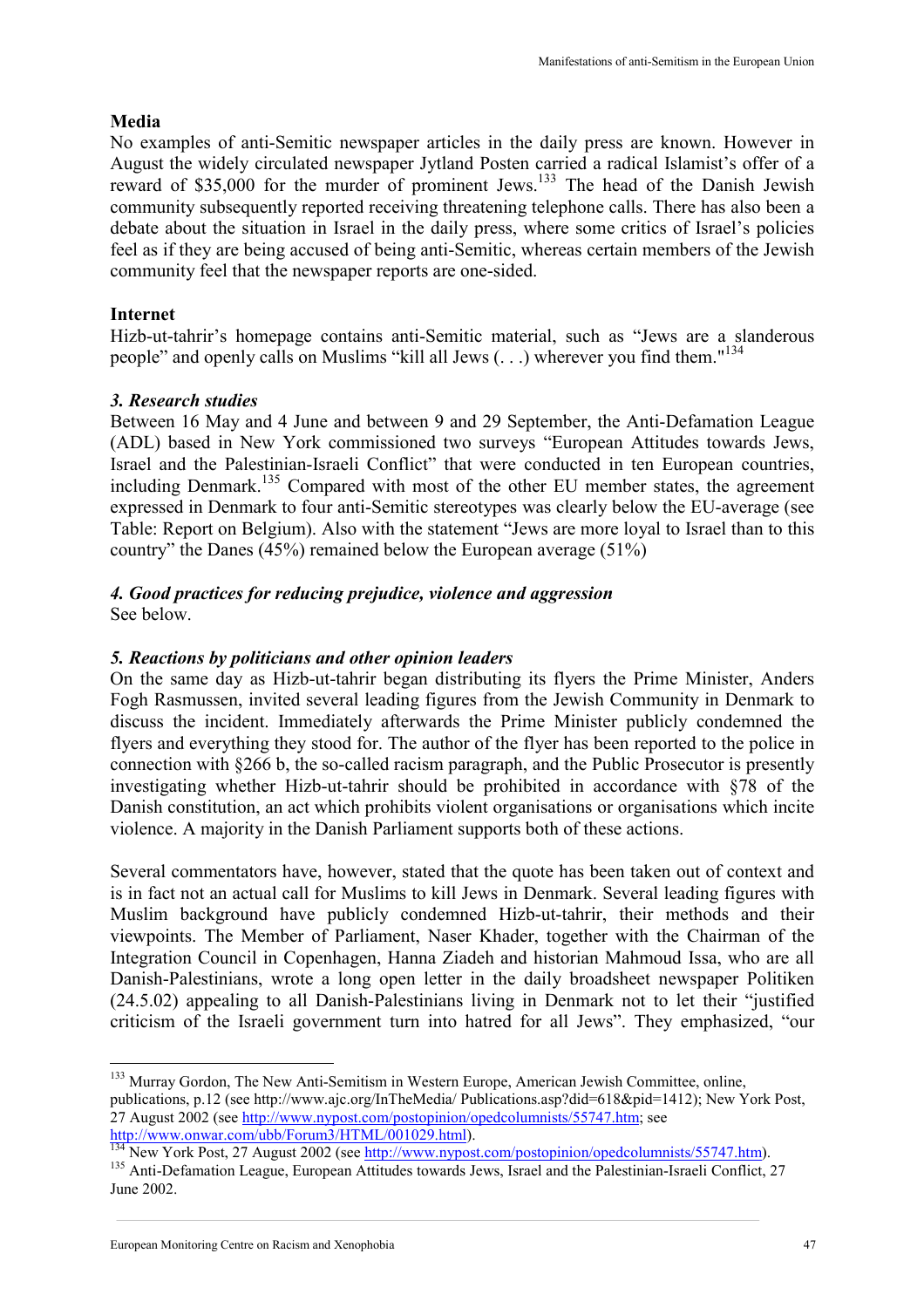battle is political and not about religion and ethnicity". The article was printed in both Danish and Arab.

The daily newspaper Kristeligt Dagblad published (10 May 2002) an interview with Tariq Ramadan, whom the paper describes as Europe's best-known Islamic thinker, in which he explains that "hate for the Jews is not Islamic". In the article he says, "nothing in Islam legitimizes the anti-Semitism that certain Muslim organisations are expounding".

### **Germany[136](#page-47-0)**

Since 1989 the Jewish community has more than doubled and now numbers about 100,000 in a total population of 82 million. Since the early 1990s waves of racist violence were frequently directed against migrant minorities among which the Turks form the majority group (2 million; total Muslim population: 3,2 million). The number of anti-Semitic incidents since the early 1990s also clearly exceeds those of earlier decades. This is mainly due to an active far-right scene. After a fall in the number of incidents between 1996 and 1999, there has been an increase since 2000, when it tripled in the last three months of the year. This dramatic increase is "due in large part to the al-Aqsa Intifada which inspired radical Islamists to anti-Jewish acts and served as a catalyst for extreme right-wing anti-Semites"[.137](#page-47-1) In 2001 anti-Semitic incidents, numbering 1,629 cases, reached an historical high, although the great majority were propaganda offences.

Like other EU countries, Germany suffered anti-Semitic incidents in early 2002. During the first three months 127 cases were registered: 77 of which were incitement of hatred; 26 were propaganda and five were violent offences; in addition, there were four cases of damage to property, three cases of desecration of graves, and twelve other offences.<sup>138</sup> But the main problem in Germany is not an increase in physical attacks on Jews or their organisations, but a more subtle form of anti-Semitism, which is mainly expressed in anti-Jewish attitudes and statements. From the beginning, the debate about anti-Semitism was closely linked to the question of how far criticism of Israeli policy in the Middle East conflict can go. Leading representatives of the Jewish community continuously expressed their view that criticising Israel has never been a taboo subject, but allusions to or comparisons with the behaviour of the Nazi regime would be unacceptable and unjustified. Nevertheless, the basic question, regarding what kind of criticism is justifiable without running the risk of being called anti-Semitic, remains unanswered.

Since the escalation of the Middle East conflict and the increase of anti-Israeli and pro-Palestinian demonstrations in Germany, the Jewish communities have been expressing growing concern. Anti-Semitism became one of the main topics in the German media from mid May till the end of June – mainly because of two interconnected incidents: the Karsli and the Möllemann cases (see below)

<span id="page-47-0"></span><sup>&</sup>lt;sup>136</sup> This report is based on the compilation by Europäisches Forum für Migrationsstudien (efms)/European Forum for Migration Studies.

<span id="page-47-1"></span><sup>137</sup> Antisemitism Worldwide 2000/1, online, Germany (see http://www.tau.ac.il/Anti-Semitism/annual-

report.html).

<span id="page-47-2"></span><sup>&</sup>lt;sup>138</sup> German Bundestag, Drucksache 14/8722; Berliner Zeitung, 10 May 2002.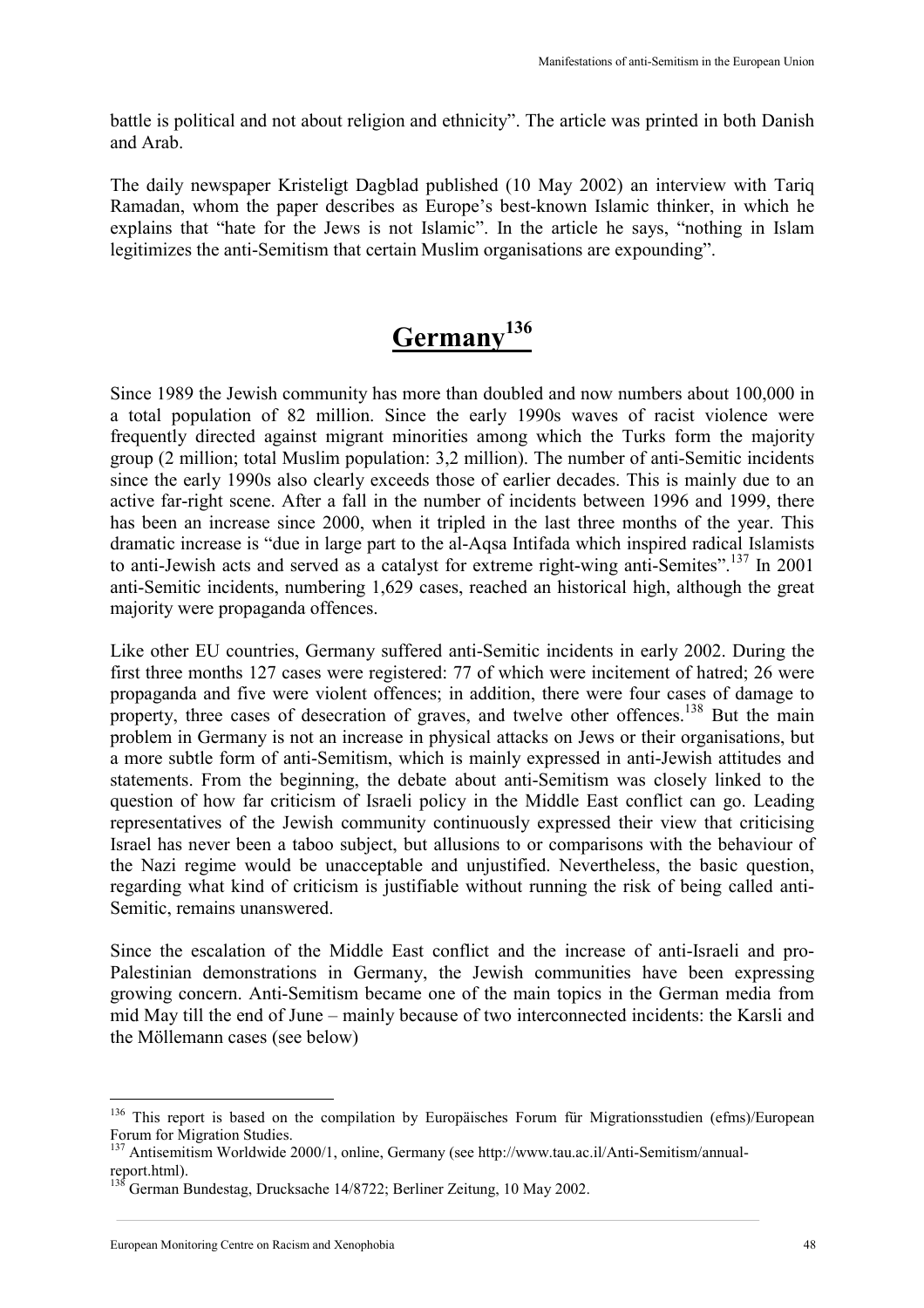#### *1. Physical acts of violence*

No incident of physical violence was reported between 15 May and 15June in Germany. In the previous month (April) four cases were registered:

14 April: in Berlin two Jewish women wearing a Star of David necklace were attacked. 15 April: graffiti was found on the synagogue in Herford reading: "Six million is not enough."

20 April: in Dachau the monument near the site of the concentration camp was desecrated and gravestones in the nearby Jewish cemetery were damaged.<sup>[139](#page-48-0)</sup>

28 April: in Berlin a bottle with flammable liquids was thrown at the synagogue on the Kreuzberger Fraenkelufer without causing any damage.

#### **Physical threat**

There was one case of a bomb scare that was possibly committed for anti-Semitic reasons. On 28 May, an unidentified man called the Hessischen Rundfunk (Hessian Broadcasting Corporation) in Frankfurt and asked whether the live programme "Achtung Friedman!" (showmaster Michel Friedman, vice-chairman of the Central Council of the Jews in Germany, was currently in the news because of a heated argument with Jürgen Möllemann, see below) was to be broadcast that evening. After a corporation employee confirmed this, the man said that a bomb would blow up the main tower, the building where the talk show takes place. Police evacuated the building, the search was called off without any results, and the talk show took place with a 45-minute delay.

#### *2. Verbal aggression/hate speech*

#### **Indirect threats**

Since early April the Jewish communities and the Central Council of the Jews in Germany have received a huge amount of anti-Semitic letters, e-mails and phone calls with an increasingly aggressive tone. Representatives of the organisations, e.g. the chairman of the Jewish Community in Berlin, Alexander Brenner, noted that the writers of these agitation letters no longer even shy away from signing the letters with their complete name and address. In Brenner's opinion many writers disguise their anti-Jewish aggression as criticism of Israel.[140](#page-48-1) The weekly Jewish newspaper Allgemeine Jüdische Wochenzeitung released a sample of these letters.<sup>141</sup> On 3 June 2002, the offices of the Munich Jewish Community received, for the third time, a letter with threats of murder involving the heads of the umbrella organisation of the Jewish communities in Germany and against the President of the Jewish Community in Munich. The letter contained a specific threat to plant an explosive charge near a kosher butcher shop in Munich.[142](#page-48-3)

On 21 May the German branch of the anti-globalisation organisation "attac" invited to an anti-Bush demonstration in Berlin. The leaflet for the demonstration used the well-known picture of "Uncle Sam" but with a Stürmer-style portrait with a "typical Jewish nose". This implied the supposed Jewish world conspiracy because on the forefinger of "Uncle Sam" hangs the world on a thread. Portraying "Uncle Sam" as Jewish refers to the supposed Jewish influence on the United States policy and connects anti-Jewish and anti-American feelings.<sup>[143](#page-48-4)</sup>

<span id="page-48-0"></span><sup>&</sup>lt;sup>139</sup> ADL online, Global Anti-Semitism: Selected incidents around the World.<br><sup>140</sup> Spiegel online, 16 May 2002.<br><sup>141</sup> Allgemeine Jüdische Wochenzeitung, 24 April 2002.<br><sup>142</sup> The Coordination Forum for Countering Antisemit

<span id="page-48-1"></span>

<span id="page-48-2"></span>

<span id="page-48-3"></span>

http://www.antisemitism.org.il/showArticle.asp?ID=1952).

<span id="page-48-4"></span><sup>&</sup>lt;sup>143</sup> Leaflet for the demonstration (see: http://attac-netzwerk-bush.de). The criticism of this leaflet and of other occasions where Neonazis participated in demonstrations of attac with anti-Semitic slogans (Munich, 20 November 2002) led the network to a public statement (see www.attac.de/ archiv/antisemit.php; discussion paper of the attac coordination committee on anti-Semitism, racism and nationalism)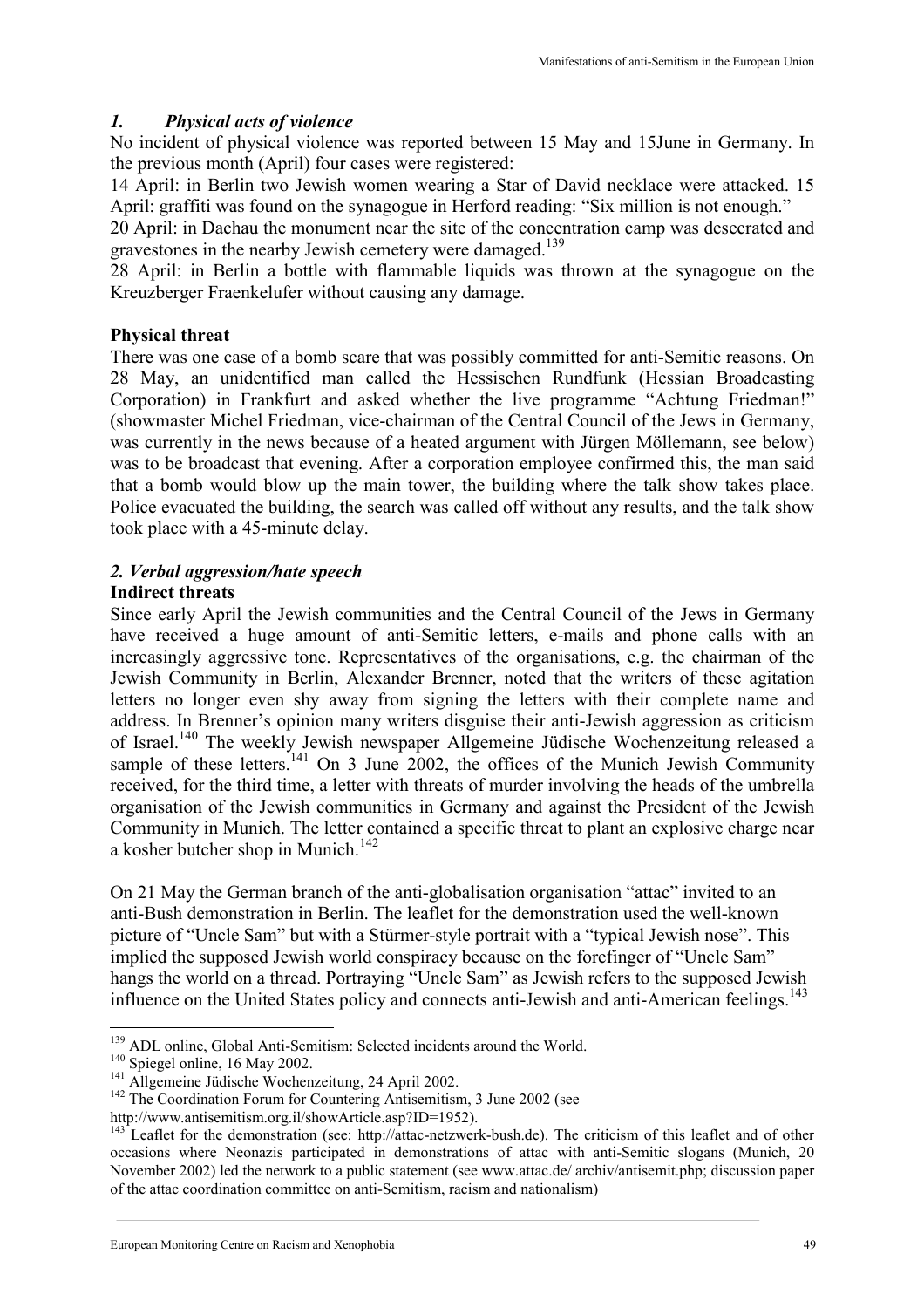#### **Politics**

The former member of the Green Party (Bündnis90/Die Grünen) Jamal Karsli, a German with an immigrant background (Syria) who applied for admission in the liberal-democratic party FDP on 30 April, launched a public debate about criticizing Israel's policy and anti-Semitism with an interview given to the weekly right-wing newspaper Junge Freiheit on 3 May. Karsli said that the "very big Zionistic lobby" was controlling the major part of worldwide media and, therefore, would be capable of "getting down on every person no matter how important". Michel Friedman, vice-chairman of the Central Council of the Jews in Germany, indirectly accused Karsli of being an "anti-Semite,<sup>144</sup> and Paul Spiegel, chairman of the Central Council, demanded that the FDP should refuse Karsli's admission to the party. The deputy-chairman of the FDP and party leader in North Rhine-Westphalia, Jürgen Möllemann, rejected this demand, although other leading FDP politicians, including chairman Westerwelle, supported it.[145 N](#page-49-1)early all public opinion leaders distanced themselves from Karsli's statements, except Möllemann.<sup>146</sup> On 22 May, Karsli withdrew his application for admission to the FDP due to "public hounding". Möllemann launched another debate closely linked to the "Karsli case" in early April, when he commented on the Palestinian suicidal attacks on Israelis with the words: "I would also defend myself, (...) and I would also do it in the land of the aggressor". Expressing understanding or even sympathy with the Palestinian people was interpreted by German media and politicians as legitimising suicidal attacks<sup>147</sup> and brought him the reproach of anti-Semitism from, amongst others, Michel Friedman. In the course of the debate about Karsli's statements, Möllemann accused Friedman of himself being partly responsible for anti-Semitism in Germany. He said that he feared that hardly anyone else would make anti-Semitism more popular than Prime Minister Sharon in Israel and Michel Friedman "with his intolerant and spiteful way" in Germany.<sup>148</sup> A few days later Möllemann called Friedman "obviously megalomaniac"<sup>149</sup> and renewed his accusation that Friedman would provoke "anti-Israeli and anti-Semitic resentments" with his "unbearable, aggressive, arrogant way of treating" people who criticise Sharon.<sup>150</sup> Möllemann said that he had received more than 11,000 approving letters.<sup>[151](#page-49-7)</sup>

The discussion about Möllemann's statements in particular and the attitude of the FDP in general dominated the media for weeks. Politicians of all democratic parties in Germany blamed Möllemann for using this debate to get more votes for the Liberal Party in the federal election in September,<sup>152</sup> and Westerwelle, leader of the FDP, even admitted that he is seeking to win votes from people who had voted for right-wing parties in the previous federal election.<sup>153</sup> After Karsli had left the parliamentary group of the FDP in North Rhine-Westfalia.<sup>154</sup> Möllemann declared publicly: "If I have hurt the feelings of Jewish people, I

<span id="page-49-0"></span><sup>&</sup>lt;sup>144</sup> Spiegel online, 16 May 2002.

<span id="page-49-2"></span><span id="page-49-1"></span>

<sup>&</sup>lt;sup>145</sup> Frankfurter Allgemeine Zeitung, 21 May 2002; Spiegel online, 17 May 2002.<br><sup>146</sup> www.stern.de, 19 May 2002; Spiegel online, 17 May 2002, 20 May 2002 and 21 May 2002; faz.net, 25 May 2002.<br> $147$  Spiegel online, 4 April 2002.

<span id="page-49-3"></span>

<span id="page-49-4"></span>

<span id="page-49-5"></span>

<span id="page-49-6"></span>

<span id="page-49-7"></span>

<span id="page-49-8"></span>

<span id="page-49-10"></span><span id="page-49-9"></span>

<sup>&</sup>lt;sup>148</sup> Der Spiegel, 27 May 2002.<br>
<sup>149</sup> http://www.juden.de/newsarchiv/mai\_2002/21\_05\_02\_01.shtml.<br>
<sup>150</sup> taz, 23 May 2002.<br>
<sup>151</sup> Die Tageszeitung (taz), 23 May 2002; see also www.n-tv.de, 22 May 2002.<br>
<sup>151</sup> Die Tageszei because to his opinion they had impute to him "Anti-Semitism of the worst type", Handelsblatt.com, 27 September 2002.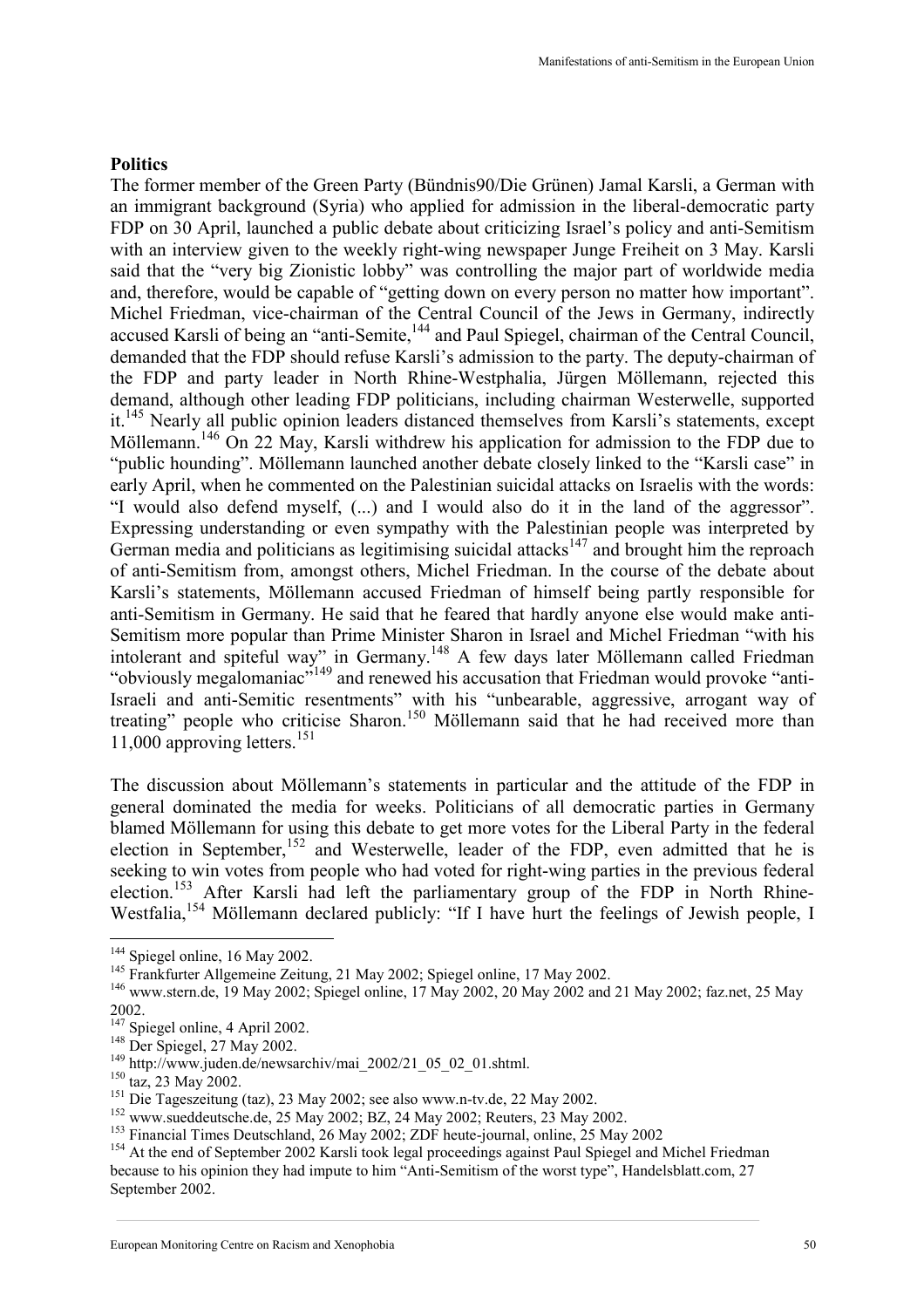want to apologise to them". However, he renewed his attacks on Friedman and excluded him deliberately from his apology.<sup>155</sup> A few days before the Federal election (22 September) Möllemann spread a flyer repeating the accusation against Sharon and Friedman. The chairman of the FDP forced him to resign as a vice chairman a few days later, arguing that his playing with anti-Semitism has caused a considerable loss of votes for the FDP. Finally on 20 October Möllemann resigned also as party leader in North Rhine-Westfalia.<sup>[156](#page-50-1)</sup>

#### Reaction and public debate about Möllemann and Karsli

The "Karsli case" and the argument between Möllemann and Friedman have evoked anti-Semitic and hate reactions in Germany. On the Internet website of the FDP parliamentary group (http://www.fdp-fraktion.de) the discussion forum "Speaker's corner" has been used to for all kinds of anti-Semitic statements, such as: Germany has to free itself from "the chains of bondage of Israel";<sup>157</sup> "The Jews themselves propagate the so-called 'anti-Semitism' in order to punish everyone who contradicts them".<sup>158</sup> Statements which praised Möllemann for his comments about Israel and Friedman can be found on several discussion for a of the Liberal Party.<sup>159</sup> Countless racial and anti-Semitic statements were also sent to Möllemann's own website before it had to be shut down because of a hacker attack.<sup>160</sup> The online discussion forum of the weekly magazine Der Spiegel (www.forum.spiegel.de) was also used for anti-Semitic hate speech.<sup>[161](#page-50-6)</sup>

#### **Public discourse**

The broad discussion about a novel by Martin Walser, which had not yet been published, led to a further escalation in the anti-Semitism debate. The author Walser, who was accused of serving anti-Semitic tendencies by the former chairman of the Central Council of the Jews, Ignatz Bubis, four years ago, because he described Auschwitz as a "moral cudgel" in Germany, was attacked by parts of the media. The editor of the FAZ (Frankfurter Allgemeine Zeitung), Frank Schirrmacher, said that his latest novel Tod eines Kritikers ("Death of a Critic") would serve anti-Semitic resentments. He thus refused the planned pre-release serial publication in his newspaper. Walser himself rejected any accusations of being anti-Semitic. He claimed that the novel is about "power in the world of culture", not about Jewry. This statement was doubted in parts of the media, but even assuming that Walser had not intended to play with anti-Semitic resentments, he should have been able to anticipate how his novel might be (mis)read and interpreted by others.<sup>162</sup> The argument between Walser and Schirrmacher was linked to the heated debate about anti-Semitism in Möllemann's statements and was dealt with in numerous articles in German newspapers.

#### **Internet**

On 31 March the radical Muslim organisation "Hizb-ut-tahrir" (Liberation Party) published a leaflet on its German homepage containing the following statements: "The Jews are a people of slander. They are a treacherous people who violate oaths and covenants (…). Allah has forbidden us from allying ourselves with them. (…) Indeed, that you should destroy the

<span id="page-50-0"></span><sup>&</sup>lt;sup>155</sup> Frankfurter Rundschau, 6 July 2002.

<span id="page-50-1"></span>

<span id="page-50-2"></span>

<span id="page-50-3"></span>

<span id="page-50-4"></span>

<span id="page-50-5"></span>

<span id="page-50-7"></span><span id="page-50-6"></span>

<sup>&</sup>lt;sup>156</sup> Süddeutsche Zeitung, 21 October 2002.<br>
<sup>157</sup> Frankfurter Rundschau, 24 May 2002; quoted from the FDP discussion forum.<br>
<sup>158</sup> Www.fdp-fraktion.de; 23 May 2002.<br>
<sup>159</sup> Frankfurter Rundschau, 24 May 2002.<br>
<sup>160</sup> Die W Wochenzeitung 7 June 2002.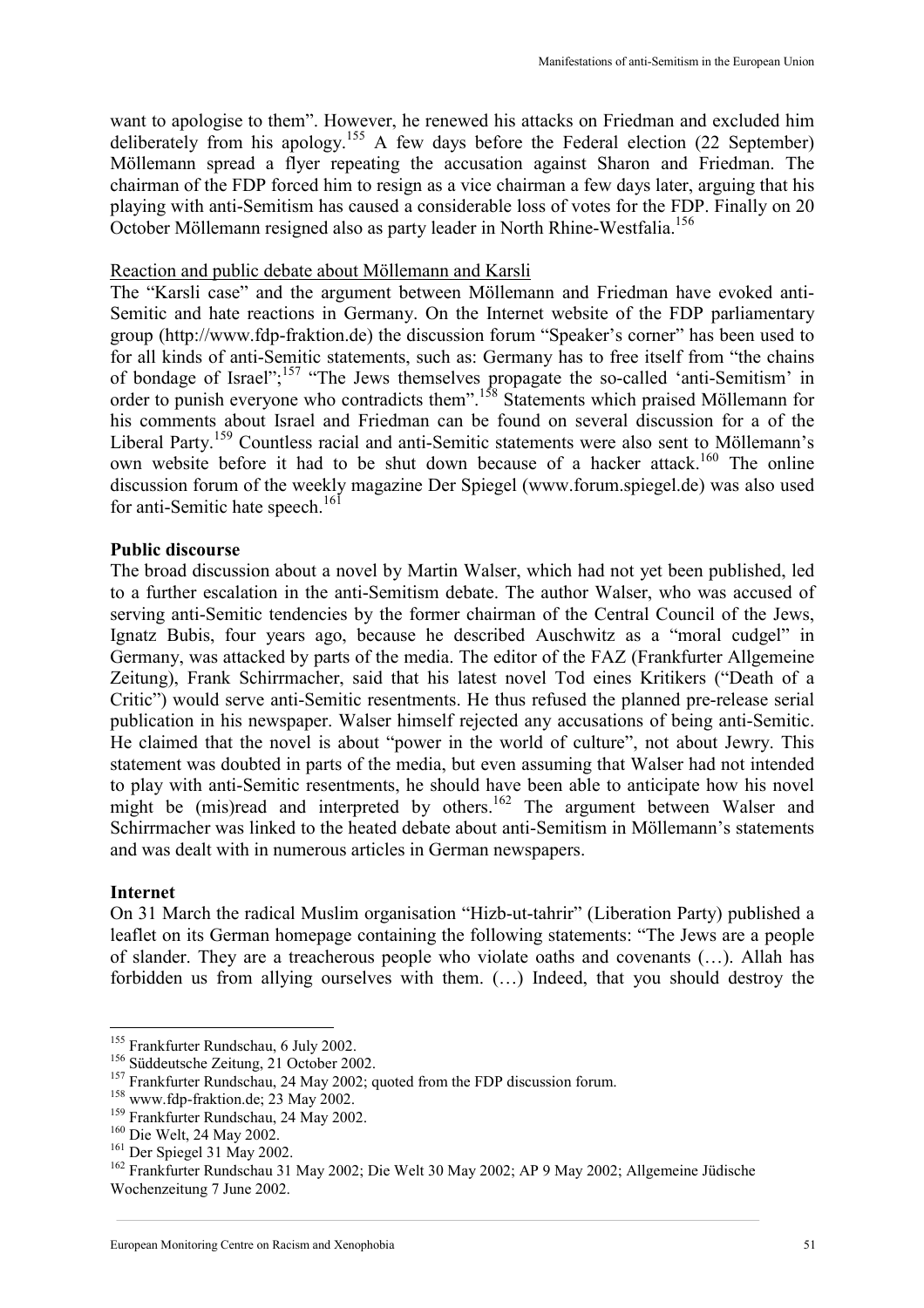monstrous Jewish entity.  $(...)$  Kill all Jews  $(...)$  wherever you find them.<sup> $163$ </sup> The organisation has been observed for a longer time by the German Office for the Protection of the Constitution (Verfassungsschutz) but did not receive public attention before they organised a public lecture on "The Iraq – e new war and its consequences" at the Berlin Technical University in October 2002 where also representatives of the German extreme right-wing party NPD (National Democratic Party) participated.<sup>[164](#page-51-1)</sup>

#### *3. Research studies*

On 31 May, the American Jewish Committee (AJC) released a study in Berlin about how the German print media reported four major incidents in the Middle East during the second Intifada between September 2000 and August  $2001$ .<sup>165</sup> The study, conducted by the Linguistic and Social Research Institute in Duisburg (Institut für Sprach- und Sozialforschung), came to the conclusion that the reporting of the Middle East conflict in the newspapers and magazines examined was biased and showed anti-Semitic elements which would often be liable to (re)produce existing anti-Semitic and racial prejudice. The reporting also used terms to describe the behaviour of the Israeli troops, which make the reader associate their actions with genocide and suggest similarities to fascism (e.g. "massacre").<sup>166</sup> Generally speaking, the media was criticised for its anti-Semitic allusions and stereotypes. According to the study, there are deeply latent anti-Semitic and anti-Zionist prejudices in the German public, usually hidden behind "concealed" and "vague allusions".<sup>167</sup> The study was criticised by the weekly newspaper Die Zeit because it refused to provide proof as to whether and how the way of reporting affects reception in Germany.<sup>168</sup> Another study on reporting of the Middle East conflict showed that, in comparison to some other countries (USA, South Africa, the UK), TV reporting in Germany encompassed a broader spectrum of neutral presentations of events.<sup>[169](#page-51-6)</sup>

In the monitoring period three surveys were conducted which posed questions concerning anti-Semitism. According to the study "Political Attitudes in Germany", conducted by the Sigmund-Freud-Institut in Frankfurt in April 2002, anti-Semitic tendencies have increased since 1999. The statement "I can understand well that some people feel unpleasant about

<span id="page-51-0"></span><sup>163</sup> Homepage Hisb-ut-tahrir, 31 March 2002. The Minister of Interior Otto Schily has forbidden the organisation on 15 January 2003 because of its "anti-Jewish and anti-Israeli inflammatory propaganda:" Der Tagesspiegel online, 15 January 2003 (http://www.tagesspiegel.de), Süddeutsche Zeitung online, 16 January 2003(http://www.sueddeutsche.de/dpa/AP). The German webside "Muslim-Markt" (muslim market) just openly

kept distance to Hizb-ut-Tahrir on 17 November 2002 (see http://www.muslim-markt.de/neues/neues.htm; http://f25.parsimony-net/forum63498/messages/10858.htm) ; see also Germany Bans Islamic Group, Washington Post online, 16 January 2003 (see http://www.washingtonpost.com/wp-dyn/articles/A63793- 2003Jan16.html).

<span id="page-51-1"></span>164 Anti-Semitic hate in plain public. Besides Hiz-but-Tahrir many other Islamists agitate against Jews (Antisemitische Hetze in aller Öffentlichkeit. Neben Hiz-but-Tahrir agitieren viele andere Islamisten gegen Juden), Der Tagesspiegel, 31 October 2002, see also ibid., 29 October 2002 (see: http://www.tagesspiegel.de). <sup>165</sup> Duisburger Institut für Sprach- und Sozialforschung (DISS), (on behalf of the American Jewish Committee), Der Nahost-Konflikt in deutschen Printmedien. Analyse diskursiver Ereignisse seit dem Beginn der Intifada im September 2000, Duisburg May 2002.<br><sup>166</sup> Die Zeit, 29 May 2002.

<span id="page-51-3"></span><span id="page-51-2"></span>

<span id="page-51-4"></span>

<span id="page-51-6"></span><span id="page-51-5"></span>

<sup>167</sup> Spiegel online, 30 May 2002; see also Frankfurter Rundschau 1 June 2002.<br>
<sup>167</sup> Spiegel online, 30 May 2002; see also Frankfurter Rundschau 1 June 2002.<br>
<sup>169</sup> Medien Tenor, Terror und sonst fast nichts. Die Berichters (9/2000-8/2001), Forschungsbericht Nr. 115, 15 December 2001. A recent report on news in German television (between 1999 and March 2002) comes to the conclusion that one can find only very few cases of openly biassed reporting (Institut für empirische Medienforschung, Nahostberichterstattung in den Hauptnachrichten des deutschen Fernsehens, Köln, November 2002, p.15)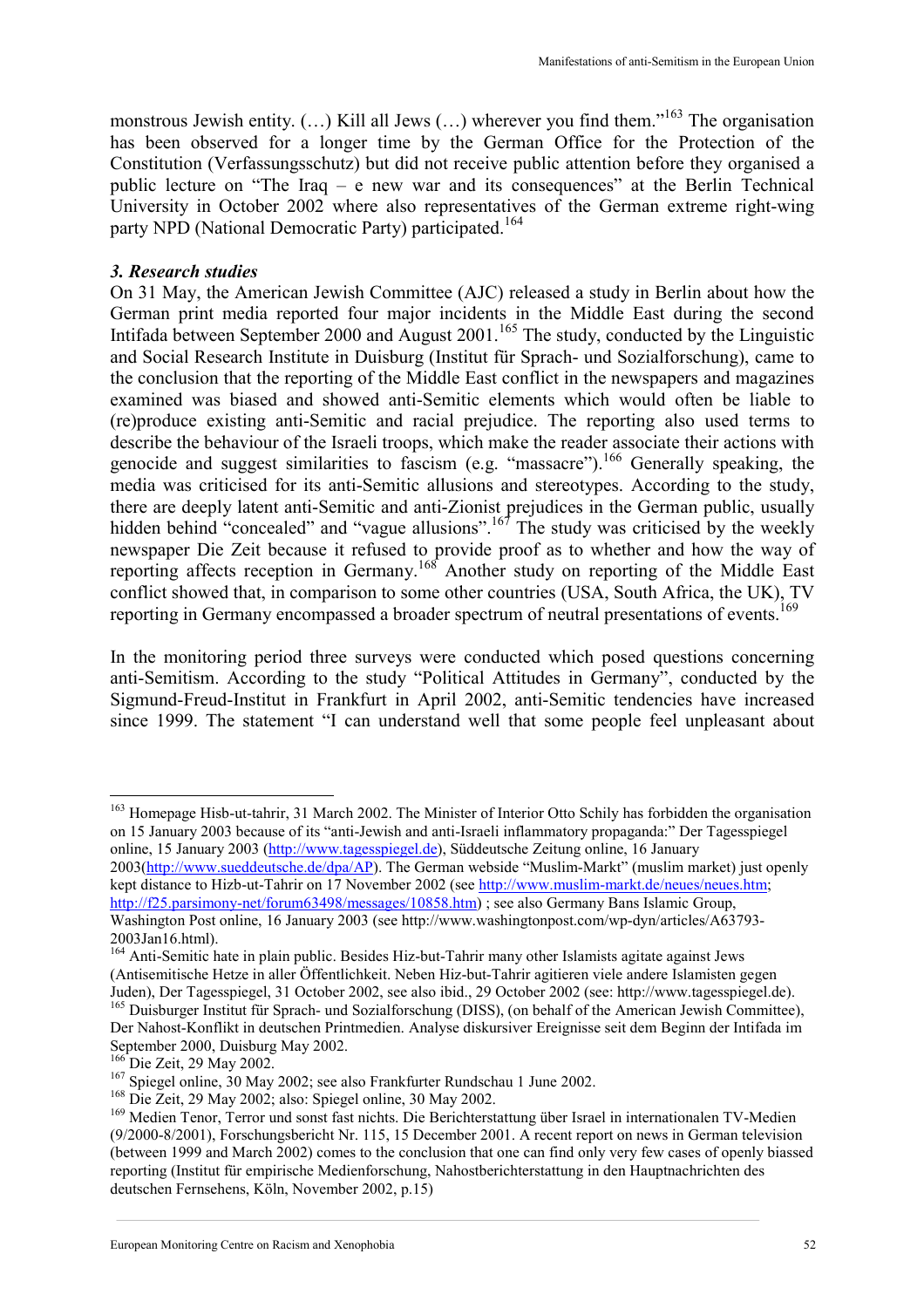Jews" was confirmed by 36% (1999: 20%).<sup>170</sup> The second statement offered by the study, that the Jews are responsible for the problems in the world, showed in contrast a reduction in anti-Semitic attitudes. A further study from April 2002, "Extreme Right Attitudes in Germany", included three statements on anti-Semitism: "Even today Jews have too much influence"; "The Jews simply have something particular and peculiar about them and are not so suited to us"; "More than others, the Jews use dirty tricks to achieve what they want". The study showed that in comparison to 1994 and 2000 there was a strong increase in the number of negative answers; surprisingly, however, these came from those questioned from West Germany.[171](#page-52-1) This indicates an effect determined by current events: many West Germans reacted to Israeli policy and the heated debate about the bounds of legitimate criticism of this policy, whereas these issues found obviously less resonance amongst East Germans. A poll conducted by NfO Infratest in June had different results: generally speaking, the given answers lead to the conclusion that anti-Semitic resentments have been slightly decreasing in Germany over the past 11 years. In June 2002, 68% of those polled rejected the statement "The Jews are partly responsible for being hated and persecuted", while 29% confirmed the statement (in 1991 confirmation was 32%). The question "How many Germans have an anti-Jewish attitude?" was answered as follows: 2% believed "most of the Germans", 13% "a high number of Germans", 57% "a small number of Germans", and 26% said "hardly anyone". Nevertheless, 29% confirmed the statement that "Jews have too much influence on the world". This number is lower than in the 1991 poll, when it was agreed by  $36\%$ <sup>172</sup> Between 16 May and 4 June respectively between 9 and 29 September surveys commissioned by the Anti-Defamation League (ADL) in New York, "European Attitudes towards Jews, Israel and the Palestinian-Israeli Conflict", were conducted in ten European countries, including Germany<sup>173</sup> (see Table: Report on Belgium) Here the agreement with anti-Semitic stereotypes was on similar levels as in France and Belgium%). From the four stereotypical statements presented, 19% of respondents agreed to at least three. With 55% the Germans agreed on an average with the statement "Jews are more loyal to Israel than to this country" (average 51%).

#### *4. Good practices for reducing prejudice, violence, and aggression*

In the period from 15 May to 15 June, 2002 there were many appeals for solidarity with the Jewish communities and calls for promoting an inter-religious dialogue. Appeals were made by the chairman of the Central Council of the Jews, Paul Spiegel, but also from representatives of the Christian churches, for example by the chairman of the German Conference of Bishops (Deutsche Bischofskonferenz), Karl Lehmann, the Bavarian bishop Dr. Johannes Friedrich or the chairman of the Council of the Protestant Church, Manfred Kock. Beside calls for solidarity with the Jews, there have also been efforts to improve the inter-religious dialogue. The German Coordinating Council of Societies for Christian-Jewish Cooperation (Deutscher Koordinierungsrat der Gesellschaften für Christlich-Jüdische Zusammenarbeit; member of the International Council of Christians and Jews) organised a meeting in June in which the importance of an inter-religious dialogue was discussed.<sup>[174](#page-52-4)</sup>

<span id="page-52-0"></span> $170$  It must be noted however that this is a "projective" question in which the opinions of others is asked about, so that this cannot be evaluated as the attitude of the respondent.

<span id="page-52-1"></span><sup>171</sup> Elmär Brähler/Oskar Niedermayer, Rechtsextreme Einstellungen in Deutschland, Arbeitshefte aus dem Otto-Stammer-Zentrum Nr. 6, Berlin Leipzig 2002.<br><sup>172</sup> Der Spiegel, 11 June 2002.

<span id="page-52-2"></span>

<span id="page-52-3"></span><sup>&</sup>lt;sup>173</sup> Anti-Defamation League, European Attitudes Towards Jews, Israel and the Palestinian-Israeli Conflict, 27 June 2002.

<span id="page-52-4"></span><sup>174</sup> www.deutscher-koordinierungsrat.de, 12 April 2002.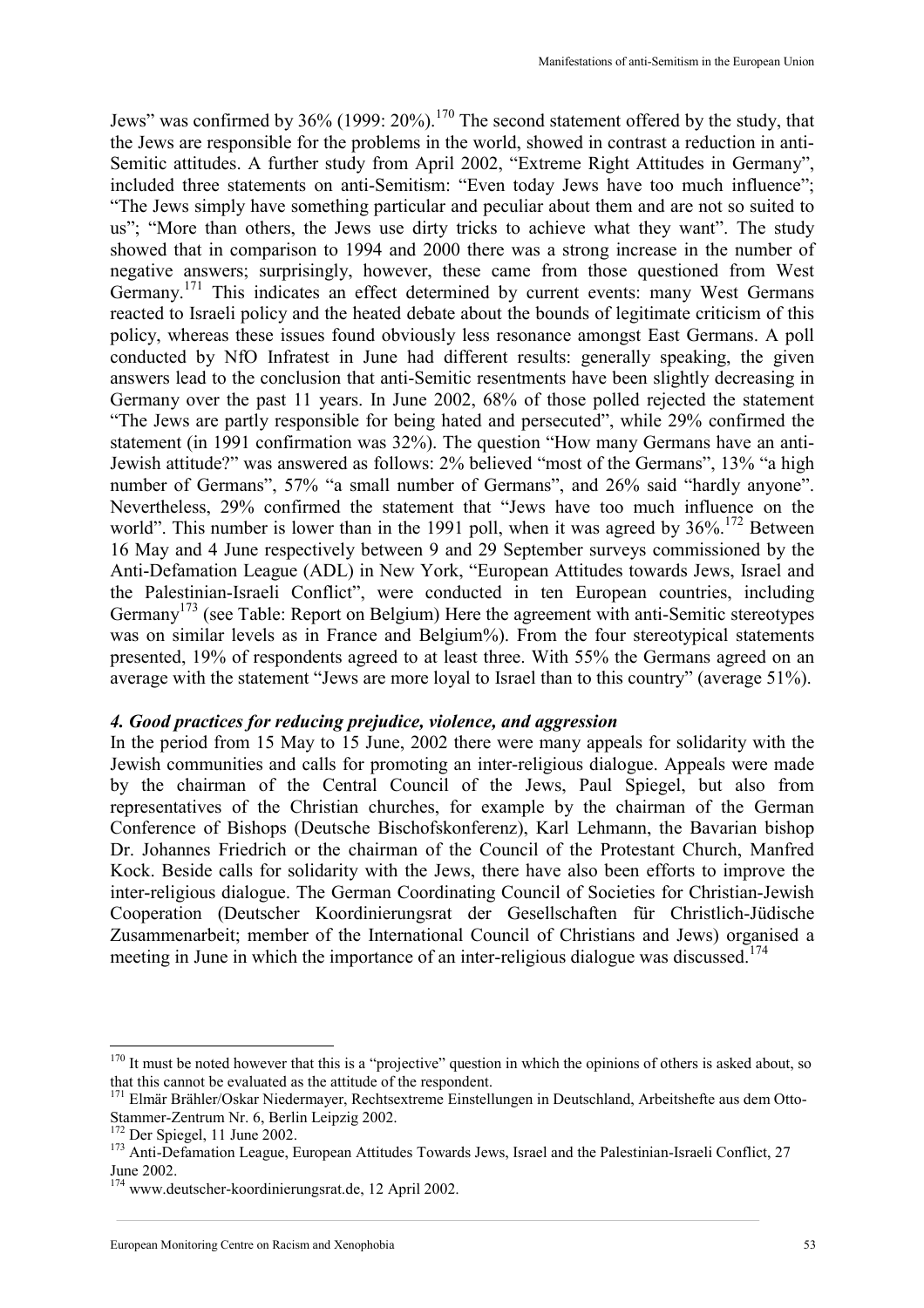<span id="page-53-8"></span>An inter-religious discussion group was recently also established in the city of Bremen. A few weeks prior, the Muslims had invited the Jewish community in order to foster a dialogue and to promote a peaceful way of living together. This started a process of setting up a discussion group which is presently not only made up of Muslims and Jews, but also of non-Muslim Palestinians, Protestants, Catholics, peace campaigners, politicians and trade unionists. They are attempting to maintain positive inter-cultural relations in Bremen as an example for other towns.<sup>175</sup> In Germany there are some non-governmental programmes and initiatives, which aim to combat anti-Semitism, although no further initiatives were started in the relevant period. The Turkish Association Berlin-Brandenburg, the Turkish Community Association of Germany as well as the Central Council of Muslims all sharply criticised the FDP's vicechairman Möllemann at the beginning of June. "To employ an anti-Semitic climate for political purposes must be taboo", declared the chairmen.<sup>[176](#page-53-1)</sup> The Turkish Association Berlin-Brandenburg called upon its members to protest together with the Jewish community in front of the FDP headquarters in Berlin against "playing with anti-Semitism".<sup>[177](#page-53-2)</sup>

#### *5. Reactions by politicians and other opinion leaders*

Almost all public leaders distanced themselves from Jürgen Möllemann's statements in relation to the current debate about anti-Semitism and pronounced (Chancellor Gerhard Schröder) their fear of negative consequences for Germany's reputation abroad which might arise from the ongoing debate. Möllemann's statements received positive reactions from some right-wing parties such as "Die Republikaner", the NPD (National Democratic Party Germany) and the DVU.<sup>178</sup> But the vice-chairman also had to face criticism from within his own party as well[.179](#page-53-4) With regard to the parties, the Liberal Democrats as well as the Social Democrats/the Greens have submitted separate but identical applications to the German Bundestag (lower house of the German parliament) demanding that anti-Semitic tendencies be eradicated and that anti-Semitism may not be exploited for election campaigns.<sup>180</sup> The Bundespräsident (Head of State of the Federal Republic of Germany), Johannes Rau, had already entered into the discussion in May by meeting representatives of the Central Council of Jews in order to express his solidarity with the Jewish communities. In an interview with the Jewish newspaper Allgemeine Jüdische Wochenzeitung he remarked on his fear of a decreasing level of inhibition for making anti-Semitic statements, although he pointed out that criticism of Israel is not tantamount to anti-Semitism.<sup>181</sup> Even a trade union reacted directly in relation to the anti-Semitism debate. The "IG Bauern-Agrar-Umwelt" split from their member Jürgen Möllemann by "mutual agreement" as a result of the politician's statements.<sup>[182](#page-53-7)</sup>

On 19 April the German Interior Minister Otto Schily, together with his colleagues from France, Belgium, Spain and Great Britain, presented a joint declaration on "Racism, Xenophobia and Anti-Semitism" which appealed for preventive measures and a European-wide coordination of all responsible agencies and offices.<sup>[183](#page-53-8)</sup>

 $\overline{a}$ 

<span id="page-53-3"></span><span id="page-53-2"></span><span id="page-53-1"></span>

<span id="page-53-0"></span><sup>&</sup>lt;sup>175</sup> Frankfurter Rundschau, 14 May 2002.<br><sup>176</sup> Die Tageszeitung, 5 June 2002.<br><sup>176</sup> Die Tageszeitung, 5 June 2002.<br><sup>177</sup> Schlag ins Wasser? Deutsche Muslime distanzieren sich von Jürgen Möllemann, Der Spiegel, 10 June 200 call for an "emancipation of democrats" in an interview with Berlin Tagesspiegel. But Möllemann rejected his support, see http://germanalert.com, 27 May 2002.

<span id="page-53-4"></span>

<span id="page-53-5"></span>

<span id="page-53-6"></span>

<span id="page-53-7"></span>

<sup>&</sup>lt;sup>179</sup> Spiegel online, 6 June 2002.<br><sup>180</sup> Pressedienst des Deutschen Bundestages, 6 June 2002.<br><sup>181</sup> Allgemeine Jüdische Wochenzeitung, 22 May 02; AP, 16 May 2002.<br><sup>182</sup> Bild, 13 June 2002; Reuters, 13 June 2002.<br><sup>182</sup> Bil 2002. The Council of Europe adopted these conclusions on his meeting 25/26 April. Meeting of the Council of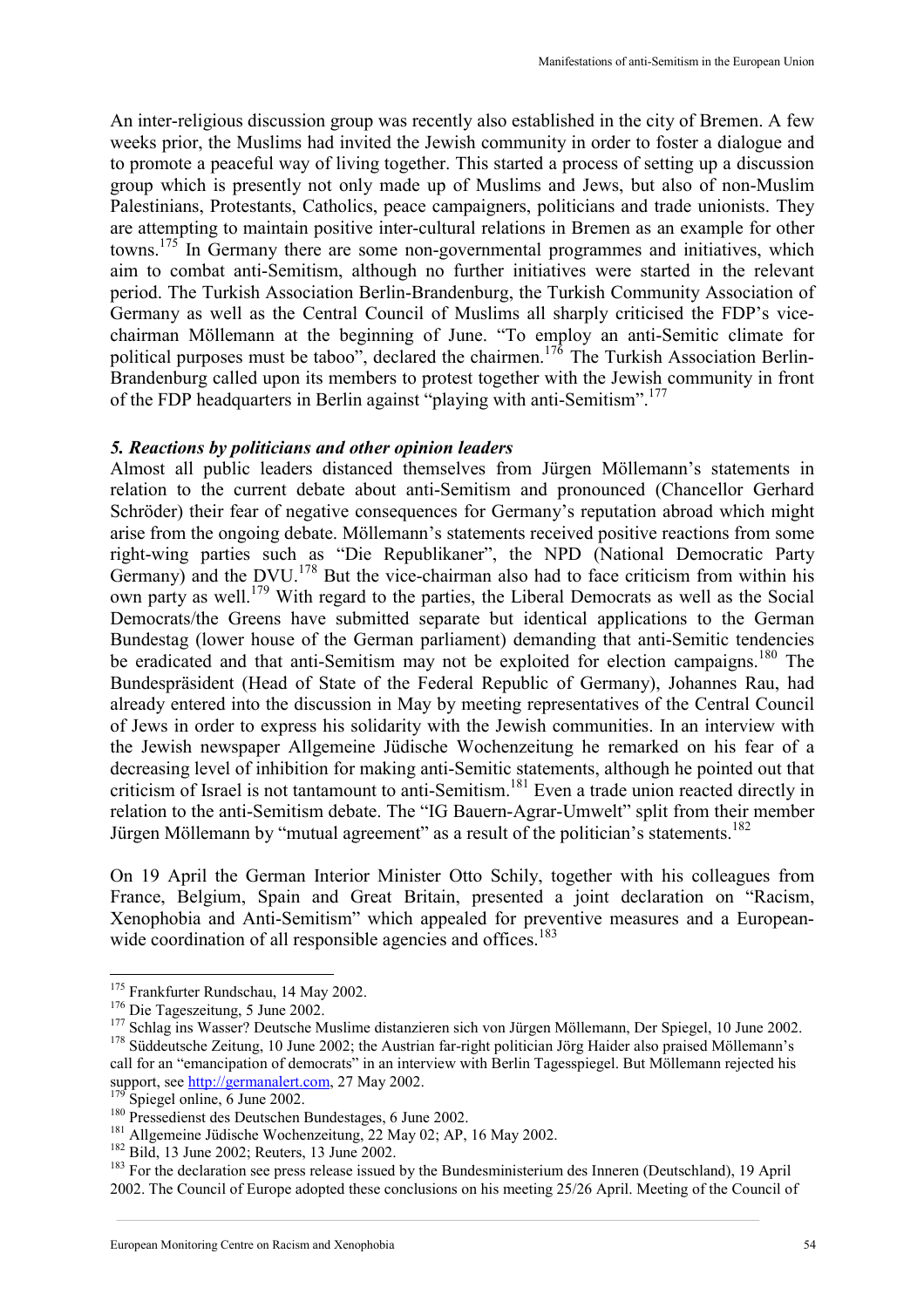From 29 September 2002 the Jewish Museum in Berlin opened a short three-week exhibition that showed letters written during the Möllemann campaign to the Jewish journalist Henryk M. Broder and to the "Allgemeine Jüdische Wochenzeitung" under the title "Ich bin kein Antisemit" (I am not an anti-Semite).

In early July a panel Forum on Anti-Semitism as concerted action to stem escalating violence in conjunction with the  $11<sup>th</sup>$  annual Parliamentary Assembly of the Organisation for Security and Cooperation in Europe (OSCE) was held in Berlin.<sup>184</sup> This session was followed up on the initiative of German Bundestag Member Gert Weisskirchen and United States Helsinki Commission Co-Chairman Christopher H. Smith by a meeting of members of the Commission and a German Bundestag delegation in Washington DC in December. The Forum heard experts on Anti-Semitism in Europe and the United States and a "letter of intent" was signed by Gert Weisskirchen and Christopher H. Smith.<sup>[185](#page-54-1)</sup>

# **Irelan[d186](#page-54-2)**

The Jewish community in the Republic of Ireland (total population: 3.8 million mostly Roman Catholics - 91.6 per cent and Protestants, the only significant religious minority - 3 per cent) is a small, but long established community, which comprises approximately 1000-1600 people who mostly live in Dublin (0.04%). There has been no reporting of anti-Semitic incidents in recent years.<sup>187</sup> The Garda reported the existence of several far-right individuals or small groups, none of whom however have come to the fore publicly. Most of the incidents referred to in this report come from information supplied by Jewish organisations in Ireland. Many incidents reported are considered to be one-off and unusual occurrences, with no evidence of a systematic targeting of the Jewish community in Ireland. The police provide discreet presence at the synagogue in Dublin on certain occasions. According to the Intercultural Office, there appear to be good relations between the local police and representatives of the Jewish community and meetings have been held between Garda Racial & Intercultural Office and Jewish communal leaders in the period in question. However, one representative of the Jewish Representative Council of Ireland contends that there is increased apprehension in the Irish Jewish community. This anxiety relates primarily to recent events in Europe, such as the increased electoral support of the far right, as opposed to any marked change in attitudes amongst the Irish population.

#### *1. Physical acts of violence*

 $\overline{a}$ 

There have been no reports of physical violence against Jews or their properties during the period of 15 May-15 June.<sup>[188](#page-54-4)</sup>

Europe – Justice, Home Affairs and Civil Protection, Luxembourg, 25 /26 April 2002, "Combating Racism, Antisemitism and Xenophobia" – Council conclusions, 7991/02 (presse 104) (http://ue.eu.int/newsroom).<br><sup>184</sup> CSCE Digest, vol. 35, No.15 (see http://www.csce.gov/digest\_text.cfm?digest\_id=37)<br><sup>185</sup> Homepage CSCE, 4 December

<span id="page-54-1"></span><span id="page-54-0"></span>invited experts were Dr. Hanno Loewy from the Fritz-Bauer-Institute, Frankfurt and Dr. Juliane Wetzel, Center for Research on Anti-Semitism, Berlin.

<span id="page-54-2"></span><sup>&</sup>lt;sup>186</sup> This report is based on the compilation by Equality Authority (EA) /National Consultative Committee on Racism and Interculturalism (NCCRI).<br><sup>187</sup> Jewish Policy Research, Anti-Semitism World Report, Ireland. 2001.

<span id="page-54-3"></span>

<span id="page-54-4"></span><sup>&</sup>lt;sup>188</sup> Organisations contacted in this regard: the Jewish Representative Council of Ireland, the Chief Rabbi's Office, the Israeli Embassy, the Ireland-Israel Friendship League, the Garda (Irish police) Racial & Intercultural Office.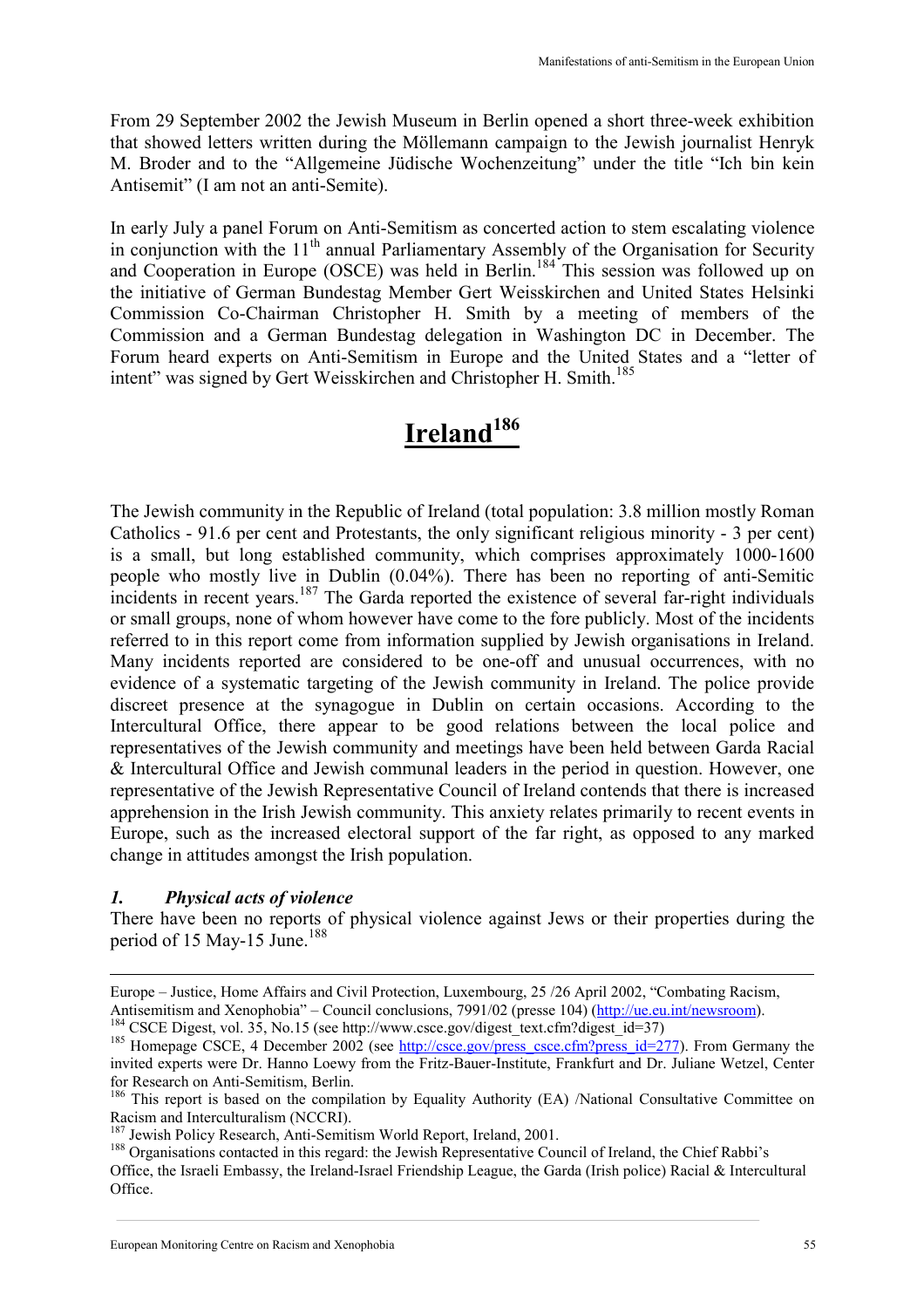#### *2. Verbal aggression/hate speech*

#### **Direct threats**

The Israeli embassy has received a number of hate telephone calls in the last month but has not logged the exact number. The embassy received a piece of hate mail on 10 June, written on a brown paper bag. The Garda Racial and Intercultural Office reports that there have been a few threatening and abusive phone calls to Jewish residents in the Terenure district of Dublin, where the synagogue is located. These were dealt with by local Garda.

#### **Graffiti**

On 19 April 2002, Dublin graffiti equating Jews with Nazis and the Star of David with a swastika was found near the main synagogue in Dublin.<sup>[189](#page-55-0)</sup>

#### **Leaflets**

Amnesty International ran an advertising campaign on Israel and the Occupied Territories. A copy of the advertisement was returned to the office with the words "Hitler Was Right" written over it

#### **Media and public discourse**

A survey of national newspapers for the month 15 May – 15 June shows no verbal attacks on Jews in public discourse or by Irish politicians. A representative of the Jewish Representative Council maintained that there had been some concern about the tone of some correspondence in the Irish Times and in debate on Israel's policies on the Joe Duffy programme of RTE radio, but that ultimately it was not deemed to be anti-Semitic but essentially hostile to Israeli policy.

#### **Internet**

The website National Socialist Are Us contains a section called "The New Folk" where White supremacist and "Aryan" ideology is expressed. The website also contains links to other white supremacist sites including Stormfront. In its report on racial incidents May-October 2001, the NCCRI referred to this website and concerns about it and two others run by the Irish Fascist Party and Irish National Front.

#### *3. Research studies*

There were no reports or studies focusing solely on anti-Semitism in the period monitored.

#### *4. Good practices for reducing prejudice, violence and aggression*

There are no examples of good practices to report.

### *5. Reactions by politicians and other opinion leaders*

Nothing to report

<span id="page-55-0"></span> $\overline{a}$ <sup>189</sup> Anti-Defamation League, Global Anti-Semitism: Selected Incidents around the World in 2002, www.adl.org/Anti\_semitism.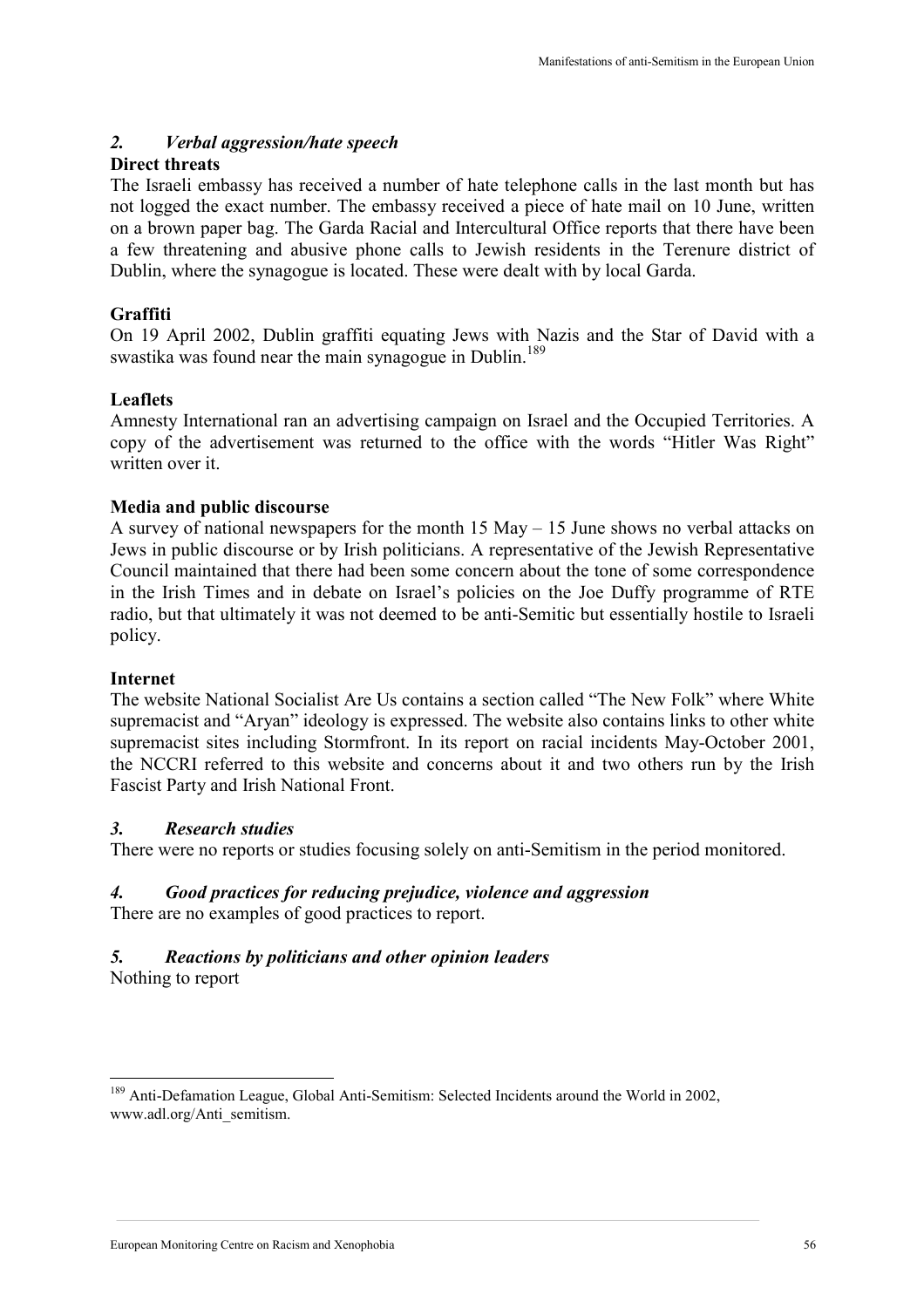# **Greec[e190](#page-56-0)**

In Greece, population 10 million, the 5000 Jews represent a small minority (3000, mainly in Athens, and 1000 in Thessaloniki). Despite denials on the part of most Greek opinion leaders and leaders of the Greek Jewish community, anti-Semitism does seem to exist in Greece, perhaps not so much in social behaviour, but rather as a latent structure. The Orthodox Church continues to include in the liturgy ritual of Good Friday anti-Jewish references and also the religious prejudices against "the Christ killers" remain virulent. Anti-Semitic rhetoric in Greece usually takes the form of opposition to a conspiratorial conception of "Zionism", interpreted as a "Jewish plot for world domination". Latent prejudices and bigotry became evident during the last two years over the issue of having religion included on Greek identity cards. When the Greek government according to EU standards removed this reference it was vilified for "bowing to Jewish pressure". Although all mainstream political parties denounce anti-Semitism, they sometimes also exhibit a curiously strong anti-Semitism seemingly confused with an anti-Israeli and anti-American stance.<sup>191</sup> This form of anti-Semitism was reinforced by Israel's alliance with Turkey, an alliance that led Greece to reinforce its links with the Arab world. Despite their close affiliation to the United States, successive post-war governments and even the Junta followed a foreign policy unfavourable to Israel, which as an ally of Turkey was seen as a potential enemy. The state of Israel was only recognised de-jure by the conservative New Democracy government of Prime Minister K. Mitsotakis in 1990, partly as a result of the Greek involvement in the Gulf War and partly as a result of the ongoing peace process in the Middle East. Populist elements within all political parties still continue to engage in the anti-Semitic rhetoric that stresses the conspiratorial element. Nearly all these prejudices and popular demonising fortified the barriers in the social relationships between Jewish and non-Jewish Greeks.

#### *1. Physical acts of violence*

 $\overline{a}$ 

Several Jewish sites were vandalised and defaced with Nazi slogans and graffiti in the last few years, for example the Jewish cemetery in Athens (on 25-26 May 2000) and the

<span id="page-56-0"></span><sup>&</sup>lt;sup>190</sup> This report is based on the compilation by ANTIGONE, the Information Centre for Racism, Ecology, Peace and Non-Violence. Data collection was done via

<sup>1.</sup> Regional Boards and Central Board of Jewish Communities in Greece. A written request was sent by fax and e-mail to the organisations following the format of the Rapid Response request; however, we received only one written answer from the Central Board representing the regional bodies. Our director also held a personal interview with Mr. Kostandinis, the Chairman of the Central Board, and members of our staff had interviews with members of the Board of the other main Jewish Communities in Corfu (Mr. Sousis), Larissa (Mr. Almelamsi) and Thessaloniki (Mr. Sefiha).

<sup>2.</sup> Media. The media were both monitored and studied. The monitoring of the media, which is a routine activity of the INFOCENTER, provides us with information to be further investigated. At the same time the content of the media reports is also studied since it constitutes an important attitude-forming instrument.

<sup>3.</sup> Internet. The Internet was used basically as a source of data - mostly reports from national and international organisations - and also as a source of material pertinent to our inquiry, i.e. anti-Semitic web pages, discussion groups, etc.

The report on Greece by the Greek Helsinki Monitor (GHM) Minority Rights Group on "Antisemitism in Greece. A Current Picture: 2001-2002", published in November 2002 (see

http://www.greekhelsinki.gr/bhr/english/organizations/ghm\_mrgg\_antisemitism\_2002.rtf) gives a detailed overview on the situation of anti-Semitism in Greece today, documenting the period from January 2001 through June 2002 and emphasising that its existence is systematically denied or ignored.

<span id="page-56-1"></span><sup>&</sup>lt;sup>191</sup> See Prof. Hagen Fleischer, University of Athens, paper to the Round Table Meeting "Manifestations of Anti-Semitism in Europe" Brussels 5 December 2002; see detailed in Greek Helsinki Monitor (GHM) Minority Rights Group on "Antisemitism in Greece. A Current Picture: 2001-2002", published in November 2002, p.5-9 (see http://www.greekhelsinki.gr/bhr/english/organizations/ghm\_mrgg\_antisemitism\_2002.rtf)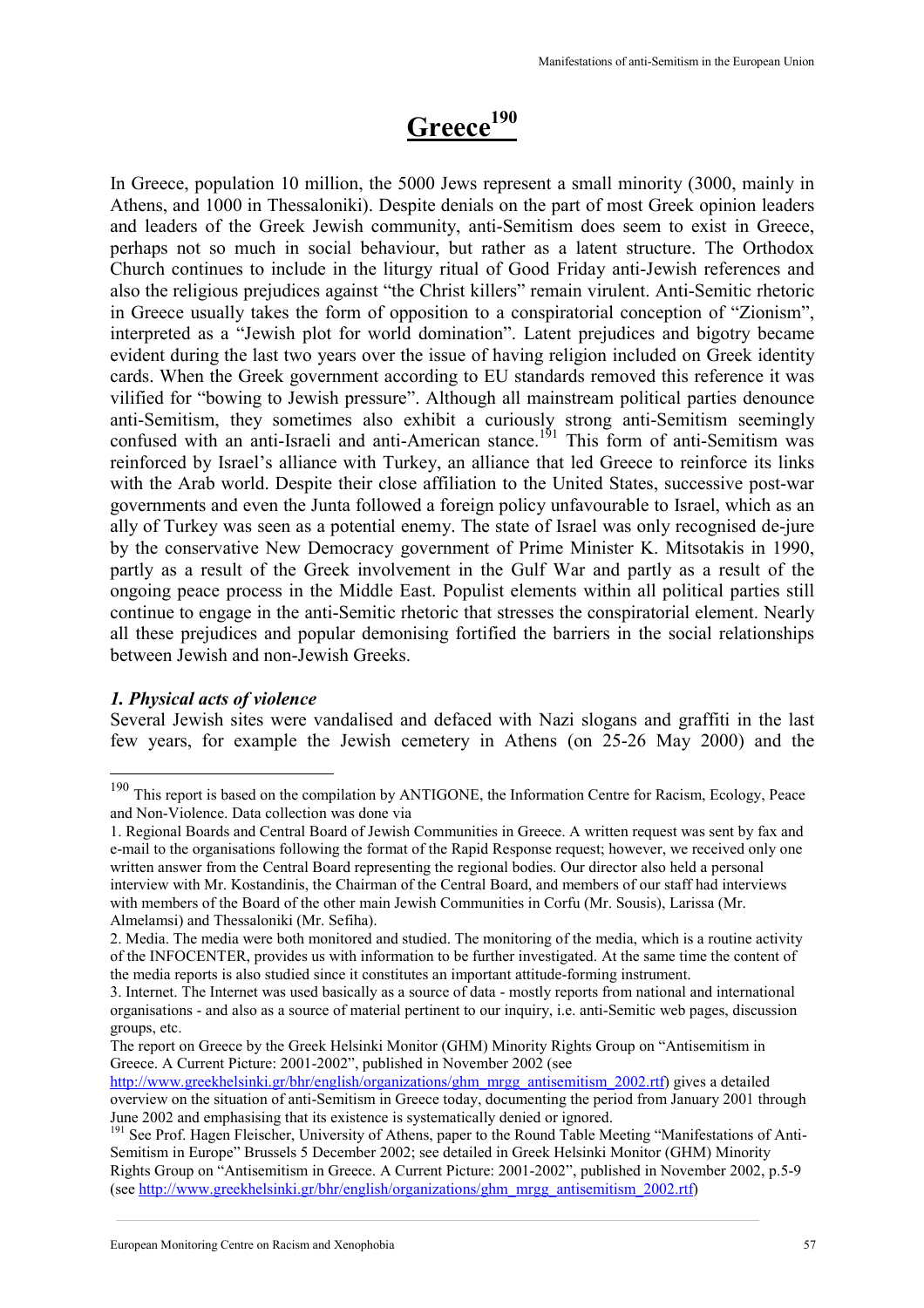Holocaust Memorial and the synagogue in Thessaloniki.<sup>192</sup> In part the only active neo-Nazi group Chrissi Agvi is responsible for these attacks. The al-Aqsa Intifada set off a series of small pro-Palestinian demonstrations, which, however, all went ahead without any outbreaks of violence. During the period covered by the report no physical attacks on Jews or Jewish organisations or incidents concerning them have been reported.

However, we would like to note that only a month before the following incidents were recorded by ANTIGONE, the Central Board of Jewish Communities in Greece and by other NGOs. On 15 and 16 April 2002 the Holocaust Memorial in Thessaloniki was vandalised by person(s) unknown who sprayed red paint on the wreaths, which had been laid two days previously in memory of the victims of the Holocaust, and on the surrounding area. The word "Palestinians" was written in paint nearby. The incident occurred a day after a large pro-Palestinian demonstration had been held in Thessaloniki. The Central Jewish Board of Greece wrote to the Minister of Public Order asking for measures to be taken to guard these sites more effectively in the future and to publicly condemn the incidents. The Government (on 17 April), political parties and the Orthodox Church strongly condemned the incident. On 15 April 2002, the Jewish cemetery of Ioannina in Northern Greece was vandalised by person(s) unknown with Nazi and anti-Semitic graffiti slogans.<sup>193</sup> The cemetery had already been desecrated on 16 January 2002. The Greek Government, political parties and the Orthodox Church condemned the incident in strong terms. On 18 April the Holocaust Memorial of Drama in northern Greece and the Jewish cemetery of Zavlani in Patras (southern Greece) were vandalised with Nazi and anti-Semitic graffiti slogans. The Greek Government, political parties and the Orthodox Church condemned the incident.

#### *2. Verbal aggression/hate speech* **Politics**

The rumour, first published by some newspapers of the Arab press, that 4000 Jews had been warned by the Israeli Secret Service Mossad and did not go to their offices on 11 September, the day of the terrorist attack in New York, was tabled as a question in Parliament by MP and leader of the ultra nationalist party "LAOS" G. Karatzaferis<sup>194</sup> soon after the attack. Print and broadcast media<sup>195</sup> – even the Bulletin of the Technical Chamber of Greece (8 October, 2001) – reported this rumour as well. According to a poll conducted five weeks after the event, 42% of Greeks subscribed to this rumour, as opposed to  $30\%$  who rejected it.<sup>196</sup> The Central Jewish Board and the Israeli Embassy protested to politicians and the press. In a statement the Union of Athens Press Journalists mentioned the small television station "Tele Asty" (which is owned by Karatzaferis and spread the anti-Semitic rumours)<sup>197</sup> as a special case of racist behaviour towards the Jews. It should also be noted that most newspapers reported this rumour ironically and not in an anti-Semitic way.

#### **Insults**

<span id="page-57-0"></span><sup>&</sup>lt;sup>192</sup>Antisemitism Worldwide 2000/1, online, Greece (see http://www.tau.ac.il/Anti-Semitism/annual-report.html).<br><sup>193</sup>http://groups.yahoo.com/group/balkanhr/message/3900 (Ioannina).<br><sup>194</sup>http://www.iospress.gr/mikro2001/mi

<span id="page-57-2"></span><span id="page-57-1"></span>

<span id="page-57-3"></span>www.enet.gr).

<span id="page-57-4"></span><sup>&</sup>lt;sup>196</sup> Television poll conducted 17-18 October 2001 by KAPA Research among 622 households in the Greater Athens Area for the TV programme "Protagonistes," aired on 18 October 2001 on NET (2nd channel of State Television).

<span id="page-57-5"></span><sup>&</sup>lt;sup>197</sup> Greek Helsinki Monitor (GHM) Minority Rights Group on "Antisemitism in Greece. A Current Picture: 2001-2002", published in November 2002, p. 3, 9-14 (see http://www.greekhelsinki.gr/bhr/english /organizations/ghm\_mrgg\_antisemitism\_2002.rtf)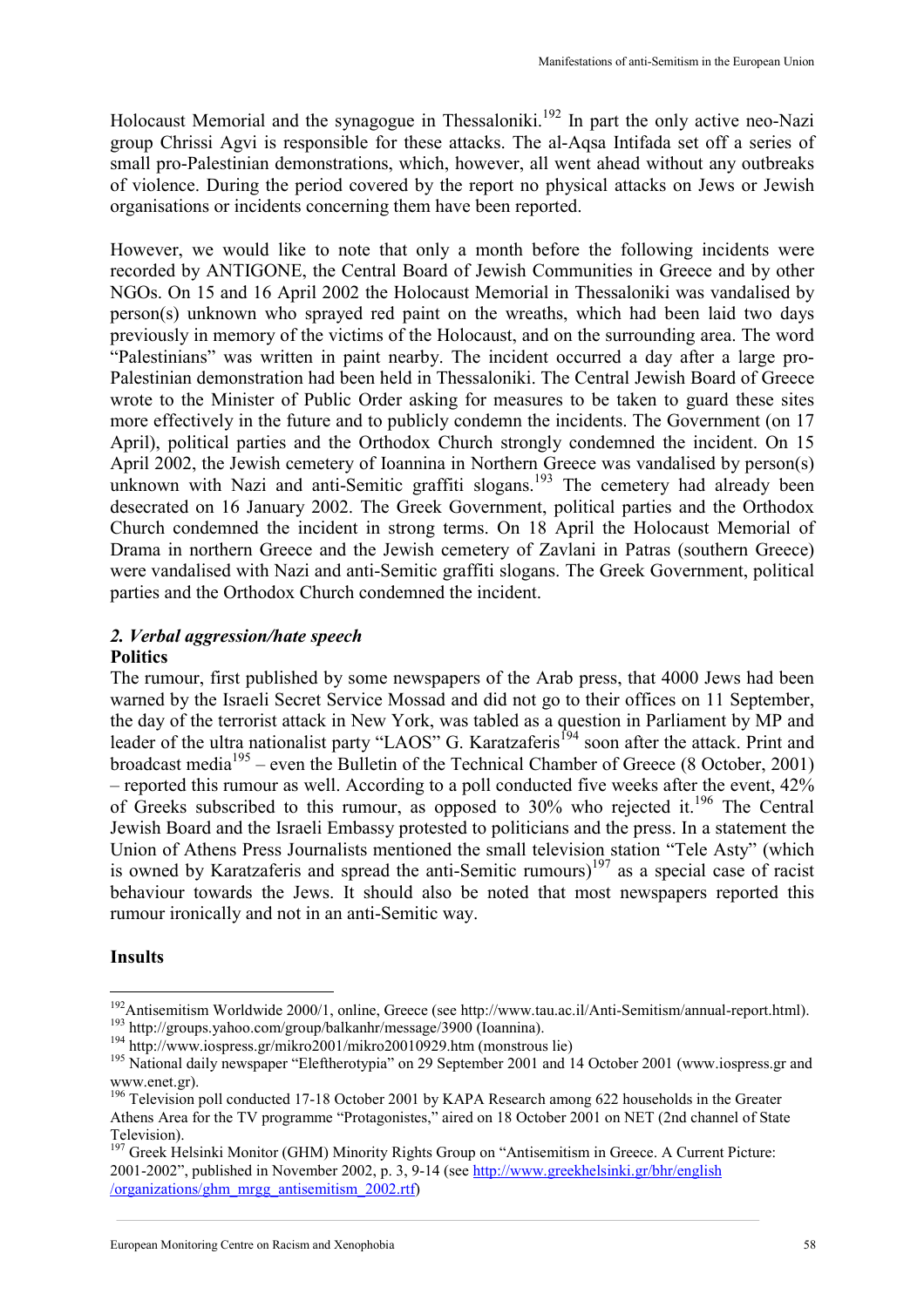The Chairman of the Central Board of Jewish Communities in his written reply to the National Focal Point's request for information has included a number of cartoons published in national dailies that may be considered as insulting to Jews.

#### **Graffiti**

This has been reported in the previous section under "Vandalism and Disparagement". There have been no other reported graffiti or other anti-Semitic inscriptions by human rights NGOs.

#### **Media**

On 2 April the two largest dailies Ta Nea and Elefterotypia (center-left) as well as the rightwing daily Apogevmatini printed as unquestionable reality a heinous libel that Israelis were trafficking the organs of dead Palestinian fighters and performing medical experiments on Arab prisoners.<sup>[198](#page-58-0)</sup>

The Chairman of the Central Board of Jewish Communities in his written reply to the National Focal Point's request for information has stressed that "there is a conscious attempt to create an anti-Semitic climate by various articles that are critical of the policies pursued by Israel and personally its Prime Minister"; he specifically pointed out two articles that put forward the view that Jews have excessively used the pain resulting from the cruelty of the Holocaust published during the period in question:

- "Auschwitz and Palestine", published in the daily national newspaper Kathimerini on 2 June 2002.

- "The excessive use of the Holocaust", published in the daily national newspaper Kathimerini on 4 June 2002. He also pointed out that cartoons with anti-Semitic content have appeared in newspapers during the period in question and in previous months.<sup>[199](#page-58-1)</sup>

A small number of commentators, who frequently appear on small TV stations like the ultra right wing Tele-Asty and Extra Channel expressing anti-Semitic views, are not considered "opinion leaders" and their influence is very small. The popular composer Mikis Theodorakis wrote an editorial for the Greek daily TO VIMA in which he claimed that the Jews are "imitating the Nazi savagery" and that they are "enchanted by the Nazi methods".<sup>[200](#page-58-2)</sup>

#### **Internet**

 $\overline{a}$ 

1997 the Hellenic Nationalist Page published an anti-Semitic diatribe on its Internet site, entitled "New Zionist Attack against Hellenism" which is still on their homepage. Taking issue with phrases in the ad referring to the Maccabean victory over the Greeks, the article accused the Jews of racism and claimed, falsely, that Rupert Murdoch, owner of the *New York Post*, was a Jew. The article also reiterated other charges the group had made in the past, such as Jewish collaboration with "the Ottomans in the subjugation of Byzantium," and the Jews' promotion of the notion that "they are the only (or at least the most victimised) victim in history." Further, it questioned the "imaginary 6 million figure" of people who perished in the Holocaust, in contrast to the documented figure of 800,000 Greeks lost in World War  $II^{201}$  $II^{201}$  $II^{201}$ . Similar articles have appeared on this website in recent years. The latest addition (news 2001) presents an article on "The exclusive victims of genocide" which contains similar anti-Semitic

<span id="page-58-0"></span><sup>&</sup>lt;sup>198</sup> Greek Helsinki Monitor (GHM) Minority Rights Group on "Antisemitism in Greece. A Current Picture: 2001-2002", published in November 2002, p. 3 (see http://www.greekhelsinki.gr/bhr/english/organizations /ghm\_mrgg\_antisemitism\_2002.rtf) 199 Examples of this: ADL Calls on Greek Government to Condemn Anti-Semitism in the Press (see

<span id="page-58-1"></span>

<span id="page-58-2"></span>http://www.adl.org). 200 Takis Michas, Many Greeks React Irrationally to the Middle East Tragedy, National Herald, 20 -21 April 2002.

<span id="page-58-3"></span><sup>&</sup>lt;sup>201</sup> See Anti-Semitism Worldwide 1999/2000 (http://www.tau.ac.il/Anti-Semitism/asw99-2000/greece.htm.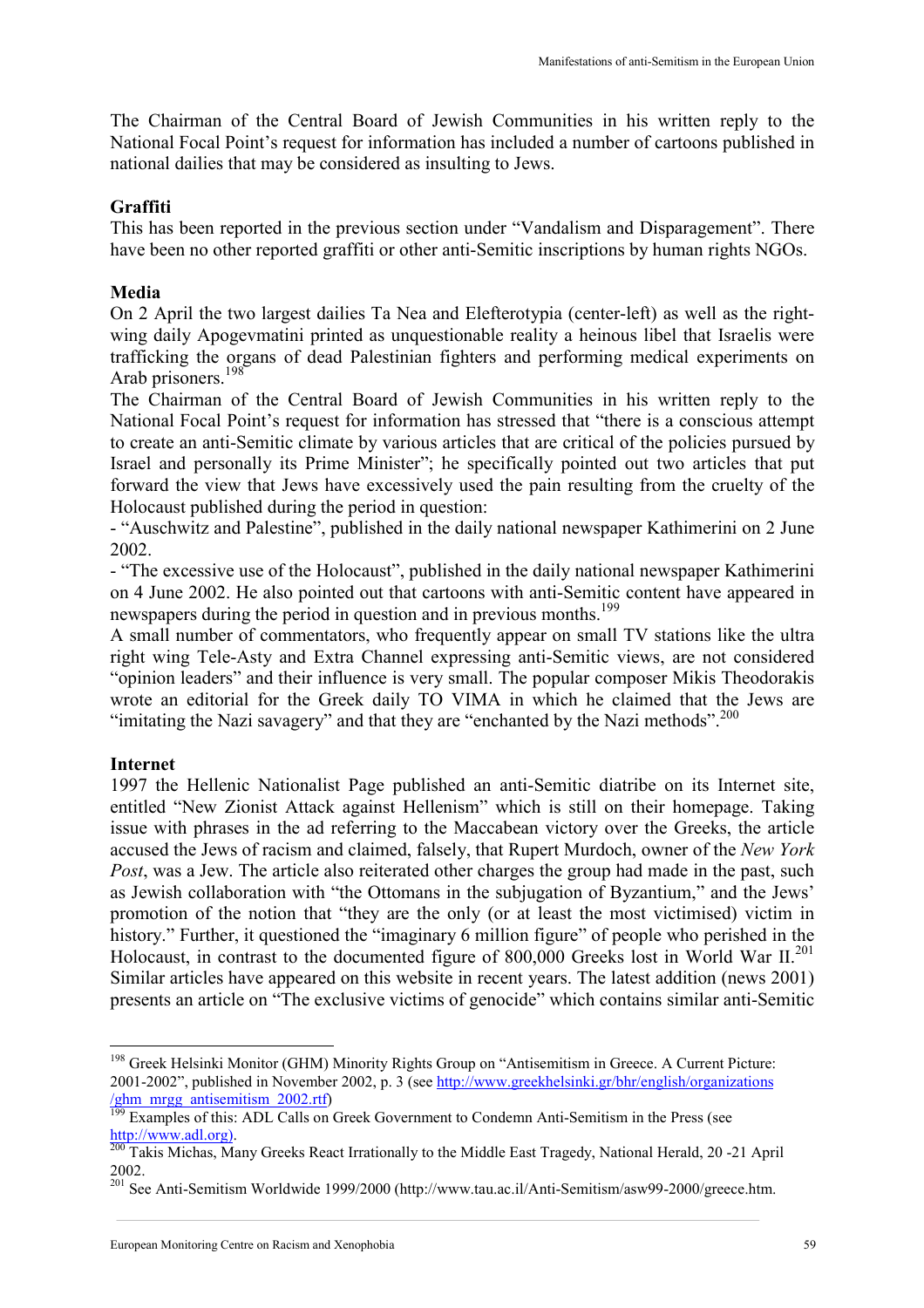stereotypes and refers to another article from 1996 (with a link to be opened) on "Zionists and Mongols – Butchers of Hellenism."<sup>[202](#page-59-0)</sup>

#### *3. Research Studies*

Opinion polls carried out after 11 September terrorist attacks showed that a significant proportion of the Greek public readily accepted conspiratorial rumours implicating the Israeli secret services in the attack.<sup>203</sup> There is no reliable scientific data available, but it may be that media reports may have in their critical approach towards Israel's military operations inadvertently led to a rise in anti-Semitic sentiments among the Greek population.<sup>[204](#page-59-2)</sup>

#### *4. Good practices for reducing prejudice, violence and aggression*

Only small examples had been visible: On 6 June the topic in Modern Greek presented in the formal examinations for entry into Greek Universities (Panhellenic Examinations)<sup>205</sup> was an excerpt from the "Diary of Anne Frank". Students were asked to comment and compare WWII and modern incidents of racism and anti-Semitism. On 28 January 2002 the President of the Republic was visited by the teachers and pupils of the primary school of the Jewish Community of Athens. On 29 January Leon Benmayor, honorary Chairman of the Jewish Community of Thessaloniki and Holocaust survivor, was honoured with the Golden Cross of the Greek Legion of Honour by the President of the Republic for his contribution to science.<sup>206</sup> There was also an excellent treatment of Zionism as the quest for national identity and a state by the IosPress group of journalists who write for the national daily Eleftherotypia (published on 28 April 2002).<sup>[207](#page-59-5)</sup>

#### *5. Reactions by politicians and other opinion leaders*

The Government, political parties and the Orthodox Church have always condemned any anti-Semitic incidents through their official spokespersons and the Government has taken special security measures for safeguarding Jewish establishments. The government on 17 April condemned acts of vandalism at the Holocaust memorial in Thessaloniki and the Jewish cemetery of Ioannina.<sup>[208](#page-59-6)</sup>

There have been no particular reactions by politicians or other opinion leaders during the period in question. This brought the Greek Helsinki Monitor/Minority Rights Group to the conviction "that the government has yet to take a strong and consistent stand against anti-Semitism. Even extreme anti-Semitic views openly expressed by Orthodox clergy members, politicians, factions, cultural icons, and journalists pass without comment. Attacks on Jewish monuments and property receive little if any attention in the media and faint condemnation by the political and spiritual leadership."<sup>209</sup> The large majority of politicians and opinion leaders from both the right and the left have been strongly critical of the military offensive against the

<span id="page-59-0"></span><sup>&</sup>lt;sup>202</sup> See the corresponding homepage.

<span id="page-59-1"></span><sup>&</sup>lt;sup>203</sup> A lie transforms into anti-Semitic hysteria and reaches Greek Parliament, Eleftherotypia, 29 October 2001 (http://groups.yahoo.com/group/balkanhr/message/2978).

<span id="page-59-2"></span><sup>&</sup>lt;sup>204</sup> See Many Greeks React Irrationally to the Middle East Tragedy (T. Mihas), The National Herald, 20/21 April 2002 (http://www. groups.yahoo.com/group/balkanhr/message/3881).

<span id="page-59-3"></span>

<span id="page-59-4"></span><sup>&</sup>lt;sup>206</sup> Macedonian Press Agency, 30 January 2002 (see http://www.hri.org/news/greek/mpa/2002/02-01- $\frac{31 \text{.mpa.html}}{207}$ Zionism 1 – Zionism 2 (http://www.iospress.gr/ios2002/ios20020428a.htm).<br><sup>208</sup> Government condemns vandalism at Holocaust memorial, Jewish cemetery, AP news 17 April 2002

<span id="page-59-5"></span>

<span id="page-59-6"></span><sup>(</sup>http://groups.yahoo.com/group/balkanhr/message/3869):

<span id="page-59-7"></span><sup>&</sup>lt;sup>209</sup> Greek Helsinki Monitor (GHM) Minority Rights Group on "Antisemitism in Greece. A Current Picture: 2001-2002", published in November 2002, p. 2 (see

http://www.greekhelsinki.gr/bhr/english/organizations/ghm\_mrgg\_antisemitism\_2002.rtf)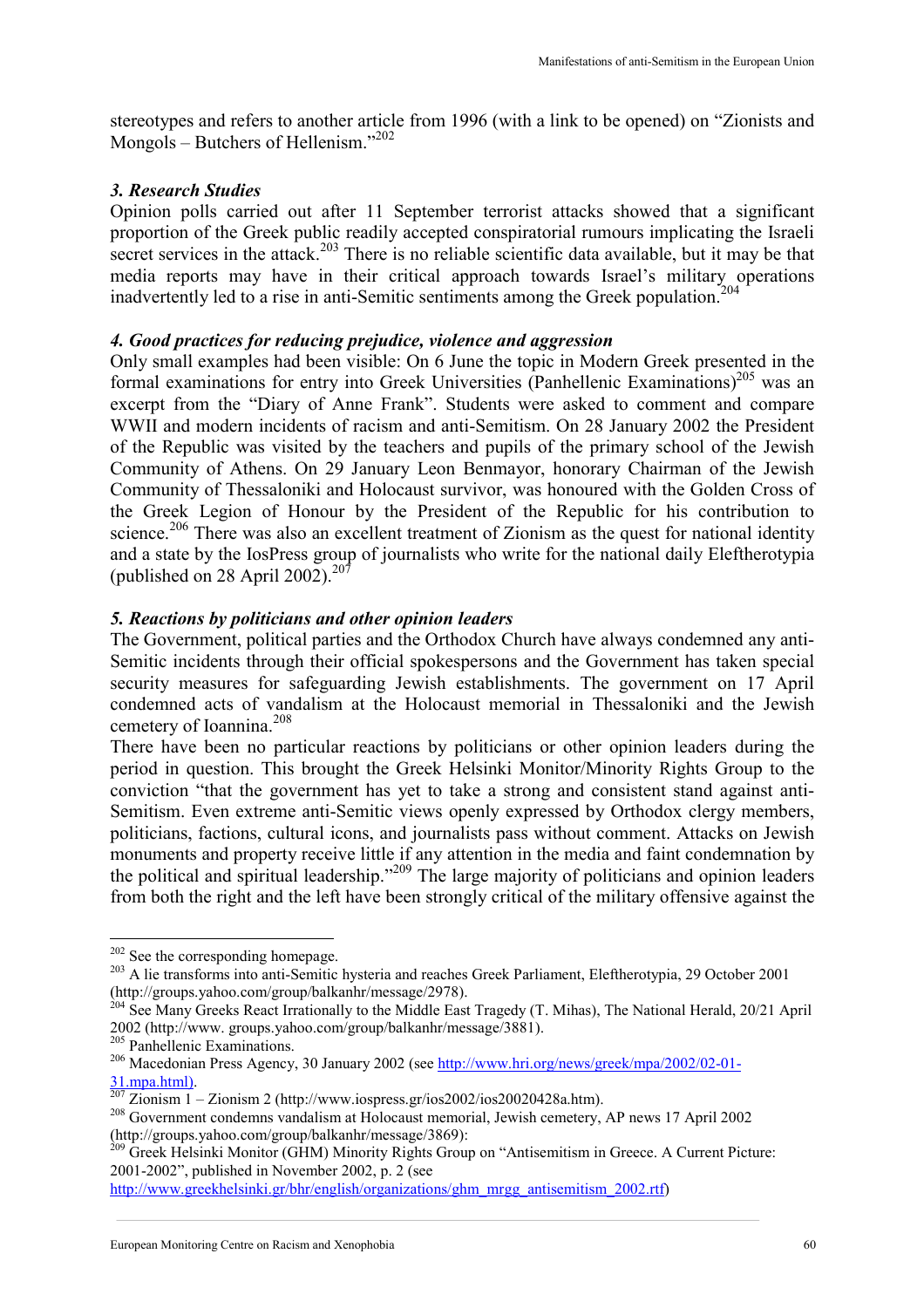Palestinian Authority and the following events, but have equally condemned terrorist acts stressing the need for a peaceful settlement and the futility of military solutions. On 31 March the speaker of the Greek Parliament and leading PASOK member Apostolos Kaklamanis condemned Israel for committing genocide against the Palestinian people.<sup>210</sup> The Central Jewish Council expressed its deep regrets "for the unacceptable and unfair comparison" of the Holocaust with Israeli action in the West Bank.[211](#page-60-1) During an OSCE parliamentary discussion on current European anti-Semitism on 8 July 2002, the Simon Wiesenthal Center urged the Greek Prime Minister and other Greek leaders to publicly condemn the use of anti-Semitic stereotypes and Nazi imagery that has characterised much of the public and media criticism of Israel $^{21}$ 

# **Spain[213](#page-60-3)**

In Spain (total population 40 million) Jews were recognised as full citizens in 1978. Today the Jewish population numbers about 40,000, 20,000 of whom are registered in the Jewish communities. The majority live in the larger cities of Spain on the Iberian Peninsula, North Africa or the islands. Many of the prejudices cultivated during the Franco years persist: during that time Israel was never recognised. Israel and Spain did not establish diplomatic ties until 1986, when Spain recognised the State of Israel. Many young Spaniards consider support of the PLO a crucial qualification for being identified as "progressive" or leftist.

Since the beginning of the second Intifada more and more anti-Semitic attacks are taking place, mainly after pro-Palestinian demonstrations. In October 2000 the Holocaust Memorial in Barcelona was desecrated and the glass door of Spanish-Moroccan synagogue in the North African enclave of Ceuta destroyed and anti-Semitic pamphlets distributed across the market place. On 8 October, the most important Jewish holiday Yom Kippur, graffiti was smeared across a house belonging to the local Jewish association in Oviedo that read "Jew murderers". An incident had taken place the day before during the football match between Spain and Israel outside the stadium in Madrid. Neo-Nazis shouted anti-Semitic slogans and distributed anti-Semitic literature.<sup>214</sup> Also, windows of the main synagogue in Madrid were shattered on 13 October. The Imam of Valencia asserted on 21 September 2001 in a mosque filled with worshipers: "All the evidence shows that the Jews are guilty", referring to the claim by radical Islamists, right-wing extremists and Holocaust deniers that Jews were behind the attacks in New York and Washington on 11 September.<sup>215</sup> In September 2001 the synagogue of Melilla

<span id="page-60-2"></span><span id="page-60-1"></span>

<span id="page-60-0"></span><sup>&</sup>lt;sup>210</sup> Greek Helsinki Monitor, Greek parliament speaker accuses Israel of `genocide`, 31 March 2002.<br><sup>211</sup> Michas, ibid.<br><sup>212</sup> Panayote Dimitras, 11 July 2002: Wiesenthal Center: Unanswered anti-Semitism in Greece's mainstr could open the door to violence and poison the environment leading up to Olympic Games.

<span id="page-60-3"></span><sup>&</sup>lt;sup>213</sup> This report is based on the compilation of the Movimiento por la paz, el desarme y la libertad (MPDL)/Movement for Peace, Disarmament and Liberty. The following information sources were used for this report: mass media; Internet (search oriented on neo-Nazi and racist groups); violence reports; personal interviews; and consultation with several organizations. The compilation of the anti-Semitic attacks of the years 2000/1 is based on the report by Antisemitism Worldwide 2000/01 online, Spain and the Simon Wiesenthal Center, Snider Social Action Institute, Worldwide Anti-Semitic Hate Crimes & Major Hate Incidents, from Jewish New Year 5761 (29 September 2000) - Present (3 November 2000), An Interim Report.

<span id="page-60-4"></span>

<span id="page-60-5"></span><sup>&</sup>lt;sup>215</sup> Antisemitism Worldwide 2000/01 online, General Analysis Overview, p.7 (see http://www.tau.ac.il/Anti-Semitism/annual-report.html).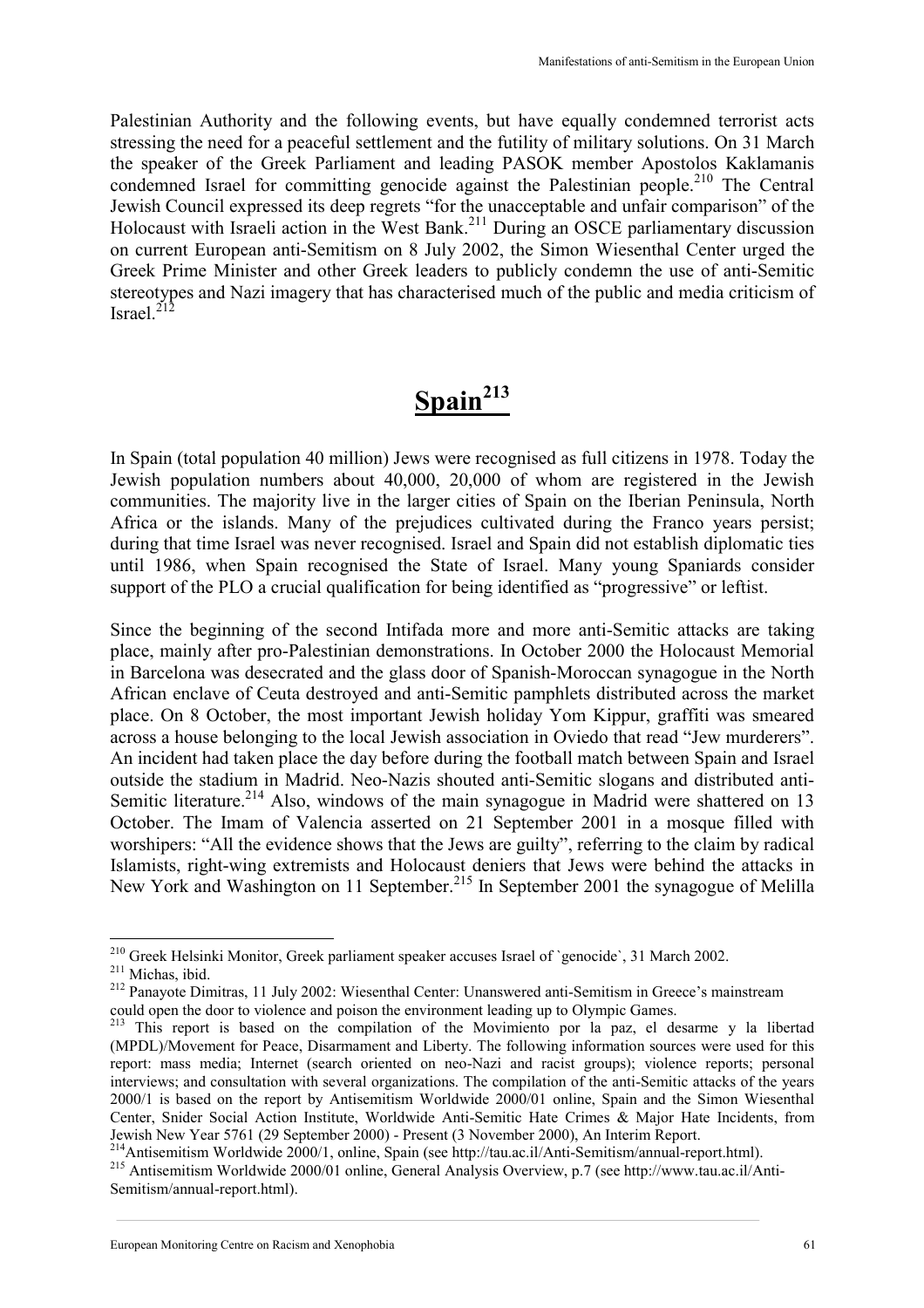was attacked and a Jewish cemetery desecrated; in Ceuta several Jewish buildings were daubed with paint.<sup>[216](#page-61-0)</sup>

#### *1. Physical acts of violence*

On 5 January 2002, anti-Semitic graffiti was found on the door of a synagogue in Madrid; around midnight of 8 March 2002, the door of the Ceuta synagogue was set on fire.<sup>217</sup> The synagogue of Madrid is now under permanent police surveillance and Jewish schools are also provided with police surveillance at the beginning and end of activities.

#### *2. Verbal Aggression/hate speech*

#### **Direct Threats**

In July outside the synagogue in Madrid, a group of twenty skinheads demonstrated, shouting anti-Israel and anti-Semitic slogans.<sup>[218](#page-61-2)</sup>

#### **Public Discourse**

The Movimiento Social Republicano (MSR), which on other occasions joins xenophobic protests against Muslims (for example against the opening of a Moroccan consulate in Almeria), participated in pro-Palestinian demonstrations organised by radical Islamists and NGOs, where the participants also displayed anti-American attitudes. The mass media often confuses Israel and the Jewish community.

On 7 April 2002, a pro-Palestinian demonstration attracted official representatives from all Catalan political parties, except the conservative PP, and a total of 7000 people in Barcelona. One demonstrator, who appeared clearly in a photograph taken, was carrying a caricature of Ariel Sharon's head on a pig's body (traditional anti-Semitic stereotype), which is surrounded by swastikas. $219$ 

#### **Internet**

A series of international right-wing extremist and revisionist/denial homepages offer links in Spanish. Particular attention is to be given to the website of the "Nuevo Order" group that is networked per links with the entire far-right scene and whose label shows a similarity with the American militant far-right group "Stormfront". "Nuevo Order" combines anti-Semitism with anti-Americanism and mixes old with modern anti-Semitic stereotypes. The "Protocols of the Elders of Zion" can be downloaded here as well as at the linked site belonging to the "Fuerza Aria". The "Fuerza Aria", a group that spreads extreme rightist and National Socialist thought, conducts campaigns via the Internet "Against the Jewish Power" and propagates a pro-Palestinian and pro-Iraqi stance.<sup>[220](#page-61-4)</sup>

#### *3. Research Studies*

 $\overline{a}$ 

The survey commissioned by the ADL conducted between 9 and 29 September 2002 concerning "European Attitudes towards Jews, Israel and the Palestinian-Israeli Conflict" (see Table: Report on Belgium) established that Spanish respondents harbour the most anti-Semitic view. 72% agreed to the statement "Jews are more loyal to Israel than to this country"

<span id="page-61-0"></span><sup>&</sup>lt;sup>216</sup> EUMC Anti-Islamic reactions in the EU after the terrorist acts against the USA, Spain (see

<span id="page-61-1"></span>http://www.eumc.at/publications/terror-report/collection/Spain.pdf).<br><sup>217</sup> Murray Gordon, The New Anti-Semitism in Western Europe, American Jewish Committee, online, publications, p.12 (see http://www.ajc.org/InTheMedia/ Publications.asp?did=618&pid=1412).

<span id="page-61-3"></span><span id="page-61-2"></span><sup>&</sup>lt;sup>219</sup> Inside Europe: Iberian Notes online, 8 April 2002.<br><sup>220</sup> See the corresponding websites.

<span id="page-61-4"></span>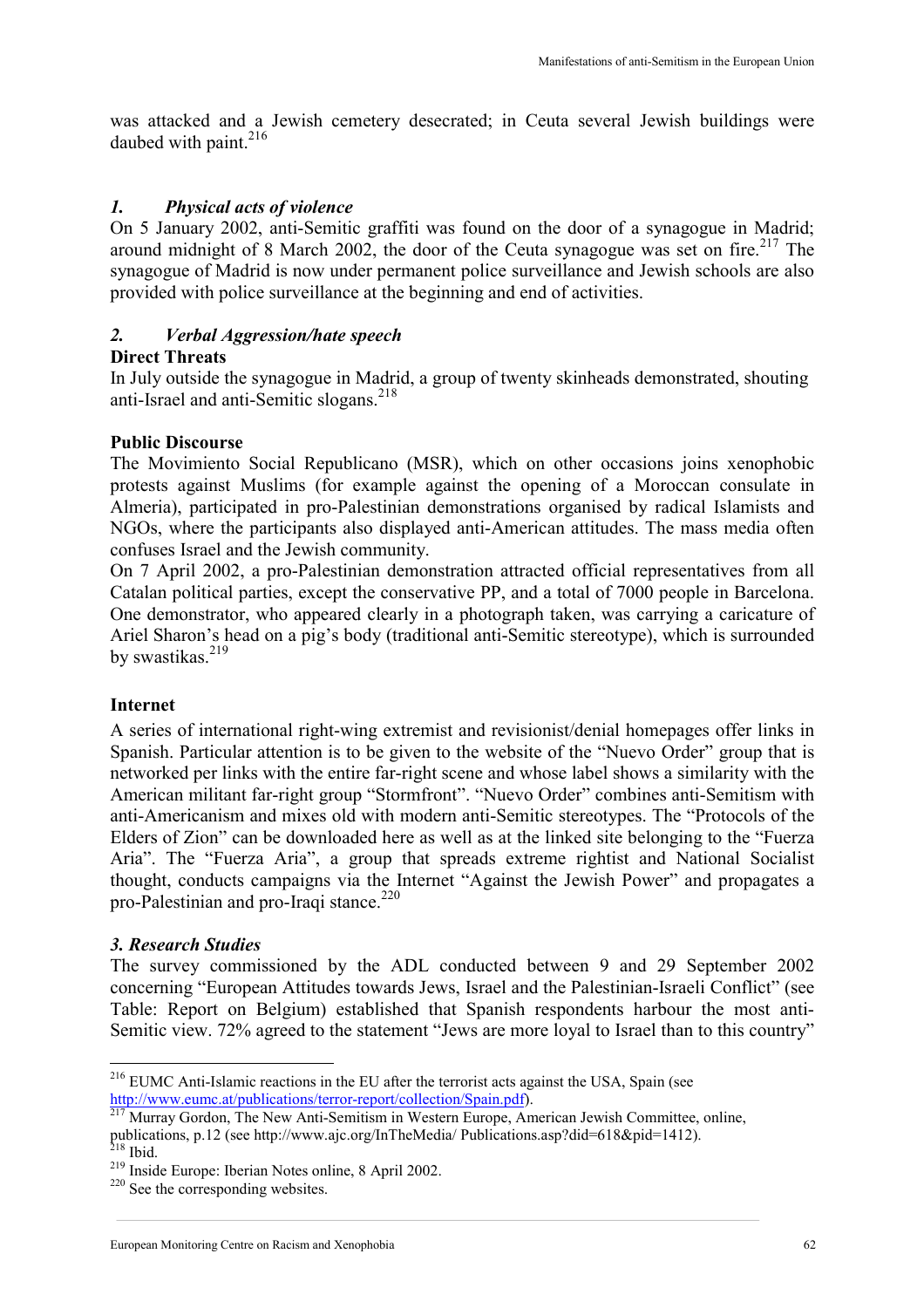(EU average: 51%) and 63 % to the statement "Jews have too much power in the business world". $^{221}$  $^{221}$  $^{221}$ 

#### *4. Good practices for reducing prejudice, violence and aggression*

On 9 June 2002 the Evangelical Church and the Institute for Judeo-Christian Studies in Madrid together with the Jewish communities of Madrid and Barcelona organised a demonstration of support for Israel also as a sign against anti-Semitic attitudes.

#### *5. Reactions by politicians and other opinion leaders***[222](#page-62-1)**

Newspapers have become more deliberate in their use of graphics, avoiding any assimilation between Nazi and Jew symbols. The Spanish Interior Minister Mariano Rajoy Brey, together with his colleagues from Germany, France, Belgium and the United Kingdom, presented a joint declaration against "Racism, Xenophobia and anti-Semitism" in April 2002.<sup>2</sup>

# **Franc[e224](#page-62-3)**

Jews in France (total population: 60 million) – the biggest such community in Western Europe (600,000-700,000, half of them living in the Paris area) – are generally well respected, socially assimilated and well represented in politics.<sup>[225](#page-62-4)</sup>

Anti-Semitic prejudices in France were already virulent during the Six Day War and the anti-Zionist campaign of the 1970s and 1980s. With the successes achieved by the extreme rightwing Front National and an increasing denial of the Holocaust in the 1990s such stereotypes once again received strong acceptance. At the same time, in the mid-1990s began the critical engagement with National Socialism, collaboration and the responsibility of the Vichy Regime.

As the second Intifada began, the number of anti-Semitic criminal offences rose drastically; out of 216 racist acts recorded in 2000 146 were motivated by anti-Semitism.<sup>226</sup> The peak was reached during the Jewish High Holidays in October 2000; one third of the anti-Semitic attacks committed worldwide took place in France (between 1 September 2000 and 31

<span id="page-62-0"></span><sup>&</sup>lt;sup>221</sup> ADL Survey "European Attitudes Toward Jews, October 2002,

http://www.adl.org/anti\_semitism/EuropeanAttitudesPoll-10-02.pdf

<span id="page-62-1"></span> $222$ <sup>222</sup> The MPDL declares that this point is not clear at all: there were no speeches by politicians and other opinion leaders on this subject. From the interviews performed we have extracted: the mass media gives partial information about the Israel-Palestinian conflict; this partial information is riddled with error in its use of concepts like Jew and Israel; and there is a problem with the concept foreigner and Jew, both are treated as if they mean the same meaning.<br><sup>223</sup> See the report on Belgium, point 5.

<span id="page-62-2"></span>

<span id="page-62-3"></span><sup>&</sup>lt;sup>224</sup> This report is based on the compilation of L'Agence pour le Développement des relations interculturelles (Adri). The sources used to count the acts are the following: all daily print press as well as press agencies; Jewish Communities' media (Actualité juive, antisémitisme.info, etc.); Jewish groups (CRIF, UEJF), in particular the new structures or initiatives recently set up to counter anti-Semitic acts or for the purpose of victim support (Observatoire du monde juif, help lines such as SOS Vérité - Sécurité or SOS antisémitisme); anti-racist nonprofit organisations (LICRA, SOS Racisme, MRAP, FASTI)

<span id="page-62-4"></span><sup>&</sup>lt;sup>225</sup> World Jewish Congress online, Policy Dispatches, No. 83 (see

<span id="page-62-5"></span>

http://www.wjc.org.il/publication/policy\_dispatches/pub\_dis83.html). <sup>226</sup> Annual Report of the Commission Nationale Consultative des Droits de l'Homme (CNCDH) for 2000, released March 2001 (cited Antisemitism Worldwide 2000/1, online, France, (see http://www.tau.ac.il/Anti-Semitism/annual-report.html).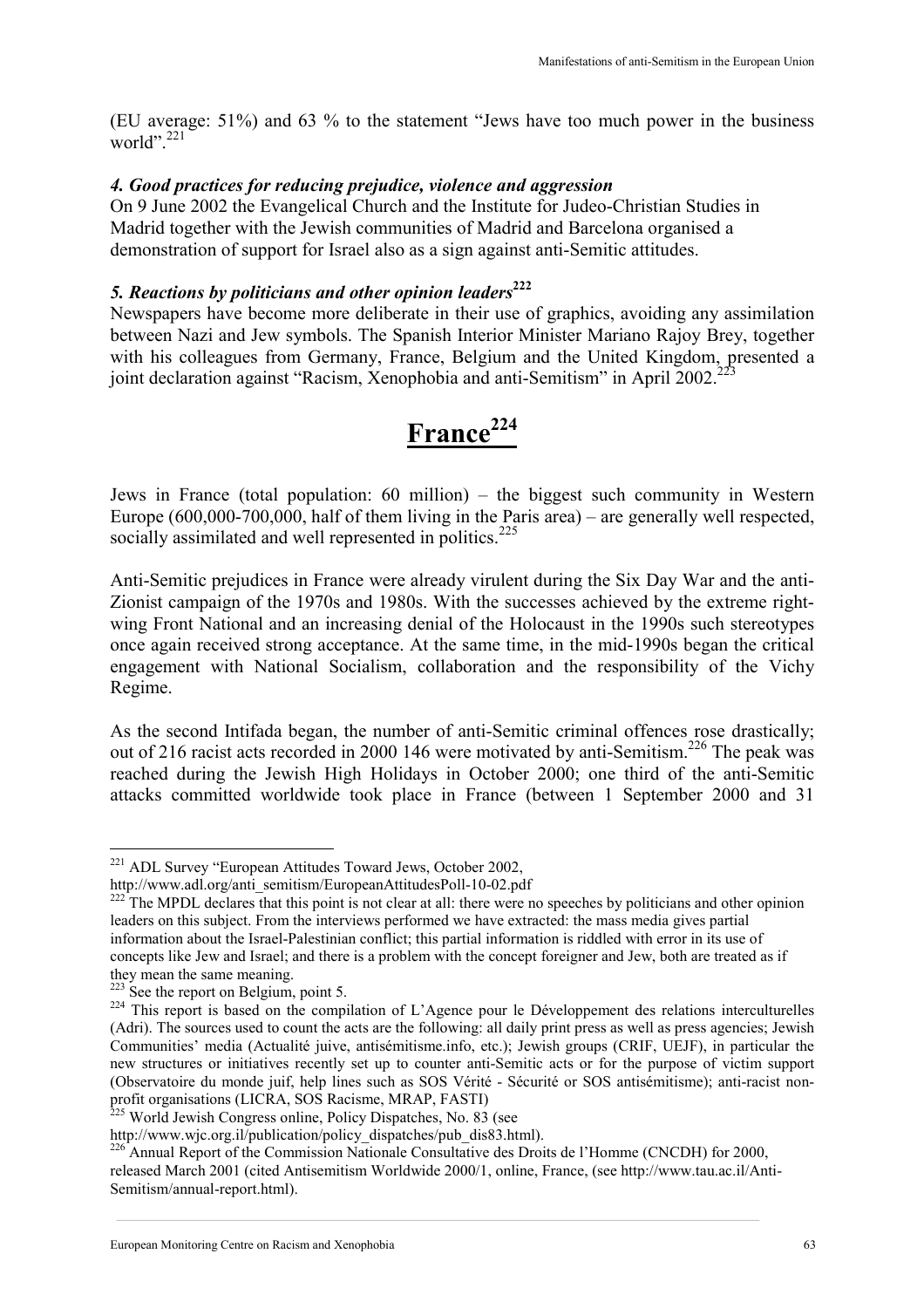January 2002 405 anti-Semitic incidents were documented).<sup>227</sup> The perpetrators were only seldom from the extreme right milieu, coming instead mainly from non-organised Maghrebian and North African youths.<sup>228</sup> After interrogating 42 suspects, the police concluded that these are "predominantly delinquents without ideology, motivated by a diffuse hostility to Israel, exacerbated by the media representation of the Middle East conflict (...) a conflict which, they see, reproduces the picture of exclusion and failure of which they feel victims in France".[229](#page-63-2) Beginning in January 2002, but mainly from the end of March till the middle of April 2002<sup>230</sup>, there was a wave of anti-Semitic attacks. In the first half of April attacks against Jews and Jewish institutions in Paris and surrounding areas were daily occurrences. This was a repeat of the situation of October 2000.<sup>231</sup> In reaction to the anti-Semitic mood the number of the French Jews who immigrated to Israel in 2002 doubled to 2,566, the highest number since  $1972^{232}$  $1972^{232}$  $1972^{232}$ 

In addition, there was an almost polemical debate on the nature as well as the denunciation of anti-Semitism linked to the situation in the Middle East and to Islam, a debate, which led to divisions between prominent participants and anti-racist groups. Anti-Semitism and security questions specific to the Jewish community were almost absent from public debate during this period. In fact, the main ideological themes in the public debate at a time of both Presidential (12 April and 5 May 2002) and national (9 and 16 June 2002) elections were law and order and the unexpectedly strong support for the Front National and its leader Jean-Marie Le Pen, who played on anti-Semitic resentments.<sup>233</sup> Viewed from a later perspective, there is an obvious connection with anti-Semitism. During that same period there was a renewed outbreak of anti-Muslim acts and speech attributed to the far right.

<span id="page-63-0"></span> $^{227}$  A 242-page report by « Les Antifeujs » which was published in March 2002 documents these incidents, JTA News (http://www.jta.org/page\_view\_story.asp?intarticleid=011090&intacSee also Les Antifeujs, Actes Hostiles Commis a Paris et Region Parisienne, Septembre 2000-Juin 2002, online

<sup>(</sup>http://www.consistoire.org/incidentsfr.html), "Antifeujs" means "Antijuifs" (Anti-Jews) and refers to the slang used by the youth in underprivileged suburbs which are characterised by strong North African immigration; see also Ligne verte SOS antisémitisme, Antisem.com (http://www.antisem.com), Actes hostiles commis a paris et region parisienne, Septembre 2000-Janvier 2002; see also Centre Simon Wiesenthal –Europe, Principal anti-Semitic attacks in France, 1 January-12 May 2002 by Dr. Shimon Samuels, Director for International Liaison; see also Centre Simon Wiesenthal – Europe, Antisemitism 2002 in France. "Intifada" Import or Domestic Malaise?, by Dr. Shimon Samuels/Mark Knobel, Paris 2002.<br><sup>228</sup>Antisemitism Worldwide 2000/1, online, France (see http://www.tau.ac.il/Anti-Semitism/annual-report.html).

<span id="page-63-2"></span><span id="page-63-1"></span><sup>&</sup>lt;sup>229</sup> Cited by Centre Simon Wiesenthal, Antisemitism 2002 in France. "Intifada" Import or Domestic Malaise?, by Shimon Samuels/Mark Knobel, Paris 2002, p.3.

<span id="page-63-3"></span><sup>&</sup>lt;sup>230</sup> In April 2002 French police services registered 119 physical acts and 448 threats with an anti-Semitic character, from then on the incidents diminished stately. Veronique Chemla (for Guysen Israel News), Baisse importante du nombre d'actes antijuifs en France selon le ministère de l'Intérieur, 22 August 2002 (see http://www. antisem.com/chemla\_v020820.html.

<span id="page-63-4"></span> $^{231}$  Lawyers Committee for Humans Rights, Fire and Broken Glass. The Rise of Anti-Semitism in Europe, Strasbourg, May 2002 (see http://www.lchr.org/iJP/antisemitism\_report.pdf); see the list of attacks from January to April 2002 in: ADLonline, Global Anti-Semitism: selected Incidents Around the World; detailed list of the incidents from Sept. 2000 to May 2002 in: Antisem.com online "Actes hostiles commis a Paris et Region

<span id="page-63-5"></span>parisienne".<br><sup>232</sup> Jewish News Worldwide online, list-server: "Anti-Jewish Incidents in France Resumed", 10 January 2003. <sup>233</sup> A pamphlet under the title "Le Pen was, is, and will be right" warned about the influence of the Jewish

<span id="page-63-6"></span><sup>&</sup>quot;lobby" in France and Le Pen claimed "We would be wrong to forget the role of the Jewish Masonic International of B'nai B'rith (...) This powerful and hidden minority has chosen to erect invisible barriers inside the French people." JTA News online, 22 April 2002.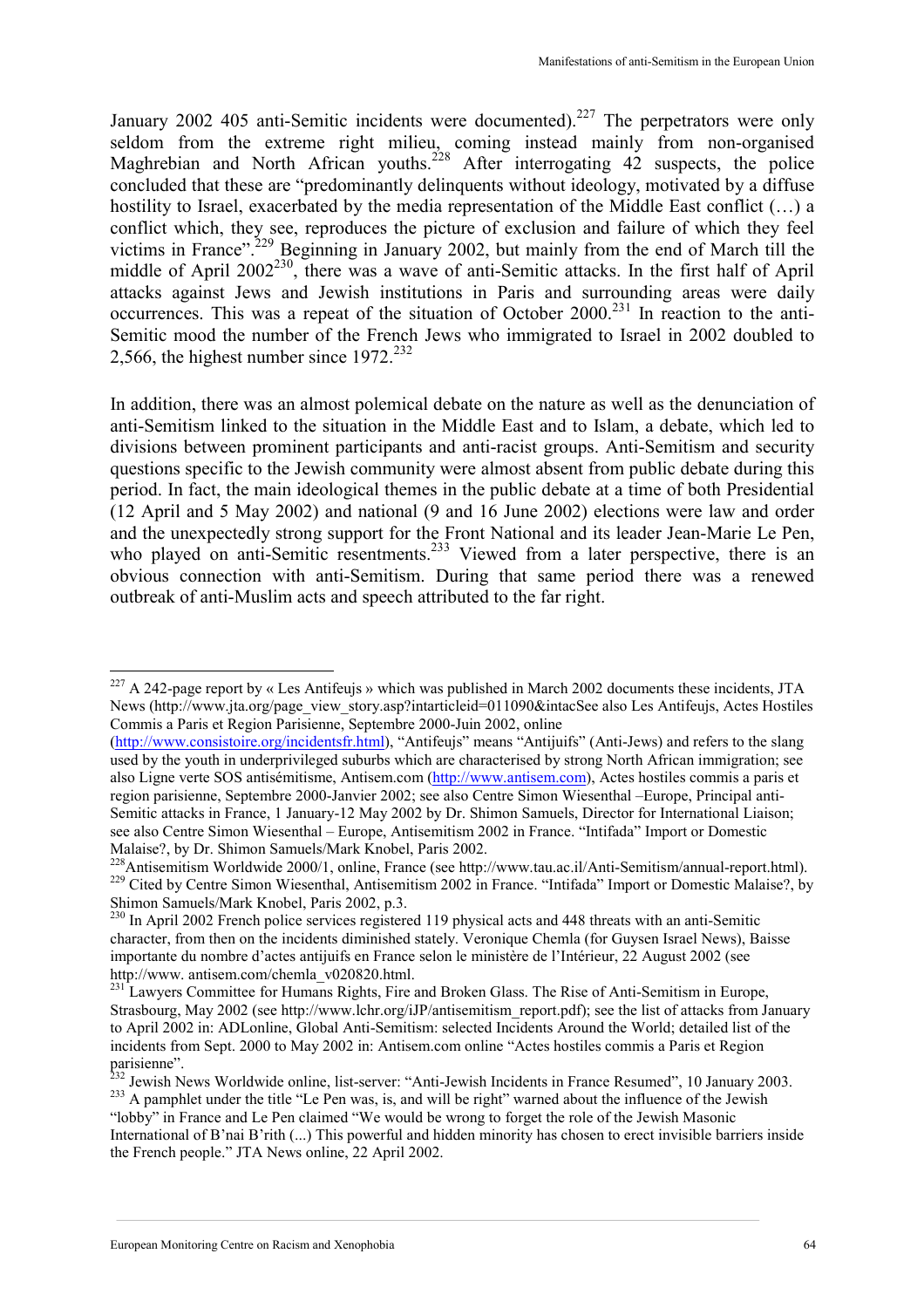#### *1. Physical acts of violence* **[234](#page-64-0)**

Indications are that there was a significant decrease in May and June 2002 in observed acts in relation to the period from 29 March to 17 April 2002, a period in which police sources recorded 395 events, ranging from graffiti to assaults. Sixty-three percent of these events involved anti-Semitic graffiti, while 16 cases of assault and 14 of arson or attempted arson against synagogues were reported to the police. These acts principally took place in large urban areas (Ile-de-France, Provence-Alpes-Côte d'Azur and Alsace). Many of the violent incidents occurred around the pro-Palestinian demonstrations at the end of March in Lyon, Strasbourg, Marseille and Toulouse. While the hypothesis of a détente needs to be confirmed by time, it is true that hostility displayed towards Jews was still observed, in particular by new Jewish victim support groups. The people in charge of the help lines « SOS Vérité et Sécurité » or « SOS antisémitisme » estimated an average of 8 to 12 reports of this kind every day.

On 10 May eight Arabs who studied with him in the same school attacked a 16-year-old Jewish youth in Bordeaux. The attack was accompanied by curses and threats.[235](#page-64-1)

On 12 May 2002 in Saint-Maur des Fossés (a Paris suburb), three young Jews who were playing football stated that they were insulted and attacked by about fifteen young people "of North African origin". They lodged a complaint against them for assault and racist remarks.<sup>[236](#page-64-2)</sup>

#### *2. Verbal aggression/hate speech*

#### **Indirect threats**

On 18 May 2002 at a demonstration organised in the  $XIX<sup>th</sup>$  district of Paris by the Parti des Musulmans de France against the "Naqba",<sup>237</sup> hostile slogans towards Jews were shouted without any attempt from the organisers to intervene.

On 26 May 2002 during a demonstration organised in Paris against George W. Bush's trip to France by groups such as the French Communist Party, the Green party "Les Verts", the Revolutionary Communist League ("Ligue Communiste Révolutionnaire", LCR) and others such as the MRAP ("Mouvement contre le racisme et pour l'amitié entre les peuples" - Movement against racism and for friendship between peoples) and the Human Rights League, about thirty teenagers chanted anti-Jewish and pro-Bin Laden slogans. The organisers expelled them. Ethnic minority activists were then forced to intervene to prevent some youths from attacking a young couple on a scooter in the belief that they were Jewish.<sup>[238](#page-64-4)</sup>

The anti-Semitic atmosphere also found expression in verbal attacks at schools and universities $^{239}$  $^{239}$  $^{239}$ 

#### **Graffiti**

 $\overline{a}$ 

On 21 May 2002 the police questioned an 18-year-old female student who was suspected of drawing anti-Semitic slogans and symbols on a kosher butcher's shop front in Pré Saint-Gervais (Seine-Saint-Denis, Paris suburb).

In June 2002 advertising posters in various metro stations as well as election posters were defaced by graffiti showing the Star of David and the swastika connected by an "=" sign. It

<span id="page-64-1"></span> $235$ <sup>t</sup>Report on Anti-Jewish Incidents and the Struggle Against them,

<span id="page-64-0"></span><sup>&</sup>lt;sup>234</sup> The reports were compiled using two sources: the media and anti-racist and community groups. It is important to note that there is no official source for this very recent period.

<span id="page-64-3"></span><span id="page-64-2"></span>

http://www.hasbara.us/country/Anti\_Jewish\_Incidents.html.<br>
<sup>236</sup> Le Figaro, 15 May 2002.<br>
<sup>237</sup> "Naqba" is the word used by Palestinians to refer to the forced emigration of 1948.<br>
<sup>239</sup> See Gordon Murray, The New Anti-Sem

<span id="page-64-4"></span>

<span id="page-64-5"></span>https://www.ajc.org/InTheMedia/Publications.asp?did=618&pid=1413) and the list of anti-Semitic attacks listed by http://www.antisem.com and http://www.antsemitisme.info.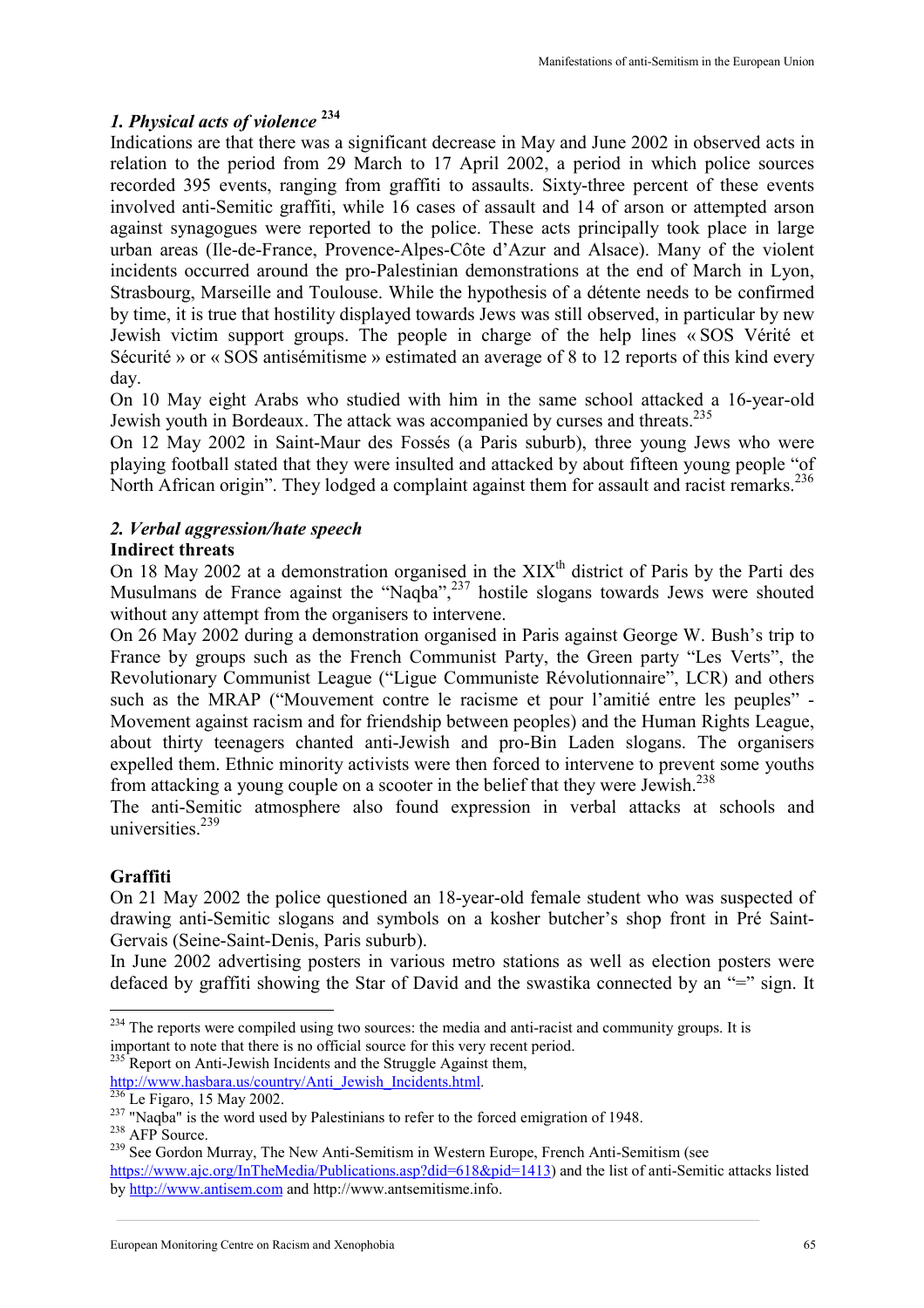should be noted that many Front National and RPF (Rassemblement pour la France)<sup>[240](#page-65-0)</sup> election posters were also defaced by graffiti with such terms as "racist" or "Fascist".

#### **Media**

In the edition of the daily Le Figaro from 7 June 2002, Oriana Fallaci<sup>241</sup>, who is the Italian author of a polemical book entitled "La rage et l'orgueil" (Rage and Pride), wrote a similarly polemical article entitled "Sur l'antisémitisme" ("On anti-Semitism").

On 10 June 2002 the MRAP (Mouvement contre le racisme et pour l'amitié entre les peuples) lodged a complaint against Oriana Fallaci's book, calling it "a despicable work where slander, vulgarity and confusion intermingle with contempt. This book is an 'asserted call' to racist hatred and violence against all Muslims." The request for it to be banned proved unsuccessful  $^{242}$  $^{242}$  $^{242}$ 

#### **Internet**

On 7 June 2002, the publication on the website Indymedia-France of a text in which the "Israeli concentration camps" were compared to the Nazi camps in Germany during the Second World War provoked the resignation of two editorial team members. One of the founding members of this anti-globalisation site, which was created after the Seattle summit, demanded the expulsion of the author of the article, "to prevent Indymedia-France from falling under revisionist influence".<sup>243</sup> The incriminated article also pondered whether Israel might be equated with Nazi Germany. On the other hand, another website contributor stated that, "in parallel, there is a debate on the website to determine whether the [Israeli] government is a Nazi government or not."

#### *3. Research studies*

 $\overline{a}$ 

Between 28 January and 1 February 2002, the Sofres Institute<sup>244</sup> surveyed 400 people aged between 15 and 24 living in France. A massive majority rejected anti-Semitic acts: 87% of the respondents considered that "anti-Semitic acts against synagogues in France" are "scandalous; the state must punish the culprits very severely"; 11% of them considered that "if the Jews did not support Israel as much, these attacks would not take place"; 88% of the respondents considered that "the Jews should be allowed to follow their usual customs without risking to get into a fight"; in contrast, 11% considered that "if the Jews did not seek to make themselves conspicuous in wearing the kipah, this kind of fight would not take place"; 99% of respondents judged that defacing synagogues is "very serious" or "rather serious" (against 1%) of them who consider this is "not very serious or not serious at all"); 97% of respondents judged that writing anti-Semitic graffiti is "very serious" or "rather serious" (against 3%); 91% of respondents judged that joking about gas chambers is "very serious" or "rather serious" (against 9%); but 11% allocate "a share of responsibility for these acts to the Jewish community, because of its support to Israel". To the question "do the Jews have too much influence…?" in France, 77% answered that they "rather disagree" or "do not agree at all";

<span id="page-65-0"></span><sup>&</sup>lt;sup>240</sup> The Rassemblement Pour la France was created as a strongly conservative right-wing party by former Rassemblement Pour la République (RPR) leader Charles Pasqua and former Union pour la Démocratie Française (UDF) Philippe de Villiers. It is particularly associated with anti-EU nationalism. The party had a limited success and de Villiers has since left it.

<span id="page-65-1"></span><sup>&</sup>lt;sup>241</sup> Fallacis publicated her condemnation of the media, the church, and the left in the Italian weekly Panorama just on 12 April 2002, see Murray Gordon, The New Anti-Semitism in Western Europe, American Jewish Committee, online, publications, p. 3 (see http://www.ajc.org/InTheMedia/

Publications.asp?did=618&pid=1412).<br><sup>242</sup> MRAP Communiqué, 11 June 2002.

<span id="page-65-2"></span>

<span id="page-65-3"></span><sup>243 &</sup>quot;Révisionniste" is often used in France as a synonym of "négationniste", i.e. Holocaust denial.<br><sup>244</sup> Les Antifeujs, Paris, UEJF-S.O.S Racism, Calmann-Lévy, 2002.

<span id="page-65-4"></span>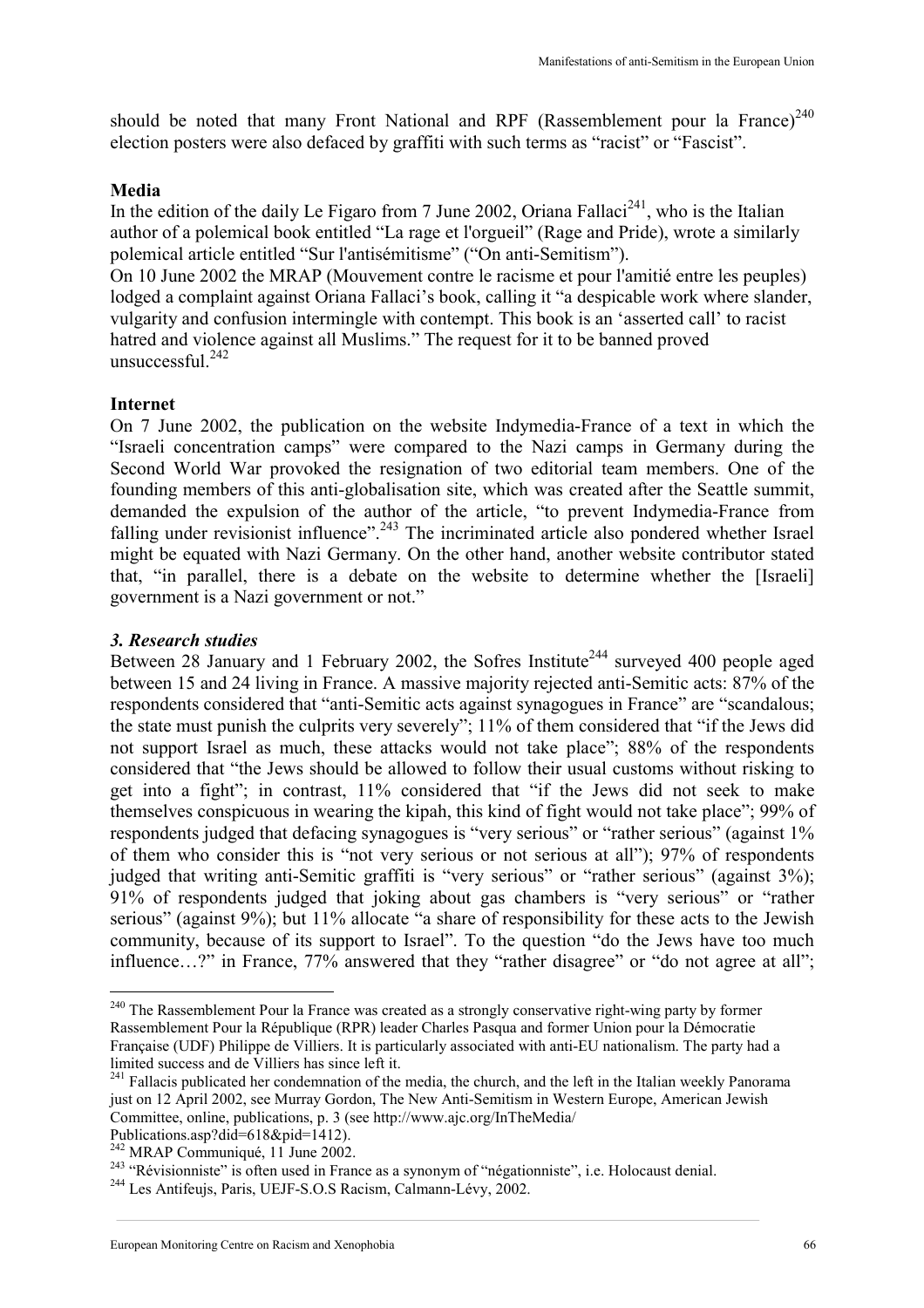specifically in the media, 79% responded that they "rather disagree" or "do not agree at all"; and in politics, 80% answered that they "rather disagree" or "do not agree at all". These figures are much weaker than those collected by Sofres during a previous survey, which covered the whole population, conducted in May 2000 for the Nouveau Mensuel magazine. Then 45% of the respondents had agreed with the statement that Jews have "too much influence".

To the question "regarding people who say that the Holocaust and the gas chambers did not exist, what is your position?", 51% estimated that "these people should not be condemned because everyone is free to think whatever they want"; against which 48% said "these people must be condemned because they deny a serious historical fact". The figures suggest that the Holocaust is to some extent trivialised, in so far as "freedom of thought" (and expression) is often placed above the other issues at stake.

Several observers believe that far-right anti-Semitic violence has shifted towards anti-Semitism of the suburbs. In this respect, the survey provided new information on the state of mind of the youth of North African origin "towards the Jews and anti-Semitism". As a matter of fact, they were asked the same questions as above. Thus, 86% of them judged that "defacing synagogues" is "very serious" or "rather serious"; 95% of them thought that the Jews have the "right to follow their usual habits without risking to get into a fight"; and only 5% of them thought that "if the Jews did not seek to make themselves conspicuous in wearing the kipah, this kind of fight would not take place". In the end, 54% of them underlined the seriousness of "insulting the Jews, even if it is a joke". Compared with the overall group of people between 15 and 24, such answers tend to show that the youth of North African origin is more tolerant than the average, an attitude that can undoubtedly be explained by the fact that anti-Semitic acts or attitudes remind them more or less directly of how they themselves have suffered from racial or cultural discrimination as Muslims or children of North African parents.

On the other hand, according to this survey the tendency is reversed concerning traditional anti-Semitic prejudices. The question relating to the Jews' alleged influence shows that "respectively 35%, 38% and 24% of the youth of North African origin (against only 22%, 21% and 18% of the whole group of young people) completely or rather think that the Jews have too much influence in the economic and political fields and in the media". Strangely enough, the poll did not say anything about their answers to the questions concerning the Holocaust.

According to an exclusive survey carried out on 3 and 4 April 2002 by the CSA poll institute and the weekly Marianne<sup>245</sup> of a 1000 people aged over 18, 10% of the French dislike the Jews (while 23% of them dislike North Africans and 24% of them dislike young French people of North African origin), which is the case with 52% of far-right voters (whether for Le Pen or Mégret).

The surveys commissioned by the ADL conducted between 16 May and 4 June 2002 and between 9 and 29 September concerning "European Attitudes towards Jews, Israel and the Palestinian-Israeli Conflict" (see Table: Report on Belgium) established that 17% of respondents agreed to at least three of the four anti-Semitic statements presented. Forty-two percent agreed to the statements that "Jews are more loyal to Israel than to this country" and

<span id="page-66-0"></span><sup>&</sup>lt;sup>245</sup> Marianne, 8-14 April 2002.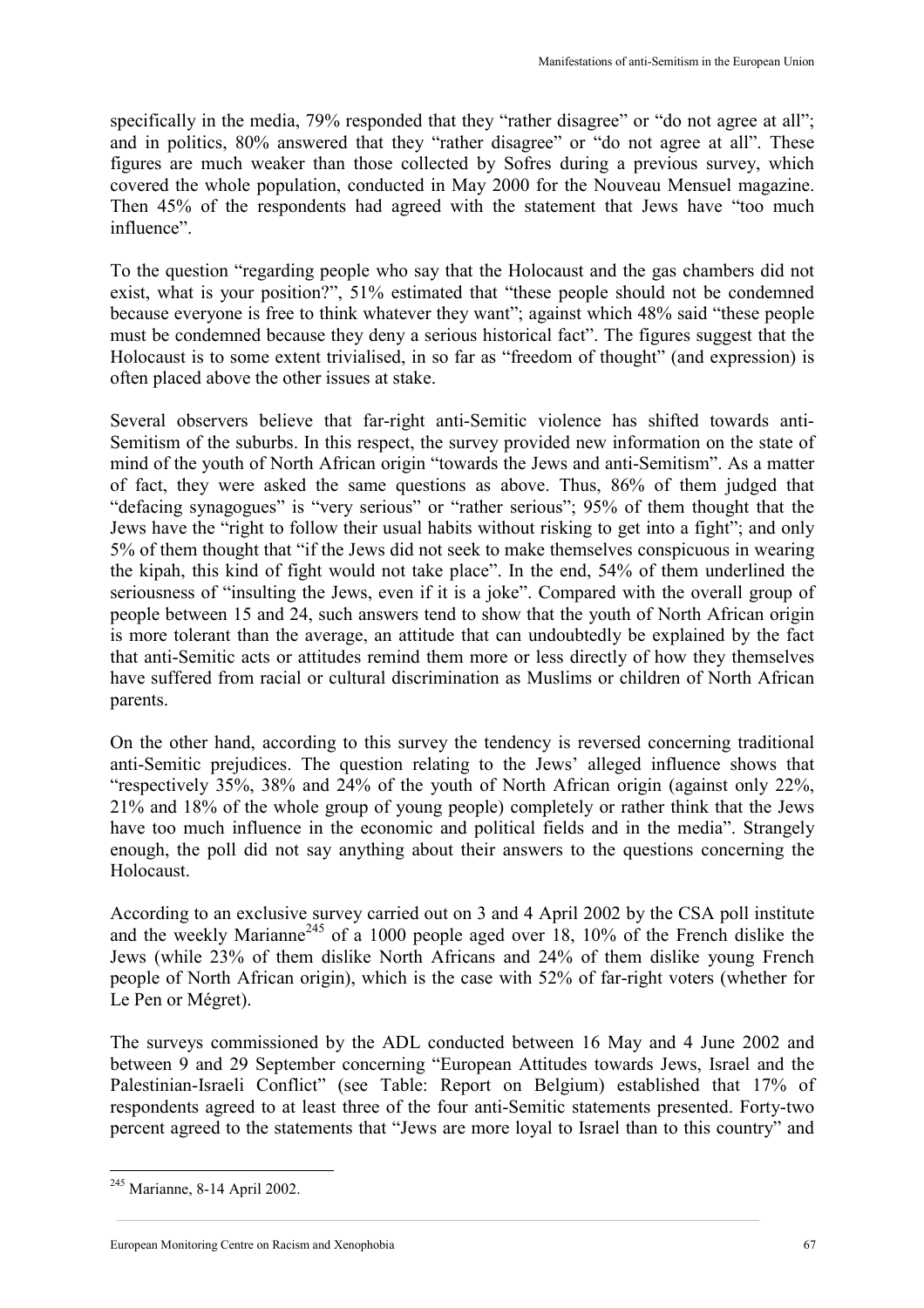"Jews have too much power in the business world", whereby amongst youths the agreement was far higher with 61% and 64%, respectively. With regard to the current conflict in the Middle East, 29% expressed that they sympathised with the Palestinians and only 10% sympathised with Israel.  $37\%$  had no preference for one side or the other.<sup>[246](#page-67-0)</sup>

#### *4. Good practices for reducing prejudice, violence and aggression*

The publishing of documents such as the Sofres public opinion poll entitled "Youth and the Jewish Image", as well as the public meetings organised to accompany them, maintain a feeling of hope with regard to both the growing tolerance towards the Jews and to their "normalisation" in French society. The situation also seems to be encouraging concerning the attitude of children of North African parents towards the Jews, in a time when the global geopolitical situation remains very shaky.

The educational information campaigns within Muslim groups, such as on the theme "to burn a synagogue is like burning a mosque", have encouraged people to talk again and have improved solidarity between the different communities in this field. Thus, the gesture of a local Muslim group in Aubervilliers (northern suburb of Paris) is particularly symbolic: it lent its school bus to a Jewish school of the same area as its buses were destroyed during an attack.

Beyond inter-religious dialogue, the spontaneous or organised mobilisation of civil society against the far right has reaffirmed the Republic's common values. Such reactions have at least reminded us that the fight against racism, xenophobia and discrimination remains a common struggle.

The fact that anti-Semitic or anti-Jewish acts in France are presently being committed mainly by youngsters from North African immigration, apparently acting in an isolated manner, brought many observers to the conclusion that a far right anti-Semitism has been superseded by a form of anti-Semitism rooted in urban decay and social deprivation. The French term for this combination of urban decay and social deprivation is "banlieue", literally "suburb", which functions in roughly the same way as "inner city" in English. Beyond the local character of this observation, some, like the philosopher Pierre-André Taguieff – during his highly publicised book launch in spring 2002 –, spoke of a "new planetary judeophobia" ("nouvelle judéophobie planétaire") that explains "all world problems by the existence of Israel".[247 T](#page-67-1)his "new judeophobia", which he sees as initially brought about by radical Islamic activists, by the heirs of "third-worldism" and by far-left anti-globalisation activists, accuse the Jews of being themselves racist. Thus, according to Taguieff, there seems to be an "anti-Jewish anti-racism". In this way, it can appear that "the fight against racism and the fight against anti-Semitism have been dissociated from one another", as Shmuel Trigano wrote in the weekly newspaper Actualité Juive (25 April 2002), adding that "suburb anti-Semitism has indeed broken the "united front" strategy, revealing that the victims of racism (Arab Muslims) could be anti-Semites". This point of view, which is shared by some Jewish personalities and groups, can extend to an exclusively Jewish conception of the fight against anti-Semitism and a tendency to link it to support for Israel and its current government.

#### *5. Reactions by politicians and other opinion leaders*

<span id="page-67-0"></span><sup>&</sup>lt;sup>246</sup> ADL, European Attitudes towards Jews, Israel and the Palestinian-Israeli Conflict, 27 June 2002, online version.

<span id="page-67-1"></span><sup>247</sup> See Pierre-André Taguieff, La nouvelle judéophobie, Paris 2002.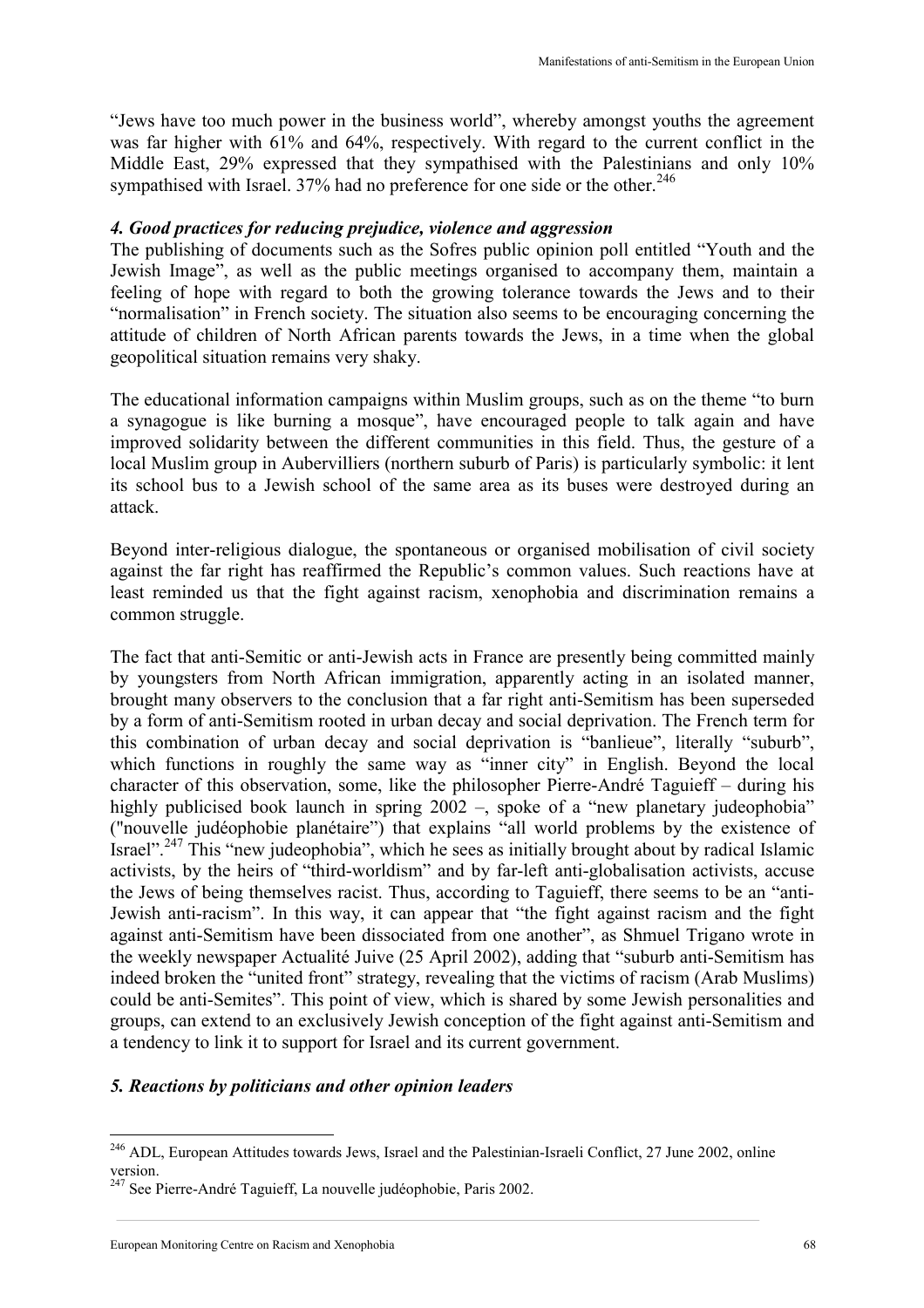The current political climate, which has been dominated by the growth of the far right and the renewed Republican mobilisation since 21 April 2002, eclipsed anti-Semitism and tensions between Jews and Muslims in France and removed them from the political agenda. It resulted in the abandonment of the large demonstration against racism and anti-Semitism, for peace in the Middle East and for the union of all communities, planned for Sunday, 12 May 2002, to run parallel to the "Peace Now" demonstration in Israel. Many trade unions, politicians of both left and right organisations and numerous personalities had organised this demonstration.

Representatives from Jewish organisations criticised the French Government for being inactive.<sup>248</sup> President Chirac, who was re-elected on 5 May 2002, reacted officially to the accusations that he had denied the gravity of the threats against Jews coming mainly from abroad, in particular from Israel and the United States, on several occasions. He stated that he "has protested against the 'anti-French campaign', which took place in Israel and which aimed at presenting France as an anti-Semitic country". "France is not an anti-Semitic country", he repeated the day before the  $55<sup>th</sup>$  Cannes Film Festival, in response to the American Jewish Congress, which had sought to dissuade Jewish celebrities from participating in the film festival. During his discussions with President George W. Bush, who was in France on 26 and 27 May 2002, President Chirac "protested strongly" against the idea conveyed in the United States that France is seized by a kind of anti-Semitic fever.

On 19 April the French Interior Minister Daniel Viallant, together with his colleagues from Belgium, Spain, Germany and the United Kingdom, issued a joint declaration on "Racism, Xenophobia and Anti-Semitism" that appealed for an undertaking of preventive measures and a European-wide coordination of the responsible agencies and offices.<sup>[249](#page-68-1)</sup>

On 29 May 2002, Nicolas Sarkozy, the new Interior Minister, went to the synagogue of Clichy-sous-Bois, which was attacked with a petrol bomb on 10 August 2000, and launched the slogan "zero tolerance for anti-Semitism". On 2 June 2002, he welcomed representatives from the Jewish community at the Ministry of the Interior. The Minister promised to improve the coordination of the suitable preventive or educational safety measures and to follow up regularly the files indexing complaints, particularly those submitted by "SOS Vérité et Sécurité". The participants agreed that similar meetings would take place periodically in Ile de France and in the provinces. Moreover, the Minister is said to have committed himself to work in partnership with the Ministries of Justice and of Education.<sup>[250](#page-68-2)</sup>

On 21 July 2002 French Prime Minister Jean-Pierre Raffarin declared at a meeting held on the occasion of the  $60<sup>th</sup>$  anniversary of the roundup of French Jews for deportation: "to harm the Jewish community is to harm France, harm the values of our republic."<sup>251</sup> A new

<span id="page-68-0"></span> $248$  The coordination Forum for Countering Antisemitism, 21 May 2002 (see

http://www.antisemitism.org.il/english/press/may2002.htm); Simon Wiesenthal Center, online, Sign the Protest to the French President and Prime Minister (see http://www.wiesenthal.com/mailings\_swc/swc\_jan25.html).  $249$  For the declaration see also the press release issued by the German Federal Interior Ministry;

<span id="page-68-1"></span>Pressemitteilung, Bundesministerium des Innern (Deutschland), 19 April 2002. The Council of Europe adopted these conclusions on his meeting 25/26 April. Meeting of the Council of Europe – Justice, Home Affairs and Civil Protection, Luxembourg, 25/26 April 2002, "Combating Racism, Anti-Semitism and Xenophobia" – Council conclusions. 7991/02 (presse 104) (http://ue.eu.int/newsroom).

<span id="page-68-2"></span><sup>&</sup>lt;sup>250</sup> Source: Actualité juive. The information was not taken up by the national dailies. On 10 December , French lawmakers adopted a bill that toughens penalties for crimes in which "a victim' s real or presumed ethnicity, race or religion" was factor. Officials will also face more pressure to prosecute racist and anti-Semitic actions. Jewish World Bigotry Monitor, vol.2, No. 49, mailing-list.

<span id="page-68-3"></span><sup>&</sup>lt;sup>251</sup> ADL Press Release, online report from 22 July 2002.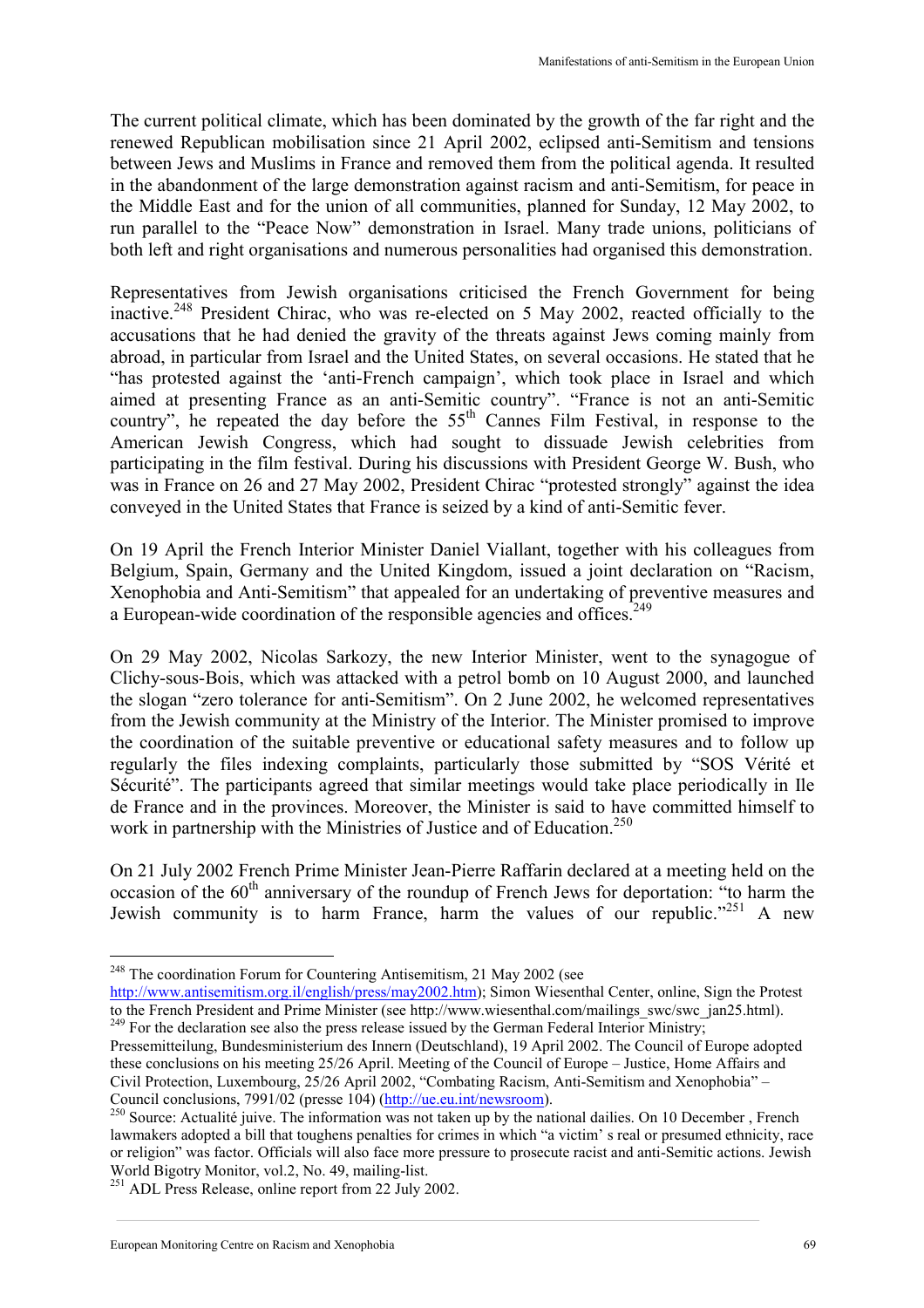government's hard line on crime and North African juvenile gangs in the second half of 2002 led to a remarkable decrease of anti-Semitic incidents. Besides the conspicuous presence of police protecting Jewish institutions the initiatives of the new Minister of Interior Nicolas Sarkozy promoting an active dialogue with different sections of the Muslim community changed the situation in a positive way.<sup>[252](#page-69-0)</sup>

## **Italy[253](#page-69-1)**

The 35,000 Jews, of whom 25,000 are members of the various Jewish communities, are completely integrated into the Italian population (total population: 56.3 million). Since the Second World War, anti-Semitic prejudice in Italy has seldom taken on aggressive forms; violent attacks have been rare. However, with the increase in the number of far-right groups since the beginning of the 1990s, the picture has altered. Although anti-Semitic traditions are hardly virulent in Italian society, the networking of the international far-right scene, which uses anti-Semitism to create such networks, has also led to a strong anti-Semitic orientation in the Italian far-right spectrum. In 1995 anti-Semitic incidents rose from 30 to 50 a year; since the middle of 2000 (30-40% rise) to March-April 2002 a sharp increase of 100% has been recorded.[254](#page-69-2) In the first instance this is due to the conflict in the Middle East. However, besides this factor, a high level of xenophobic attitudes and views is noticeable in the population, which are supported in turn by racist remarks in public discourse (politics and print media).<sup>255</sup> Above all the socially marginalized working migrants, numbering ca. 700,000 (510,000 migrants mainly from Morocco, Tunisia and Albania), are affected. During the 1990s, not only Jewish culture itself but also the history of Israel, its literature and cinema enjoyed a period of success in Italy, a surprising development for those who had experienced the troubled years of the 1970s and 1980s in which anti-Israeli resentment was virulent, particularly on the left. The crisis that started at the turn into 2001 has accelerated an unforeseen and unpredictable process that in other countries, especially in France, is already evident; in Italy, this process has left a number of options open for the future and these are not immediately clear. In Italy, the second Intifada has set in motion unexpected mechanisms, whereby traditional anti-Jewish prejudices are mixed with politically based stereotypes. It is important to bear in mind that the so-called "spiritual (or psychological) anti-Semitism" has

<span id="page-69-0"></span><sup>&</sup>lt;sup>252</sup> Jewish News Worldwide, list server, "Anti-Jewish Incidents in France Resume", 10 January 2003.

<span id="page-69-1"></span><sup>&</sup>lt;sup>253</sup> This report is based on the compilation by the NFP "Cooperazione pe lo sviluppo dei paesi emergenti" [Cooperation for the Development of Emerging Countries] (COSPE), written by Alberto Cavaglion and Marcella Filippa. The opinions expressed in the report are the sole responsibility of the authors and do not represent COSPE's position on the issues treated. Bibliographic references: Alberto Cavaglion, Ebrei senza saperlo, Napoli 2002; Giorgio Israel, La questione ebraica oggi. I nostri conti con il razzismo, Bologna 2002; Elena Loewenthal, L'Ebraismo spiegato ai miei figli, Torino 2002; Gerald Messadié, Storia dell'antisemitismo. 2500 anni di odio e persecuzione, Casale Monferrato 2002; Monography "Limes. Italian Review of geopolitics". Guerra santa in terra santa, n.2, 2002; Report on anti-Semitism in Italy, edited by Adrian Goldstaub, June 2002. The report will be presented at the next national Congress of UCEI (Unione delle Comunità Ebraiche Italiane, 20-23 June 2002); Pierre-André Taguieff, La nouvelle judéophobie, Paris 2002 ; B.Z. Goldberg, J. Shapiro, C. Bolado, Promesse, (Promises) USA, 2000, 102' (Oscar 2002 for the best documentary film, presented in Italy for the first time, in "L'Espresso", 6 June 2002).

<span id="page-69-2"></span><sup>&</sup>lt;sup>254</sup> Adriana Goldstaub (Centro di Documentazione Ebraica Contemporanea), paper delivered at the Congress of the UCEI, Rome 23 June 2002. The authors are grateful for the information given by Adriana Goldstaub.

<span id="page-69-3"></span><sup>&</sup>lt;sup>255</sup> See European Commission against Racism and Intolerance, Second Report on Italy, adopted on 22 June 2001, Strasbourg 2002.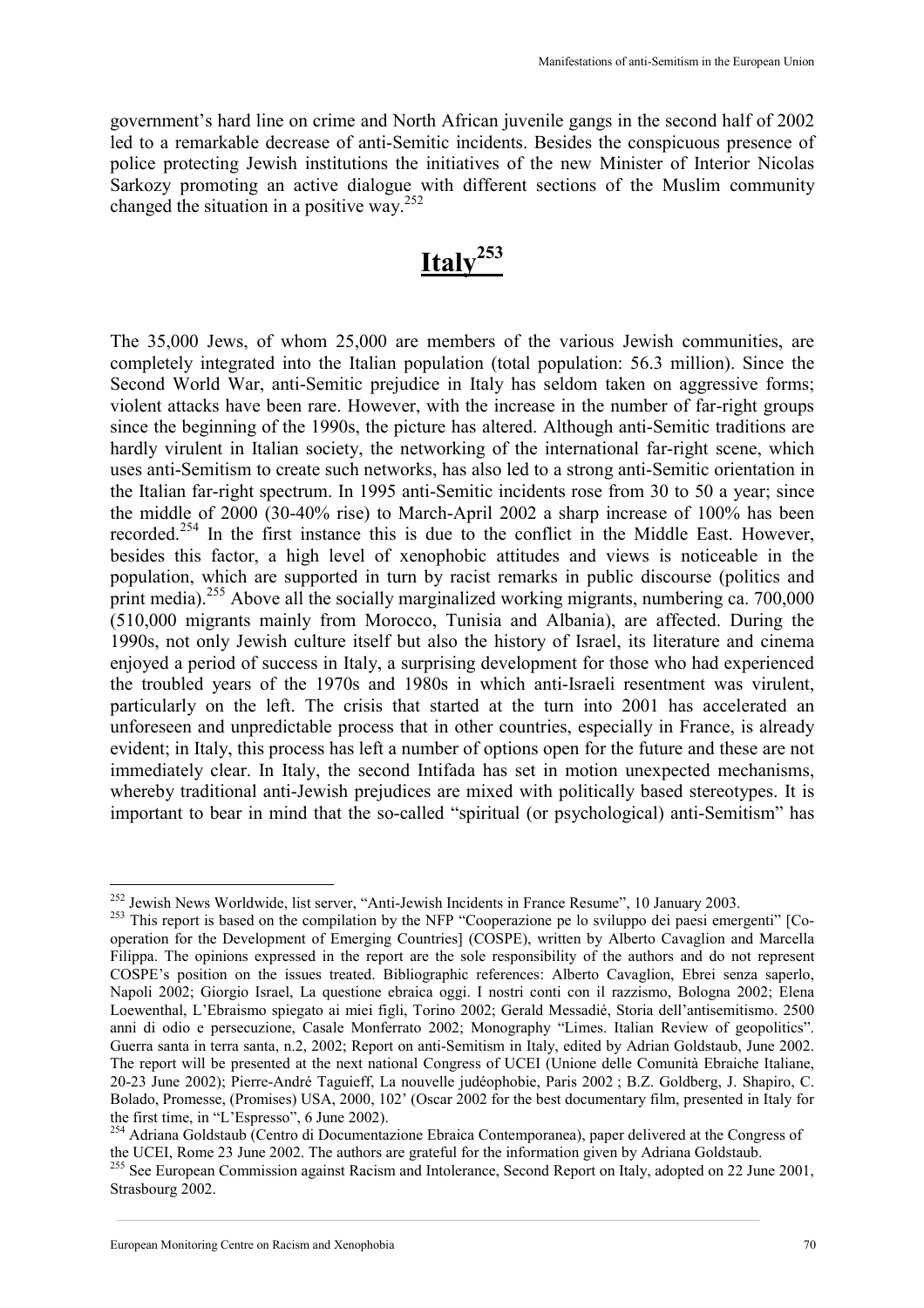had a greater impact on the overall phenomenon in Italian cultural history during the course of the  $20^{th}$  century (see Julius Evola).<sup>[256](#page-70-0)</sup>

In contrast to France and Belgium, anti-Semitic attacks in Italy have up to now been limited to verbal abuse, graffiti and the like. But since the start of the second Intifada incidents now include death threats against Jews and carry both anti-Semitic as well as anti-Israeli stereotypes, often in a synonymous context. The perpetrators are local Italians and till now, in contrast to Belgium, France and the Netherlands, hardly any person from the milieu of Muslim migrants. In contrast to other countries, in Italy there is rather a revival of anti-Judaist *topoi* coupled with traditional anti-Semitic and anti-Zionist stereotypes rooted in the left. It became particularly visible during the events, which took place at the Church of Nativity in Bethlehem.<sup>257</sup> The worsening of the Israeli-Arab conflict and, in particular, the question of Bethlehem and the Church of the Nativity once again led to ambiguous positions being taken in some contexts and witnessed the use of potentially dangerous language.

#### *1. Physical acts of violence*

There were a few attacks at the beginning of the year, for example in January, a Jewish lawyer was attacked came in his office by two thugs who hit him with a club on his head and shoulders. It appears that right-wing extremists were responsible for this attack.<sup>258</sup> A number of the incidents occurred in April, but in the following months there was a reduction. The incidents recorded coincided with the heightening in international tension, thus creating entirely predictable peaks. Italian commentators assess that the rise in the scope of anti-Semitism is the result of Israel's governmental policy towards the Arabs since the outbreak of the Intifada. $259$ 

There are however some exceptions. These can be linked to the specific Italian situation and there is often the feeling that the lack of public attention or dwindling of public interest in such incidents is the result of the national political situation, its internal crisis and the strong political divisions between government and opposition parties, a factor exerting a severe impact on different spheres of public life. Demonstrations, marches and other political actions were recorded at the end of March, but without doubt the climax was reached in the period beginning with the Israeli occupation of Bethlehem, the stalemate at the Church of Nativity (2 April) and the attack against Jenin refugee camp (10 April). By the end of April tension as well as media attention had again decreased, leaving behind a few consequences and some rather feeble polemics.

4 April: destruction of the research work and the archives on the Holocaust and the resistance created by the students of Liceo Galileo Ferraris High School in Varese, where billboards were destroyed and the school walls were painted in red with graffiti such as "burn the

<span id="page-70-0"></span><sup>&</sup>lt;sup>256</sup> See Juliane Wetzel, Rechtsextremismus in Italien zwischen außerparlamentarischer Opposition und politischem Establishment, in: Joachim Born, Marion Steinbach (ed..), Geistige Brandstifter und Kollaborateure. Schriftkultur und Faschismus in der Romania, Dresden 1998 pp. 285-301; see also Franco Ferraresi (ed.), La destra radicale, Milano 1984.

<span id="page-70-1"></span> $^{257}$  Even in the national and politically moderate press, the old accusation of murdering Jesus has surfaced, JTA Global News Service of the Jewish People, 30 April 2002 (see http://jata.org); see also New York Post, 2 May 2002.

<span id="page-70-2"></span><sup>&</sup>lt;sup>258</sup> The Coordination Forum for Countering Antisemitism, online, 14 January 2002 (see http://www.antisemitism.org.il/showArticle.asp?/ID=736).

<span id="page-70-3"></span>The Coordination Forum for Countering Antisemitism. online, 24 January 2002 (see http://www.antisemitism.org.il/showArticle.asp?ID=799).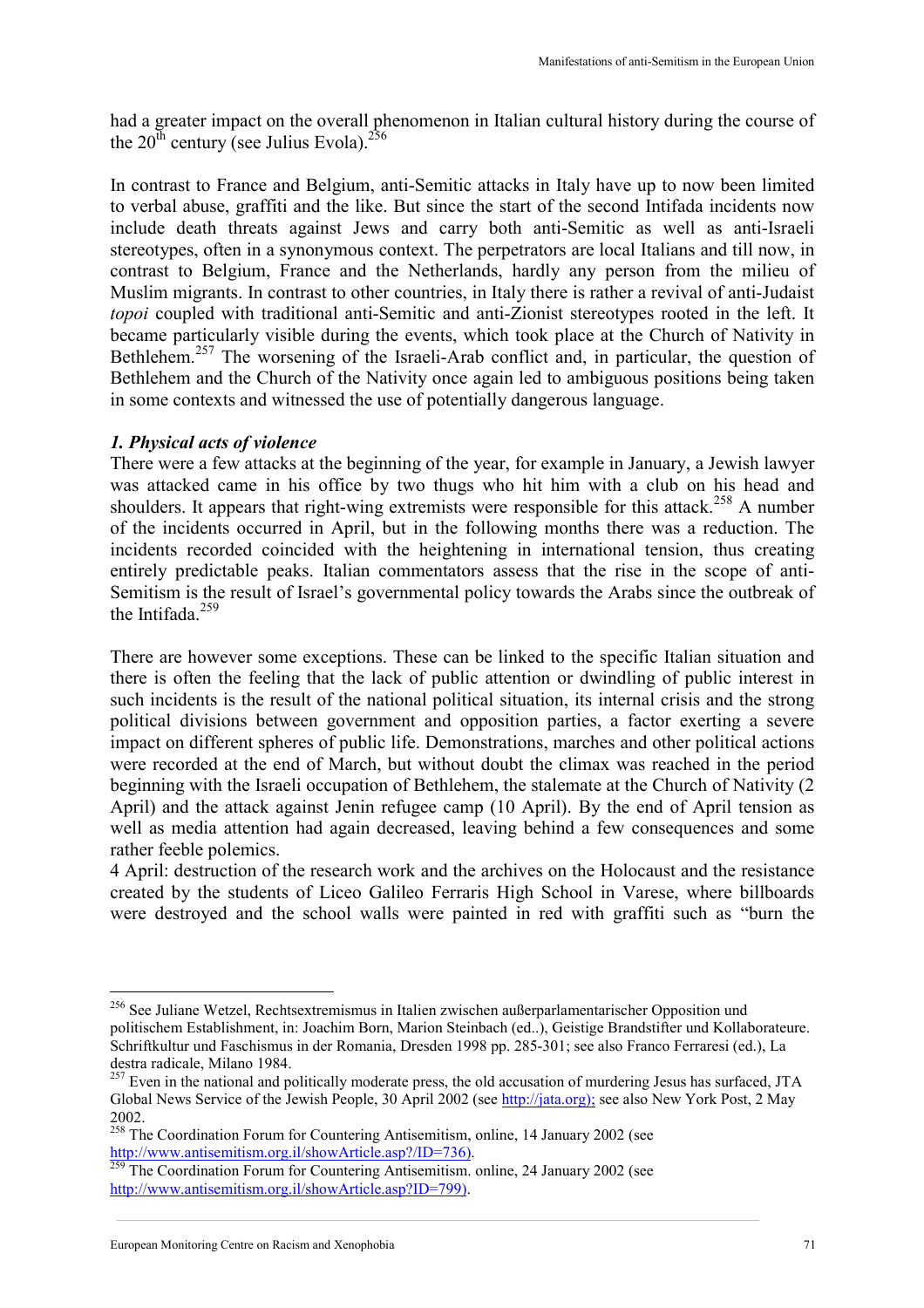Jews".[260](#page-71-0) Varese belongs to one of the strongholds of far-right groups in Italy, especially right-wing skinheads.<sup>[261](#page-71-1)</sup>

2 June: some newspapers reported that two right-wing extremists were arrested for planning an attack in the Venice ghetto.<sup>262</sup> In addition, powerful weapons and a map with the borders of the Venice ghetto clearly marked were seized.

#### *2. Verbal aggression/hate speech* **Politics[263](#page-71-3)**

On 2 April some Jews from Rome staged a protest in front of the headquarters of the political party Rifondazione Comunista. Although peaceful, the protest still caused some trouble with passers-by: some passing cars reacted to the traffic jam in Corso Italia by shouting anti-Semitic slogans at the protesters. During an event organised by the Social Forum of Bologna in support of the Palestinians, the recurrent words against Israel were "genocide"; "deportation"; "fanatic and racist Zionists" and these were accompanied by the proposal for a vast boycott of Israeli products, which "could be associated to genocide".

The period in question has been marked by a long and bitter dispute between the trade unions and the government over a proposed revision of a decree stipulating the cancellation of Article 18 of the Workers' Statute. This crisis resulted in a general strike (16 April), overlapping exactly with the week in which the Middle East crisis reached its climax. During the strike and the accompanying street demonstrations and on the Liberation Day celebrations (25 April), the empathy generated by pro-Palestinian sentiments overtook the trade union issues or historical affiliations which had rallied thousands to protest in the squares, transforming, in some cases but not all, the above events into forms of explicit anti-Israeli propaganda.

4 April: Rifondazione Comunista opened its national congress. Some observers were struck by the opening of the conference: a video showing images of a Palestinian child being protected in vain by his father from shooting (stills from the video have also been placed on a whole series of international far-right websites inferring that the child has been shot by Israeli soldiers) was screened together with a scene from the film Roma città aperta (Rome, an Open City). The scene from the film shows a Nazi soldier shooting the actress Anna Magnani with a machine gun. The secretary-general of the party, preoccupied by the reactions to the party's marked pro-Palestinian policy, closed the congress three days later, saying that the party supported all minorities and proclaimed: "We are Jews". During the congress, a number of objects explicitly referred to Palestine: the Palestinian flag, a book by the representative of the Palestinian National Authority (PNA) in Italy, Diario segreto (Secret Diary; with a foreword by a former President of Italy), as well as other texts by Palestinian leaders and the kefiah, the traditional Arab head gear. During the general strike on 16 April, in Turin many demonstrators were wearing the kefiah. The kefiah is also present in the Italian and European far-right political movements. Some participants in pro-Palestinian demonstrations openly displayed their radical attitude: they dressed as suicide bombers with all the trappings.

6 April: an imposing crowd of anti-globalisation protesters marched through Rome and young people dressed as kamikaze shouted slogans against Israel. The leadership of the political

<span id="page-71-0"></span><sup>&</sup>lt;sup>260</sup> Information CDEC.

<span id="page-71-1"></span>

<span id="page-71-3"></span><span id="page-71-2"></span>

<sup>&</sup>lt;sup>261</sup> See Antisemitism World Report, 1999ff.<br><sup>262</sup> La Stampa, 2 June 2002.<br><sup>263</sup> See Adriana Goldstaub (Centro di Documentazione Ebraica Contemporanea), paper delivered at the Congress of the UCEI, Rome 23 June 2002; press research, clippings from "La Stampa", "Corriere delle sera", "La Repubblica", "L'Espresso".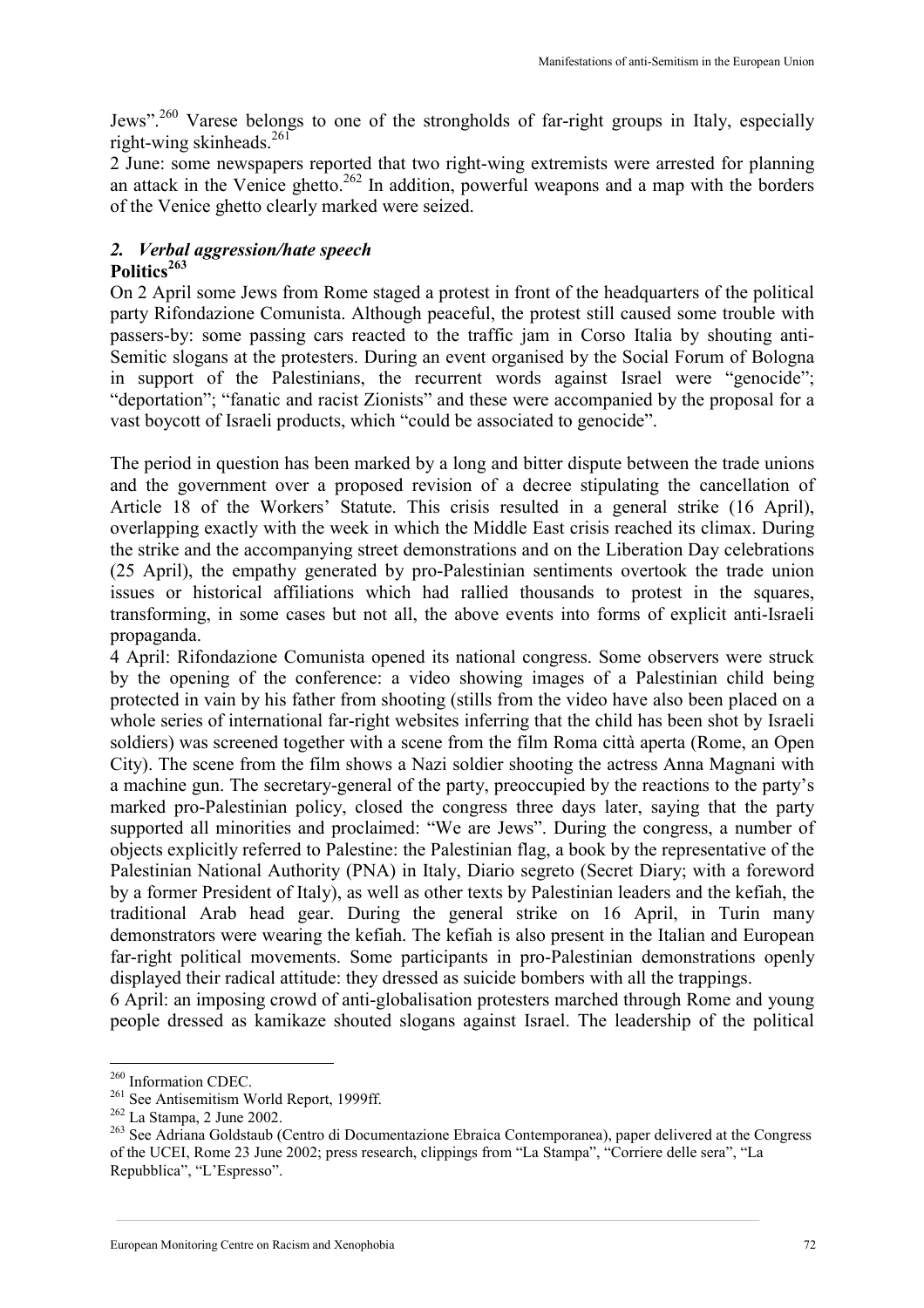parties Democratici di Sinistra (Democrats of the Left) and Margherita dissociated themselves from the protest, which had been promoted by all the trade unions and opposition political parties; for the first time political parties on the left split over issues relating to the Middle East. A number of banners directed against Israel and the Israeli Prime Minister Sharon included the following slogans: "State of Israel, State of murderers"; "Sharon executioner" (with the Nazi "S"), "Bush, Sharon, Peres" (with the "S" styled as a swastika); "Zionists and fascists are the terrorists"; "Against the racist terrorism of USA, Europe and Israel, on the side of the Palestinian masses"; "Holocaust, no thank you. Free Palestine"; "Palestinian Holocaust, Europe, where are you?"[264](#page-72-0)

#### **Public discourse**

25 April: the Centro di Documentazione Ebraica Contemporanea (CDEC) was informed that during a demonstration in Milan marking the anniversary of the liberation of Italy from the Nazis, many pro-Palestinian banners were displayed, reading for example "Murderers, Nazist Sharon, Intifada until victory"; others assimilated the Star of David to the swastika or surrounded the star with barbed wire and broken by a closed fist.<sup>[265](#page-72-1)</sup>

#### **Graffiti**

31 March: anti-Semitic graffiti and a swastika were found on a synagogue in Modena.[266](#page-72-2)

7 April: anti-Semitic graffiti was found in several places in the old Venice ghetto.<sup>[267](#page-72-3)</sup>

6 May: large graffiti in bold characters saying "Jews murderers" was seen in an underground pass in the city of Prato (central Italy). On the same day, the CDEC of Milan received an anonymous phone call from someone who said, "We will burn you all".<sup>[268](#page-72-4)</sup>

22 May: anti-Semitic slogans were written on the walls of the town of Marrucini in Abruzzo.

In addition, in Milan messages such as "Jews out of the neighbourhood" re-appeared on public walls (Via Venini).

#### **Media**

There seems to be a return of abusive language towards Jews<sup>269</sup>; an example of which is the use of the attribute "perfidious" when referring to the Israeli government - a term that used to be in the Catholic Good Friday prayers and was condemned by Pope John XXIII.<sup>270</sup> There is an outpouring of anti-Israel statements on state radio and television and also in some Catholic circles, lamenting the deaths of Palestinians while glossing over Israel deaths.<sup>271</sup> It is absolutely essential to make a clear distinction between the language used by the Pope and that, which appears in the media and in the declarations of some Catholics. Even in some of the politically moderate press there are scattered references to the murder of Christ, showing that, after decades of absence, such stereotypes are also being revived in secular circles.

<span id="page-72-0"></span><sup>&</sup>lt;sup>264</sup> La Repubblica, online, 6 April 2002.

<span id="page-72-2"></span><span id="page-72-1"></span>

<sup>265</sup> Information from CDEC.<br><sup>266</sup> ADL-online, Antisemitic incidents (see: http://www.adl.org/Anti\_semitism/antisemitism\_global\_incidents.asp#Italy); The Coordination Forum for Countering Antisemitism, online, 31 March 2002 (see http://antisemitism.org.il/showArticle.asp?ID=1189).

<span id="page-72-3"></span>

<span id="page-72-4"></span>

<span id="page-72-6"></span><span id="page-72-5"></span>

<sup>&</sup>lt;sup>267</sup> ANSA, 8 April 2002 (see http://www.ansa.it/notiziari/mae/20020408205832186479.html).<br><sup>268</sup> Information by CDEC.<br><sup>269</sup> L'Espresso, 25 April 2002 (article on Catholics and Anti-Semitics by Sandro Magister).<br><sup>269</sup> L'Es an extermination of the Palestinian people; it also referred to a language of conspiracy and sacrilege committed by those who tread on a land they believe to be theirs but which, in reality belongs to Christ. See also Osservatore Romano, 5 April 2002.

<span id="page-72-7"></span><sup>271</sup> Murray Gordon, The New Anti-Semitism in Western Europe, American Jewish Committee, online, publications, p.3 (see http://www.ajc.org/InTheMedia/ Publications.asp?did=618&pid=1412).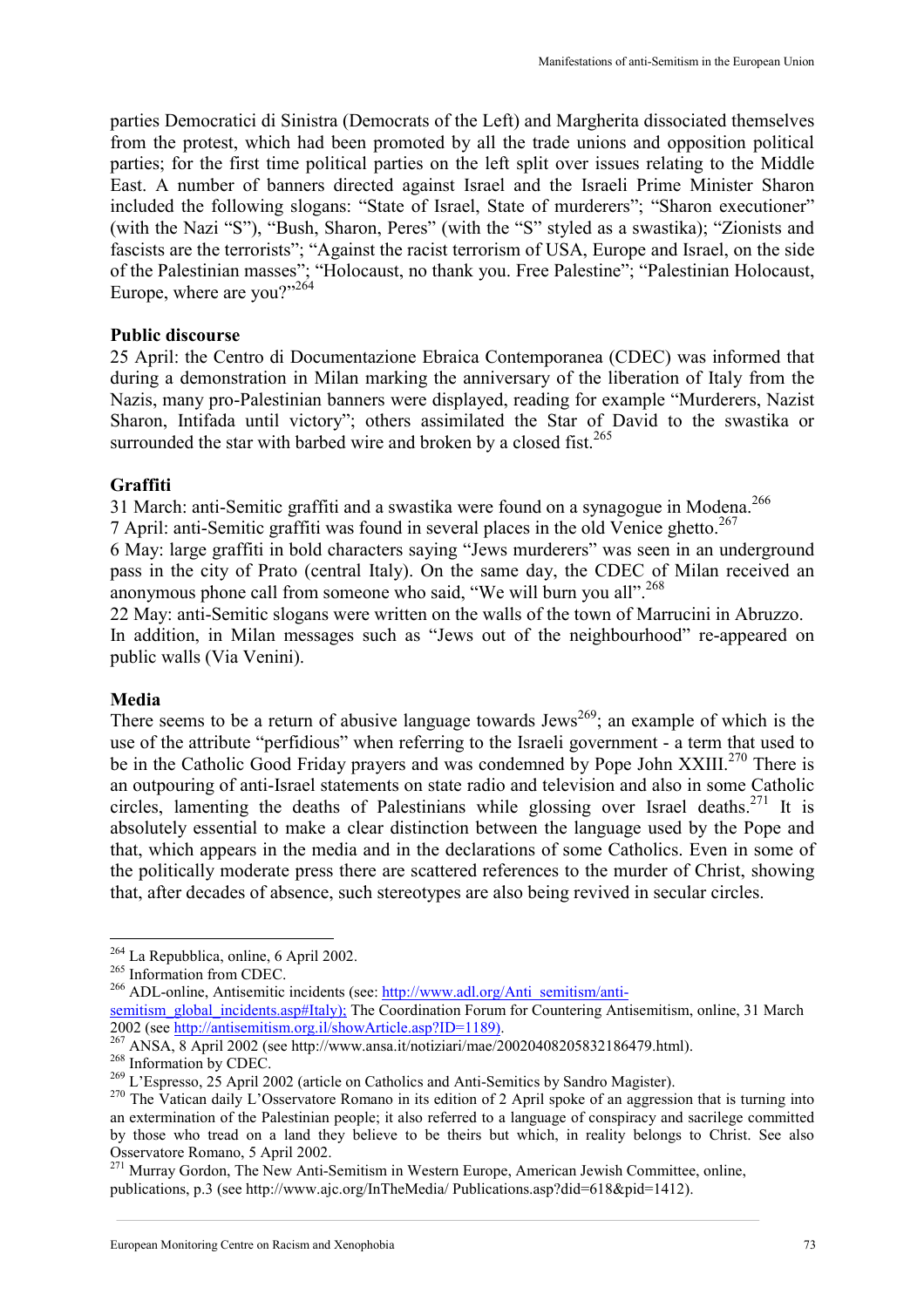3 April: the front page of the national daily newspaper La Stampa carried a cartoon by Giorgio Forattini as a comment on the occupation of Bethlehem. At the sight of an Israeli tank a baby Jesus in a crèche asks: "Are they going to kill me for a second time?"<sup>272</sup> A heated debate followed in the papers. Many resentful letters were sent to the editor and numerous Catholic readers filed protests. The president of the Union of Jewish Communities, Amos Luzzatto, strongly criticised the return of the accusation of deicide, cancelled by the Second Vatican Council. The director of La Stampa distanced himself from the author of the cartoon. The same day someone wrote "Israelis Murderers" on the walls of a synagogue in Siena.

5 April: one of the main authorities of the state - the President of the Senate - denounced what he described as "the imbalance of Italian public opinion in favour of only the cause of the Palestinians, thus risking feeding an anti-Semitic campaign, of which we have had dangerous and serious examples". The same day someone wrote "Free Palestine" on the façade of the synagogue in Cuneo.

2 May: the daily La Nazione of Florence reported that some anti-Semitic messages were written on a Catholic Church in the town of Gavinana outside Florence, praising the Holocaust and the twenty years of fascist domination in Italy.<sup>[273](#page-73-1)</sup>

The head of the Rome Jewish Community, Leone Paserman, stated, "The Italian mass media have started a disinformation campaign that nourishes anti-Israel and anti-Jewish hatred".<sup>[274](#page-73-2)</sup>

On 12 April the famous Italian journalist and writer, Oriana Fallaci published her condemnation of the media, the church, and the left and their anti-Semitism in the weekly Panorama: "I find it shameful (...) that the government-controlled television stations contribute to the revival of anti-Semitism by crying over Palestinian deaths only, minimising the importance of Israeli deaths, speaking in a brisk and dismissive tone about them".<sup>[275](#page-73-3)</sup> Fallacis condemnation and fiery indictment was followed by a mostly controversial debate specially because she is known as a controversial left-leaning journalist.

#### **Direct threats**

Renowned Jewish journalists have received threatening letters full of insults as well. Some of them received up to fifty such e-mails during the period monitored. Attacks against Jewish students by fellow pupils in schools, at playgrounds and during sports competitions, such as calling them names, including the use of the words "Jew", "dirty Jew" or "Rabbi" as insults, still persist, as does the hanging of anti-Semitic slogans and banners in stadiums.<sup>[276](#page-73-4)</sup>

#### **Indirect threats**

 $\overline{a}$ 

Although they did not increase in the last few months, these remain on a very high level, especially in connection with the football club Lazio Rome. $277$ 

<span id="page-73-0"></span> $272$  La Stampa, 3 April 2002; see The Boston Globe, 28 April 2002; Israel and the Anti-Semites by Gabriel Schoenfeld, June 2002 (see http://www.cdn-friends-icej.ca/antiholo/israel\_and.html).<br><sup>273</sup> La Nazione, 2 May 2002.

<span id="page-73-1"></span>

<span id="page-73-2"></span><sup>&</sup>lt;sup>274</sup> Ruth E. Gruber, European Jews on high alert, Rome 18 October 2002, JTA (see http://www.cdn-friendsicej.ca/antiholo/highalert.html).<br><sup>275</sup> Panorama, 12 April 2002; see Murray Gordon, The New Anti-Semitism in Western Europe, American Jewish

<span id="page-73-3"></span>Committee, online, publications, p. 3 (see http://www.ajc.org/InTheMedia/

Publications.asp?did=618&pid=1412).

<span id="page-73-4"></span><sup>&</sup>lt;sup>276</sup> See Adriana Goldstaub (Centro di Documentazione Ebraica Contemporanea), paper delivered at the Congress of the UCEI, Rome 23 June 2002.

<span id="page-73-5"></span><sup>&</sup>lt;sup>277</sup> In November 2001 Haaretz accused Italian football fans as the most anti-Semitic in Europe, La Repubblica, online, 4 Novermebr 2001; see also express-online, 5 September 2001. In general see EUMC, Racism, Football and the Internet, Vienna 2002.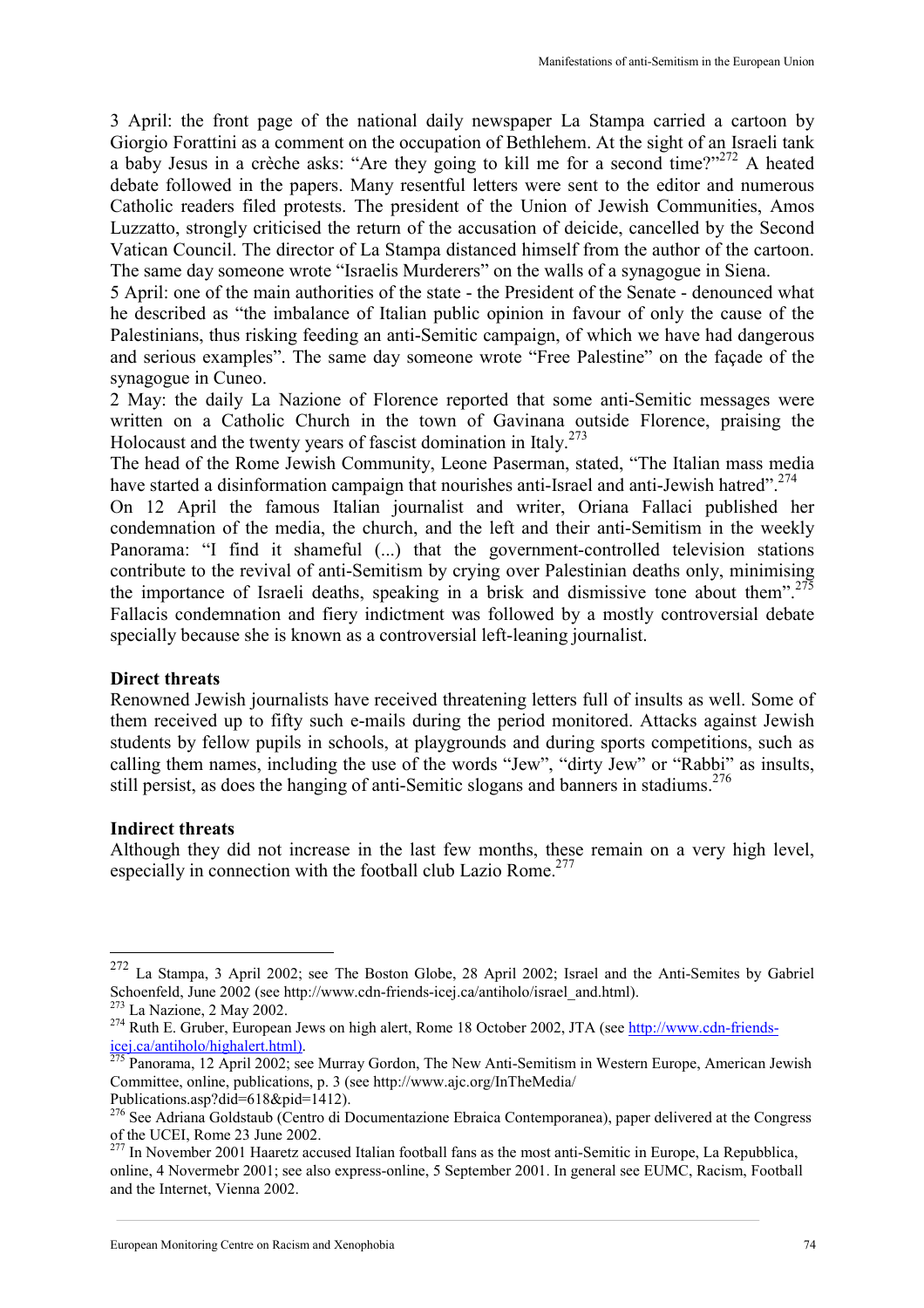### **Public discourse**

Particularly interesting is the emergence, in the month of April, of slogans and comments that referred to the current persecution of the Palestine people by describing the Israeli-Arab conflict in terms of the inversion of the victim/persecutor roles, with clear reference here to the extermination of the Jews. Resorting to terms taken from Nazi vocabulary, such as deportation, extermination, genocide etc., is a constant practice and at times such terms are emphasised in newspapers with very large titles or else they are used scornfully in commentaries.[278](#page-74-0)

## **The Internet**

The website that can boast a larger number of participants in their discussion list is that of the extreme right-wing militant group Forza Nuova (New Force). Some of these sites – rightwing or pro-Arab and pro-Palestinian ("Lo Straniero Senza Nome", "Holy War", "Radio Islam", "Associazione Italia-Iraq", "Oltre la Verità Ufficiale")<sup>279</sup> – make use of the entire spectrum of anti-Semitic stereotypes and have placed the complete text of "The Protocols of the Elders of Zion", an anti-Semitic forgery from Tsarist Russia, on the net. The website of Fronte sociale nazionale (National Social Front) carries a pro-Palestinian Intifada appeal which adopts a traditional anti-Semitic, anti-Zionist and anti-American language with hostile references to "Talmudic Judaism", the "global plutocratic cupola"[280](#page-74-2) and the bleeding Star of David.<sup>281</sup> Many other sites deal with the subject of the so-called ritual murder and the accusation of blood shedding; in others the denial of the Holocaust is the central point. The website Che fare (What should be done), part of the far left-wing groups, includes elements of anti-Zionism, pro-Arab fundamentalism, anti-Americanism and recurrent stereotypes against Jews used both in the past and at the present: the Jewish lobby, the relationship with the Masonry, the international plot, world economic power held by Jews, Jews circumcised with a dollar etc. are all examples of the most repeated slogans. It is difficult to know how many people visit these websites as the figures cited seem to be enlarged, for they increase remarkably over short periods to be credible. Between 20 and 29 July, Alfred Olsen, member of a fundamentalist Catholic brotherhood, Holocaust denier and responsible for the anti-Semitic website "Holy War/Tradizione Cattolica", submitted contributions to the online forum of the daily La Stampa on nine occasions which combined anti-Judaist, traditional anti-Semitic world conspiracy theories and anti-Zionist stereotypes.<sup>[282](#page-74-4)</sup>

#### *3. Research Studies*

Among the various surveys carried out during the past few months,  $283$  it seems interesting to refer to the ones carried out by Ispo/ACNielsen CRA, between 13 April and 13 May, part of

<span id="page-74-0"></span><sup>&</sup>lt;sup>278</sup> See Il Manifesto, 2 April 2002.

<span id="page-74-1"></span>

<span id="page-74-2"></span>

<span id="page-74-4"></span><span id="page-74-3"></span>

<sup>&</sup>lt;sup>279</sup> Ibid; Research on the corresponding websites.<br><sup>280</sup> This word traditionally identifies the highest decision-making organ of the Mafia.<br><sup>281</sup> Reserach on the corresponding website.<br><sup>281</sup> La Stampa online, Forum 20-29 asked himself why La Stampa has published such apologetic articles full of hate against Jews.

<span id="page-74-5"></span><sup>&</sup>lt;sup>283</sup> For 2001 a poll conducted by Il Corriere della sera in January 2002 showed a sharp increase of hatred against Jews in comparison with the figures for the year 2000. In the poll 23% of the participants said that "Jews are unpleasant and do not evoke trust" (2000: 14%). 75% of the Italians are of the opinion that the mentality and the life style of the Jewish Italians are different from those of the rest of the population (2000: 50%), The Coordination Forum for Countering Anti-Semitism, online (see

http://www.antisemitism.org.il/showArticle.asp?ID=799).; see also Murray Gordon, The New Anti-Semitism in Western Europe, American Jewish Committee, online, publications, p.8 (see http://www.ajc.org/InTheMedia/ Publications.asp?did=618&pid=1412).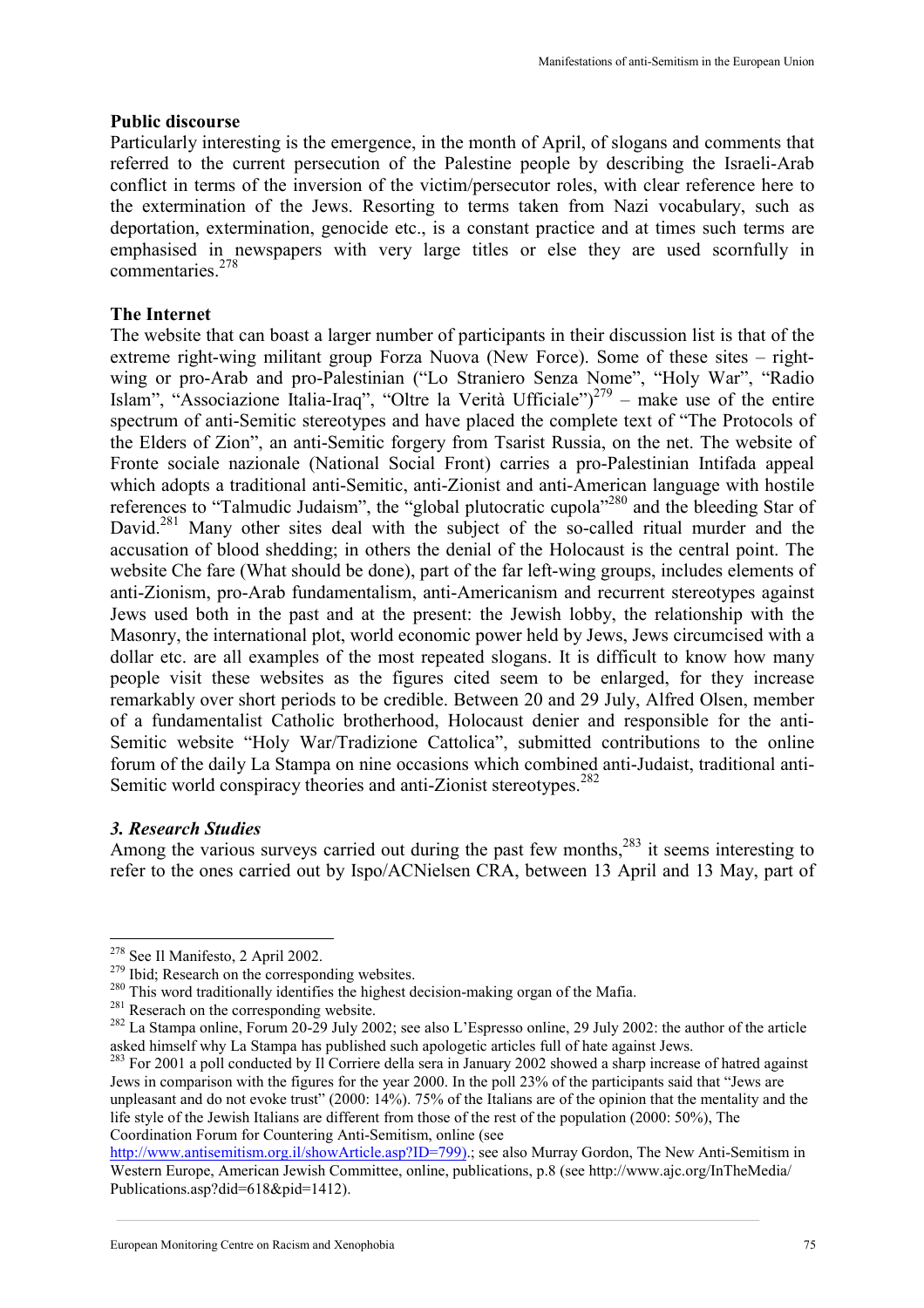which was published in "Il Corriere della Sera".<sup>284</sup> The survey was inspired by the observation that the rigid positions regarding "who is right" and "who is wrong" in the Israeli-Arab conflict does not include any references to the circumstances giving rise to the conflict. For instance, less than half of the Italian population knows about the foundation of the State of Israel. Only 4% have knowledge about the historical events that preceded and to some extent explain the evolution of the conflict. The level of knowledge does not change meaningfully when the political position changes, although a greater number of both political far-right and far-left supporters are less informed than those who are centre-right and centreleft supporters.

Exactly one month after the above survey, "Il Corriere della sera" published the results of a poll carried out at the beginning of April. This second survey showed that the number of people who stated that they had no idea about the situation had decreased, while the opinion of the majority of the population blaming "both parties" for the conflict remained stable and consolidated, although some people on the political centre-left (11% against 6% overall) tended to mostly blame the Israelis for the conflict. In addition, during the same period "sympathy" for the Jewish state seemed to have grown and once again this was linked to the political orientation of the surveyed.

Between 12 and 14 April, a further survey was carried out by Ispo/ACNielsen CRA based on a sample of 5000 telephone interviews. The data has yet to be fully processed. This survey asked respondents whether Italian Jews have common characteristics distinguishing them from the rest of the population: 54% of the interviewed still believe that Italian Jews have distinct characteristics and 68% cited as proof a peculiar relationship with money and a mentality and lifestyle different from those of other Italians. In addition, there is growing number of people who think that Italian Jews are not real Italians and that they should stop playing the role of being a victim of a persecution that dates back fifty years. In particular they mentioned: the need to speak less about the Holocaust; the passage from being the victims of the past to becoming the persecutors of today in the Israeli-Arab conflict; and that the Day of Memory (27 January) should not only be devoted to remembering the victims of the Shoah, but also all the other victims of persecution in the  $20<sup>th</sup>$  century.<sup>[285](#page-75-1)</sup>

The survey commissioned by the ADL between 9 and 29 September 2002 concerning "European Attitudes towards Jews, Israel and the Palestinian-Israeli Conflict" (see Table: Report on Belgium) established that Italian respondents assumed second place behind the Spanish in their agreement to anti-Semitic statements. Next to Spain (72%) Italy also shows the second highest agreement with the statement that "Jews are more loyal to Israel than to this country" (58%) whereby 42 % agreed to the statement "Jews have too much power in the business world" which places Italy with France in third place after Spain and Belgium.<sup>[286](#page-75-2)</sup>

#### *4. Good practices for reducing prejudice, violence and aggression*

In the months prior to May 2002, good practices to combat anti-Semitism included those numerous initiatives aimed at stimulating an often fragile and poor historical memory organised all over the country on 27 January to mark Memory Day, established by a

<span id="page-75-1"></span>

<span id="page-75-0"></span> $^{284}$  The author of the survey and director of the above organization has kindly permitted the NFP Italy to use it; see "Gli ebrei? Non sono dei veri Italiani", http://moise.sefarad.org/belsef.php/id/369/.<br><sup>285</sup> See the comments Chicago Tribune-online, 7 April 2002

<sup>(</sup>http://www.chicagotribune.com/news/showcase/chi-020407maelstrom1.story).

<span id="page-75-2"></span><sup>&</sup>lt;sup>286</sup> ADL Survey "European Attitudes Toward Jews, October 2002,

http://www.adl.org/anti\_semitism/EuropeanAttitudesPoll-10-02.pdf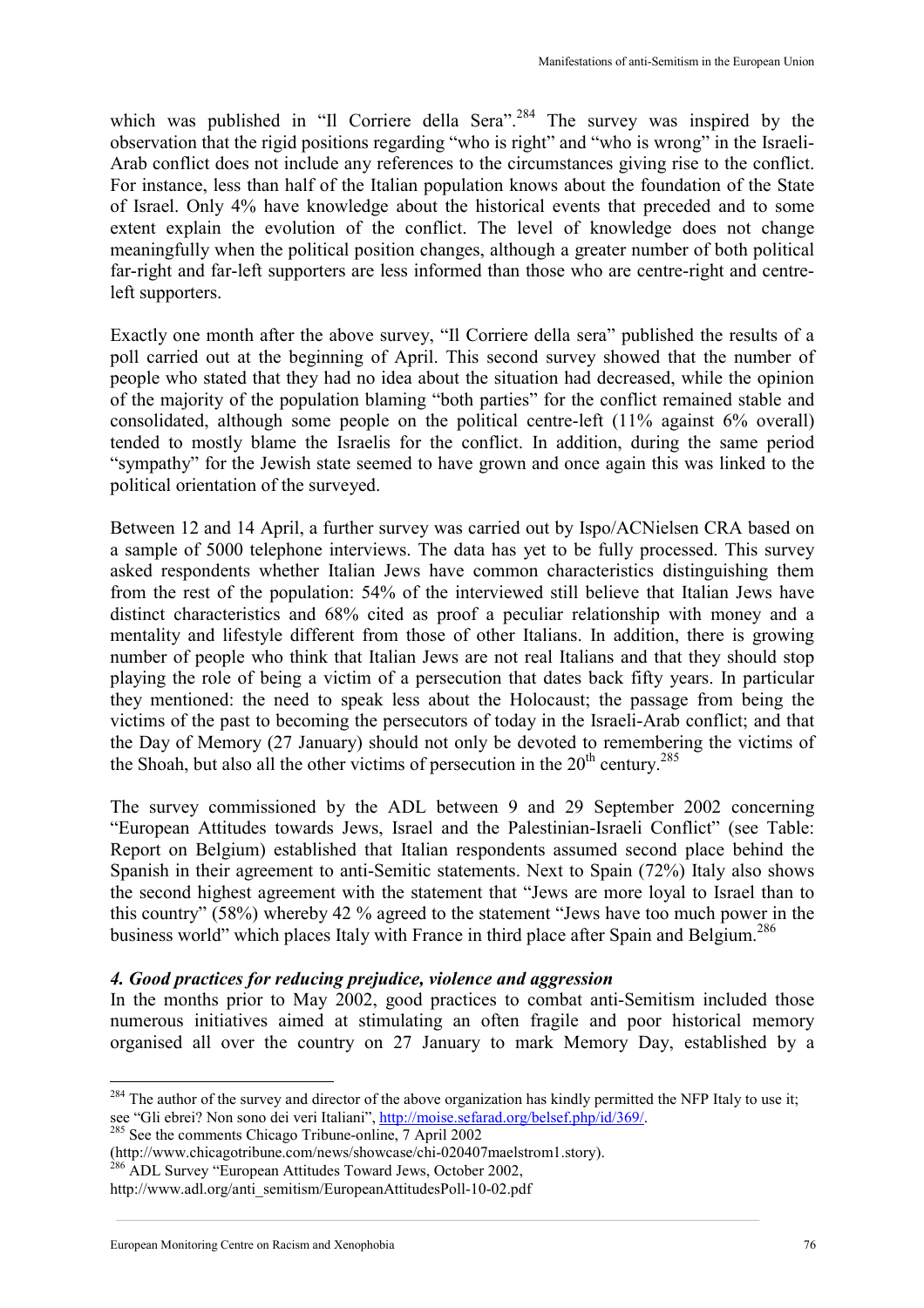legislative decree two years ago. Trade unions organised public debates and initiatives in many regions and provinces, showing an interest for a debate that had not received much attention in the previous years within the trade union movement. Beginning in the autumn of 2002, a training programme started in the region of Lombardy that will continue through into 2003 and involve the high schools of the city of Lecco and union delegates from companies operating in the area. Issues to be dealt with are anti-Semitism and the Shoah and the dignity of man. The provisional title is Considerate se questo è un uomo (Consider if this is a man), taken from the famous phrase by Primo Levi. Rather innovative in Italy, trips will be organised to some of the symbolic places in Europe, from Prague to Auschwitz and to Mostar, including the former Nazi concentration camp Risiera di San Sabba in Trieste. The video Promesse (Promises), on tales of Israeli and Palestinian children in war and their fears and hopes beyond the usual stereotypes, had a remarkable impact on public opinion; the video is useful for a balanced understanding of the dramatic situation in the Middle East. Significantly, the video was distributed together with a major weekly magazine, L'Espresso, allowing more copies to be circulated than would have otherwise been the case.

Another initiative aimed at reconciliation after the division that occurred within the left-wing parties following the rally of 6 April (see chronology) was a concert on 19 April at the Colosseum organised by the Mayor of Rome, during which Israeli and Palestinian singers performed in turn on stage. The proposal by the Radical Party to include the State of Israel into the European Union does not seem to have met with the interest of the other political parties. This proposal was also submitted to all Regional Councils, but there, too, not much consensus was reached, nor did it gain much exposure in the media.

There are quite a number of websites dealing with the issue of anti-Semitism in both Europe and in Italy from a historical perspective, with particular focus on the racial laws in Italy and its consequences. There are also websites created for the specific purpose of countering the wave of misunderstanding and of responding to media attacks against Israel, at times with a certain partisan spirit but on the whole impartial in judgment. An example of such a website is <http://www.informazionecorretta.com/>which provides a wide range of sources. Another interesting site that can be highlighted is the site of the confederated trade union  $UIL^{287}$ which, starting from 23 May 2002, presents a position paper by the educational department of the national secretariat of the union under the title: "Schools and the prevention of anti-Semitism".

#### *5. Reactions by politicians and other opinion leaders*

An appeal by the Israeli writer Abraham Yehoshua to establish a clear boundary between Israel and Palestine, thereby encouraging a unilateral withdrawal of Israel, was signed by prominent Italian writers from across the political spectrum.<sup>288</sup> Political leaders have condemned the anti-Semitic tone of the demonstrations billed as promoting peace or Palestinian rights.[289](#page-76-2) The imam of the Italian Islamic Community Abdul Hadi Palazzi maintains contact to the Italian Jewish Community and preaches messages of moderation and even friendship toward Israel.<sup>[290](#page-76-3)</sup>

<span id="page-76-0"></span><sup>&</sup>lt;sup>287</sup> www.uil.it/uilscuola.

<span id="page-76-1"></span><sup>&</sup>lt;sup>288</sup> Ebrei-palestinensi creare un confine [Jews and Palestinians, creating a boundary], in: La Stampa, 31 May 2002.

<span id="page-76-2"></span><sup>&</sup>lt;sup>289</sup> European Jews wary as anti-Semitic attacks increase, AP 4 May 2002 (see http://group.yahoo.com/group/balkanhr/message/3961)<br><sup>290</sup> World Jewish Congress, Policy Dispatches, No.83, September 2002 (see:

<span id="page-76-3"></span>http://www.wjc.org.il/publications/policy\_dispatches/pub\_dis83.html).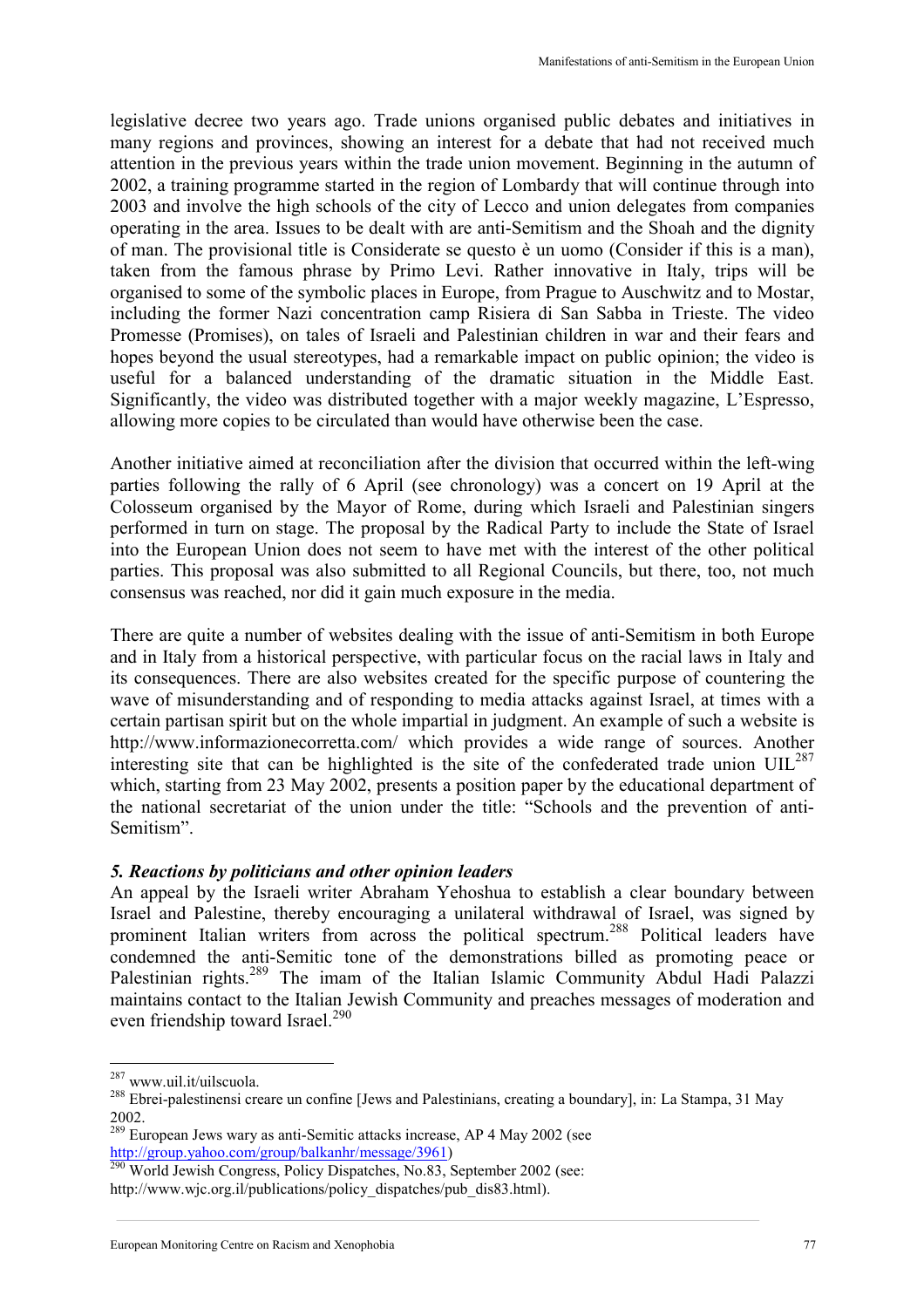15 April: some politicians from both the governing and opposition parties called for an "Israeli Day" in Rome; the director of a pro-government daily newspaper - Il Foglio (The Sheet) - acted as promoter of the event. About 3000 people marched through the centre of the city carrying Israeli flags. The participants included militants from a wide range of political parties, acting individually and irrespective of their political affiliations.

25 April: during the manifestation of the day of liberation in Milan, participated by about 200,000 people, the leader (general secretary) of the main Italian trade union, Sergio Cofferati insisted "to fight any revisionism of history".[291](#page-77-0)

In September 2002 Gianfranco Fini, Deputy Prime Minister and leader of Alleanza Nazionale (National Alliance), the former neo-fascist party, excused himself during his visit to Israel in an interview with the Israelian newspaper "Haaretz" for the anti-Jewish laws in Italy. He said that he would accept historical responsibility for Fascist crimes and would ask the forgiveness of The Jewish People.<sup>[292](#page-77-1)</sup>

## **Luxembour[g293](#page-77-2)**

According to a 1979 law, the government may not collect or maintain statistics on religious affiliation. But this is not the only reason why it is difficult for the leaders of the Jewish communities to carry out an accurate census: a great many of the Jews only pass through Luxembourg. Within the Jewish population (1200, 650 of whom are members of the Jewish community) there are nearly no orthodox families and a great many non-practising Jews. Luxembourg is the smallest Jewish community in Europe, in accordance with the overall population (440,000) of the country. The Jewish population is extremely well integrated into the social, community and cultural life of the country. In terms of attitudes towards minority groups Luxembourg meets the European average on the EUMC Eurobarometer,  $294$  whereby a high rate of agreement for improving the rights of minorities exists side by side with a strong rejection of working migrants. Since 1997 the negative attitudes have increased. But the excellent economic situation, in which the Grand Duchy finds itself, with an unemployment rate below 3%, certainly fosters benevolence among the population.

## *1. Physical acts of violence*

In Luxembourg physical aggression in general and especially against Jews is rather rare. It might be explained by an absence of deeper social conflicts and extreme right parties. According to ASTI, the representative of the Jewish community and the secretary general of the Israelite Consistory, no act of violence or aggression against Jews or their institutions are know of for the period from 15 May to 15 June 2002; indeed for the whole year up to now no aggressive act has been committed.

#### *2. Verbal aggression/hate speeches*

<span id="page-77-1"></span><sup>292</sup> La Repubblica-online, 13 September 2002; see also<br>http://www.antisemitism.org.il/showArticle.asp?ID=2874.

<span id="page-77-0"></span><sup>&</sup>lt;sup>291</sup> La Repubblica-online, 25 April 2002.

<span id="page-77-2"></span> $\frac{293}{293}$  This report is based on the compilation by Association de soutien aux travailleurs immigres (ASTI)/ Association for the support of immigrant workers. The report employs information provided by representatives of the Jewish community and the Grand Duchy police; many questions remain open.<br><sup>293</sup> See http://eumc.eu.int/publications/eurobarometer/EB2001.pdf

<span id="page-77-3"></span><sup>&</sup>lt;sup>294</sup> See http://eumc.eu.int/publications/eurobarometer/EB2001.pdf.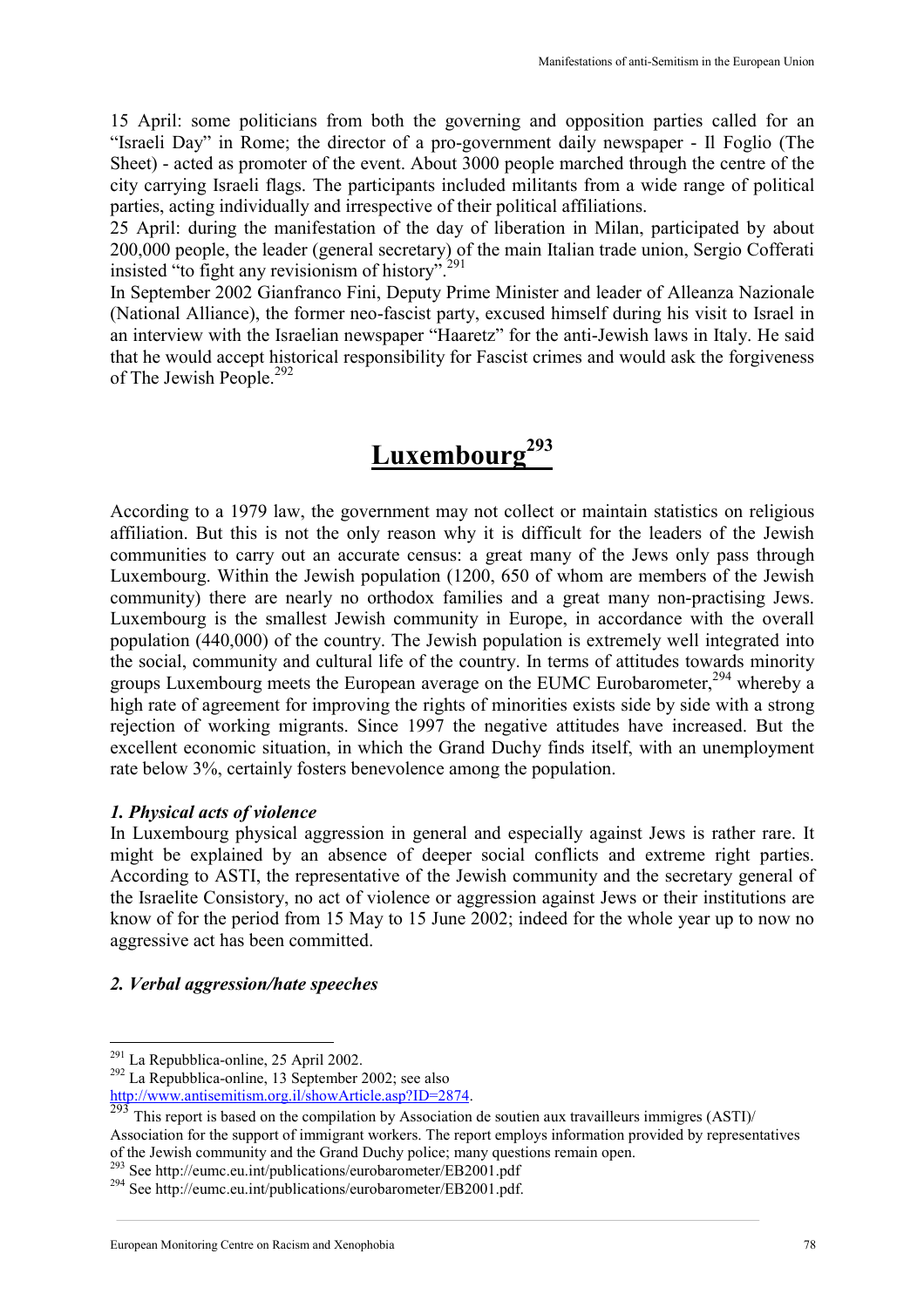Neither the police nor the Jewish community reported any real verbal anti-Semitic aggression during the reference period. In mid-May, an anonymous letter was sent to a representative of the Jewish community with the following content: "Down with Sharon …!" The Jewish community has not deemed this letter to be anti-Semitic, but an expression of rejection of the Sharon policy. At the same time, on a bridge support on the motorway towards France, the inscription "Sharon, assassin" (murderer) appeared. In this case, the Jewish community also stressed that it was a political statement. In their opinion the two acts are to be considered as isolated political incidents, albeit in direct relation to the escalation of violence in the Middle East, but not anti-Semitic.

## *3. Research studies*

No studies have been undertaken regarding anti-Semitism in Luxembourg. The last opinion poll carried out by "Ilres" (National Polling Institute) on behalf of the European Community took place in 1997. It focussed on racism in the broadest sense of the term, thus including xenophobia and anti-Semitism, and revealed that only 2% of Luxembourg people considered themselves to be racist/could be considered as having racist leanings. The Eurobarometer 2000 shows that Luxembourg is one of the countries where many people support policies for improving social coexistence between different ethnic groups. 33% have passively tolerant and 28% actively tolerant attitudes toward minority groups. But negative attitudes have increased over the past years.[295](#page-78-0)

## *4. Good practices for reducing prejudice, violence and aggression*

On 16 June 2002 within the context of the European Day of Jewish Culture, the Jewish community invited the population of Luxembourg to discover the Jewish heritage and find out about the traditions of Judaism. The Jewish community registered a higher number of visitors than in previous years.[296 O](#page-78-1)n 10 May the "Service National de la Jeunesse" (National Youth Service) organised a "Journée du Souvenir" (Remembrance Day) on the theme "It is necessary to know history in order to prepare for the future". In the presence of the Luxembourg Minister of Culture, Luxembourg internees of concentration camps during the Second World War told young people of their experiences. The Minister stressed the fact that the Luxembourg government will be increasing the number of initiatives of this sort.<sup>297</sup> Also in 2002, classes from various educational establishments in Luxembourg will visit concentration camps in the company of their former Luxembourg prisoners. This initiative has made a considerable contribution to increasing the awareness of young people to the problems of anti-Semitism. In fact, each time long reports were published in the press and presented on Luxembourg television. On 15 May a panel dealing more directly with the situation in the Middle East was organised at the capital's high school on the subject "Without justice and responsibility there will be no peace". Representatives of religious communities, secular bodies and freemasons explained their points of view. This initiative was a part of the Luxembourg project "Towards a culture of peace" initiated in that school.<sup>298</sup> The only event on the theme "Towards an equitable peace in the Middle East", organised by the "Friddensbeweegung" (Peace Movement), brought together 250 persons belonging to humanitarian groups and various left-wing parties in Luxembourg at the beginning of April.

## *5. Reactions by politicians and other opinion leaders*

<span id="page-78-0"></span><sup>&</sup>lt;sup>295</sup> Attitudes towards minority groups in the European Union. A special analysis of the Eurobarometer 2000 survey on behalf of the EUMC, Vienna 2001, p. 11, p. 23.<br><sup>296</sup> Journal, 12 June 2002 : Mieux connaître la culture juive

<span id="page-78-1"></span>

<span id="page-78-2"></span><sup>&</sup>lt;sup>297</sup> Le Quotidien, 17 March 2002: Nicolas Bastuck ,Une petite communauté dans un petit pays.<br><sup>298</sup> Le Quotidien, 16 June 2002: Histoire(s) de ... la présence juive à Luxembourg et environs.

<span id="page-78-3"></span>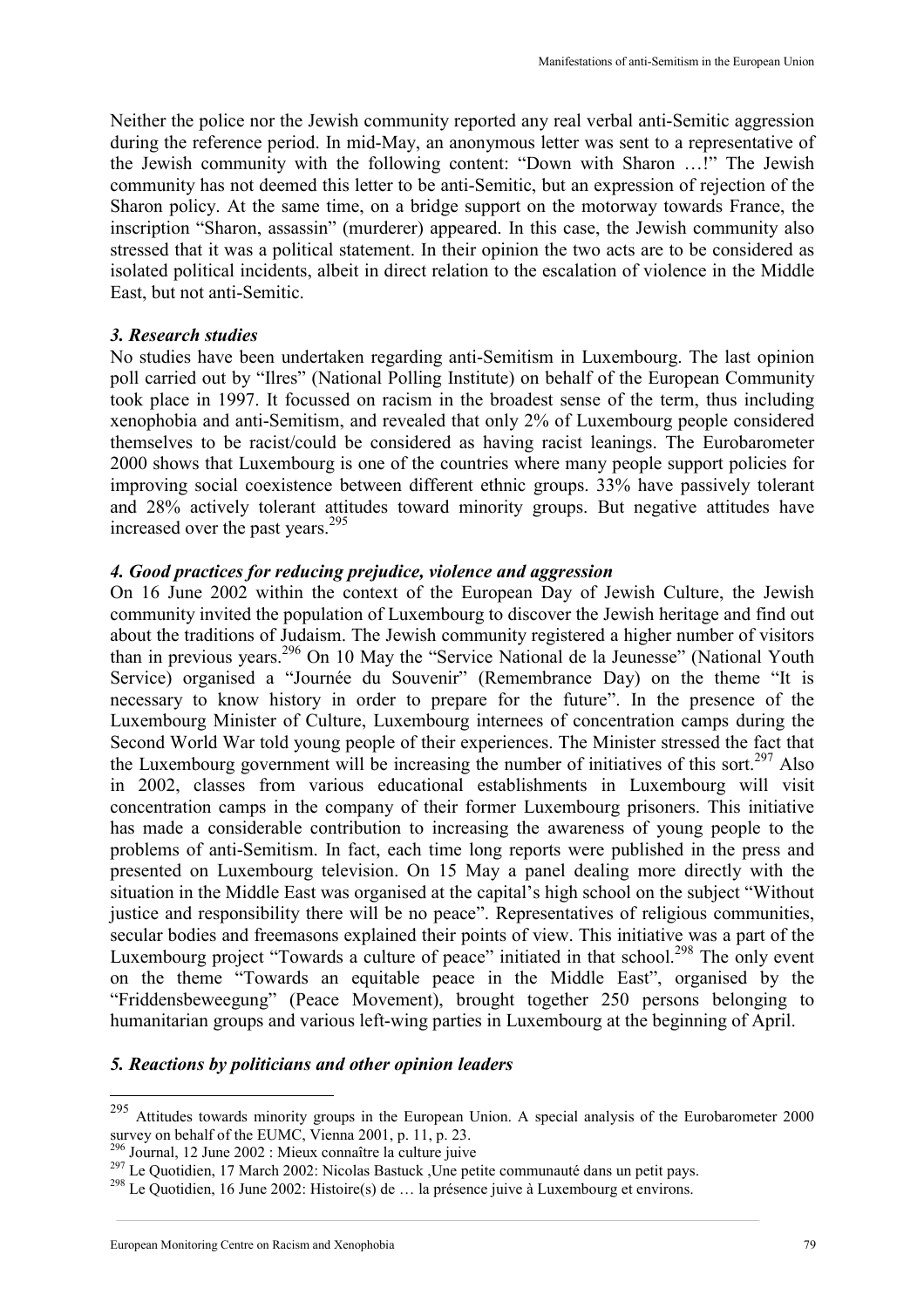As neither acts of violence nor overt or latent anti-Semitic tendencies have been observed in Luxembourg, the reactions of politicians and opinion leaders is limited to condemning such acts occurring in other European countries. Ministers in the Luxembourg government and members of parliament from all parties, but also many diplomats traditionally attend the religious services held in synagogues for the Luxembourg National Day celebrations.<sup>299</sup> At the same time, the Chief Rabbi and representatives of the Jewish community attend the "Te Deum" for National Day in the Nôtre Dame Cathedral, and other ecumenical services and official events.

# **The Netherlands**<sup>300</sup>

There are three main religious directions within Dutch Jewry (total: 30,000, the majority living in Amsterdam): the traditional Jewish community (Nederlands Israelitisch Kerkgenootschap), the liberal religious Jews (Liberaal Religieuze Joden) and the Sephardic community (Portugees Israelitisch Kerkgenootschap). The majority are well integrated in the social and cultural life of Dutch society (total population: 16 million). In recent years the establishment of Islamic institutions serving the 700,000-800,000 Muslims resident in the Netherlands (Moroccans, Turks and people from former Dutch colonies) has increased and the founding of over 30 Islamic schools demonstrates the increased influence of Islam. At the same time, racist attacks against the Muslim population have risen, in particular after 11 September 2001. Public statements by Imams against homosexuality, women, the Western world etc. have meet with displeasure in large sections of the population. Many of the radical Muslim religious leaders publicly express their disdain of the USA or even praise the Palestinian suicide bombers. A recent intelligence service report suggesting that young Muslims were being recruited at mosques for anti-Western missions in Afghanistan and elsewhere also stirred up public feeling. $301$ 

The Dutch Jewish community remains one of the targets of both extreme right-wing and Islamic fundamentalist movements. Although no comprehensive system for recording anti-Semitic incidents is in place, anti-Semitic activity appears to have been increasing slowly but steadily in recent years. Incidents such as acts of vandalism, abusive graffiti, desecration of Jewish cemeteries and memorial sites, but also insults and threats continue to happen. Football vandalism and Internet propaganda are among the main focal points of anti-Semitic activities in the Netherlands.<sup>302</sup> There was also a clear link between the incidents and the restitution of Jewish assets<sup>303</sup> as well as with the events in the Israel-Palestine conflict. In the

<span id="page-79-0"></span><sup>&</sup>lt;sup>299</sup> See Luxemburger Wort, 11 May 2002: Man muss die Geschichte kennen, um die Zukunft vorzubereiten.<br><sup>300</sup> This report is based on the compilation by the Center for Research on Anti-Semitism, Technical University

<span id="page-79-1"></span>Berlin/Zentrum für Antisemitismusforschung. Sources used are from the ECRI; Antisemitism Worldwide 2000/1, online, Netherlands (see http://www.tau.ac.il/Anti-Semitism/annual-report.html); Centrum Informatie en Documentatie Israel (CIDI), The Hague, online overzicht antisemitische incidenten Nederland 2001 en voorloping overzicht 2002 by Hadassa Hirschfeld.

<span id="page-79-2"></span>

<span id="page-79-3"></span><sup>&</sup>lt;sup>302</sup> European Commission against Racism and Intolerance (ECRI), online: Second report on the Netherlands, adopted on 15 December 2000 and made public on 13 November 2001 (see also

http://www.hri.ca/fortherecord2001/euro2001/vol2/netherlandsecri.htm).

<span id="page-79-4"></span><sup>&</sup>lt;sup>303</sup> In summer 2000, Dutch Banks and the Amsterdam stock exchange signed an agreement with the Jewish community and Dutch Jews in Israel for restitution of 314 million guilders (about 130 million Euro) to Dutch survivors of the Holocaust or their heirs. Antisemitism Worldwide 1999/2000, online (see http://www.tau.ac.il/Anti-Semitism/annual-report.html).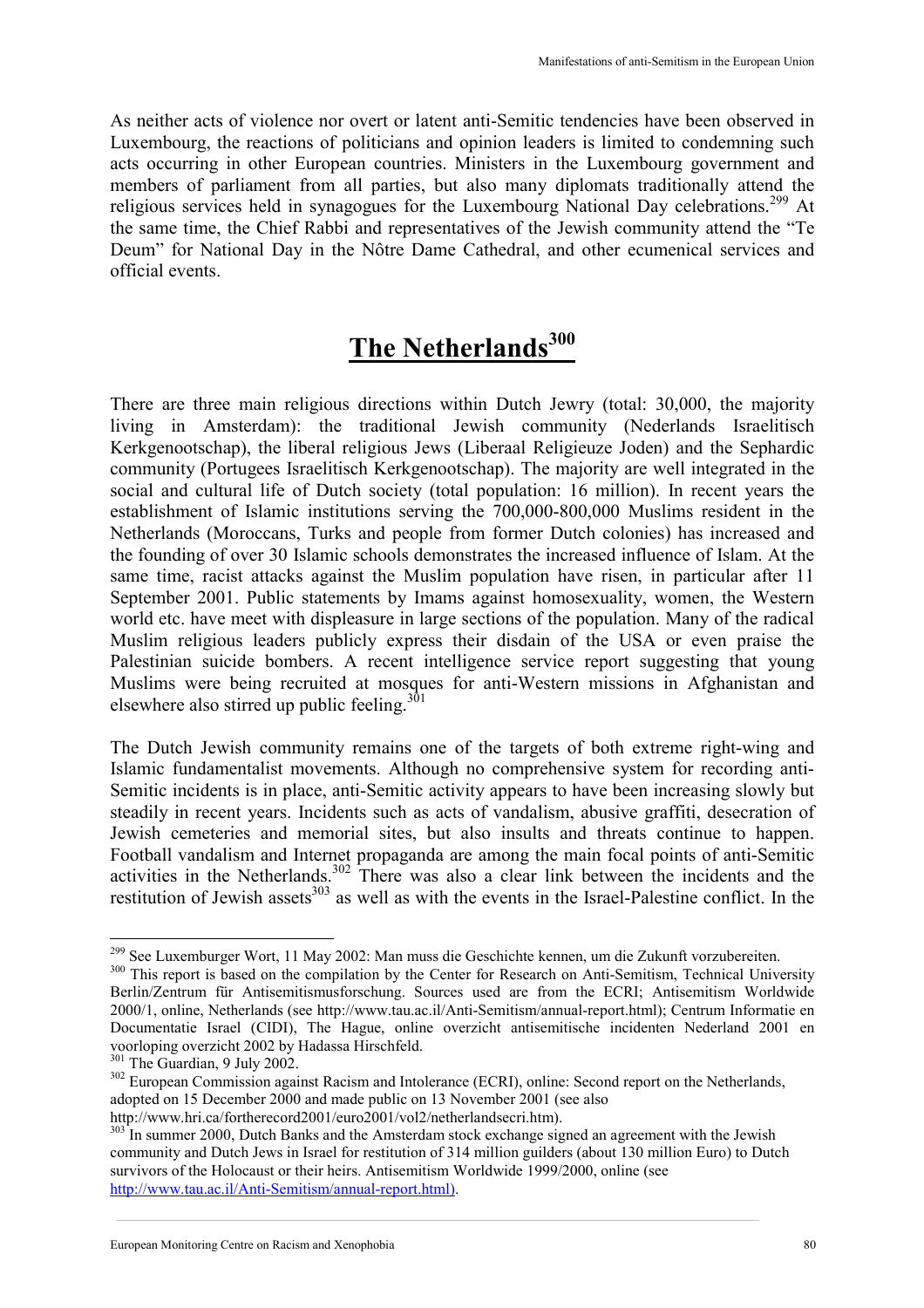aftermath of the 11 September attacks on the United States 90 incidents directed against Muslims were also registered.<sup>[304](#page-80-0)</sup>

In the run up to parliamentary elections in May 2002 it was mainly the party of Pim Fortuyn (LPF) which attempted to recruit votes with xenophobic slogans, whereby in particular new immigration was addressed. Shortly before the election Pim Fortuyn was murdered; nonetheless his party list became the second strongest group in parliament and joined the government coalition led by Prime Minister Jan Peter Balkenende.

The Dutch government has banned kosher slaughter, becoming the sixth European country to do so. The local Agriculture Ministry informed Jewish community leaders that they would no longer be permitted to slaughter cows in a kosher manner [shechitah] because of "cruelty" to animals.<sup>305</sup> At the same time though, the Netherlands has implemented the most restrained regulations of all the European countries, which have passed the prohibition. The ban is only applicable for older, heavier bulls – not cows or other animals. In July 2002 an arrangement was reached in meetings with members of the Dutch Jewish Committee that took into consideration the "needs of the Jewish community in Holland".<sup>[306](#page-80-2)</sup>

The University of Leiden together with the Ministry of Internal Affairs and the Anne Frank Foundation annually investigates the extent of extreme-right and racist violence against minorities. The report for the year 2000 shows an increase of registered incidents from 313 (1998) to 406 (2000), directed increasingly against asylum seekers and Jewish persons. Many incidents were not reported however.<sup>307</sup> For the first four months of 2002 a renewed increase in the number of attacks is evident. Another study shows that the perpetrators of anti-Semitic attacks to a large extent – but not exclusively – come from sections of the younger second generation Moroccan population, whose level of social integration is poor and who are influenced by Arab radio and television stations which broadcast programmes in the Netherlands and agitate against Jews, homosexuals and Western influences.<sup>[308](#page-80-4)</sup>

Although in contrast to other countries no synagogue has been set on fire in the Netherlands, since autumn 2000 and above all in the course of 2001 the number of anti-Semitic incidents increased; cemeteries, monuments, synagogues and buildings housing Jewish organisations were the target of vandals on 50 occasions.<sup>309</sup> In 2001 there were 31 incidents; in the first four months of 2002 the number of attacks, ranging from physical assault to attacks per e-mail rose to over 100.<sup>310</sup> The unregistered number of cases is possibly far greater though, for the numbers published only include those incidents cited by the victims themselves and passed on by  $NGOs.<sup>311</sup>$  $NGOs.<sup>311</sup>$  $NGOs.<sup>311</sup>$ 

Rights 2001, online, Country Report The Netherlands 2001, March 2002 (see http://www.cidi.nl/html/antisem/asr-nl-06.frameset.html).

<span id="page-80-0"></span><sup>&</sup>lt;sup>304</sup> US Department of State, Bureau of Democracy Human Rights and Labor, Releases Human Rights 2001, online, Country Report The Netherlands 2001, March 2002.<br><sup>305</sup> Kesher talk, online, 2 August 2002; see also The Jewish Week, online, 26 July 2002.

<span id="page-80-1"></span>

<span id="page-80-3"></span><span id="page-80-2"></span>

<sup>&</sup>lt;sup>306</sup> The Jewish Week, online, 26 July 2002.<br><sup>307</sup> US Department of State, Bureau of Democracy Human Rights and Labor, Releases Human Rights 2001, online, Country Report The Netherlands 2001, March 2002.<br><sup>308</sup> NRC Handelsblad, 31 March 2002; see also Jood nl online, Antisemitisme niet langer tolereren, 4 June 2002.

<span id="page-80-5"></span><span id="page-80-4"></span><sup>&</sup>lt;sup>309</sup> CIDI; see also US Department of State, Bureau of Democracy Human Rights and Labor, Releases Human

<span id="page-80-7"></span><span id="page-80-6"></span>

 $\frac{310}{310}$  Het Parool, 31 May 2002.<br><sup>311</sup> Among others: Anti Discrininatiebureaus in Nederland (ADB's), Landelijke Vereniging van ADB's (LV), Meldpunt Discrimnatie Internet (MDI), Landelijke Expertise Centrum Discriminatiezaken (LECD),

Antifascistische Onderzoeksgroep Kafka, Centraal Meldpunt Voetbalvandalisme, Monitorrapport over Racisme en Extreem Rechts from the Anne Frank Stichting and the University of Leiden.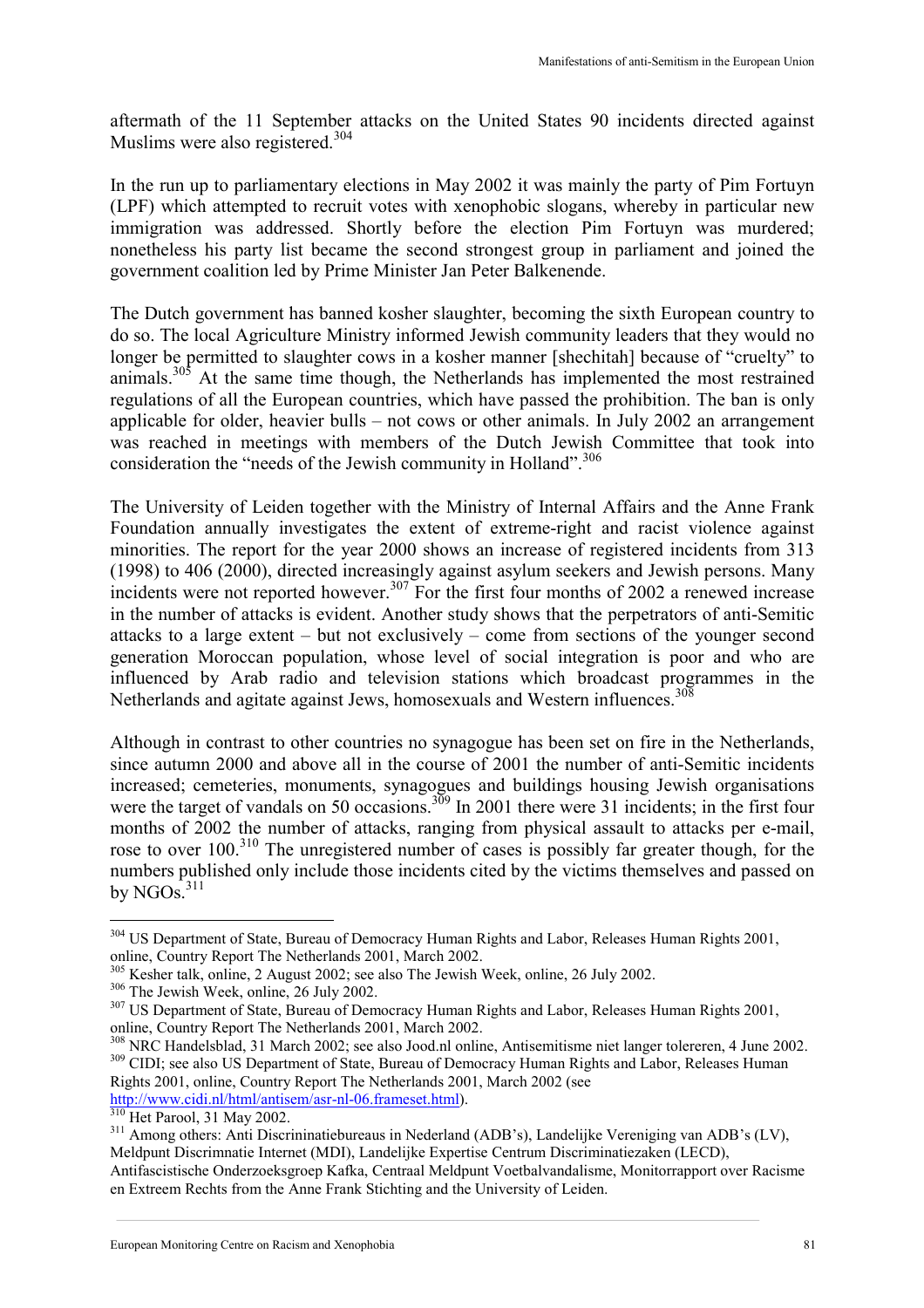## *1. Physical acts of violence*

In March numerous reports of death threats towards Jews sent by letter, fax and mobile phone were reported.<sup>312</sup> For the months January to April 2002 six cases of physical violence and nine cases of threats of violence were registered. In particular more and more Jews who wear the kipah were disparaged on the streets. An American Jew was followed by a group of persons and badly beaten up.[313](#page-81-1)

4 April 2002: one of the back windows of the synagogue in the Lekstraat in Amsterdam was badly damaged during the night.

24 April 2002: a Jewish market vendor in the centre of Amsterdam was threatened with a pistol and the words "I'll shoot you dead".

#### *2. Verbal aggressions/hate speech*

In 2000 the number of incidents of verbal intimidation of Jews sharply increased; CIDI registered 32 incidents of verbal abuse.<sup>314</sup> In comparison with this figure in the first four months of 2002, 40 cases of anti-Semitic abuse were registered by CIDI. Most of the anti-Semitic discrimination and incidents involved the use of swastikas, the distribution of neo-Nazi propaganda and delivering the Hitler salute.

#### **Direct threats**

The number of anti-Semitic incidents in schools and at the workplace is growing. The slogan "Hamas, Hamas, Joden aan het gas" (Hamas, Hamas, all Jews to the gas) and the accusation "Kankerjoden" (cancerous growth Jews) are frequently used against the Jewish population by native Dutch, often by children and by members of the Muslim population.<sup>[315](#page-81-3)</sup>

#### **Indirect threats**

During the pro-Palestinian demonstration in Amsterdam on 13 April 2002, 75 swastikas were carried amongst the 15,000-20,000 participants, almost 90% of whom were not native Dutch; Israeli and American flags were also burned.<sup>316</sup> 200 mostly non-native Dutch Moroccan young people were responsible for the excesses during the demonstration.<sup>317</sup> At other pro-Palestinian demonstrations mainly Moroccan participants called out anti-Semitic slogans, including the aforementioned "Hamas, Hamas, all Jews to the gas", a slogan that is heard repeatedly in football stadiums, in particular by supporters of Feyenoord Rotterdam;<sup>318</sup> anti-Semitic symbols were also visible. It was also noticed that such chants have long become the norm in football stadiums.<sup>[319](#page-81-7)</sup>

On 31 July 2002 Feyenoord Rotterdam Football Club held an open day during which football fans bawled anti-Semitic slogans; as there was no police presence no action was taken.<sup>[320](#page-81-8)</sup>

#### **Graffiti**

<span id="page-81-0"></span>

<span id="page-81-2"></span><span id="page-81-1"></span>

<sup>&</sup>lt;sup>312</sup> CIDI: Antisemitisme – Jaaroverzicht antisemitisme in Nederland 2001 online.<br><sup>313</sup> Netz gegen Rechts (Network against the Right) online, 3 May 2002.<br><sup>314</sup> CIDI; see also US Department of State, Bureau of Democracy Hu Rights 2001, online, Country Report The Netherlands 2001, March 2002.

<span id="page-81-3"></span><sup>&</sup>lt;sup>315</sup> CIDI: Antisemitisme – Jaaroverzicht antisemitisme in Nederland 2001 online, contouren antisemitisme 2002.<br><sup>316</sup> Nieuw Kampens Dagblad, 24 April 2002.<br><sup>317</sup> Netzwerk gegen Rechts, 3 May 2002.<br><sup>318</sup> Racism and anti-Se

<span id="page-81-4"></span>

<span id="page-81-5"></span>

<span id="page-81-6"></span>Club is regarded as Jewish. The Stephen Roth Institute on Anti-Semitism and Racism, Antisemitism Worldwide 1999/2000, online (see http://www.tau.ac.il/Anti-Semitism/annual-report.html).

<span id="page-81-7"></span>

<span id="page-81-8"></span><sup>&</sup>lt;sup>320</sup> CIDI Nieuwsbrief, 14 August 2002.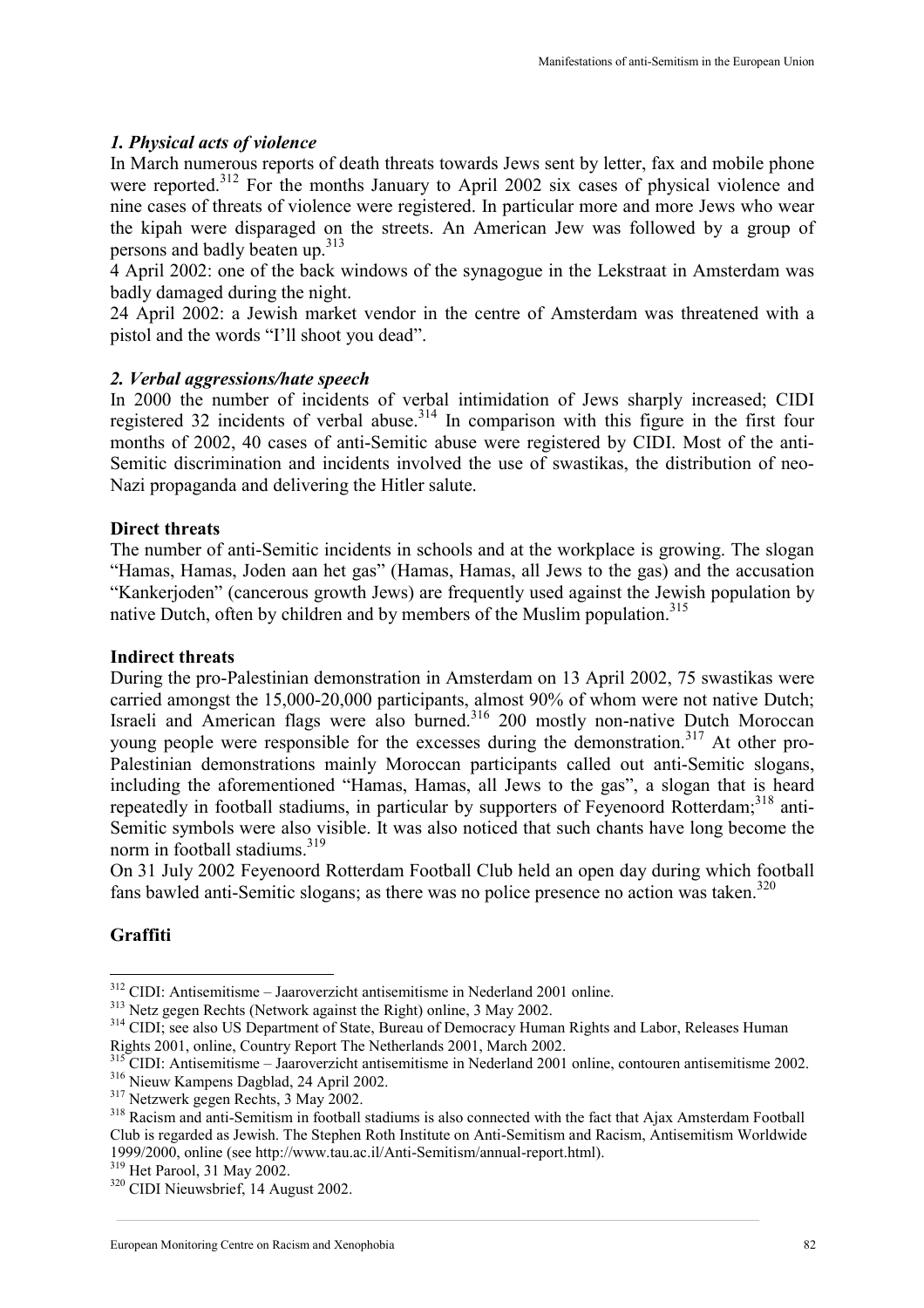In March and April the Memorials for the Murdered Jews in Wageningen and Meppel were smeared with paint and graffiti reading "Israel fascist state".<sup>[321](#page-82-0)</sup>

## **Media**

On 26 April 2002 an article by Hayo Meyer appeared in the daily Volkskrant under the title "Israel misbruikt antisemitisme taboe" (Israel abuses the anti-Semitism taboo). In the article the author used the classical anti-Semitic stereotype that the Jews themselves are to blame for anti-Semitism. Ronny Naftaniel, director of the CIDI, was given the opportunity on 2 May to reply to the accusation and criticise Meyer.<sup>[322](#page-82-1)</sup>

Gretta Duisenberg, wife of European Central Bank President Wim Duisenberg, has hung a Palestinian flag from her balcony and was accused by some people to have made anti-Semitic statements. This initiated a broad public debate. $323$ 

## **Internet**

 $\overline{a}$ 

According to the CIDI, the Internet plays an important role in spreading anti-Semitism. Of the 550 complaints about the Internet registered by the Discrimination Internet Registration Centre in 2001, 203 concerned anti-Semitic incidents.<sup>324</sup> In 2001 197 anti-Semitic homepages were located on the Internet; in the first four months of 2002 the number had already reached 87.[325](#page-82-4)

## *3. Research studies*

The Eurobarometer survey commissioned by the EUMC for the year  $2000^{326}$  showed that the proportion of Dutch who are to be characterised as "tolerant" towards minorities lies far above the European average.

The survey commissioned by the ADL conducted between 9 and 29 September 2002 concerning "European Attitudes towards Jews, Israel and the Palestinian-Israeli Conflict" (see Table: Report on Belgium) established that compared to the other nine countries included in the surveys one finds the lowest percentage of anti-Semitic attitudes among the Dutch.<sup>327</sup> 48% agreed with the statement that "Jews are more loyal to Israel than to this country" whereby 20 % agreed to the statement "Jews have too much power in the business world".

## *4. Good practices for reducing prejudices, violence and aggression*

<span id="page-82-1"></span><span id="page-82-0"></span> $^{321}$  CIDI: Antisemitisme – Jaaroverzicht antisemitisme in Nederland 2001 online, contouren antisemitisme 2002.<br> $^{322}$  De Volkskrant, 2 May 2002.<br> $^{323}$  JTA, Amsterdam 24 June 2002, via mailing list Combat Anti-Semiti

<span id="page-82-2"></span>Der Tagesspiegel, 21 October 2002: Emerson Vermaat, TV journalist in the Netherlands), Gretta Duisenberg – gefährlicher als die Inflation?). The debate about Gretta Duisenberg actions continued in the following month as she emphasized she needs "six million" signatures against the occupation of Palestine - and reached a new peak when she as president of the initiative "Stop the Palestinian occupation" (Stop de Oorlog tegen de Palestijnen) visited Arafat traveling as a diplomat and gave interviews (Algemeen Dagblad, 10 January 2003) comparing Israeli policies to the World War II Nazi occupation of the Netherlands, see Sueddeutsche Zeitung, 14 January 2003; New York Times 9 January 2003; New York Times, 11 January 2003.

<span id="page-82-3"></span><sup>&</sup>lt;sup>324</sup> US Department of State, Bureau of Democracy Human Rights and Labor, Releases Human Rights 2001, online, Country Report The Netherlands 2001, March 2002.

<span id="page-82-4"></span><sup>&</sup>lt;sup>325</sup> CIDI: Antisemitisme – Jaaroverzicht antisemitisme in Nederland 2001 online, contouren antisemitisme 2002.<br><sup>326</sup> See <u>http://eumc.eu.int/publications/eurobarometer/EB2001.pdf</u>.<br><sup>327</sup> ADL Survey "European Attitudes To

<span id="page-82-6"></span><span id="page-82-5"></span>

http://www.adl.org/anti\_semitism/EuropeanAttitudesPoll-10-02.pdf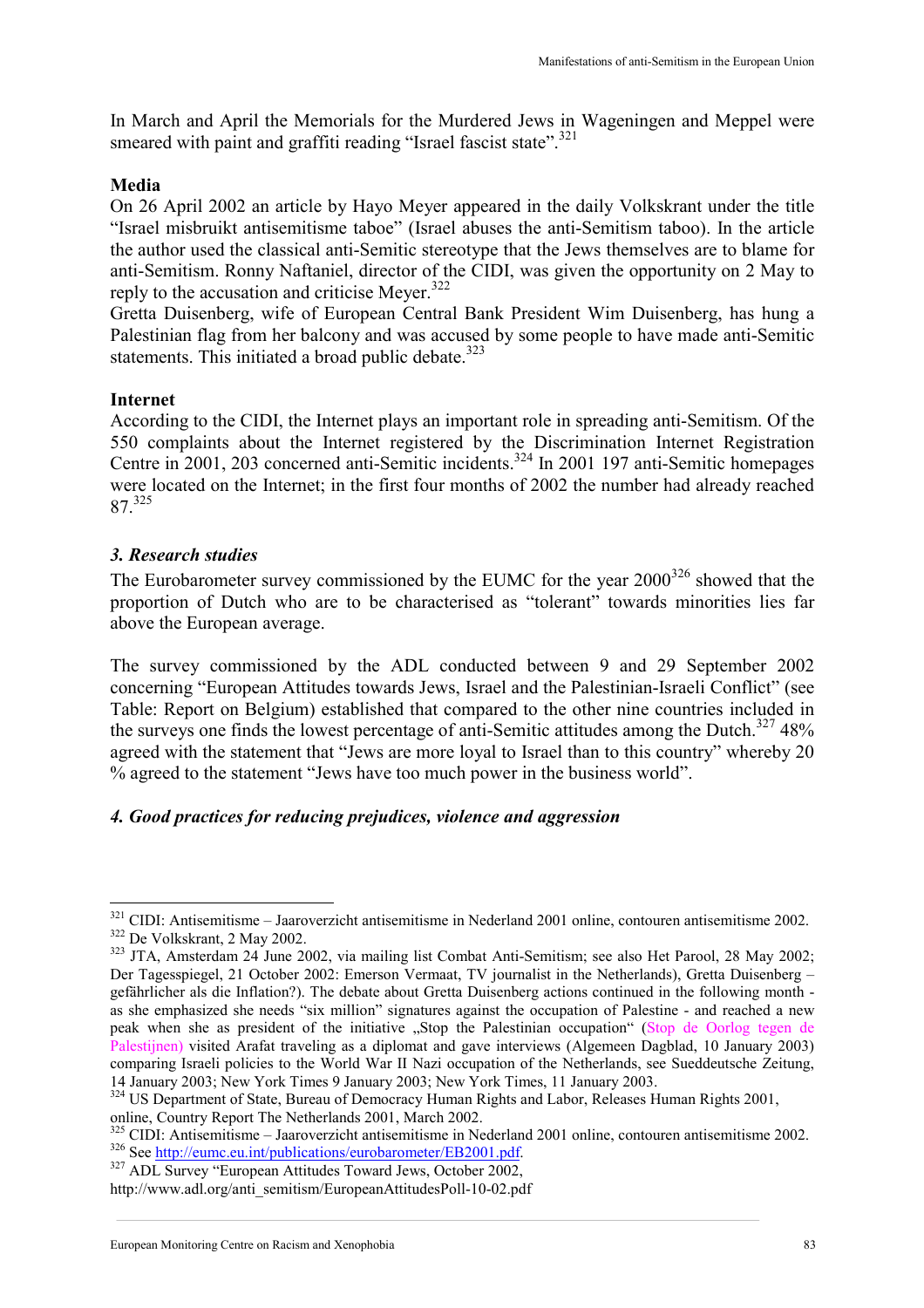A network comprising of many organisations<sup>328</sup> is active against racism, organises demonstrations and annual activities within the programme of the national Anti-Racism Day held in March. Two successful educational programmes were conducted in Dutch schools: "School without racism" and "A world of differences". The CIDI youth group and the youth organisation of the Moroccan association Tans (Towards A New State) organised a joint meeting at the beginning of July 2002 to get to know one another better and to plan more joint projects and events in the future.<sup>329</sup> CIDI demanded of the responsible offices and in particular from the government the establishment of an initiative (Overlegorgaan Religie en Levenbeschouwing) which shall be devoted to religious and general life issues in daily coexistence between the various religions, above all with a focus on transgressing boundaries in relation to persons of different faith. $330$ 

## *5. Reactions by politicians and other opinion leaders*

On 31 May 2002 the member of parliament Boris Dittrich from the D 66 party submitted an inquiry to the Justice and Interior Ministers as to what measures the state intends to undertake concerning the anti-Semitic attacks in 2001 and 2002, presented on 30 May 2002, which showed a drastic increase in anti-Semitic incidents.<sup>[331](#page-83-3)</sup>

# **Austria[332](#page-83-4)**

Within the population of Austria (8 million) Jews form a small minority of about 8,000 persons, mainly living in Vienna. The Austrian problem of anti-Semitism seems to focus more on diffused and traditional stereotypes than on acts of physical aggression. Extreme rightist and neo-Nazi groups have intensified their activities since 2000, encouraged by the

<span id="page-83-0"></span><sup>&</sup>lt;sup>328</sup> Including Anne Frank House, CIDI, MDI, the Dutch Auschwitz Committee, the National Bureau for the Fight Against Racism and the 4th and 5th May Committee.<br>
<sup>329</sup> Online Dienst Joods.nl, Marokkaanse en joodse jongeren eten samen, 8 July 2002.

<span id="page-83-1"></span>

<span id="page-83-2"></span> $^{330}$  CIDI: Antisemitisme – Jaaroverzicht antisemitisme in Nederland 2001 online.<br> $^{331}$  Homepage of the party D66 Democraten, nieuws, online (see

<span id="page-83-3"></span>

http://www.d66.nl/nieuws/archief/000575.html).

<span id="page-83-4"></span><sup>&</sup>lt;sup>332</sup> This report is based on the compilation by the Ludwig Boltzmann Institute of Human Rights/Ludwig Boltzmann Institut für Menschenrechte (BIM); Department of Linguistics of the University of Vienna/Institut für Sprachwissenschaft der Universität Wien; Institute of Conflict Research/Institut für Konfliktforschung (IKF) In order to base the analysis on a balanced mix of sources, the compilers contacted various NGOs and GOs, did a media analysis and a general search of the internet: NGOs related to the Jewish communities (Forum gegen Antisemitismus [sub-organisation of the Israelitische Kultusgemeinde Wien], ESRA, Israelitische Kultusgemeinden Salzburg, Innsbruck, and Graz), other NGOs (ZARA, Dokumentationsarchiv des österreichischen Widerstands [DÖW], Ökologische Linke [OEKOLI], Österreichische HochschülerInnenschaft), relevant journalists and the Federal Ministry of the Interior. All these organisations received e-mails containing the EUMC questionnaire, the period of observation and a friendly request to name other organisations to the NFP that might be able to answer these questions.

The media analysis included the survey of the following dailies: "Der Standard", "Die Presse", "Wiener Zeitung", "Salzburger Nachrichten", "Kurier", "Kleine Zeitung", "Oberösterreichische Nachrichten" and "Kronen Zeitung". The NFP looked for the keywords "anti-Semitism", "anti-Semitic", "Jew(s)" and "Jewish" in the online archives of these papers. Besides this, right-wing papers were scanned: "Zur Zeit" published weekly by FPÖ-members, "Aula" edited monthly by the National-freiheitliche Akademikerverbände Österreichs, an umbrella organisation of the national-"liberal" fraternities, and "Der Eckart" published monthly by the Österreichische Landsmannschaften.

The keywords "anti-Semitism – Austria" and "Jews – Austria" were used for the general search of the Internet, but this process did not reveal much new information after the first two steps of research had been finished.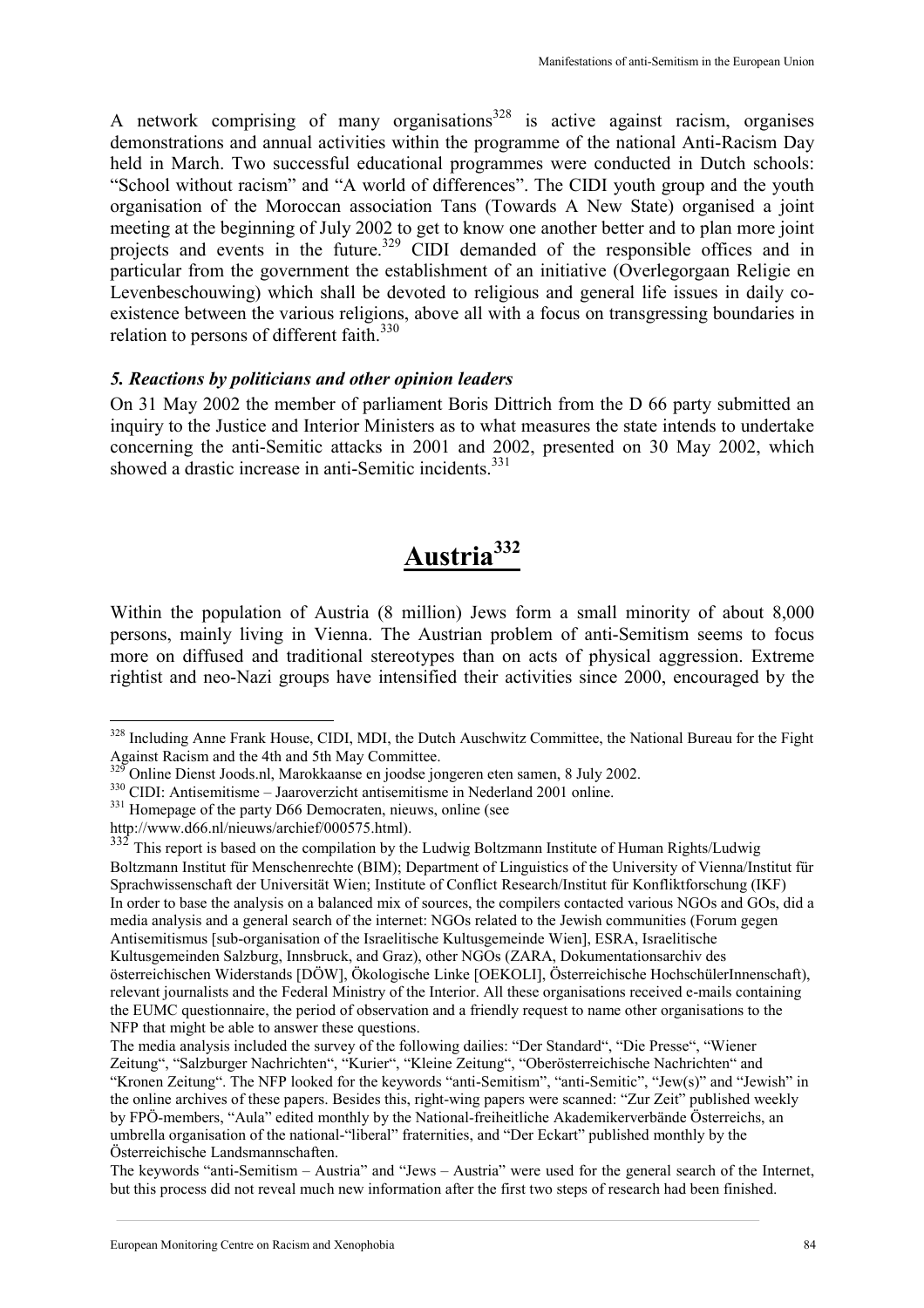FPÖ electoral success in March 1999.<sup>333</sup> Anti-Semitism is a main ideological component of most extreme right-wing groups and their publications in Austria. In the course of the last few years, themes directly concerned with the National Socialist past have been debated again and again in the public sphere: demonstrations were held against the Wehrmacht exhibition, there was controversy regarding a Holocaust memorial that was officially opened in 2000 and the question of restitution.

Anti-Semitism was an important issue in public debate during the period of observation. The crucial point in many discussions was indeed whether it was anti-Semitic to criticise or offend individual Jews or Israeli politics. The quality papers provided a rather clear answer: criticising or defaming Jews for being Jewish or playing with long-standing anti-Semitic stereotypes was indeed an act of anti-Semitism, whereas criticism of the work or behaviour of people of Jewish descent was not. We agree with this definition supposing that this criticism refers to Israeli governmental politics or any other behaviour which will not be connected with the Jewish descent of the criticised. Some debates showed how fuzzy the concepts of anti-Semitism and anti-Israeli criticism are. Especially in this grey-zone, ideas like a worldwide Jewish conspiracy "dictating political correctness" were rather openly expressed. The Austrian problem of anti-Semitism seems to focus more on these diffused and traditional stereotypes than on acts of physical aggression.

## *1. Physical acts of violence*

The media analysis of the daily papers did not reveal any physical acts of violence towards Jews, their communities, organisations or their property.

According to the Federal Ministry of the Interior, a memorial plaque near the synagogue in St. Pölten, Lower Austria was damaged. The investigations of the complaint are yet to be completed, but the incident is an alleged infringement of Article 126 StGB (Criminal Code) (serious damage to property). The Federal Ministry of the Interior emphasised that its report possibly does not cover all incidents occurring during the monitoring period.

The NGO ZARA, based in Vienna and providing counselling and aid to victims and witnesses of racism, told the NFP that only one smearing of a swastika in Vienna was reported to them within the period of observation.

#### *2. Verbal aggression/hate speech* **Insults**

The Israelitische Kultusgemeinde Innsbruck received one threatening letter. It was addressed to the president and individual members of the community. The letter said that Jews were not welcome in the Tyrol and that they should go to the USA or Israel, where they actually belonged. The letter also stated that the President of the Kultusgemeinde should apologise on TV for what the Israelis are doing to the Palestinians, and indicated there would be consequences if she refused to do so. The Forum gegen Antisemitismus (Forum against Anti-Semitism) reported that the Israelitische Kultusgemeinde Wien received 18 threatening letters and there were about six cases that their clients had qualified as anti-Semitic during the period of observation. The Ministry of the Interior reported two incidents of verbal aggression. A professor at the University of Salzburg received an anti-Semitic flyer from the USA. A

<span id="page-84-0"></span><sup>333</sup> Antisemitism Worldwide 2000/01 online, Austria (see http://www.tau.ac.il/Anti-Semitism/annualreport.html).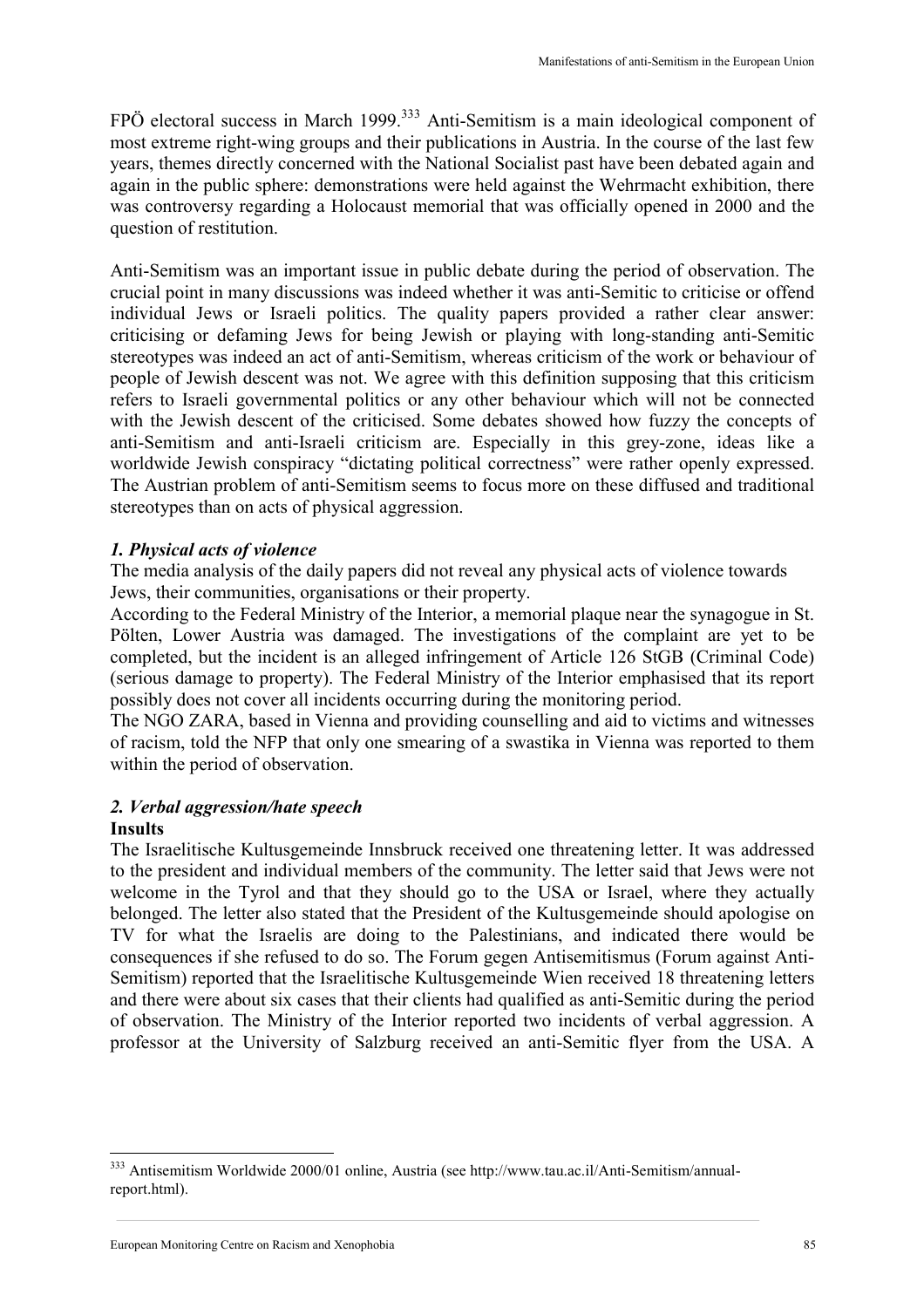billboard with anti-Jewish slogans was put up in Ried, Upper Austria.<sup>334</sup> Investigations into this incident have yet to be completed.

## **Media**

The media analysis of the dailies disclosed three letters to the editor containing anti-Semitic language.<sup>335</sup> One letter accused the Israelis of being themselves responsible for the emerging anti-Semitism; the other two letters were related to the discussion about the memorial Siegfriedskopf. The memorial was put up in commemoration of the people affiliated to the University of Vienna killed during WWI, but German fraternities, who mobilised against Jews and organisations accepting Jews as members, dominated the inauguration ceremony.

The analysis of the right-wing papers shows how anti-Israeli statements from right-wing politicians and journalists are linked to anti-Semitism and draw on the repertoire of anti-Semitic stereotypes. In an interview Jörg Haider spoke about the necessary fight against terrorism following 9/11, including the fight against "the state terrorist acts of Israel against the Palestinians". "It is the old problem of the ambivalent standards the US applies, as everything done by Israel is accepted, including the extinction of civilians, of innocent people, whose houses are demolished by caterpillars, although there are still people in them. Whereas the USA is totally allergic to any kind of terrorist activity executed by the Arab side."<sup>[336](#page-85-2)</sup> Haider accuses the media of contributing to an unparalleled "Volksverdummung" (making the people stupid) as they conceal "the real backgrounds of the power-political conflict in the world and especially in the Middle East".<sup>[337](#page-85-3)</sup>

The following newspaper article, entitled "Israel is different", gives an insight into the repertoire of anti-Semitic stereotypes invoked by right-wing extremism: "Israel has always been presented as a moral and political model state during the last decades. This picture was severely damaged by the latest incidents: more than 700,000 Palestinians have been expelled after the state of Israel has been founded .... Reparations paid for the victims of the Holocaust by Germany, Austria and Switzerland are hardly ever used for their dedicated purposes .... In 2002, Israeli soldiers have allegedly committed war crimes in Jenin and other cities."[338](#page-85-4)

#### **Public discourse/politics**

The German discussion on anti-Semitism also filtered through into the regular party conference (Parteitag) of the Freedom Party (FPÖ). Governor Jörg Haider stated, alluding in the direction of Möllemann (deputy-chairman of the German FDP and party leader in North Rhine-Westphalia), that "if you are of an opinion, you must not get down on your knees about it a few days later", and that the weakness in response to left-wing or Jewish critics is the reason why the FDP will never be as successful as the FPÖ.<sup>339</sup> In an interview with the daily Kurier<sup>340</sup>, Haider stated that it was unbearable that "the politically correct class" was dictating what to think and what not to think.

<span id="page-85-0"></span><sup>&</sup>lt;sup>334</sup> Bratic, L. (2002) Ein österreichischer Bauer im Kampf gegen die Juden (An Austrian farmer fighting the Jews), available at: http://www.ballhausplatz.at/johcgi/ball/TCgi.cgi?target=home&ID\_News=1287, (14 June 2002).<br><sup>335</sup> Kronen Zeitung, 23 May 2002 and Kleine Zeitung, 7 June 2002.

<span id="page-85-1"></span>

<span id="page-85-2"></span>

<span id="page-85-4"></span><span id="page-85-3"></span>

<sup>&</sup>lt;sup>336</sup> The quotation was translated by the authors of the report.<br><sup>337</sup> Zur Zeit, 31 May - 6 June 2002.<br><sup>338</sup> Der Eckart, May 2002, p. 5. The quotation was translated by the authors of this report.<br><sup>338</sup> Kleine Zeitung, 10

<span id="page-85-5"></span>

<span id="page-85-6"></span>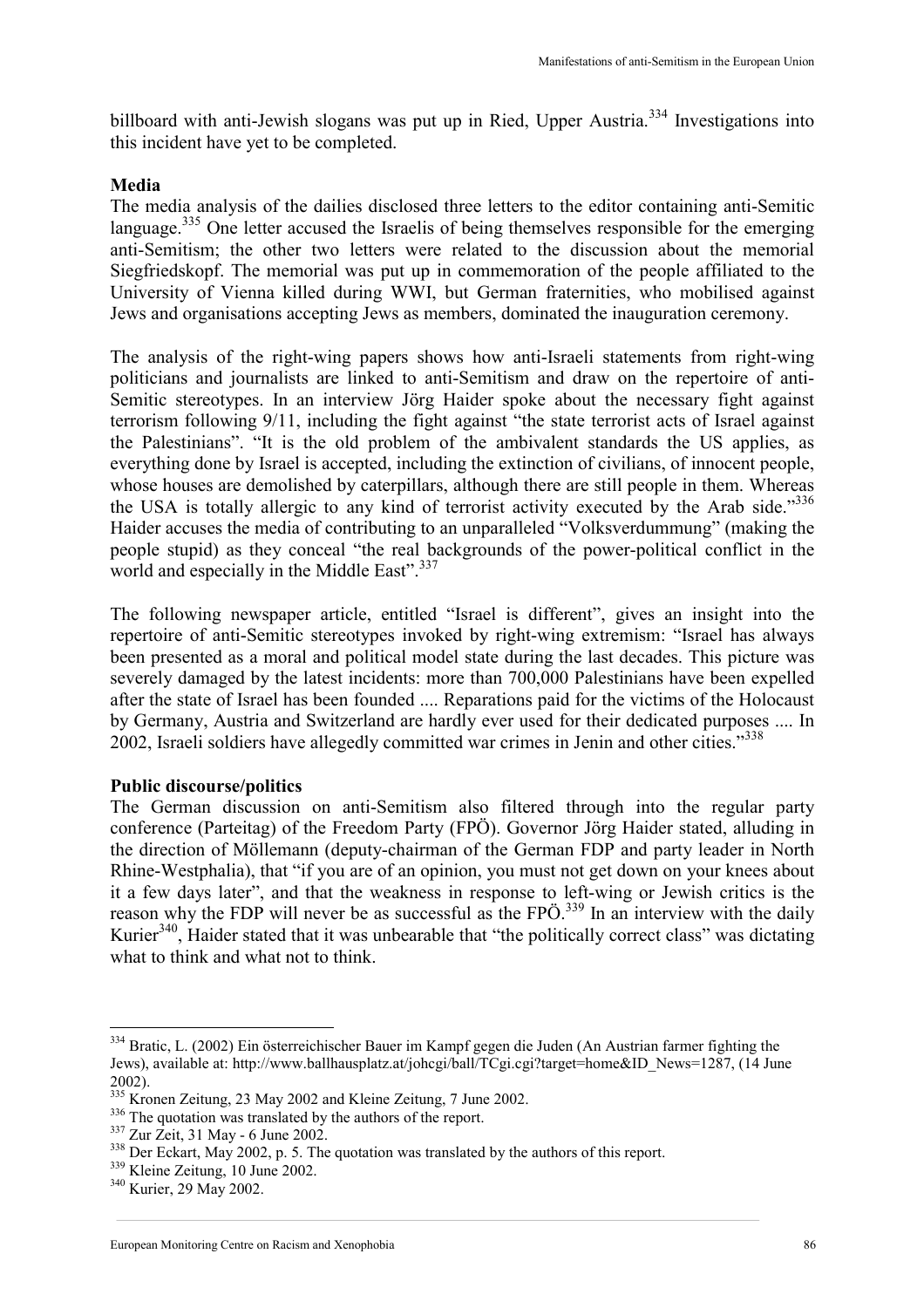The conflict between the author Karl-Markus Gauß and Luc Bondy, director of the Wiener Festwochen (Viennese cultural festival), is based on a statement by Gauß in his book Mit mir, ohne mich<sup>341</sup> hinting at Bondy's vanity. Following the German debate about Martin Walser's novel "Tod eines Kritikers", Bondy said in an interview: "I am quite sure that Gauß is not an anti-Semite – apparently unconsciously he reverted to the rhetoric arsenal of anti-Semitism." Gauß responded by saying that the images he used for Bondy's vanity were definitely not taken from a pool of anti-Semitic stereotypes. Furthermore, he pointed out that it was rather dangerous to use the term "anti-Semitism" in a private conflict, for this leads to a term having a devastating tradition and exerting an ominous force in Austria losing its meaning.<sup>[342](#page-86-1)</sup>

#### *3. Research Studies*

We did not encounter any research studies reporting anti-Semitic violence or opinion polls on changed attitudes towards Jews. A research study also dealing with the place of anti-Semitism amongst racism and xenophobia under the title "Fremdenfeindlichkeit in Österreich" (Xenophobia in Austria) was conducted in the second half of the 1990s and presented at a press conference last year. Forty-six percent of the respondents showed a low or a very low tendency towards anti-Semitism, 35% were neutral and 19% were strongly or very strongly inclined to anti-Semitism.<sup>343</sup> The most recent survey "Attitudes towards Jews and the Holocaust in Austria" from  $2001^{344}$  shows that agreement with anti-Semitic statements had increased compared to 1995 and that in a European comparison Austria belongs to those countries in which anti-Semitism is still widespread amongst the population. For example, 40% of Austrians in 2001, as against 29% in 1995, "strongly agree/or somewhat strongly agree" with the statement "Now, as in the past, Jews exert too much influence on world events."

The survey commissioned by the ADL conducted between 9 and 29 September 2002 concerning "European Attitudes towards Jews, Israel and the Palestinian-Israeli Conflict" (see Table: Report on Belgium) established that anti-Semitic attitudes are still quite widespread among the Austrian respondents . 54% agreed with the statement "Jews are more loyal to Israel than to this country" whereby 40 % agreed to the statement "Jews have too much power in the business world".<sup>[345](#page-86-4)</sup>

#### *4. Good practices for reducing prejudice, violence and aggression*

In the book "5 Fragen an 3 Generationen: Antisemitismus und wir heute" (5 Questions put to 3 Generations: Anti-Semitism and we today) $3^{346}$  the three authors belonging to three different generations ask themselves five questions about anti-Semitism:<sup>347</sup> What are Jews to you? Has your attitude towards Jews changed during your lifetime? How do you explain Hitler and the extinction of the Jews to young people today? Are you for or against Jews emigrating from the East to Germany and Austria today just as in 1900? What do you think about Israel? The

<span id="page-86-2"></span>http://science.orf.at/science/news/34264, (15 June 2002).

<span id="page-86-0"></span><sup>341</sup> Gauß, K-M. (2002) Mit mir, ohne mich. Ein Journal. (With me, without me. A Journal), Wien, Zsolnay Verlag.

<span id="page-86-1"></span><sup>&</sup>lt;sup>342</sup> profil, 24/2002, Der Standard, 11 June 2002, 13 June 2002 and Die Presse, 10 June 2002, 13 June 2002.<br><sup>343</sup> Compare Günther Rathner, Fremdenfeindlichkeit in Österreich, available at:

<span id="page-86-3"></span> $344^{\text{A}}$  American Jewish Committee, Attitudes towards Jews and the Holocaust in Austria, New York 2001.<br><sup>345</sup> ADL Survey "European Attitudes Toward Jews", October 2002,

<span id="page-86-4"></span>

http://www.adl.org/anti\_semitism/EuropeanAttitudesPoll-10-02.pdf

<span id="page-86-5"></span><sup>346</sup> Halhuber, M-J./A. Pelinka/D. Ingruber, Fünf Fragen an drei Generationen: Antisemitismus gestern, heute, morgen (Five questions put to three generations: Anti-Semitism yesterday, today, tomorrow), Wien 2002.

<span id="page-86-6"></span><sup>&</sup>lt;sup>347</sup> This information was taken from the publishing company's homepage: http://www.czernin-verlag.com/ June 2002).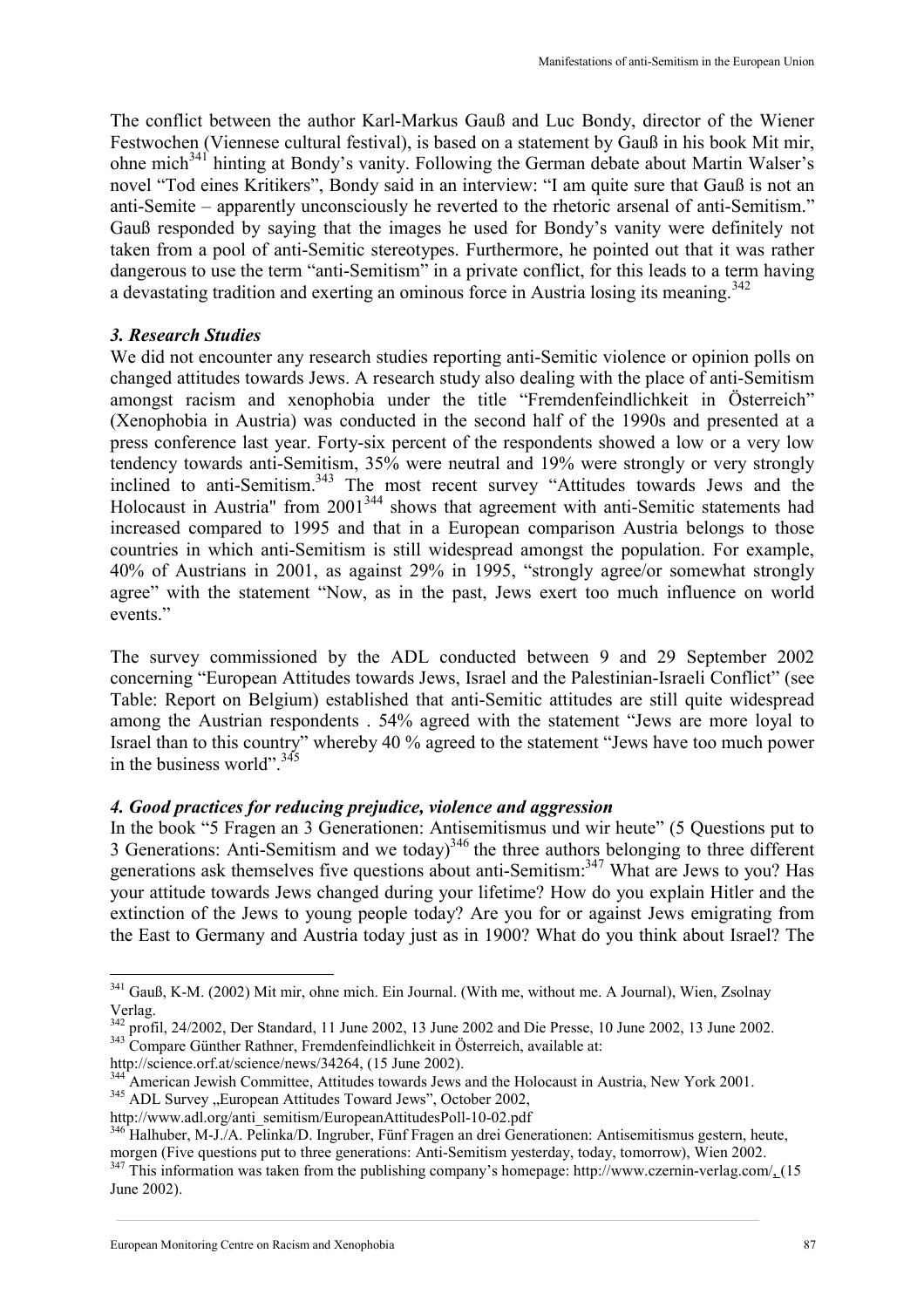three authors answer these questions in a very personal way and try to explain the phenomenon of anti-Semitism and show the different perspectives of the three generations concerning the persecution of the Jews in the Nazi period and Israel. The book was presented and discussed in the Austrian newspaper where it was characterised as signifying "cultural change".<sup>[348](#page-87-0)</sup>

The Mistelbacher Stadtmuseum (Municipal Museum in Mistelbach, Lower Austria) opened its exhibition Verdrängt und vergessen – Die Juden von Mistelbach (Repressed and Forgotten - The Jews of Mistelbach) on 9 June 2002. The exhibition shows the development of Jewish settlement since 1867, the life of the former Jewish community and their extinction.

The Jüdisches Museum Hohenems (Jewish Museum Hohenems) opened its exhibition Rosenthals. Collage einer Familiengeschichte (The Rosenthals. Collage of a Family History), which tells stories about a Jewish family who formerly lived in the Hohenems region and are now scattered all over the world. The stories and pieces were collected and displayed by the members of the Rosenthal family themselves.

## *5. Reactions by politicians and other opinion leaders*

The members of the Austrian Government neither commented on any of the good practices mentioned above, nor on the negative trends mentioned in this report.

The following reactions and discussions by and among politicians and other opinion leaders show how fuzzy the borders between anti-Semitism and anti-Israeli attitudes are. Imprudent statements directed against the state of Israel and its leading politicians are apt to stimulate anti-Semitism, especially among those who are susceptible to anti-Semitic stereotypes.

Last year, the municipality of Salzburg put up a memorial plaque for Theodor Herzl which read: "In Salzburg I spent some of the happiest hours of my life. Dr. Theodor HERZL 1860- 1904." ("In Salzburg brachte ich einige der schönsten Stunden meines Lebens zu") Federal President Klestil informed Heinz Schaden, the mayor of Salzburg, that he would prefer to see the complete quotation from Herzl's diary: "So I would have loved to stay in this beautiful city, but, being a Jew, I would have never been awarded with the position of a judge." In his letter, President Klestil wrote that "especially in Austria we must treat the memory of Theodor Herzl with special sensitivity.<sup> $349$ </sup> This was the starting point of a discussion at the beginning of June, involving the Israelitische Kultusgemeinden Salzburg and Wien and ending with an agreement on 10 June 2002 to complete the text.<sup>[350](#page-87-2)</sup>

On 24 May, Benita Ferrero-Waldner, Federal Minister for Foreign Affairs, visited the former concentration camp in Auschwitz during her visit to Poland.<sup>351</sup> In her speech she stressed that it was "not easy for Austria to confess that many of our compatriots have been perpetrators, accomplices or people who knew about things happening (Mitwisser)." She stated that "we must learn from Auschwitz that we cannot watch inactively where anti-Semitism, hatred and intolerance occur."

On 12 June, Ariel Muzicant and Josef Pühringer, chairman of the Landeshauptleutekonferenz (Governors Conference of the Federal Provinces), signed a restitution treaty. The treaty says

<span id="page-87-0"></span><sup>&</sup>lt;sup>348</sup> Der Standard, 27 May 2002.

<span id="page-87-1"></span>

<span id="page-87-3"></span><span id="page-87-2"></span>

<sup>&</sup>lt;sup>349</sup> Der Standard, 5 June 2002.<br><sup>350</sup> Der Standard, 11 June 2002.<br><sup>351</sup> Kurier, 25 May 2002 and Der Standard, 25/26 May 2002.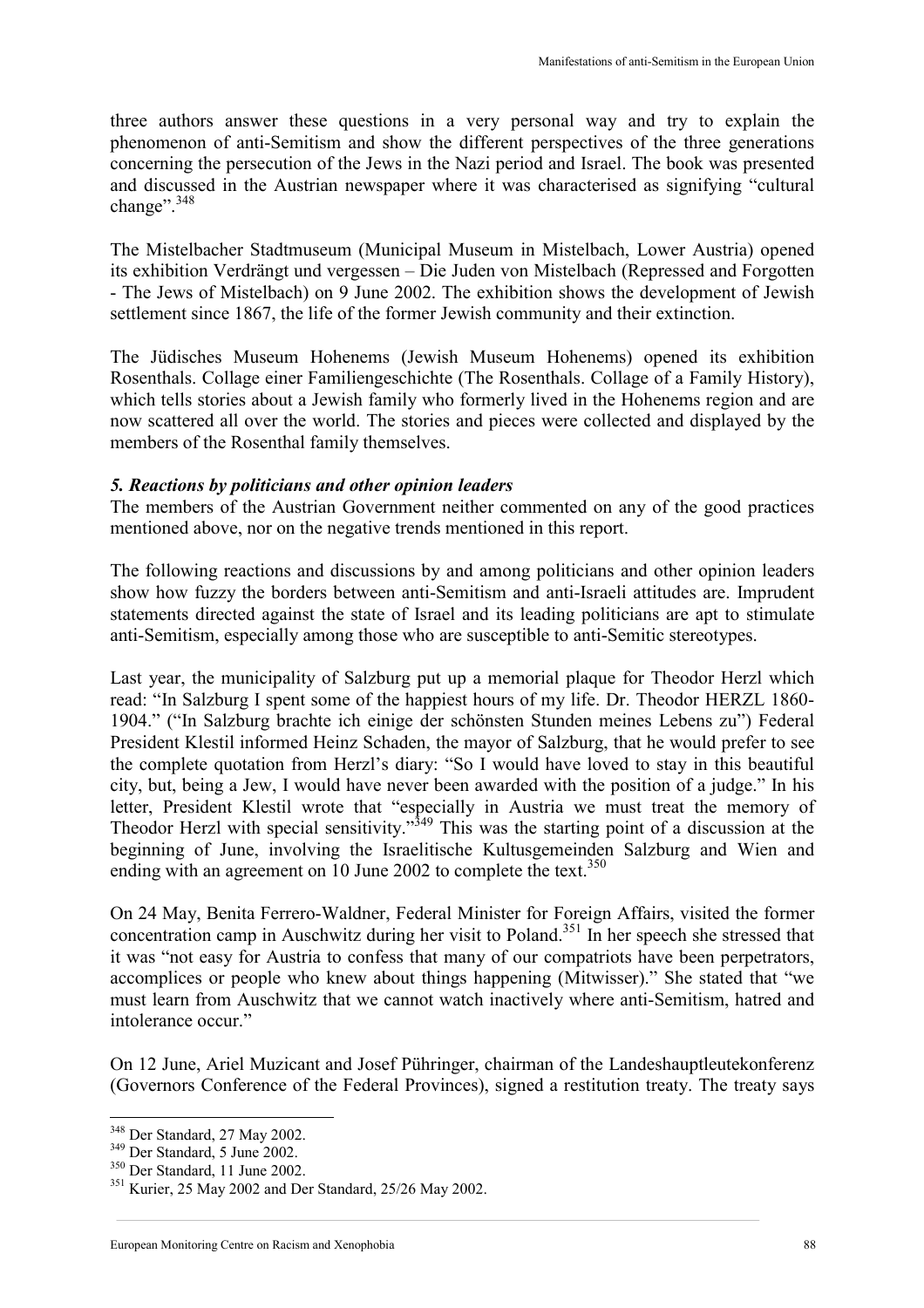that the Federal Provinces will pay 8.1 million Euro to the Kultusgemeinde for property that once belonged to Jewish communities and was expropriated or destroyed during the Nazi regime. The treaty cannot come into force, though, before the two class-action lawsuits in the USA are dropped.<sup>352</sup> The negotiations prior to the signing of the treaty were closely watched, as governor Jörg Haider and Ariel Muzicant were previously involved in court proceedings, and Haider finally apologized for his libellous statement about Muzicant in February 2001. The discussion on whether Haider's statement about Muzicant was anti-Semitic or not, dominated public discourse for a couple of weeks. An expert from the Kultusgemeinde Salzburg told us that the Internet fora of the ORF (Austrian Broadcasting Corporation) and dailies were full of anti-Semitic statements in connection with reports on the signing of this reparation treaty.

# **Portugal[353](#page-88-1)**

In Portugal (total population: 10 million) there is no tradition of anti-Semitism in recent times. Apart from a period of some tension between Salazar's regime and the Portuguese Jewish community – that never resulted in persecution –, in the recent past the small Jewish community (700 people) has been assimilated and accepted by Portuguese society. After the dawn of democracy, Jews were totally accepted as another religious minority and its religion is protected under the act acknowledging religious plurality.

## *1. Physical acts of violence*

In July the Lisbon synagogue was vandalised and sacred objects scattered on the floor.<sup>[354](#page-88-2)</sup>

## *2. Verbal aggression/hate speech*

#### **Direct threats**

There are no reports of complaints neither by the Jewish community, the press, NGOs nor other media.

#### **Insults**

The Israel Embassy has received slanderous calls and Internet messages with offensive content.

#### **Telephone**

There are no reports of physical or material threats against the Jewish community and its property.

#### **Graffiti**

The Israeli Embassy reported that their flag in the "Nations Park", located where the World Expo took place in 1998 and now a major social meeting place in Lisbon, was vandalised. Several Nazi swastikas and other insults appeared on the flag platform.

#### **Leaflets**

<span id="page-88-0"></span><sup>&</sup>lt;sup>352</sup> Compare Der Standard, 13 June 2002.

<span id="page-88-1"></span> $353$  This report is based on the compilation by NUMENA – Centro de Investigação em Ciencias Sociais e Humanas/Research Centre on Human and Social Sciences.

<span id="page-88-2"></span><sup>&</sup>lt;sup>354</sup> Murray Gordon, The New Anti-Semitism in Western Europe, American Jewish Committee, online, publications, p.12 (see http://www.ajc.org/InTheMedia/ Publications.asp?did=618&pid=1412).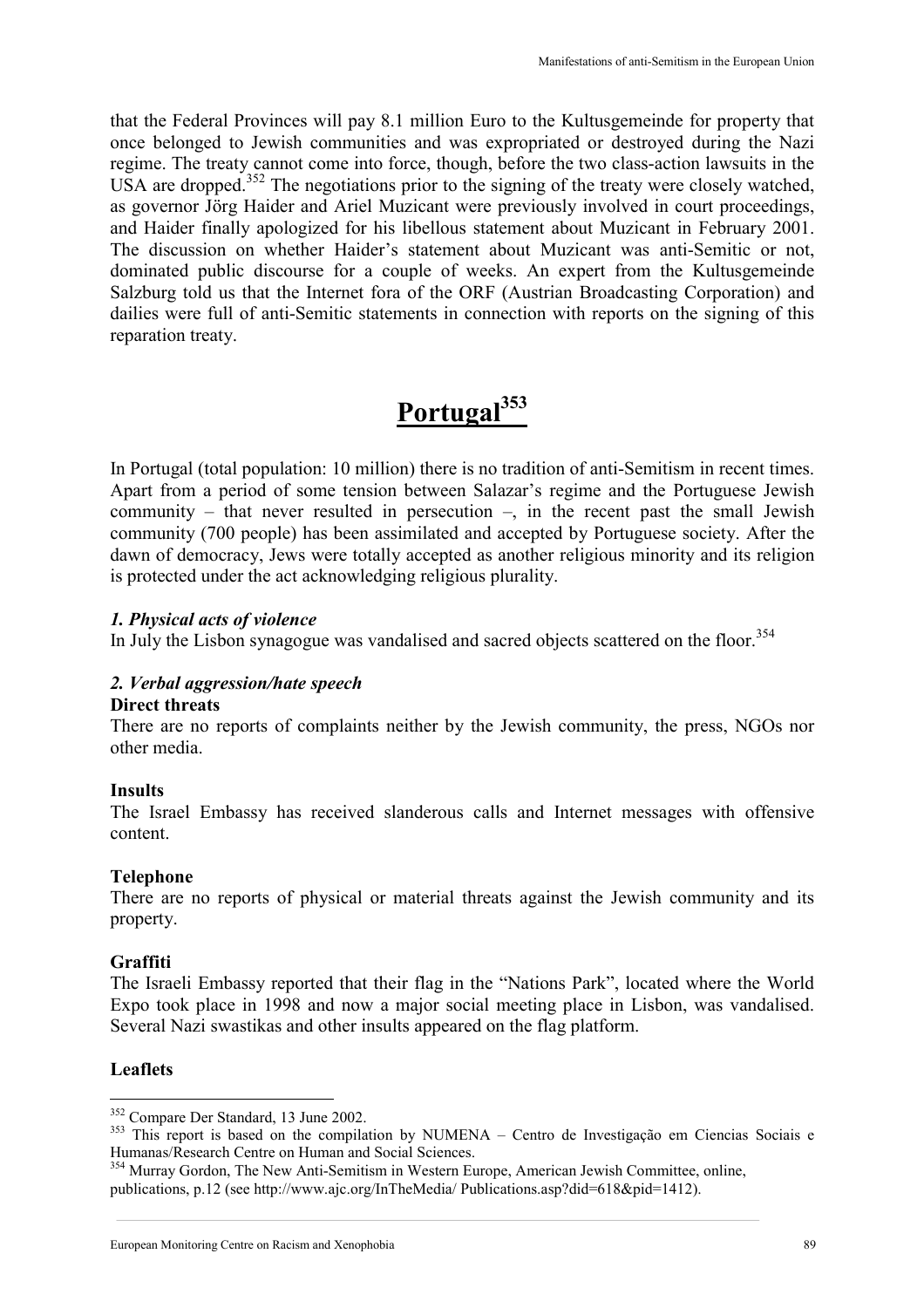No material of this kind was reported to have appeared in circulation. The Jewish community, as expressed through its representative, considered an e-mail sent by a professor of the Trásos-Montes University the main anti-Semitic event in the monitored period. In this e-mail, addressing the conflict in the Middle East, a phrase stated "If there are any good Jews (which I doubt) (…)". Another professor of the same university alerted the Portuguese Jewish community about this e-mail, who in turn then revealed it to the press, where it was published in the newspaper Público.

### **Public discourse**

On a visit to Israel, the Nobel Prize winner José Saramago declared to Portuguese radio station Antenna 1, that "It must be said that in Palestine, there is a crime which we can stop. We may compare it with what happened at Auschwitz". While visiting Ramallah and Arafat with members of the International Parliament of Writers, Saramago stated that the Israeli blockade of Ramallah is "in the spirit of Auschwitz," and "this place is being turned into a concentration camp.["355](#page-89-0)

#### **Internet**

Several Portuguese Nazi sites appeared in 2002 on the Internet. Some of them have anti-Semitic declarations and articles. However, these are translations of anti-Semitic articles written in other countries, mainly from the US. No explicit threats to the Portuguese Jewish community were found in any of these sites (at least in the period monitored). One particular site has more explicit anti-Semitic allusions: Movimento da Reconstrução Nacional Socialista Atlântico (Atlantic Movement for the National Socialist Reconstruction). At this site one can find several links to further national and foreign National Socialist sites. The majority of the anti-Semitic sites are Brazilian; and though we can also find Portuguese fascist and nationalist sites, they do not display anti-Semitic references.

#### *3. Research studies*

 $\overline{a}$ 

There is no recent report on anti-Semitic aggression or attitudes.

#### *4. Good practices for reducing prejudice, violence and aggression*

There are no reported examples of good practices.

## *5. Reactions by politicians and other opinion leaders*

The President recently participated in the 100-year celebrations for the Lisbon Synagogue. On that occasion the President stated that Portugal should pay more attention to Jewish culture and to its several famous names, claiming that they are an integral part of Portuguese history. The main newspapers broadcasted the celebrations and printed the President's address.

<span id="page-89-0"></span>ADL-online, 26 March 2002. http://www.adl.org/presrele/IslME 62/4063 62.asp (see also Chicago Tribuneonline, 7 April 2002; http://www.chicagotribune.com/news/showcase/chi-020407maelstrom1.story); Spanish site of BBC: Interview with Saramago: "Palestina es como Auschwitz";

http://news.bbc.co.uk/hi/spanish/misc/newsid\_1902000/1902254.stm); Jerusalem Post-omline, 27 March 2002 (see http://www.jpost.com/Editions/2002/03/27/News/News.45959.html). In the London Arabic daily "al-Hayat" the commentator praised Saramago's courage to compare Auschwitz with the "massacres against the Palestinian people". MEMRI, special dispatch, 5 April 2002 (see

http://www.memri.de/uebersetzungen\_analysen/themen/europa\_und\_der\_nahe\_osten/ eu saramago 05 04 02.pdf).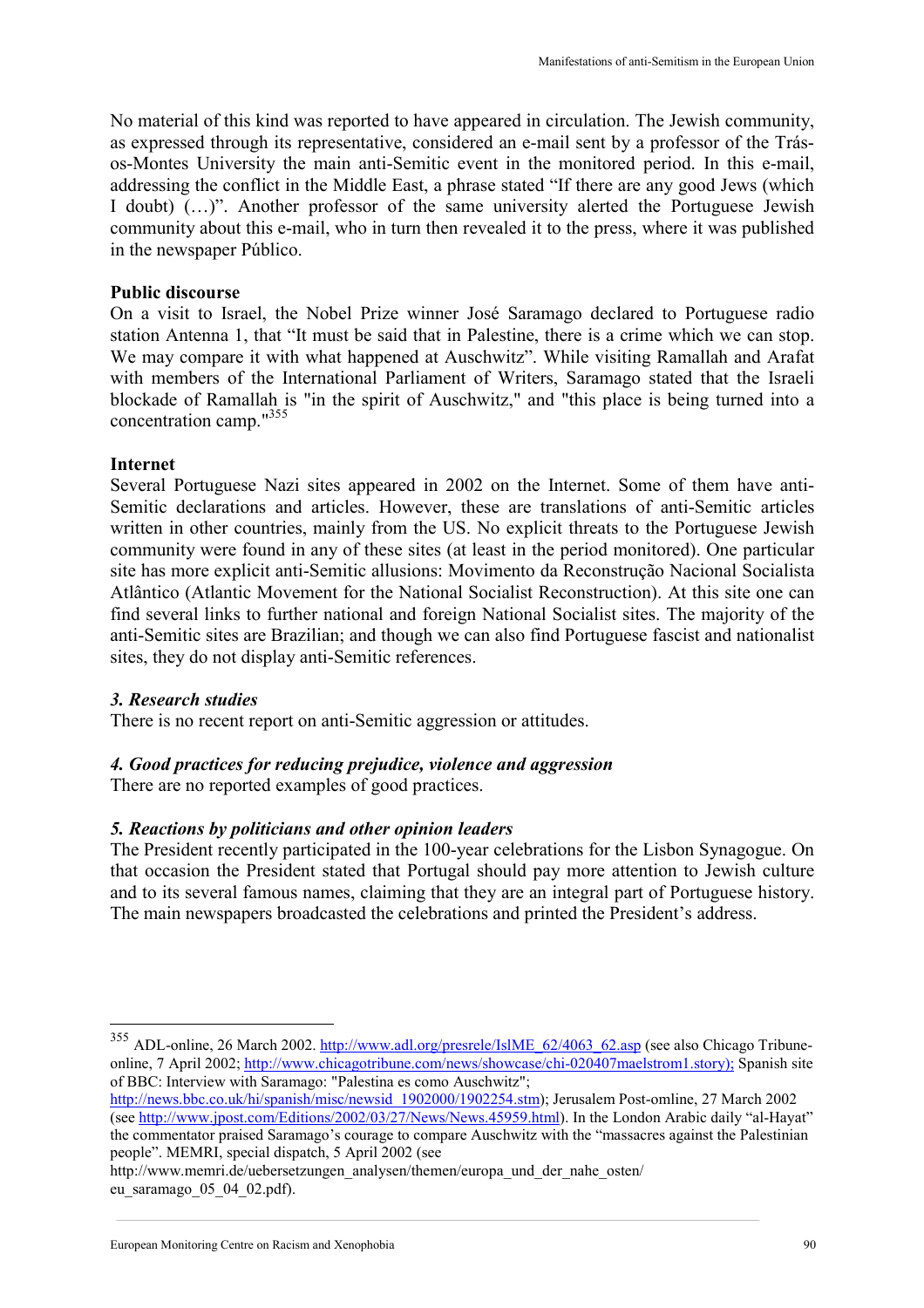# **Finlan[d356](#page-90-0)**

The Finnish Jewish community is rather small (1500 members) of the overall Finnish population of 5.2 million. In Finland, the Jews are well integrated into society and are represented in nearly all sectors of it. Most of them live in the metropolitan area of Helsinki, with small numbers of members living also in the cities of Turku and Tampere. Due to Finland's continuing pro-Arab attitude since the 1967 Six Day War,  $357$  there were minor threats against the Jewish community during the Middle East crisis.<sup>358</sup> In the monitoring period there have also been many pro-Palestine demonstrations and movements directed against the government of Israel and its actions in the Palestinian areas. These activities cannot be evaluated as anti-Semitic; nevertheless there is always a possibility that they can create extreme expressions of opinion, so that people may no longer distinguish the Israeli government from the Jewish people, thus increasing the danger of anti-Semitic thoughts and acts.

#### *1. Physical acts of violence*

On 6 May a window of the Jewish synagogue in the centre of Helsinki located on the building's 2nd floor was smashed and raw eggs thrown against the walls at the Jewish Community Building. The attack was carried out by a group of about 10 skinheads.<sup>359</sup> This is the first time that an incident of this kind has occurred in Helsinki.<sup>[360](#page-90-4)</sup>

Earlier in the spring there were two bomb threats. One bomb threat was not reported at all in the media and the other one was reported on different scales depending on the paper.

#### *2. Verbal aggression/hate speech*

 $\overline{a}$ 

<span id="page-90-3"></span><sup>359</sup> Murray Gordon, The New Anti-Semitism in Western Europe (see

<span id="page-90-0"></span><sup>&</sup>lt;sup>356</sup> This report is based on the compilation by Ihmisoikeusliitto Ry Finnish League for Human Rights. Sources: Interview with the representative of Finnish Jewish community on 4 June; Interview with the representative of Friends of Israel association on 11 June; Interview with the office of Ombudsman for ethnic minorities on 11 June; Chat rooms and discussion groups: http://www.kpnet.com/ajanfakta/; http://netlari. June; Chat rooms and discussion groups: http://www.kpnet.com/ajanfakta/; http://netlari. econnection.fi/forum/forum.php?viesti=1510;http://www.usko.net; http://groups.google.com/ groups?hl=fi&lr= &group=sfnet.keskustelu.uskonto.kristinusko; the web page of Finnish Jewish Community: http://www. jchelsinki.fi; and articles and newspapers. The Finnish NFP is faced with similar problems gathering sources as in other EU Member States (Ireland, Denmark) in which anti-Semitism is not widespread and the corresponding state or NGO institutions systematically collating information do not exist. The biggest problem the Finnish League for Human Rights (FLHR) faced was the lack of sources. It proved to be almost impossible to find any accurate information about the situation of anti-Semitism in Finland. The problem is that there is no other monitoring centre for racism and xenophobia in Finland in addition to us.

<span id="page-90-1"></span><sup>&</sup>lt;sup>357</sup> In August 2001 Foreign Minister Erkki Tuomioja drew a parallel between Israel and the Nazis in an interview with the newspaper Suomen Kuvalehti (24 August 2001). Tuomioja considered the actions of Israel equal to the Nazi persecution of the Jews. (see: http://www.icej.fi/051001.htm). See also Helsingin Sanomat, 29 August 2001, English edition (see: http://www.helsinki-hs.net/news.asp?id=20010829IE4); Henrik Bachner from Lund University, Sweden, in a letter to the editor of Helsingin Sanomat, 8 November 2002, referred on the statements of Tuomioja saying that he "brought shame on Finland by using this demonizing comparison", Further he emphasised that the image of a "Nazi Israel" developed originally in the 1960s as part of anti-Zionist Soviet propaganda and then became attractive to wider opinion circles, Helsingin Sanomat, 8 November 2002.

<span id="page-90-2"></span><sup>&</sup>lt;sup>358</sup> Institute for Jewish Policy Research and American Jewish Committee, Anti-Semitism World Report 1996, p.113.

Http://www.ajc.org/InTheMedia/publications.asp?did=618&pid=1412); ADL Global Anti\_semitism. Selected Incidents Around the World in 2002 (see http://www.adl.org/Anti-Semitism/anti-

Semitism\_global\_incidents.asp#Finland)

<span id="page-90-4"></span> $360$  See http://www.hasbara.us, Report on anti-Jewish incidents.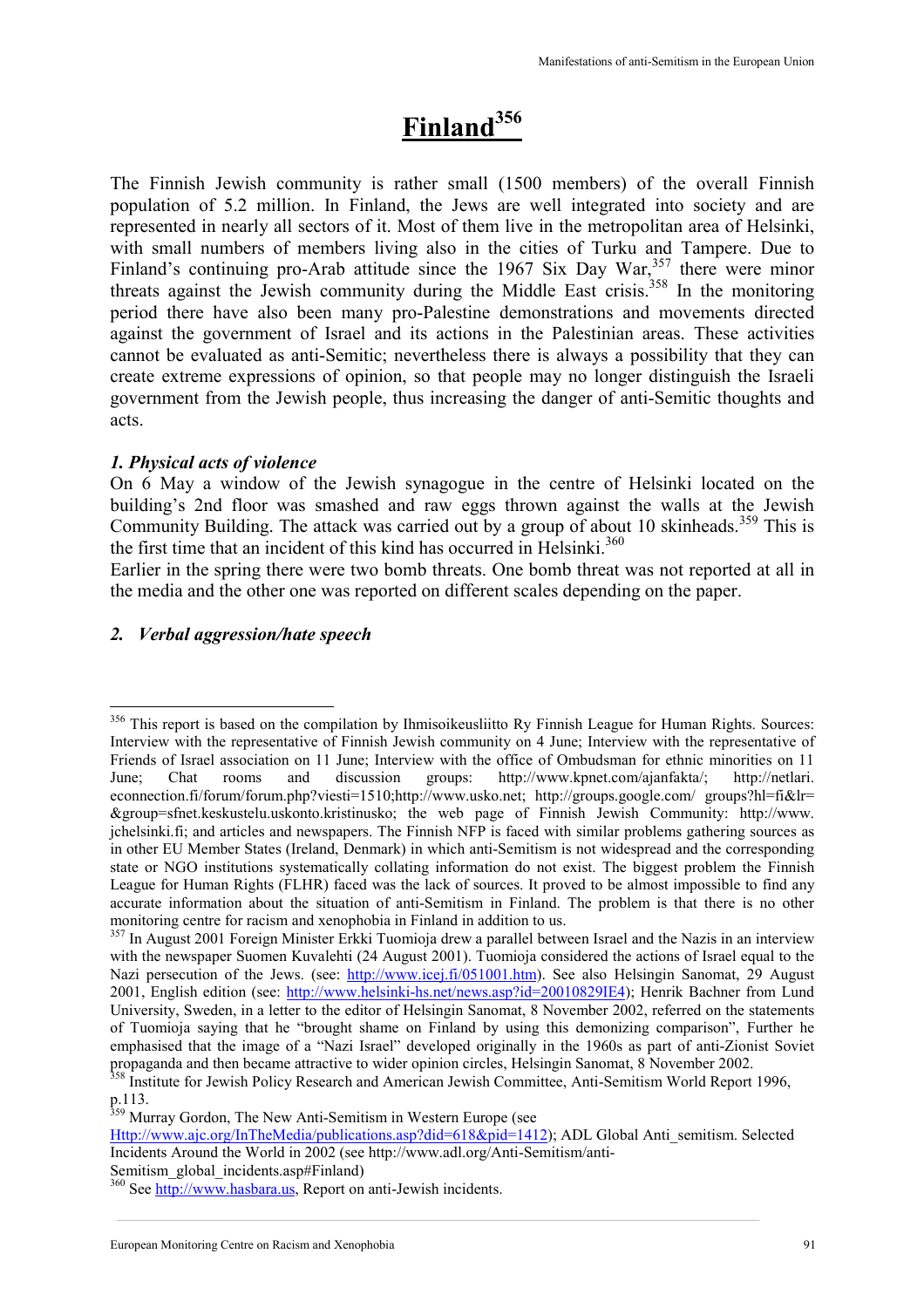### **Direct threats**

The Jewish community in Helsinki has received threatening letters throughout the spring, especially in the earlier part, but also in May.

## **Telephone**

Earlier this spring, at the same time as the Israeli army invaded the city of Jenin, the Finnish Jewish community began to receive threatening phone calls on a daily basis. Also in the monitoring period covered by this report there have been threatening phone calls to the Jewish Community Centre because of the recent incidents in the Middle East.

On 4 April an anonymous telephone bomb threat to a Jewish school in Helsinki caused the evacuation of the Helsinki synagogue and the Jewish old people's home. No device was found  $361$ 

## **Graffiti and anti-Semitic inscriptions**

There has not been much anti-Semitic graffiti in Helsinki. While most of the graffiti expresses pro-Palestine sentiments, some of it is also very anti-Israeli.

## **Publicly distributed leaflets**

Pro-Palestine movements have distributed their leaflets on many occasions. Some of these leaflets contain (extreme) anti-Israeli material, and others have asked people to boycott Israeli products to help attain peace in Israel.

#### **Media**

According to a representative of the Jewish community in Helsinki<sup>362</sup>, Jews are blamed for what happens in Israel and the news and articles in the Finnish media have tended to be biased about issues dealing with the situation in Israel. He believes that the anti-Israeli and anti-Jewish tone of these writings could have been intentional or unintentional. He also sees that the recent development of anti-Semitism in Europe may lead to an increase in anti-Semitic acts in Finland.

Some of the writers of letters to newspapers have expressed their concern over the way the Finnish media handles the situation in Middle East. Some writers see that the media can really damage the general picture of Jews and weaken their position in society by presenting news from a narrow point of view, without taking all relevant matters into consideration.

#### **Public discourse**

The Archbishop, when referring to the situation in Middle East,  $363$  said that the borders of a state cannot be drawn with the help of the Old Testament's guidelines. He has agreed that the Jewish people are God's chosen people, but still this fact should not affect how Christians react to the policy the Israeli government practices. Some people reacted very strongly to the Archbishop's opinions. They could not understand how the Archbishop of the Finnish Lutheran Church could criticise the actions of the Israeli government. Others believed that he showed a great deal of courage by expressing his opinions on the situation in Middle East.

#### **Internet**

 $\overline{a}$ 

In some of the Internet's news groups and chat rooms there has been discussion about the situation in Israel. The opinions have been both pro-Palestine and pro-Israel. On some

<span id="page-91-0"></span><sup>&</sup>lt;sup>361</sup> B&NNS Radio International. Danish and International Weekly News (see

http://www.euroaudio.dk/Triple\_site/banns/manus\_details.asp?uniqueID=479).

<span id="page-91-2"></span><span id="page-91-1"></span>

<sup>&</sup>lt;sup>362</sup> Interview of the NFP with a representative of the Finnish Jewish Community, 4 June 2002.<br><sup>363</sup> See Interview in Helsingin Sanomat, 8 April 2002, http://www.helsinki-hs.net/news.asp?id=20020408IE7.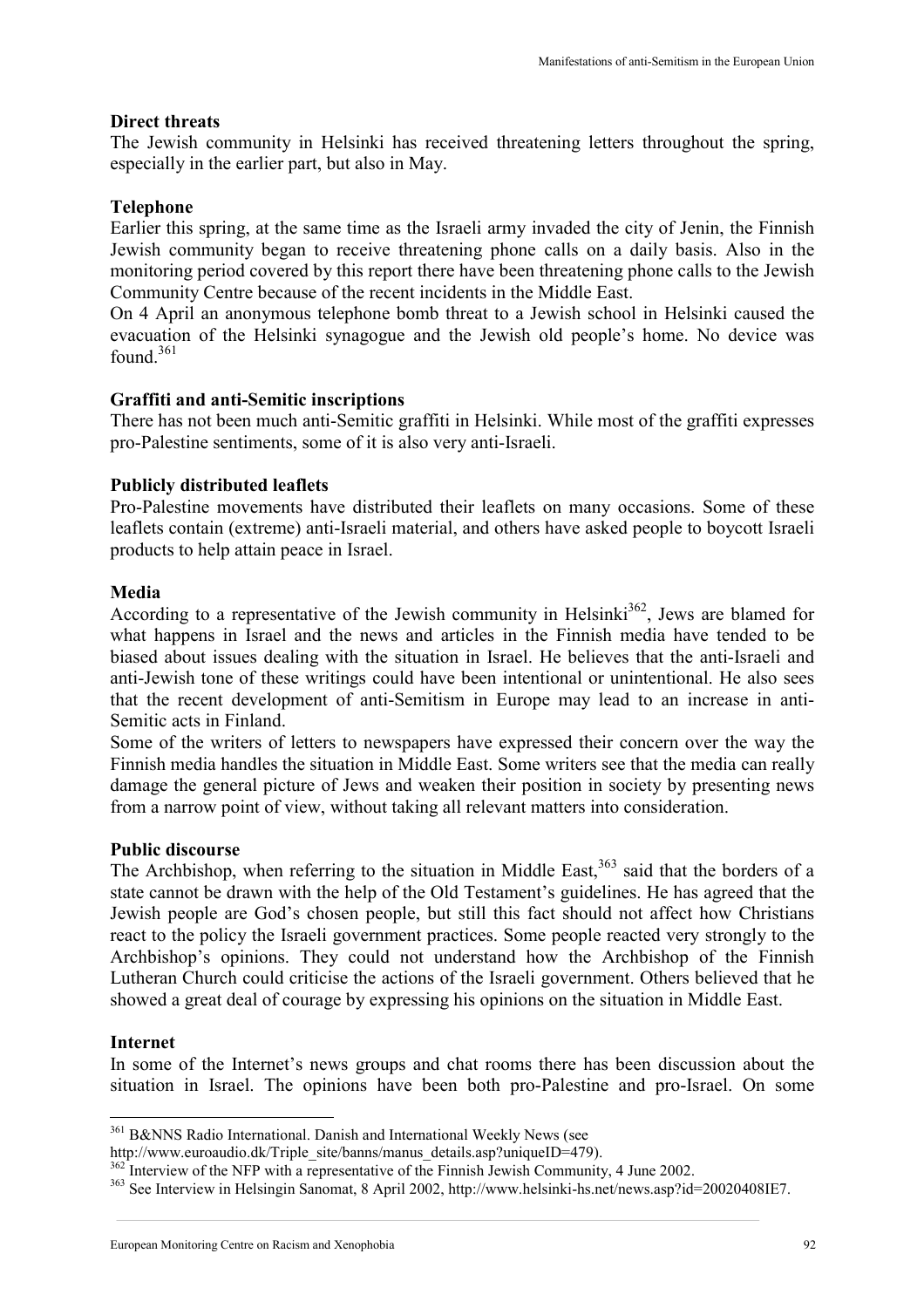occasions the discussion has been impolite from both sides. Hence, there are some anti-Semitic opinions in Internet chat rooms.<sup>364</sup> It is common in these Internet discussions that people cite the Bible in making their arguments. Some argue that the Bible says that Jews are the chosen people of God and now they are persecuted as the Bible has predicted; others argue that the Jews killed Jesus and they will always be blamed for this.

## *3. Research studies*

During the period no research studies were done in the field.

## *4. Good practice for reducing prejudice, violence and aggression*

FLHR interviewed the representative of the Friends of Israel Association, who said that they have done a lot of work to reduce prejudice and violence towards Jews. The main method for doing this has been the dissemination of information. They have organised events informing the public about Israel and the Jewish culture. Some speakers have come from Israel to give lectures about the situation in Israel. There was also one pro-Israel demonstration on 11 May 2002.

## *5. Reactions by politicians and other opinion leaders*

There has not been much discussion about the increase of anti-Semitism; more generally politicians have expressed their concern about a rise in support for extreme right-wing parties in Europe. Politicians and parties have declared that this kind of development is unacceptable in Finland and that a lot of work must be done to prevent this development from also taking place here.

## **Sweden[365](#page-92-1)**

Within its general population of 8.9 million Sweden has an estimated Jewish population of around 18,500, most of whom live in the three large city areas of Stockholm (5500 members belonging to the Jewish community), Gothenburg (Götheburg, 1800 members) and Malmö (1200). Around 50% of the Jewish population in these cities are members of Jewish communities.

There has been a slow but steady upsurge in anti-Jewish activities since the beginning of the Intifada in September 2000. Perhaps the most dramatic example from the beginning of this period was in October 2000 when a big anti-Israeli demonstration was held in Malmö and demonstrators forced their way into a shop owned by Jews and threatened them. There have

<span id="page-92-1"></span><span id="page-92-0"></span>

<sup>&</sup>lt;sup>364</sup> Research in chat rooms by the NFP.<br><sup>365</sup> This report is based on a compilation by the EXPO foundation. Sources and methods: the only Swedish institution compiling a formal index of anti-Semitic incidents is the Swedish Security Police (Säpo); however, such statistics are only published annually the year following the incident. To compile this report we have made use of our contacts with all three Jewish communities and are continuously receiving reports on registered anti-Semitic incidents. We are also in continuous contact with a number of individuals researching the topic. It should be noted though that many of our sources, especially officials within the Jewish communities, feel that there may be substantial hidden statistics. The gathering of information has been done basically through telephone calls that were prepared by sending out the questions well in advance of our calls. Other information, especially about activities on the Internet and newspaper articles, stems from our normal daily collection of information. We feel that there are several cases where anti-Israeli propaganda or sentiments have transgressed a boundary and become anti-Jewish propaganda and where anti-Israeli propaganda has been directed at Jews only because they are Jews.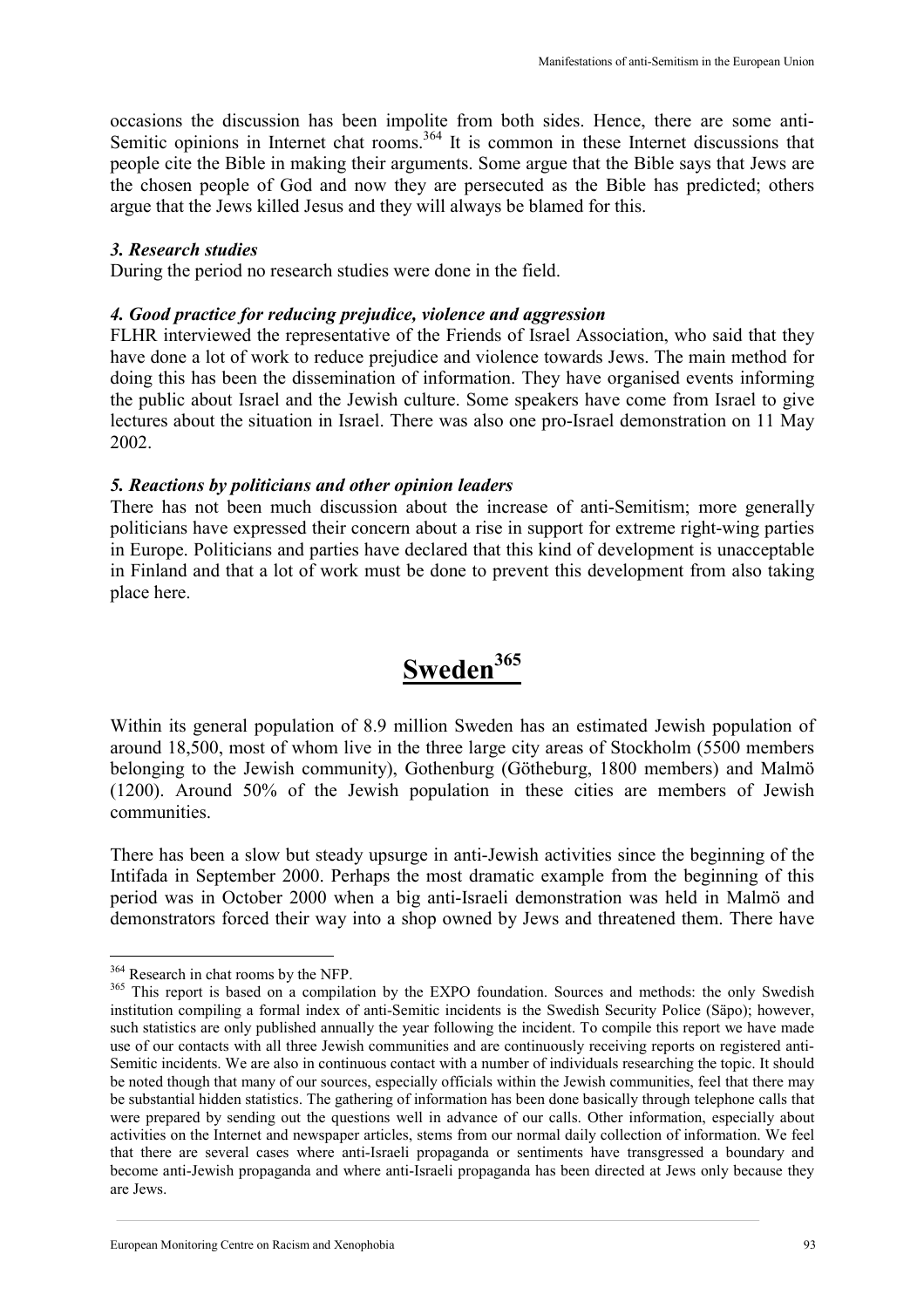been some examples of references to old Christian anti-Jewish sentiments in the media, where references have been made to concepts like "an eye for an eye", child slaughter and Christkillers; furthermore, Israeli politics has been compared with Nazi politics on a few occasions. In the early spring of 2002 the daily Aftonbladet published an article criticising Israeli politics with the headline "The crucified Arafat", a reference to one of the most well known anti-Semitic myths.<sup>366</sup> References have also been made to "Jewish media power". A television programme in November 2001, Mediemagasinet, pointed out that three out of the six Swedish reporters reporting from the Middle East were Jewish. The programme put in question the objectivity of these Jewish reporters. Internet homepages of both the extreme right and the radical left have used anti-Semitism when discussing the Middle East conflict. One left-wing homepage, Indymedia, featured an anti-Semitic cartoon; the Grim Reaper sporting a hat with a swastika and the Star of David. The Indymedia chat has featured statements referring to well-known conspiracy themes such as a "New World Order" and a "Zionist Occupation Government – ZOG". The anniversary of the November-pogrom 1938 on 9 November 2001 was exploited by some groups for anti-Israeli propaganda. Nazi groups like the National Socialist Front have applauded Islamic anti-Semitism and terror, including the acts of al Qaida.

#### *1. Physical acts of violence*

On 18 April 2002, a small public meeting with approximately 100 participants protesting against both anti-Semitism and phobic attitudes to Islam took place in central Stockholm.<sup>[367](#page-93-1)</sup> The organisers expressed that the rally was non-partisan and did not take sides in the Middle East conflict. The rally was organised by a branch of the Liberal Party youth organisation and several of the participants were Jews.  $368$  As the rally was about to end, a much larger anti-Israeli march organised by the Palestinian support organisation was passing nearby. Suddenly, 100-150 young demonstrators broke out and charged into the little crowd that was left around the small demonstration - most of them Jews. The attacking group was threatening and some violence was seen. Individual attackers could be heard shouting, "Kill the Jews!" and "We'll blow you up!" Some attackers also went around aggressively asking people if they were Jewish. It should be pointed out that there were also many young Swedish extreme left-wing people amongst the most aggressive participants.<sup>[369](#page-93-3)</sup>

There were no incidents reported for Stockholm and Göteburg over the period of May and June. Malmö has witnessed a consistently high level of anti-Semitic agitation since the beginning of the current Intifada in the autumn of 2000. The city has a higher percentage of Muslims than the other two large Swedish cities.<sup>370</sup> Among the population of around 250,000 inhabitants there are 45,000 individuals of Muslim background in Malmö. Including the surrounding areas, the number reaches around 100,000. Though the anti-Semitic sentiments are not shared by a majority of the Muslim population, indications show that such sentiments

<span id="page-93-1"></span><span id="page-93-0"></span>

<sup>&</sup>lt;sup>366</sup> See Aufbau, online, 18 April 2002 (see  $\frac{http://aufbauonline.com/2002/issue8/pages8/15.html}{http://aufbauonline.com/2002/issue8/pages8/15.html}.$ published by the European Jewish Congress.

<span id="page-93-2"></span><sup>&</sup>lt;sup>368</sup> ADL, online, Global Anti-Semitism: Selected Incidents Around the World in 2002, Sweden (see

<span id="page-93-3"></span>http://www.adl.org/Anti\_semitism/anti-semitism\_global\_incidents.asp#Sweden). 369 By Lin Noueihed, Beirut, reported on 1 April 2002 in The Age online, that in March "around 200 marched past the Israeli and US embassies in Stockholm, where a handful of extreme left-wing activists raided shops and destroyed Israeli-imported produce" (see http://www.theage.com.au/articles/2002/03/31/1017206169206.html).<br><sup>370</sup> The Muslim population in the whole of Sweden is estimated to be between 300,000 to 350,000.

<span id="page-93-4"></span>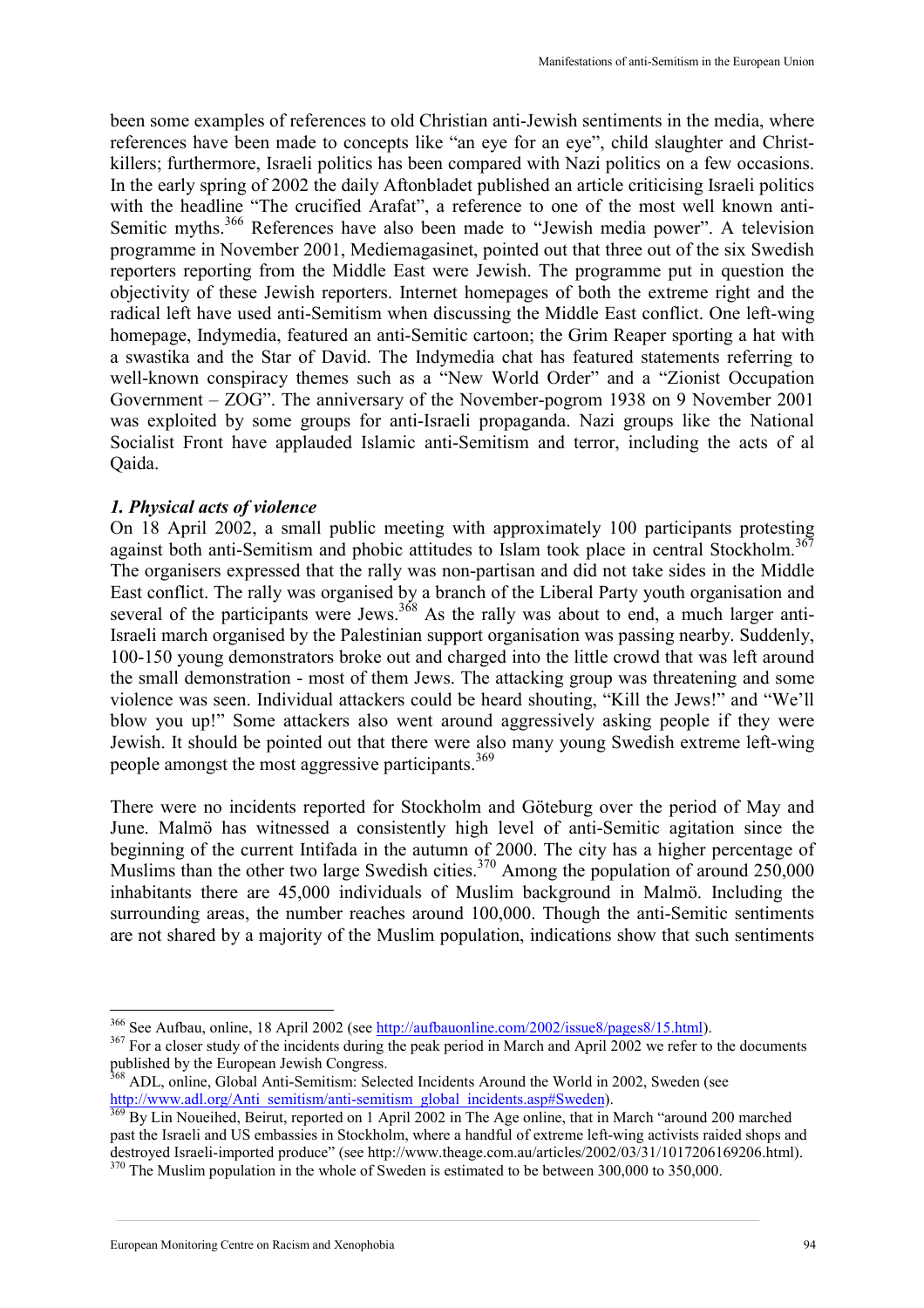are more common there than among the rest of the population. Several incidents were directed towards the Jewish cemeteries in Malmö<sup>[371](#page-94-0)</sup>

19 May: vandalism inflicted at the Jewish cemetery in Rosengard in the suburb of Malmö.

3 June: burglary and vandalism in the funeral chapel at the Jewish cemetery at Föreningsgatan close to the city centre of Malmö.

4 and 6 June: burglary and vandalism at the Jewish cemetery in Rosengard. Smashed windows and anti-Semitic graffiti.

## *2. Verbal aggression/hate speech*

On 21 May a group of young Arabs were reported yanking at the entrance doors of the Jewish Community Centre shouting "Fucking Jew!" (literally "Judejävel": "Jew Devil!"), and making obscene gestures at a woman inside.<sup>[372](#page-94-1)</sup>

## **Graffiti and inscriptions**

On 3 June graffiti on the wall of the Jewish cemetery at Föreningsgatan read: "Fuck the pigs!", "Smash Israel" and "Never forget Jenin!"

## **Publicly distributed leaflets**

On 29 May in the northeastern town of Gävle a man was sentenced to two years prison for running a record company called Sniper Records and releasing racist and anti-Semitic CDs, some of them in German. The man admitted passing the profit on to the National Socialist Front. The local daily Sydöstran reported (6 June 2002) that the library of the town Karlskrona had found a great amount of anti-Semitic propaganda slipped into shelves, books and papers over the last year. The library has now decided to forbid people with openly racist views to visit the premises.

On 14 June several Swedish papers reported that four leading Nazis, two of them living in Karlskrona, have been sentenced to six months prison for re-publishing a 1930s anti-Semitic book titled "The Jewish Question".

#### **Media**

 $\overline{a}$ 

Samtidsmagazinet Salt, an up-market magazine labelling itself "radical conservative", released its latest issue at the beginning of June. Previous issues of Salt had clear anti-Semitic content. In the June issue one article paid tribute to Holocaust denial, while a well-known anti-Semitic conspiracy theoretician penned another article. $373$ 

In March the presidents of the Jewish communities in Stockholm, Göteborg and Malmö, acting together with presidents of the Swedish-Israel Society, the Swedish branch of the Israel Information Office and the Swedish Committee Against Anti-Semitism, published an article in the main daily, Dagens Nyheter, in which they protested against "the one-sided reporting in the Swedish media about the conflict in the Middle East." In an alarming passage, the article continues: "As a consequence of the massive anti-Israeli campaign, we have observed a dramatic increase in anti-Jewish activity and expressions of anti-Semitism in Swedish society".<sup>[374](#page-94-3)</sup>

<span id="page-94-0"></span> $371$  On 16 September the Jewish cemetery was desecrated once again. On 12 October 2002 a window in a synagogue in Malmö was smashed, The Coordination Forum for Countering Antisemitism, 23 October 2002 (see http://www.antisemitism.org.il/issue.asp?t=The+Current&m=10&y=2002&d=29).<br><sup>372</sup> On 8 October, a Jewish woman in Gothenburg received 11 threatening telephone calls, see

<span id="page-94-1"></span>http://www.antisemitism.org.il/issue.asp?t=The+Current&m=10&y=2002&d=29).<br><sup>373</sup> See the corresponding issues of the magazine.<br><sup>374</sup> Aufbau, online, 18 April 2002 (see <u>http://aufbauonline.com/2002/issue8/pages8/15.html</u>).

<span id="page-94-2"></span>

<span id="page-94-3"></span>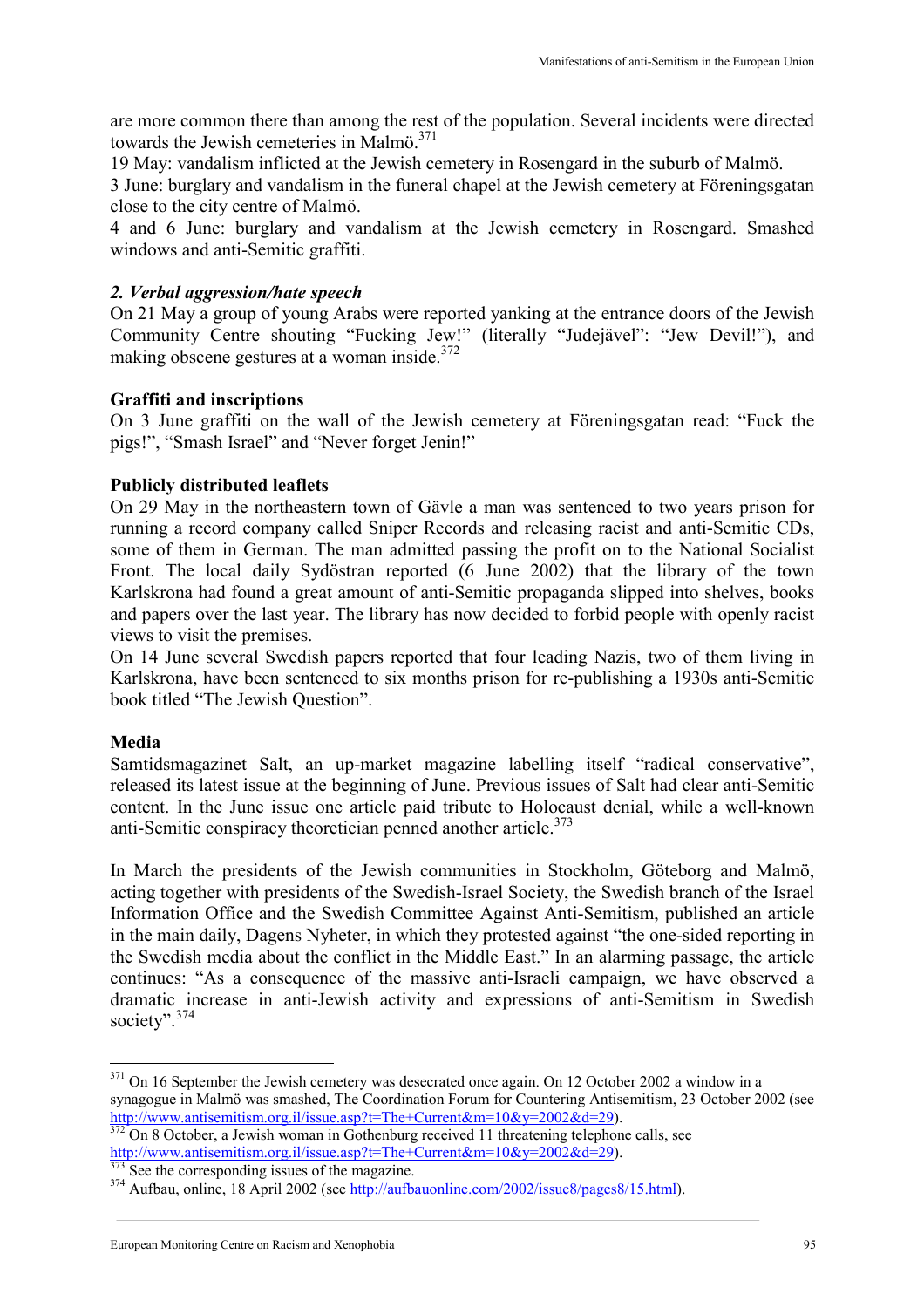During Easter 2002 the newspaper Aftonbladet attacked Israeli policy with a headline "Crucified Arafat" referring to the old anti-Jewish accusation that it were the Jews who crucified Jesus<sup>[375](#page-95-0)</sup>

#### **Internet**

In May and June, the website "Focus Israel" (Brännpunkt Israel) – run by one of the officials in the Malmö Jewish community – repeatedly received hate mail with anti-Semitic content. Karlskrona, a small town in the southeast of Sweden, is the stronghold of the largest and most active Nazi group in Sweden, the NSF, Nationalsocialistisk Front (National Socialist Front). The group is known for its high anti-Semitic profile, also reflected on its homepages, which are directly linked to the sites of the right extremist and revisionist Gary Lauck from Lincoln/Nebraska.[376](#page-95-1) Another Swedish internet site carries anti-Israel, anti-Semitic and anti-American material, mainly caricatures similar to those from a Swedish caricaturist who in the past has drawn anti-Semitic caricatures for the revisionist Ahmed Rami and his "Radio Islam" which was a radio station and today is one of the most radical right wing anti-Semitic homepages on the net with close links to radical Islam groups.<sup>[377](#page-95-2)</sup>

#### *3. Research Studies*

There is no recent report or opinion poll on anti-Semitic aggression or attitudes.

## *4. Good Practice for reducing prejudice, violence and aggression*

Individual teachers in some schools have made a point of introducing the issue of anti-Semitism in class discussions. Reports to the Expo Foundation from several teachers indicate a growth of anti-Semitic sentiments, including various conspiracy theories among (predominantly) immigrant youth with a Muslim background. Such sentiments seem to be closely related to the media reporting and the development of the situation in the Middle East. There has been no formal study made about such claims. An example of good practice is how survivors of the Holocaust have related their experiences in the schools. A teaching method called "Abrahams barn" ("Abraham's children"), pointing out similarities between Christianity, Islam and Judaism, has – according to teachers – been reported to be fairly successful in schools with a high percentage of immigrants. Along with this, teachers in some schools have reported that a generally increased vigilance against racist and anti-Semitic expressions has been a successful method in curbing such sentiments. The Swedish Committee against anti-Semitism has been writing articles and arranging a series of seminars in different cities and towns. The seminars were called "Stereotyping immigrants, Jews and Muslims in media and debate" and got a very good response in the evaluations.

#### *5. Reactions by politicians and other opinion leaders*

EXPO found no example of politicians speaking up against anti-Semitism. The leftist party Vänsterpartiet announced a campaign against racism, mentioning xenophobia, homophobia and other forms of racism, but not anti-Semitism.

<span id="page-95-0"></span><sup>&</sup>lt;sup>375</sup> Henrik Bachner (Lund University), Anti-Semitism must be taken seriously, in Helsingin Sanomat, 8 November 2002.<br><sup>376</sup> Research in the World Wide Web.

<span id="page-95-1"></span>

<span id="page-95-2"></span><sup>&</sup>lt;sup>377</sup> See Juliane Wetzel, /Networking on the Internet. Anti-Semitism as networking tool for right-wing extremism on the World Wide Web, paper presented on the EUMC Third Annual European Round Table Conference, Vienna, 10-11October 2002.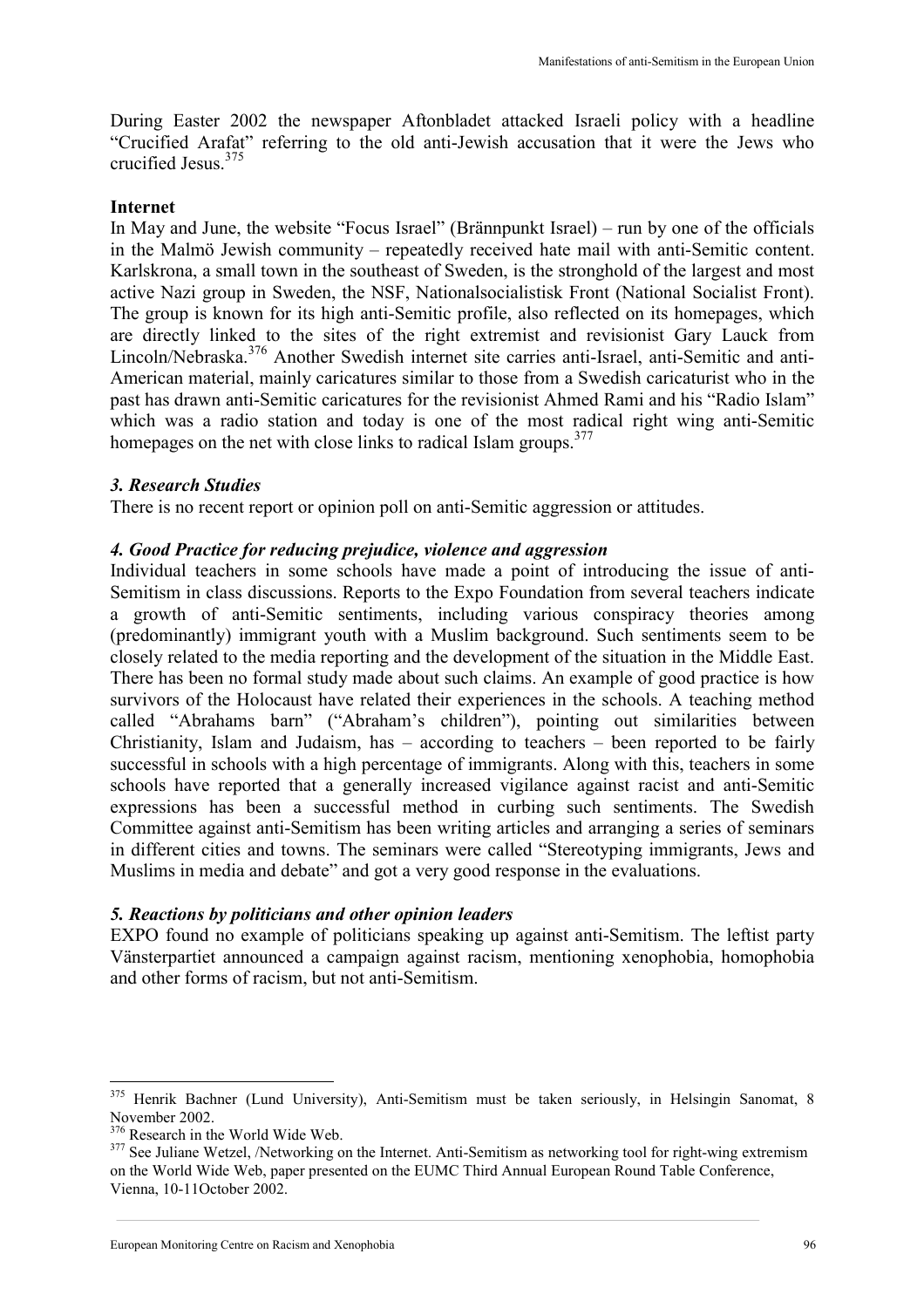# **United Kingdo[m378](#page-96-0)**

The Jewish population in the United Kingdom numbers 280,000, two-thirds of whom live in London; other large communities are located in Manchester, Leeds and Glasgow. The Muslim population is 500,000, most of whom have an Asian background. Between 1990 and 2001 an average of 282 anti-Semitic incidents per year were counted. During the period 1998 to 2001, the average yearly total rose to 305 incidents.<sup>379</sup> In comparison to the preceding year, in 2000 the UK (total population 58.4 million) witnessed 405 anti-Semitic incidents, a rise of 50. One third of these occurred in the months of October and November, "reflecting the upsurge in tensions between Palestinians and Israelis".<sup>380</sup> The rise in 2000 was also accompanied by an even greater increase in racist incidents. The number of incidents decreased in 2001 to 305, but the Community Security Trust states that "October 2000 proved to be a watershed with regard to incidents. There appears to have been a genuine change, both qualitative and quantitative after this point": there were 22 synagogue desecrations in the 22 months before October 2000, but 78 in the same time period since, and assaults on Jews since October 2000 "have often been sustained beating leading to hospitalisation, compared with the `roughing up' by neo-Nazis that more typically occurred before."<sup>381</sup> The data of the CST show that an increasing number of incidents are "caused by Muslims or Palestinian sympathisers, whether or not they are Muslims".<sup>382</sup> This indicates a change of direction from which anti-Semitism comes, which is closely connected to the tensions in the Middle East conflict.

#### *1. Physical acts of violence*

The climax of the violence was reached in the weeks between the beginning of April and the start of May 2002. There were 51 incidents nationwide in April,  $383$  "most of them assaults on individuals",[384](#page-96-6) compared with 12 in March and seven in February. Some of the assaults resulted in the hospitalisation of the victims with serious injuries. Reportedly, the victims were mainly orthodox and Hassidic Jews.<sup>385</sup> In London, Manchester and Glasgow the windows of synagogues or the Hebrew Congregation were smashed; in London a further synagogue was desecrated.

On 6 May, following a rally in support of Israel, a boy wearing a shirt with the Star of David was attacked by three youths.<sup>[386](#page-96-8)</sup>

www.jpr.org.uk/Reports/CS%20Reports/new\_antisemitism/main.htm.

<span id="page-96-8"></span>386 Anti-Defamation League, Global Anti-Semitism: Selected Incidents Around the World in 2002, www.adl.org/Anti\_semitism.

<span id="page-96-0"></span><sup>&</sup>lt;sup>378</sup> This report is based on the compilation by the Center for Research on Anti-Semitism, Berlin.

<span id="page-96-1"></span><sup>&</sup>lt;sup>379</sup> Michael Whine, Anti-Semitism on the streets, in: Is there a new anti-Semitism in Britain?, online

<span id="page-96-2"></span><sup>380</sup>Antisemitism Worldwide 2000/1, online, United Kingdom (see http://www.tau.ac.il/Anti-Semitism/annualreport.html).<br><sup>381</sup> Whine, ibid.

<span id="page-96-3"></span>

<span id="page-96-5"></span><span id="page-96-4"></span>

<sup>&</sup>lt;sup>382</sup> Whine, ibid.<br><sup>383</sup> Information given by the Community Security Trust, quoted in: The Guardian 2 May 2002. In Britain, incident reports are gathered from the victims themselves, press reports and the police. During 2001 the Community Security Trust (CST), the monitoring body, was accorded third-party reporting status by the police. This allows it to report anti-Semitic incidents to the police and act as a go-between between the police and those victims who are unable or unwilling to report to the police directly.

<span id="page-96-6"></span><sup>&</sup>lt;sup>384</sup> Lawyers Committee for Humans Rights, Fire and Broken Glass. The Rise of Anti-Semitism in Europe, Strasbourg, May 2002, p.1 (see http://www.lchr.org/iJP/antisemitism\_report.pdf).

<span id="page-96-7"></span><sup>385</sup> Amnesty International Press Release, AI Index: EUR 3 January 2002 (Public)News Service No: 84, 10 May 2002 speaks of "at least 48 assaults; Michael Whine, spokesman for the Community Security Trust, said that 15 British Jews have been victims of anti-Semitic attacks in the first three weeks of April, most of them in London." See: Beth Gardiner, Associated Press, European Jews wary as anti-Semitic attacks increase, 11 May 2002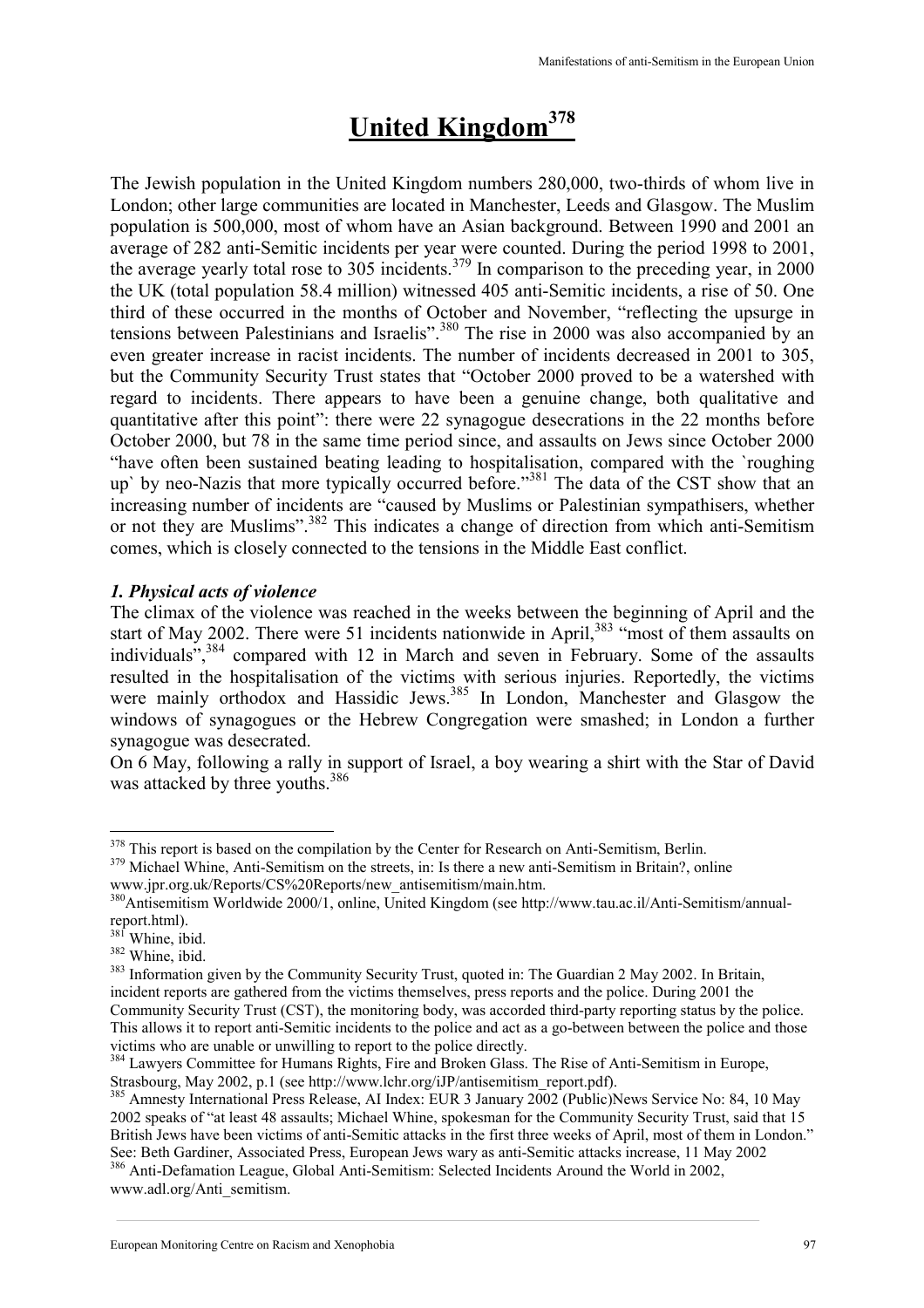On 11 July the synagogue in Swansea (Wales) was desecrated by vandals with graffiti (swastika, and the phrase "T4 Jewish c\*\*\* from Hitler") and Torah rolls were damaged and burned. The attempt to burn down the building failed.<sup>[387](#page-97-0)</sup>

The CST counted 20 incidents of extreme violence (attacks potentially causing loss of life) and assaults during the first five months of 2002. Then perpetrators were described as follows: five white, five Arab, three Asian, seven unknown.<sup>[388](#page-97-1)</sup>

## *2. Verbal aggression/hate speech*

In Edinburgh an Episcopalian clergyman was forced to defend a mural showing a crucified Jesus flanked by Roman soldiers - and modern-day Israeli troops. It was not anti-Semitic, he insisted, but designed to make his congregation think about current conflicts.<sup>389</sup> The Anti-Defamation League criticised that Christian clerics are using anti-Jewish rhetoric in proclaiming the old, destructive 'replacement theology' – the notion that Judaism has been replaced as religion".  $390$ 

## **Media**

Many British Jews are of the opinion that the press reporting on Israeli policy is spiced with a tone of animosity, "as to smell of anti-Semitism" as The Economist put it. $391$  In their opinion this is above all the case with the two quality papers, the Guardian and the Independent. After the attack on the Finsbury Park synagogue Jeremy Newmark, official spokesman for Chief Rabbi Dr Jonathan Sacks, said that "anti-Semitic incidents have been rising over the past year, but have shown a marked upturn in the past six weeks as the conflict in the Middle East has reached a furious pitch." He says that "the anti-Israeli bias of much media coverage here has made British Jews more vulnerable" without though naming any examples.<sup>[392](#page-97-5)</sup>

#### *3. Research studies*

Between 16 May and 4 June and between 9 and 29 September surveys commissioned by the Anti-Defamation League (ADL) New York were conducted on "European Attitudes towards Jews, Israel and the Palestinian-Israeli Conflict" in ten European countries.<sup>393</sup> Compared to most of the other EU countries agreement with anti-Semitic statements in the United Kingdom was clearly lower: from the four stereotypical statements presented, only 9% of the respondents agreed to at least three (see Table: Report on Belgium). Only with the statement "Jews are more loyal to Israel than to this country" did one third of the respondents agree; at the same time though this number is well below the European average of 51%. A third of the British respondents feel that anti-Jewish sentiments will increase in the coming years. To the question "Thinking specifically of the current conflict  $(...)$  – are your sympathies more with the Israelis or more with the Palestinians?", 30% of the British respondents sympathised with the Palestinian side, the second highest rate after the Danes, while only 16% sympathised with Israel. Here the social contact with Muslims appears to have played an important role: 32% of the British in contact with Muslims "fairly often" sympathised with the Palestinians. In all

<span id="page-97-0"></span><sup>&</sup>lt;sup>387</sup> Ibid.

<span id="page-97-1"></span><sup>&</sup>lt;sup>388</sup> Whine reported that: in two of the incidents involving unknown perpetrators the police or independent witnesses described the perpetrators as Arabs or Arab-looking youths (Anti-Semitism on the streets, in: Is there a new anti-Semitism in Britain?, online www.jpr.org.uk/Reports/CS%20Reports/new\_antisemitism/main.htm)<br><sup>389</sup> The Guardian. 26 April 2002.

<span id="page-97-3"></span>

<span id="page-97-4"></span>

<span id="page-97-6"></span><span id="page-97-5"></span>

<span id="page-97-2"></span><sup>&</sup>lt;sup>390</sup> ADL, Anti-Semitism. It's not a History Lesson. It's a Current Event, ADL-Website 15 June 2002<br><sup>391</sup> Economist.com, Anti-Semitism in Europe. Is it really rising? 4 September 2002.<br><sup>392</sup> The Guardian, 2 May 2002.<br><sup>393</sup> June 2002.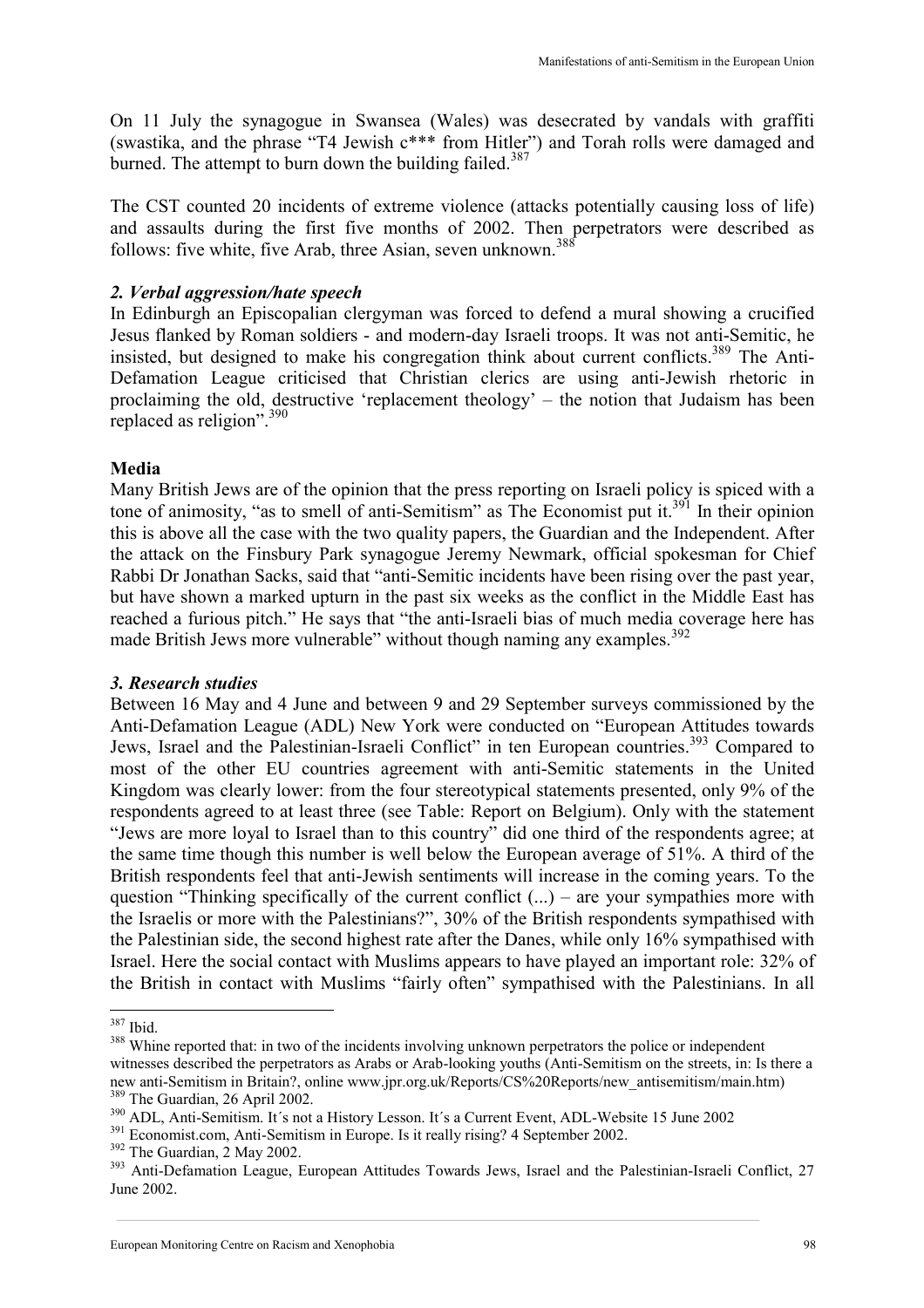states surveyed the individual use of media exerted a certain influence: of those British respondents who followed the news coverage "a great deal" or "a good amount",  $41\%$ sympathised with the Palestinian side, while the proportion for Israel was 11%. A survey already conducted in April, "The plague on both houses. British attitudes to Israel and Palestine", had reached similar conclusions: 14% said that they were more sympathetic to Israel than to the Palestinians, while 28% sympathised more with the latter. Both Prime Minister Sharon and Palestinian leader Arafat were mainly disapproved of (50% and 54% respectively); and 38% and 33% respectively were for sanctions against both sides (cutting off aid and blocking military exports).[394 T](#page-98-0)he Economist spoke of a "steady shift of sympathy away from Israel, especially on the left".

## *4. Good Practice for reducing prejudice, violence and aggression*

After the desecration of the synagogue at Finsbury Park, on 2 May the Muslim Jewish Forum of North London, a group committed to improving relations between the two faiths, condemned the attack as "a terrible violation of a sacred place of worship".<sup>395</sup> Some days after the attack on the Finsbury Park synagogue, a petition to "Stop Anti-Semitism in the UK" was placed on the Internet and to be personally presented to the Prime Minister Tony Blair.<sup>[396](#page-98-2)</sup>

#### *5. Reactions by politicians and other opinion leaders*

In a demonstration of mainstream political solidarity against racism, two senior Labour and Conservative politicians united on 2 May 2002, to condemn the desecration of the synagogue of Finsbury Park. The Local Government Secretary, Stephen Byers, and the opposition home affairs spokesman, Oliver Letwin, supported the Chief Rabbi, Dr Jonathan Sacks, as volunteers began scraping away spattered paint, repairing broken seats and replacing vandalised equipment.<sup>397</sup> After surveying the damage, Mr Byers said he wanted to demonstrate the government's support for the Jewish community. "The people of this country will defend their right to practice their religion." "In the year 2002 this kind of destruction is not what I had expected to see. Any right-thinking member of the community will condemn this as barbaric. We have to ensure that those people who are intolerant, who are prejudiced, don't have the opportunity of committing this again." Mr Letwin regarded it as particularly important "that every mainstream political party in Britain shows the solidarity we feel about this attack. It was deliberately intended to inflame relationships in the local community." The Chief Rabbi warned of the upsurge in anti-Semitic attacks, emphasising though at the same time that the "support from political parties and local communities has been tremendous. Britain must reject racist politics and I'm confident it will. There will certainly be greater vigilance in the community."[398](#page-98-4)

On 4 March 2002, the MP Jim Murphy had submitted a parliamentary question to the Home Secretary, calling for him to make a statement on anti-Semitism in the UK and asking what action he has taken to combat it.<sup>399</sup> In reply the government emphasised that it is "fully committed to tackling racism and anti-Semitism wherever it occurs. We have continued to strengthen our anti-discrimination laws and our criminal law to ensure that it continues to offer some of the most comprehensive protection against racism and anti-Semitism in Europe.

<span id="page-98-0"></span><sup>&</sup>lt;sup>394</sup> Economist.com, Anti-Semitism in Europe. Is it really rising?, 4 September 2002, Source: ICM, April 2002. <sup>395</sup> Owen Bowcott and Sarah Hall, Vigilance and vigil to fight swastika vandals. Politicians show solidarity at

<span id="page-98-1"></span>desecrated synagogue, The Guardian, 3 May 2002.<br><sup>396</sup> www.thepetitionsite.com.

<span id="page-98-2"></span>

<span id="page-98-3"></span>

<span id="page-98-5"></span><span id="page-98-4"></span>

<sup>397</sup> Ibid.  $\frac{397 \text{ WWW}}{398 \text{ Bid}}$ . 398 Ibid. 398 Ibid.  $\frac{398 \text{ WWW}}{399 \text{ WWW}}$ .publications.parliament.uk/pa/cm200102/cmhansrd/vo020304/text/20304w13.htm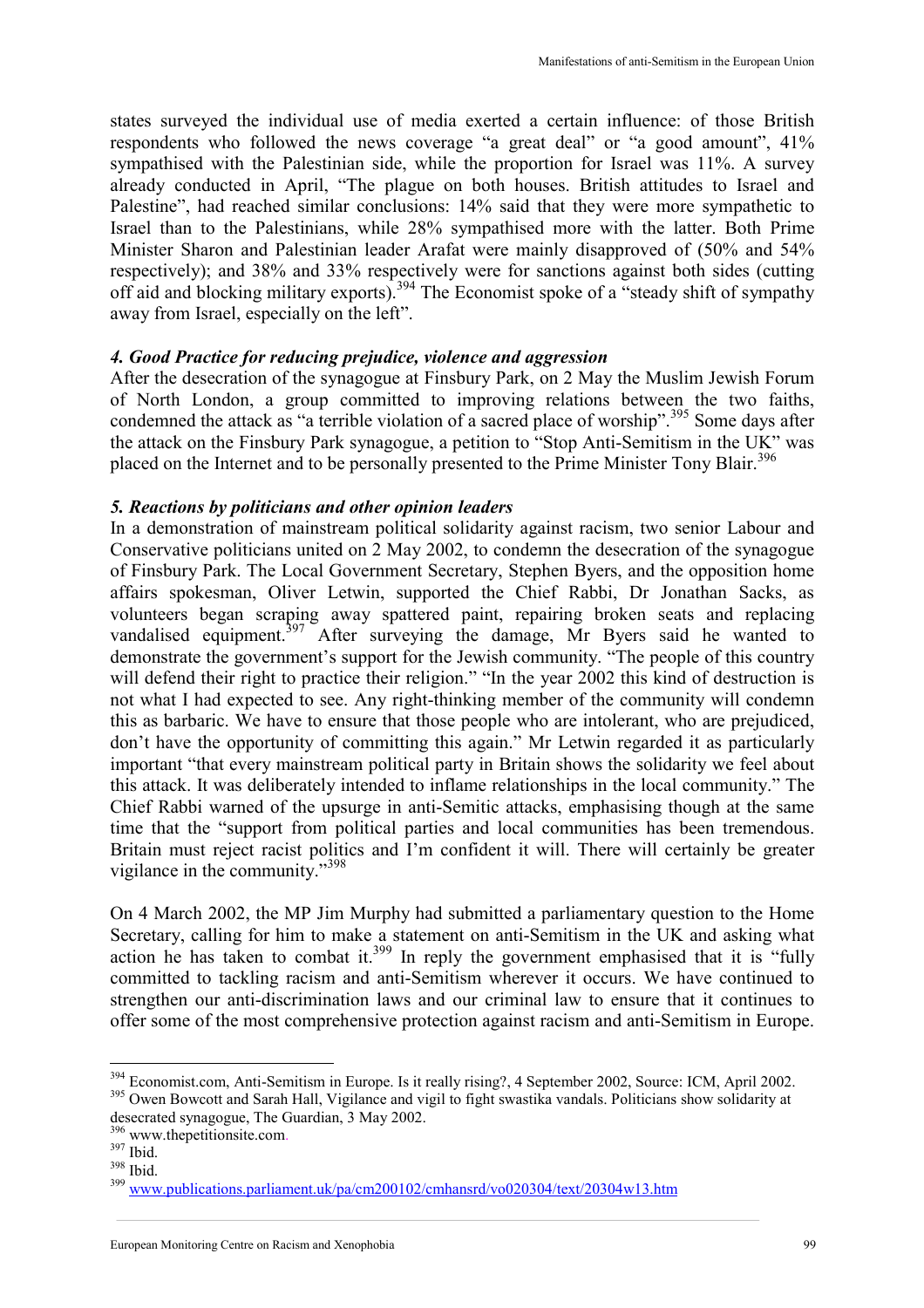In that regard we have introduced the Race Relations (Amendment) Act 2000; we are looking at ways to implement the European Union directives on race and discrimination in employment; strengthen the law on incitement to racial hatred by raising the maximum penalty to seven years' imprisonment and extending the scope to hatred directed against racial groups outside the United Kingdom and introduced religiously aggravated offences to add to the racially aggravated offences we introduced in 1998. We have asked the police and the Crown Prosecution Service to work together to pool knowledge and experience in the investigation and prosecution of race hate material. We have also made significant changes to our laws countering the threat of terrorism, including the Terrorism Act 2000 and, in response to the events of September 11, the Anti-terrorism, Crime and Security Act 2001. The Government and the police continue to have a good working relationship with the Jewish community in Britain."

On 19 April, David Blunkett, the Home Secretary presented, together with his colleagues from France, Belgium, Spain and Germany, a joint declaration on "Racism, Xenophobia and Anti-Semitism" which aims at establishing preventive measures and a European-wide coordination of the responsible offices and agencies.<sup>[400](#page-99-0)</sup>

In response to a question posed by the MP Dismore as to the number of anti-Semitic offences in the last weeks and months, on 14 May 2002 the government declared that the number of anti-Semitic crimes is not collected separately by the Home Office. "The Government condemns all acts of anti-Semitism in this country. The Government and the police are aware of the concerns of the Jewish community and we have received reports from both the police and community organisations such as the Community Security Trust. We will continue to monitor the situation carefully in co-operation with community organisations.<sup>"[401](#page-99-1)</sup>

European Monitoring Centre on Racism and Xenophobia

<span id="page-99-1"></span><span id="page-99-0"></span><sup>&</sup>lt;sup>400</sup> For the declaration see press release, Federal Ministry for the Interior (Germany), 19 April 2002.<br><sup>401</sup> www.publications.parliament.uk/pa/cm200102/cmhansrd/vo020514/text/20514w29.htm.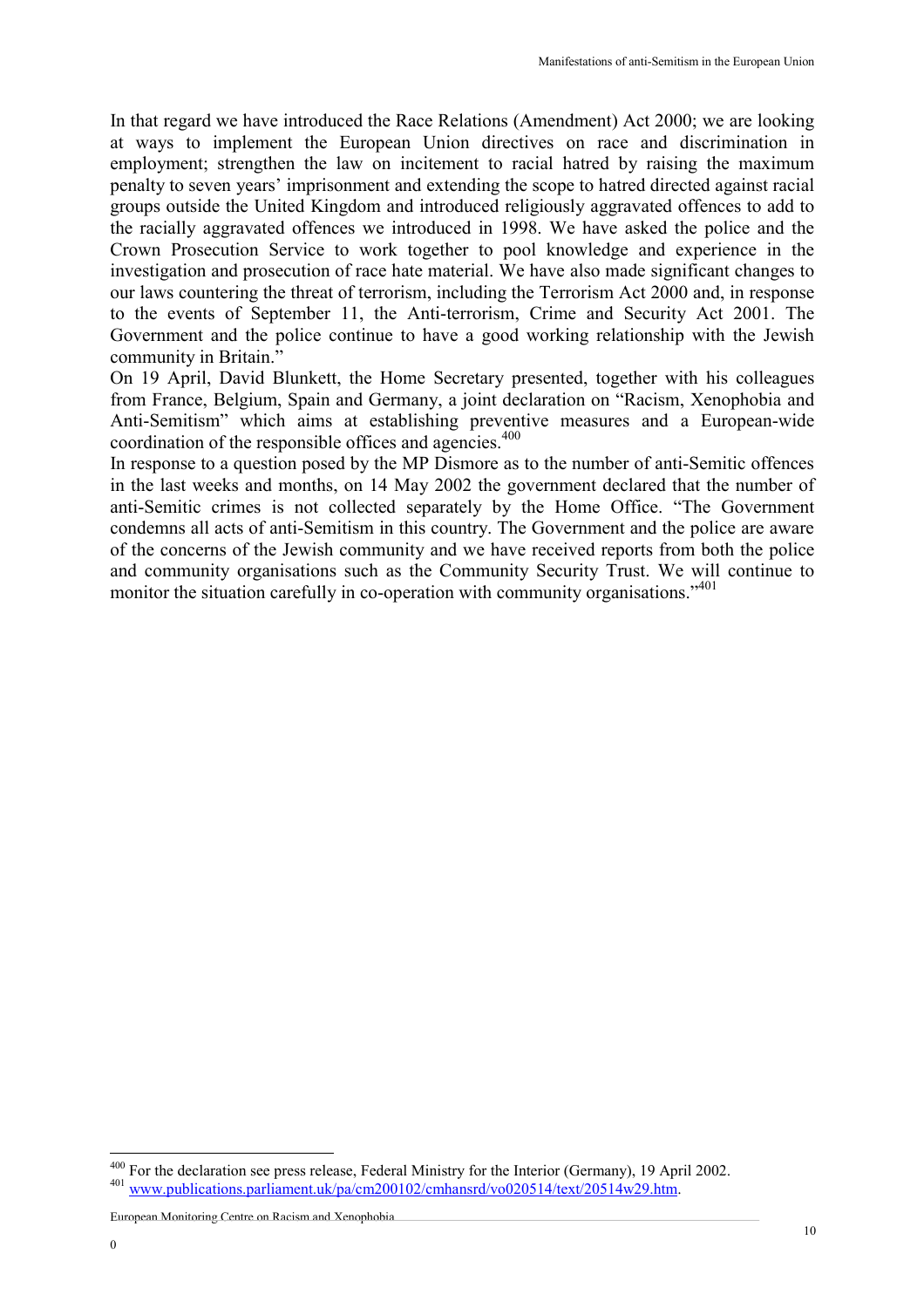## **Annex: Reporting institutions and data sources**

The list of the National Focal Points (NFPs) presented below does not primarily deal with monitoring and recording anti-Semitic incidents. Therefore some NFPs experienced difficulties in collecting data, but they have tried to overcome these difficulties in various ways, as one can see from the list of sources.

- Belgium: Centre for Equal Opportunities and Opposition to Racism (CEOOR)
- Denmark: The Danish Board for Ethnic Equality
- Germany: European Forum for Migration Studies
- Greece: ANTIGONE Information & Documentation Centre
- Spain: Movement for Peace, Disarmament and Liberty
- France: Agency for the Development of Intercultural Relations
- Ireland: Equality Authority (EA) /National Consultative Committee on Racism and Interculturalism (NCCRI)
- Italy: Co-operation for the Development of Emerging Countries (COSPE)
- Luxemburg: Association for the Support of Immigrant Workers
- Austria: Ludwig Boltzmann Institute of Human Rights; Department of Linguistics of the University of Vienna; Institute of Conflict Research;
- Portugal: Research Center on Human and Social Sciences
- Finland: Finnish League for Human Rights
- Sweden: EXPO Foundation

The following list gives an overview of the collation methods, databases and data-collecting institutions in the EU Member States used by the NFPs:

## **Belgium**

The Belgian report contained the following sources:

- Forum of the Jewish Organisations of Antwerp
- Newspapers
- Internet

## **Denmark**

Various sources have been consulted in the data collection. The aim was to speak to both official and unofficial sources in order to achieve a full representation. The unofficial sources were identified by firstly speaking to an information worker at "The Jewish Community" (Det Mosaiske Trossamfund), by pursuing the "links" on The Jewish Community's homepage, and then by checking other "links" on the "Jewish" sites visited. The Jewish Community in Denmark systematically registers all anti-Semitic incidents in Denmark.

The following institutions and organisations have been consulted:

– The Danish Civil Security Service (PET) – as they collect data on "racially motivated" crimes in Denmark.

For incidents of graffiti, vandalism, etc.:

- The Jewish Community (Det Mosaiske Trossamfund), which is the official representative of the Jewish community in Denmark;
- "Maichsike-hadas" an Orthodox Jewish Community in Copenhagen;
- Chabad a broad organisation promoting Jewish awareness;
- JIF Hakaoh a Jewish sports club (via Carolineskolen);
- Carolineskolen the main Jewish school located in Copenhagen;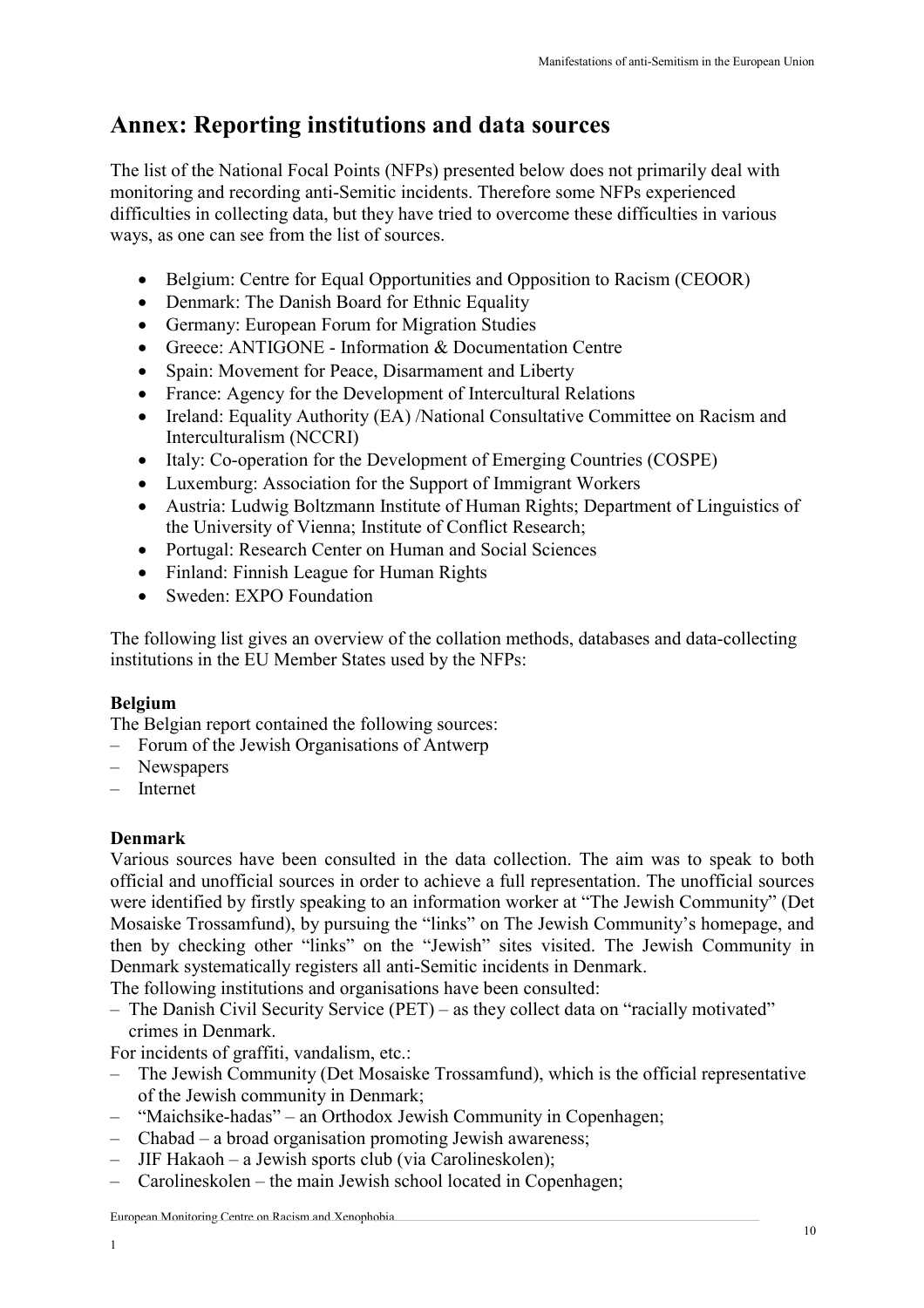- Progressive Jewish Forum a small organisation working for a "reform Jewish congregation";
- The Danish Center for Holocaust and Genocide Studies;
- The Israeli Embassy in Copenhagen.

Other sources:

- daily newspapers;
- Internet was used to identify homepages with anti-Semitic content.

## **Germany**

The German NFP based its report on the following sources:

- Data from the Federal Office of Criminal Investigation;
- An intensive analysis of the media;
- Internet, the Websites of organisations;
- Analysis of scientific studies: media analyses, opinion polls.

## **Ireland**

Information was mostly supplied by Jewish organisations in Ireland. Organisations contacted:

- Jewish Representative Council of Ireland;
- the Chief Rabbi's Office;
- the Israeli Embassy;
- the Ireland-Israel Friendship League;
- the Garda (Irish police);
- Garda Racial and Intercultural Office.
- Survey of national newspapers

Internet (right-wing websites)

#### **Greece**

Data was collected from three main sources:

- Representative organisations of the Jewish Community in Greece (Regional Boards and Central Board of Jewish Communities in Greece). A written request was sent by fax and e-mail to these organisations. Members of the NFP's staff had interviews with members of the Board of the other main Jewish Communities in Corfu, Larissa and Thessalonica;
- The media were both monitored and studied. The monitoring of the media, which is a routine activity of the INFOCENTER, provides us with information to be further investigated. At the same time, the content of the media reports is also studied since it constitutes an important attitude-forming instrument. Detailed content analyses have not been carried out in the context of the present report, as it was not within its scope, but the essential primary material has been collected, categorised and can be analysed further, if required;
- The Internet was used basically as a source of data -mostly reports from national and international organisations- and also as a source of material pertinent to our inquiry, i.e. anti-Semitic web pages, discussion groups, etc.

## **Spain**

The following information sources were used for the report:

- Mass media;
- Internet (oriented on neo-Nazi and racist groups);
- Violence reports;
- Personal interviews;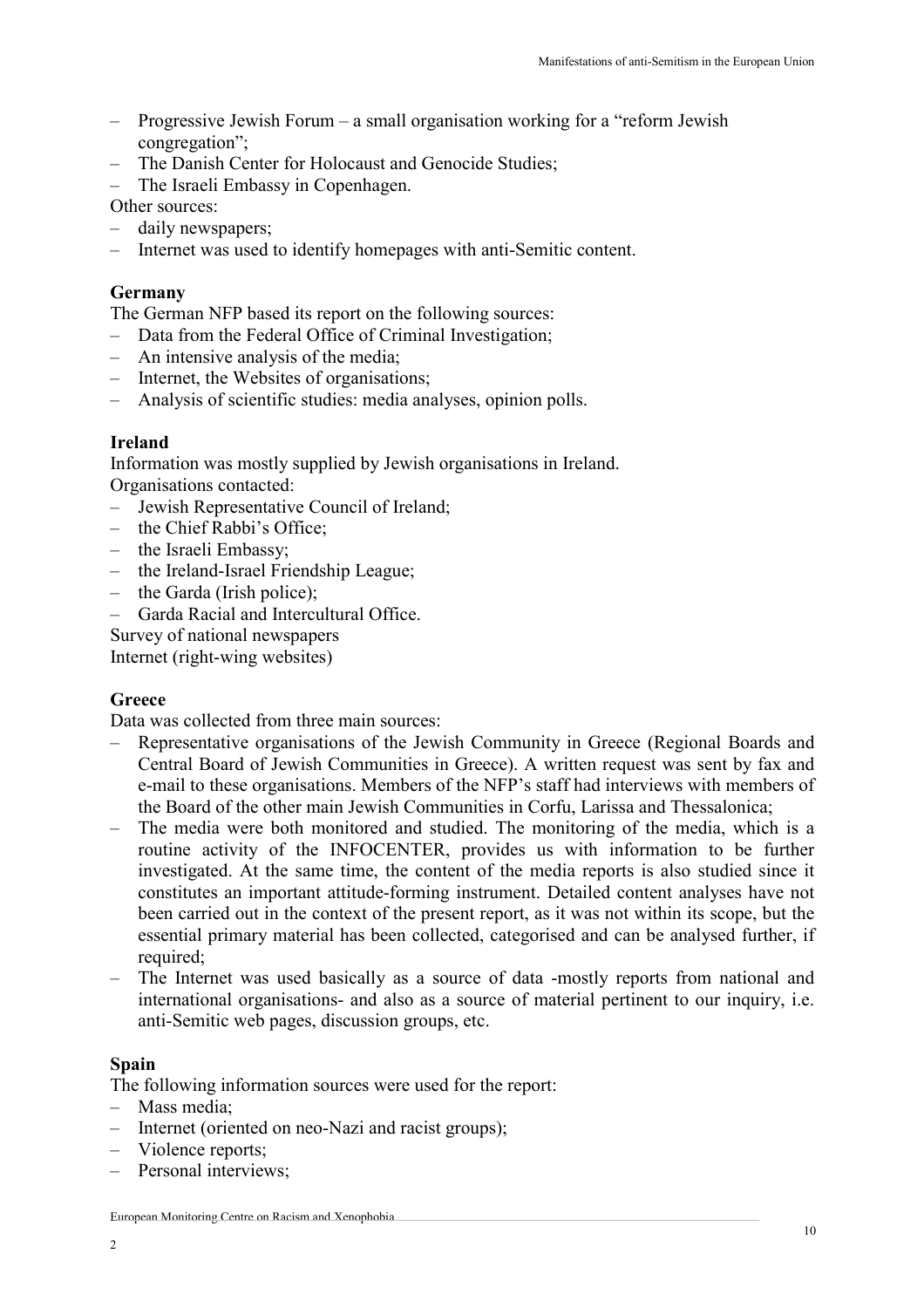– Consultation with several organisations, especially Jewish ones.

## **France**

The sources used to monitor incidents were:

- All daily print press as well as press agencies;
- Jewish Communities' media (Actualité juive, antisémitisme.info, etc.);
- Jewish groups (CRIF, UEJF), in particular the new structures or initiatives recently set up to counter anti-Semitic acts or for the purpose of victim support (Observatoire du monde juif, help lines such as SOS Vérité - Sécurité or SOS antisémitisme);
- anti-racist non-profit organisations (LICRA, SOS Racisme, MRAP, FASTI)

## **Italy**

The basic sources were made available by the Centre of Contemporary Jewish Documentation (Centro di Documentazione Ebraica Contemporanea, CDEC) in Milan, which systematically collects data on anti-Semitism in Italy.

- Surveys
- Newspapers
- Internet
- Report on anti-Semitism in Italy, edited by A. Goldstaub, June 2002. The report had been presented at the national Congress of UCEI (Unione delle Comunità Ebraiche Italiane, 20- 23 June 2002)

## **Luxembourg**

Inquiries were made at:

- Representatives of the Jewish community;
- Secretary General of the Israelite Consistory;
- Grand Ducal Police;
- NGO working against racism and anti-Semitism;
- Amnesty International Luxembourg;

Analysis of newspapers

## **The Netherlands**

The report is based on the compilation by the Center for Research on Anti-Semitism, Technical University Berlin. Sources used are from:

- European Commission against Racism and Intolerance (ECRI), online: Second report on the Netherlands, adopted on 15 December 2000 and made public on 13.11.2001.
- Anti-Semitism Worldwide 2000/1, online, Netherlands;
- Centrum Informatie en Documentatie Israel (CIDI), The Hague, online overzicht antisemitische incidenten Nederland 2001 en voorloping overzicht 2002 by Hadassa Hirschfeld;
- Other NGOs: Anti Discrininatiebureaus in Nederland (ADB's), Landelijke Vereniging van ADB's (LV), Meldpunt Discrimnatie Internet (MDI), Landelijke Expertise Centrum Discriminatiezaken (LECD), Antifascistische Onderzoeksgroep Kafka, Centraal Meldpunt Voetbalvandalisme, Monitorrapport over Racisme en Extreem Rechts from the Anne Frank Stichting and the University of Leiden; the Dutch Auschwitz Committee, the National Bureau for the Fight Against Racism and the 4th and 5th May Committee;
- Newspapers;
- Internet.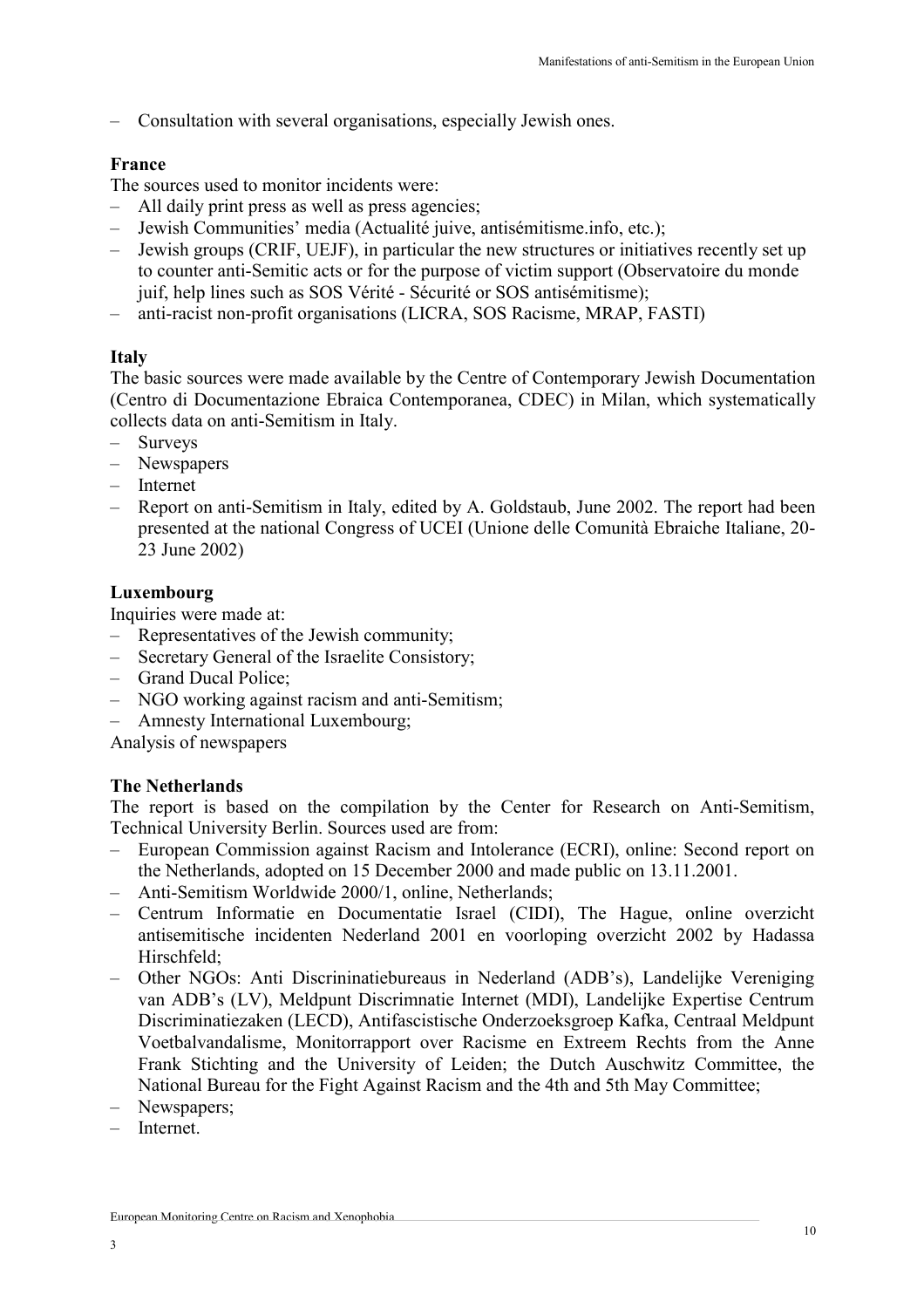## **Austria**

The analysis is based on a balanced mix of sources:

- NGOs related to the Jewish communities (Forum gegen Antisemitismus [sub-organisation of the Israelitische Kultusgemeinde Wien], ESRA, Israelitische Kultusgemeinden Salzburg, Innsbruck, and Graz);
- Other NGOs (ZARA, Dokumentationsarchiv des österreichischen Widerstands [DÖW], Ökologische Linke [OEKOLI], Österreichische HochschülerInnenschaft);
- relevant journalists;
- Federal Ministry of the Interior.

The media analysis included monitoring of the following dailies:

*Der Standard*, *Die Presse*, *Wiener Zeitung*, *Salzburger Nachrichten*, *Kurier*, *Kleine Zeitung*, *Oberösterreichische Nachrichten* and *Kronen Zeitung*. The NFP looked for the keywords "anti-Semitism", "anti-Semitic", "Jew(s)" and "Jewish" in the online archives of these papers. In addition, the following right-wing papers were scrutinized: *Zur Zeit* published weekly by FPÖ-members, *Aula* edited monthly by the *National-freiheitliche Akademikerverbände Österreichs*, an umbrella organisation of the national-"liberal" fraternities, and *Der Eckart* published monthly by the *Österreichische Landsmannschaften*.

## Internet

The keywords "anti-Semitism – Austria" "Jews – Austria" were used for the general search on the Internet.

## **Portugal**

The NFP gave reference to official institutions, Jewish organisations and anti-discrimination NGOs and the media in a general way.

## **Finland**

Data was collected from three main sources:

- Interviews with a representative of the Finnish Jewish community, a representative of
- the Friends of Israel Association and the Ombudsman's office;
- Newspapers;
- Internet.

Intrinsic problem: Although there are some institutions that monitor the situation, they do it usually from a very narrow point of view, specialising their efforts on some particular issue.

## **Sweden**

Sources and methods:

The only Swedish institution compiling a formal index of anti-Semitic incidents is the Swedish Security Police (Säpo); however, such statistics are only published annually the year following the incident.

To compile this report the NFP has made use of its contacts with all three Jewish communities and is continuously receiving reports on registered anti-Semitic incidents. The NFP is also in continuous contact with a number of individuals researching the topic, either in a private or in an academic capacity.

The gathering of information has been done basically through telephone calls that were prepared by sending out the questions well in advance of the calls.

Other information, especially about activities on the Internet and articles in papers, stems from the normal daily collection of information by the NFP.